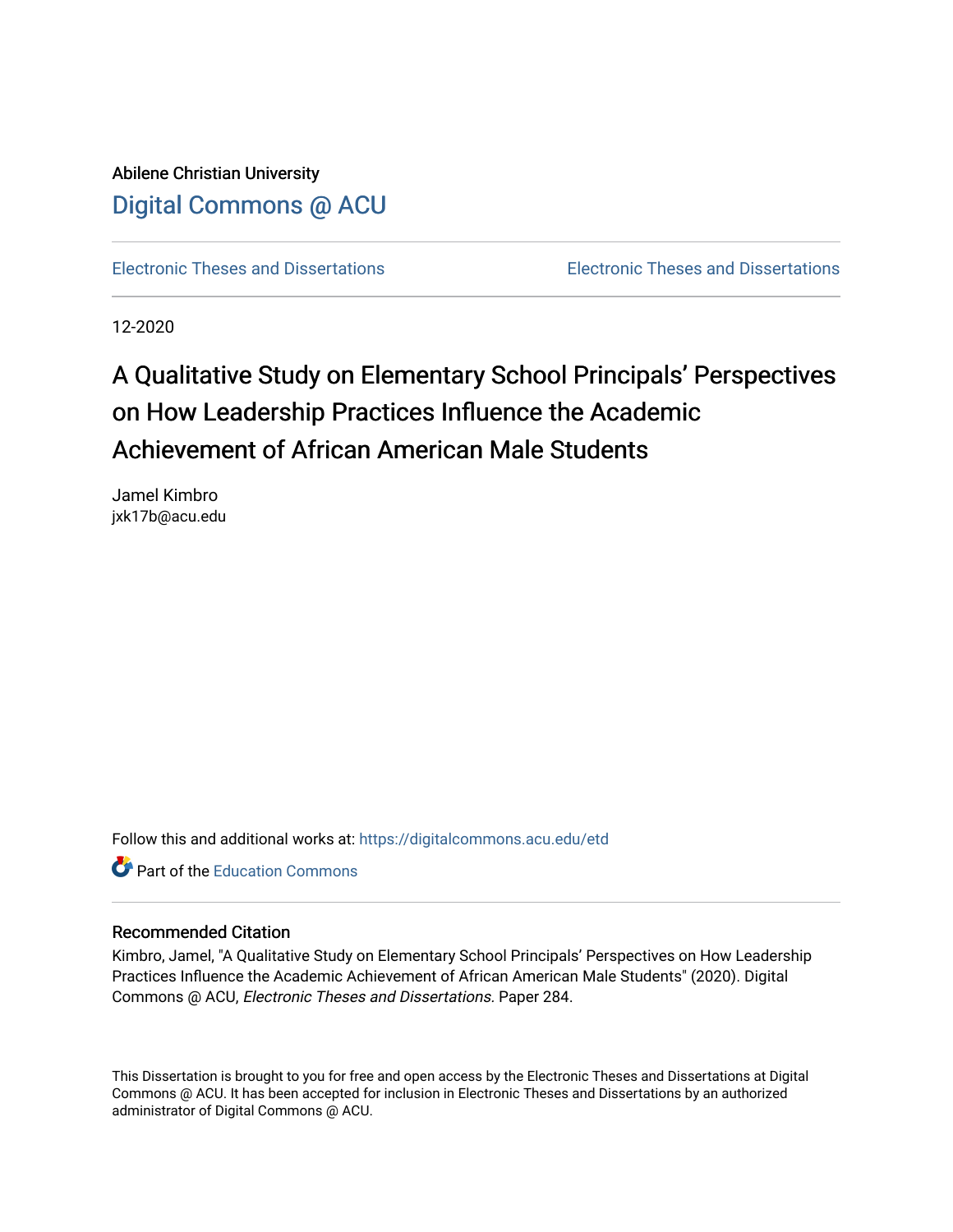This dissertation, directed and approved by the candidate's committee, has been accepted by the College of Graduate and Professional Studies of Abilene Christian University in partial fulfillment of the requirements for the degree

# **Doctor of Education in Organizational Leadership**

Lee L. Cope

Dr. Joey Cope, Dean of the College of Graduate and Professional Studies

Date: November 12, 2020

Dissertation Committee:

Linda Wilson-Jones

Dr. Linda Wilson -Jones Chair

Dr. Jenifer Williams

**N** 

Dr. Alonz Ruth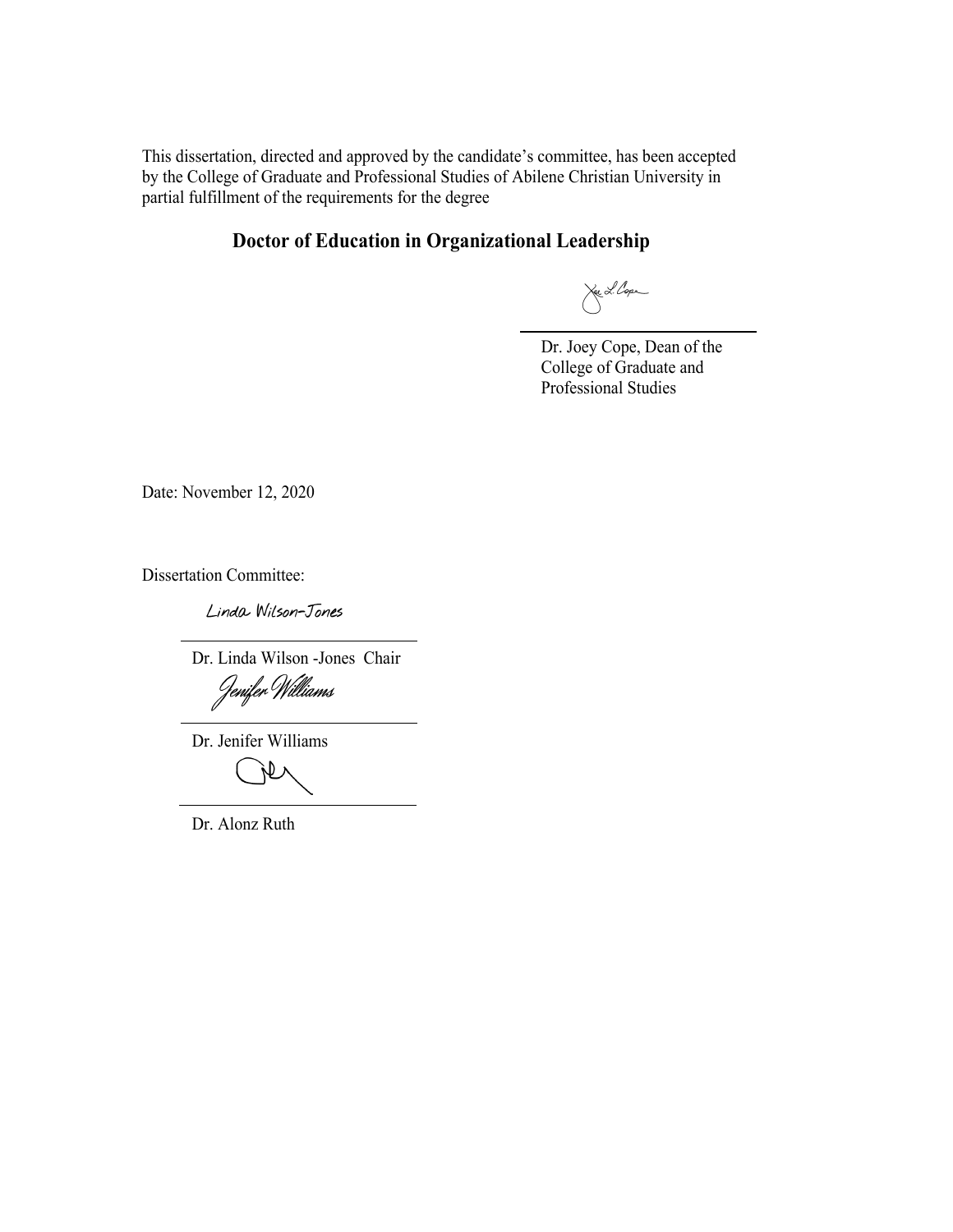Abilene Christian University

School of Educational Leadership

A Qualitative Study on Elementary School Principals' Perspectives on How Leadership Practices Influence the Academic Achievement of African American Male Students

> A dissertation submitted in partial satisfaction of the requirements for the degree of Doctor of Education in Organizational Leadership

> > by

Jamel Dennard Kimbro

December 2020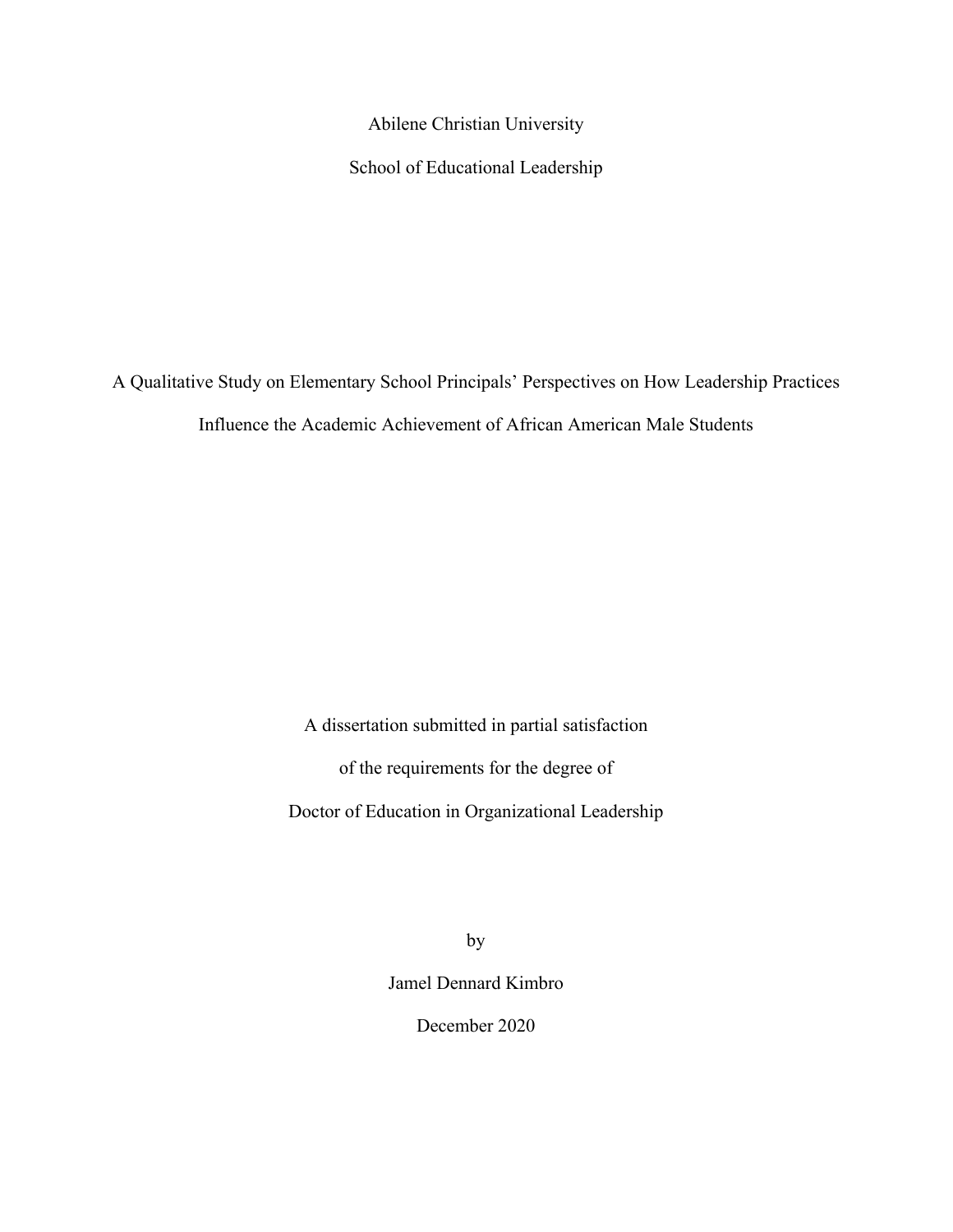# **Dedication**

This study is dedicated to every young African American male across the world who is striving to achieve academic and social greatness despite the challenges they may be facing. Please know that you have value and that you can achieve whatever your heart desires if you are willing to work hard and believe in yourself.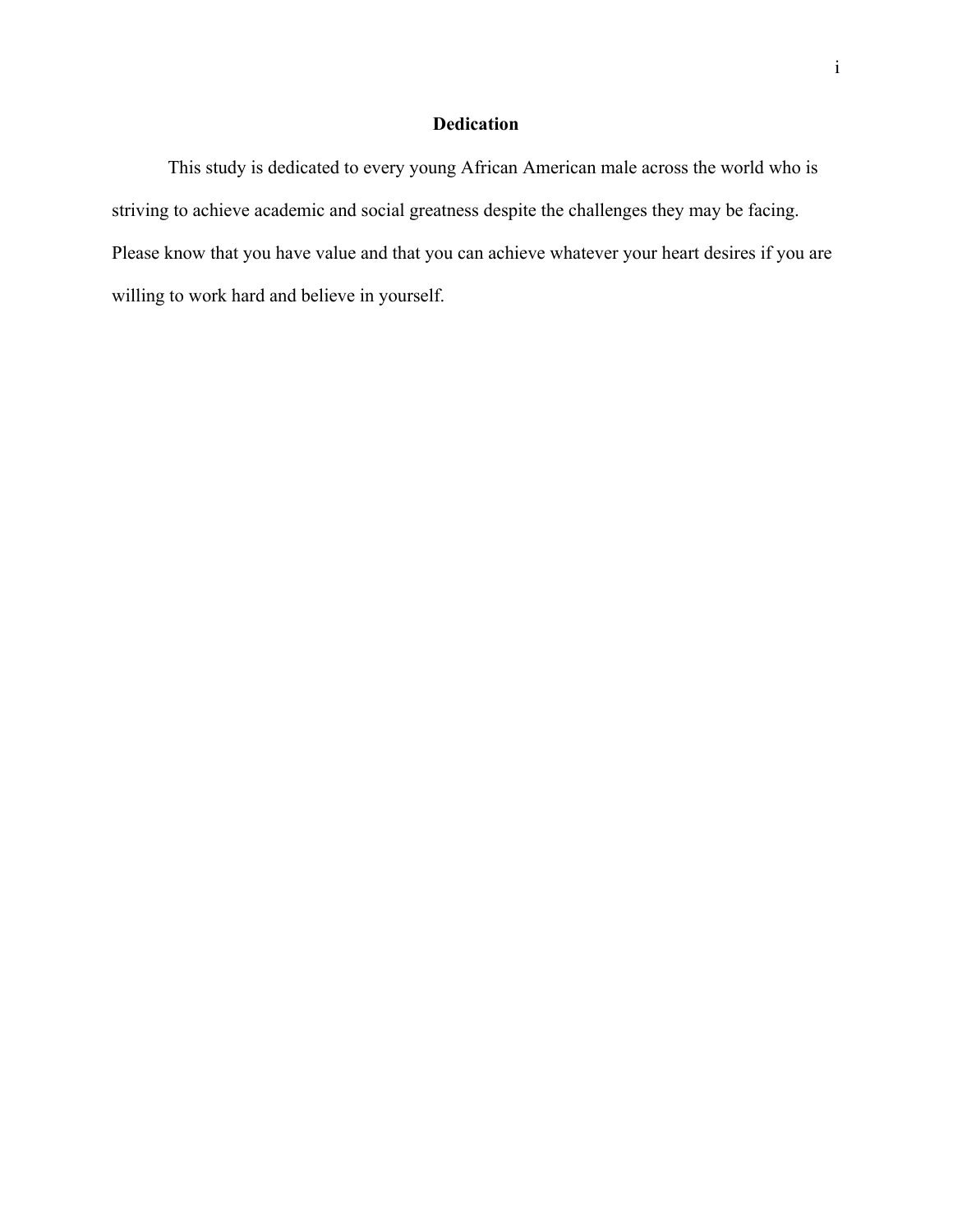# **Acknowledgments**

I would first like to thank my Lord and Savior, Jesus Christ, for blessing me with the grace to complete this process. Next, I would like to thank my father and mother, Darrell and Sherry Kimbro. Thanks for being the best parents a son could ask for; your support and words of encouragement throughout this process have made this journey a lot easier. Next, I would like to thank my brother, sister, and their families, Darrell Jr. and Nicole, for their support and unconditional love.

To my dissertation committee members, Dr. Ruth and Dr. Williams, thank you for pushing my thinking and guiding me through this process. I want to give a special thanks to my dissertation chair, Dr. Linda Wilson-Jones. Thank you for the patience you extended to me throughout this process. Thank you for sharing your wisdom with me to ensure my success in conducting this study. To the staff at Abilene Christian University, thank you for your guidance and support throughout this process as well. May God continue to bless each of you as you navigate through the journey of life.

Last, I want to thank my extended family, friends, research participants, and colleagues for the support you extended to me as I completed this dissertation process. Words cannot explain how grateful I am for each of you.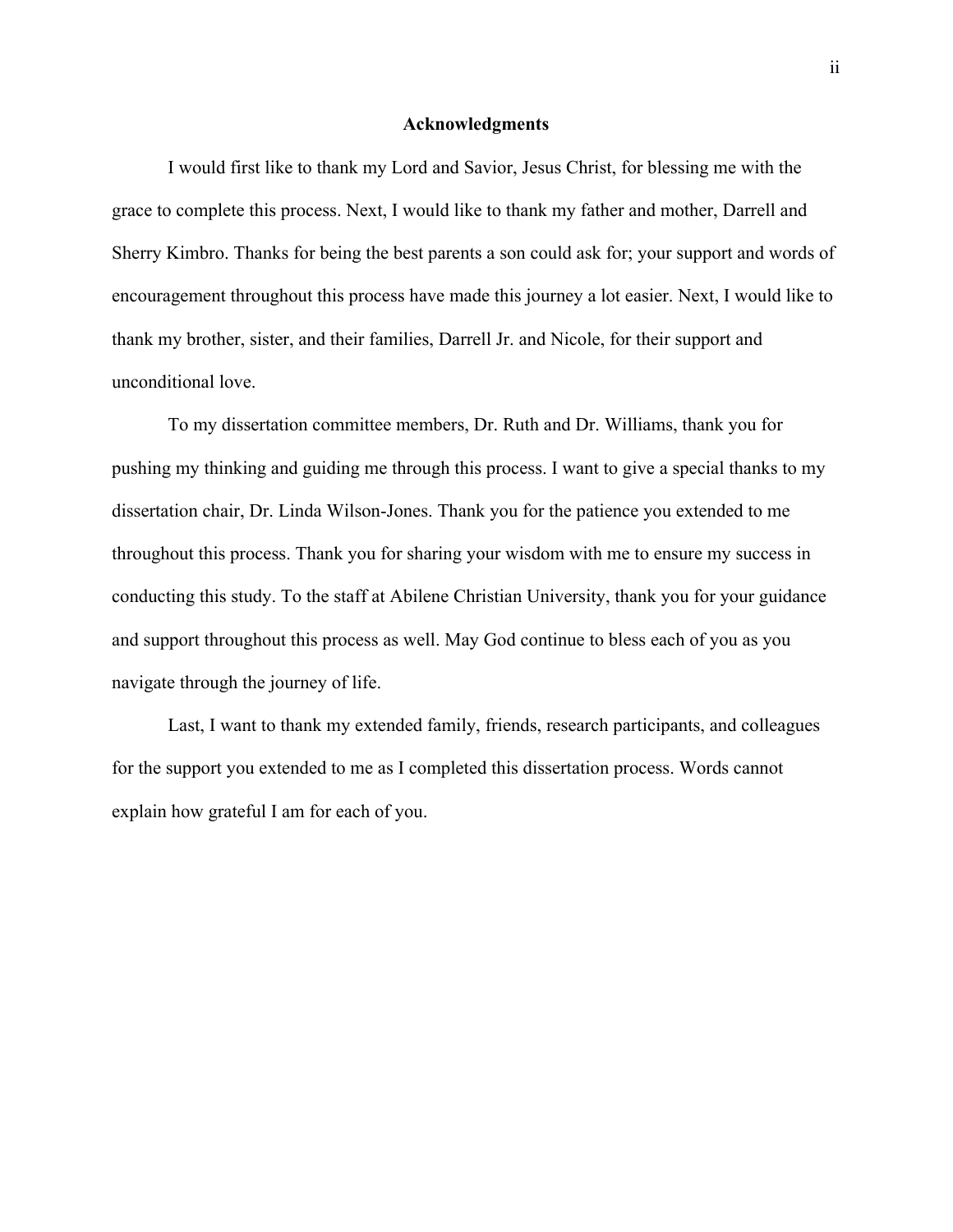© Copyright by Jamel Dennard Kimbro 2020

All Rights Reserved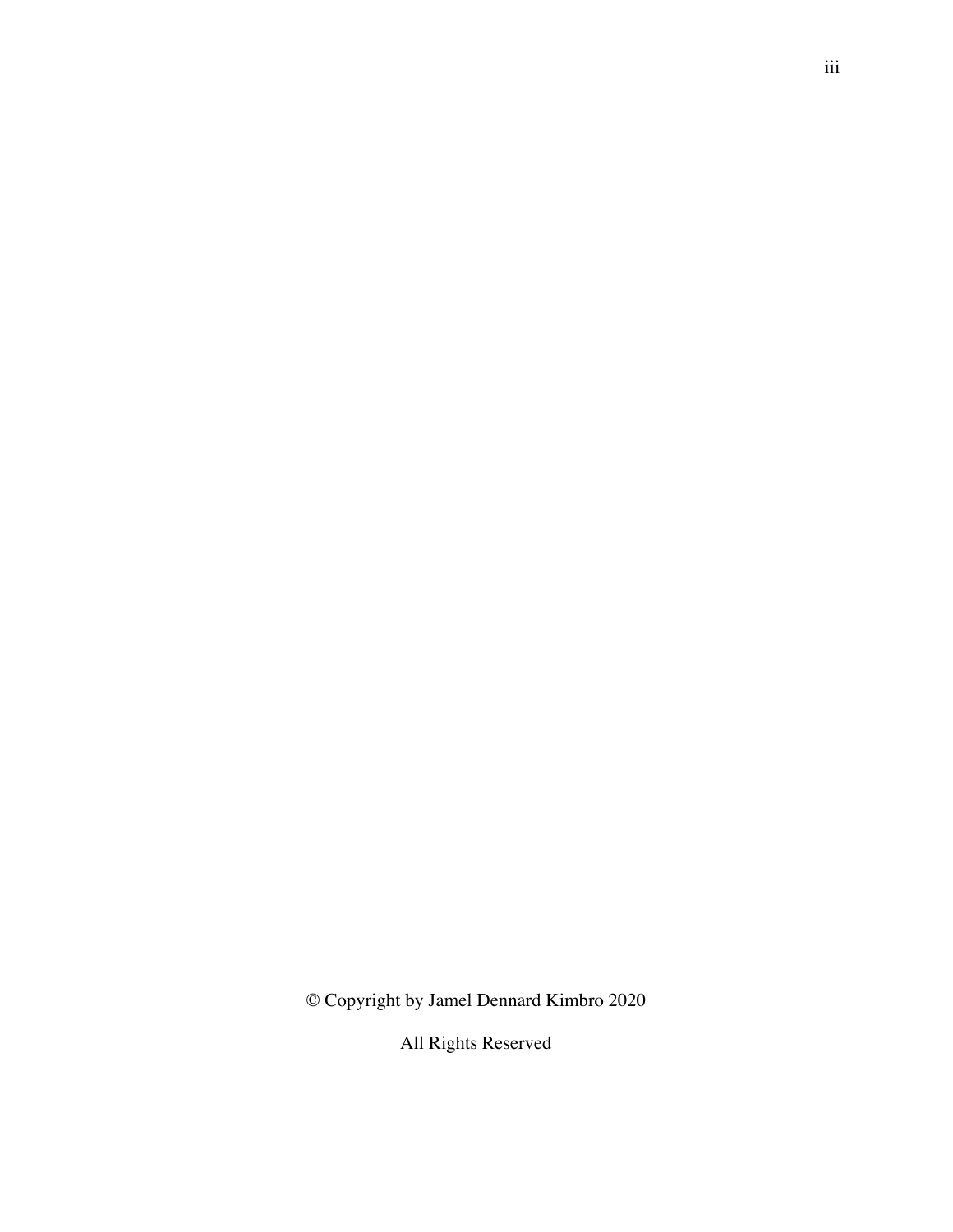### **Abstract**

School leaders are responsible for implementing effective strategies that improve African American male students' academic and social performance. Hence, this study focused on the elementary African American male population and the influence school principals' leadership practices have on African American male students' academic achievement. This qualitative case study examined the perceived impact of 10 elementary school principals' leadership practices on African American male students in the Southeastern United States. This study identified several key leadership practices and strategies that school leaders implemented towards African American male students to improve their ability to meet academic and behavioral expectations.

*Keywords:* academic achievement, academic performance, African American male students, school principal, leadership practices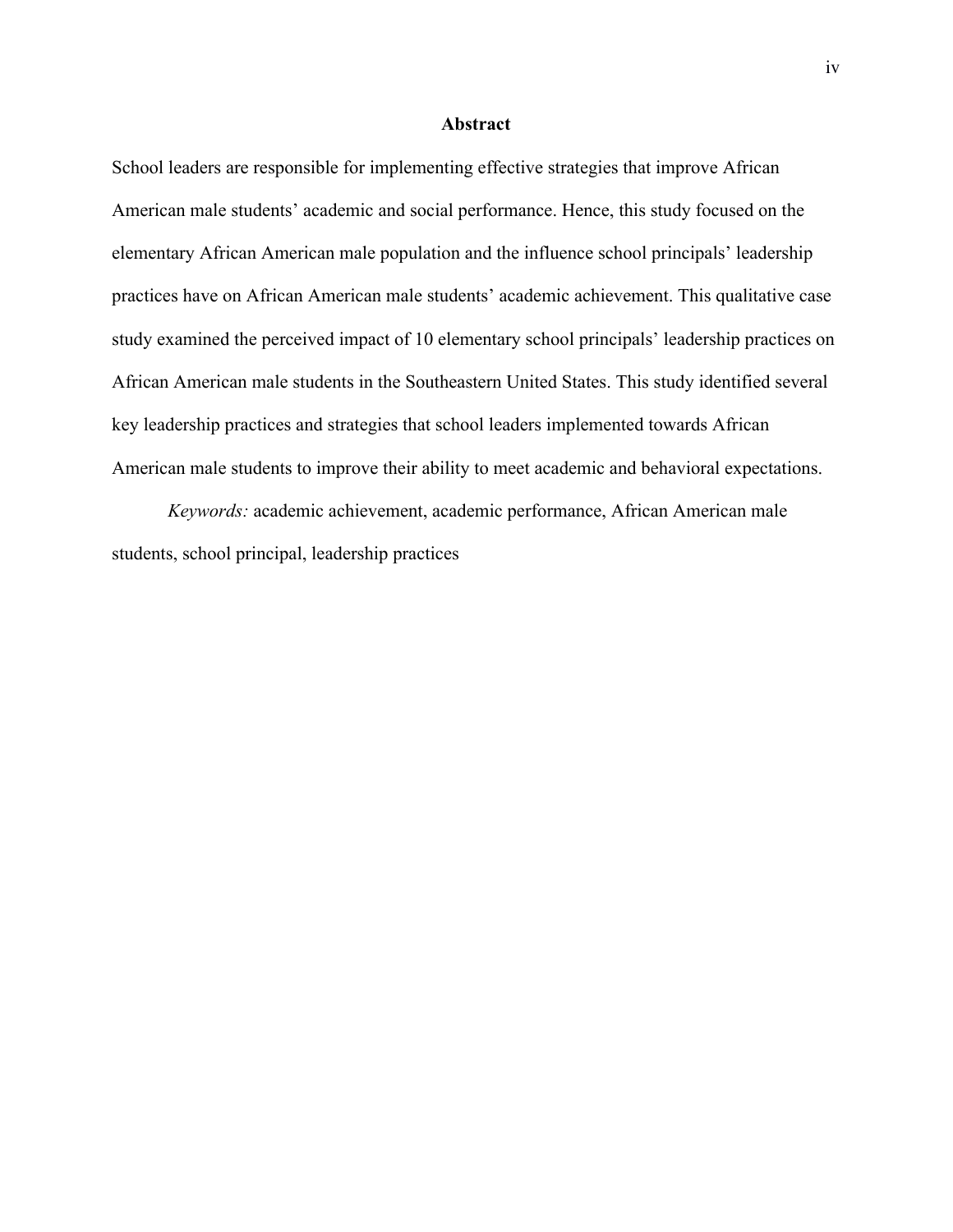| Mentor and Leadership Development for African American Male Youth 24 |  |
|----------------------------------------------------------------------|--|
|                                                                      |  |
|                                                                      |  |
|                                                                      |  |
|                                                                      |  |
|                                                                      |  |
|                                                                      |  |
|                                                                      |  |
|                                                                      |  |
|                                                                      |  |
|                                                                      |  |
|                                                                      |  |
|                                                                      |  |
|                                                                      |  |
|                                                                      |  |
|                                                                      |  |
|                                                                      |  |
|                                                                      |  |
|                                                                      |  |
|                                                                      |  |
|                                                                      |  |

# **Table of Contents**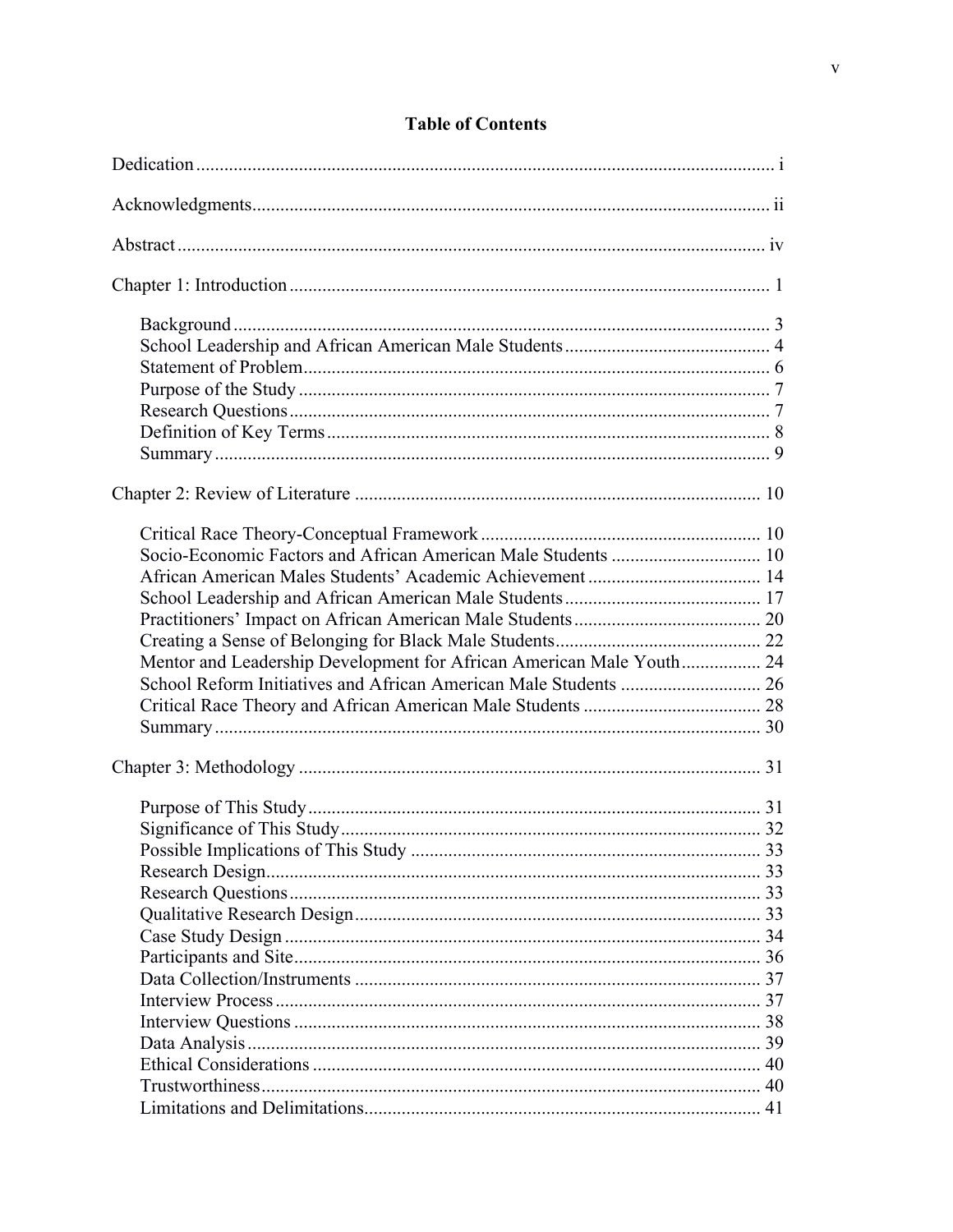| Themes: Recognizing African American Male Students' Intellectual Needs           |     |
|----------------------------------------------------------------------------------|-----|
|                                                                                  |     |
| Themes: Diversifying the Staff and Strengthening Community Partnerships 73       |     |
| Themes: Creating a Sense of Belonging and Understanding African American Male    |     |
|                                                                                  |     |
| Themes: Setting High Expectations and Providing Mentoring and Special Programs91 |     |
| Themes: Addressing Deficit Thinking and Implementing Culturally Responsive       |     |
|                                                                                  |     |
| Themes: Leaning Into Experiences and Fostering Relationships 104                 |     |
|                                                                                  |     |
|                                                                                  |     |
|                                                                                  | 115 |
|                                                                                  |     |
|                                                                                  |     |
|                                                                                  |     |
|                                                                                  |     |
|                                                                                  |     |
|                                                                                  |     |
|                                                                                  |     |
|                                                                                  |     |
| Recognizing African American Male Students' Intellectual Needs: Importance of    |     |
|                                                                                  |     |
| Diversifying the Staff and Strengthening Community Partnerships 120              |     |
| Creating a Sense of Belonging and Understanding African American Male Students'  |     |
|                                                                                  |     |
| Setting High Expectations and Providing Mentoring and Special Programs  121      |     |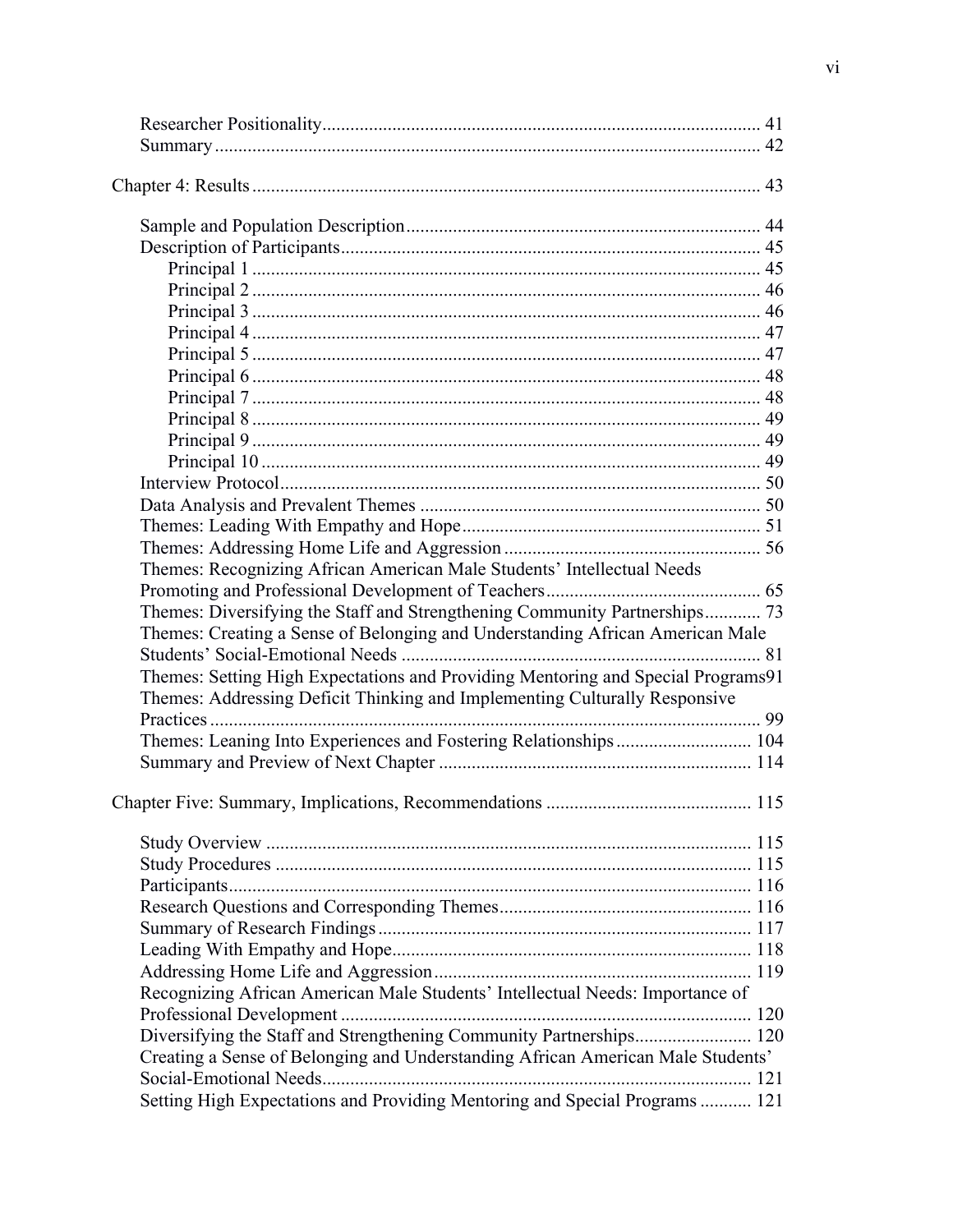| Addressing Deficit Thinking and Implementing Culturally Responsive Practices  122 |  |
|-----------------------------------------------------------------------------------|--|
|                                                                                   |  |
|                                                                                   |  |
|                                                                                   |  |
|                                                                                   |  |
|                                                                                   |  |
|                                                                                   |  |
|                                                                                   |  |
|                                                                                   |  |
|                                                                                   |  |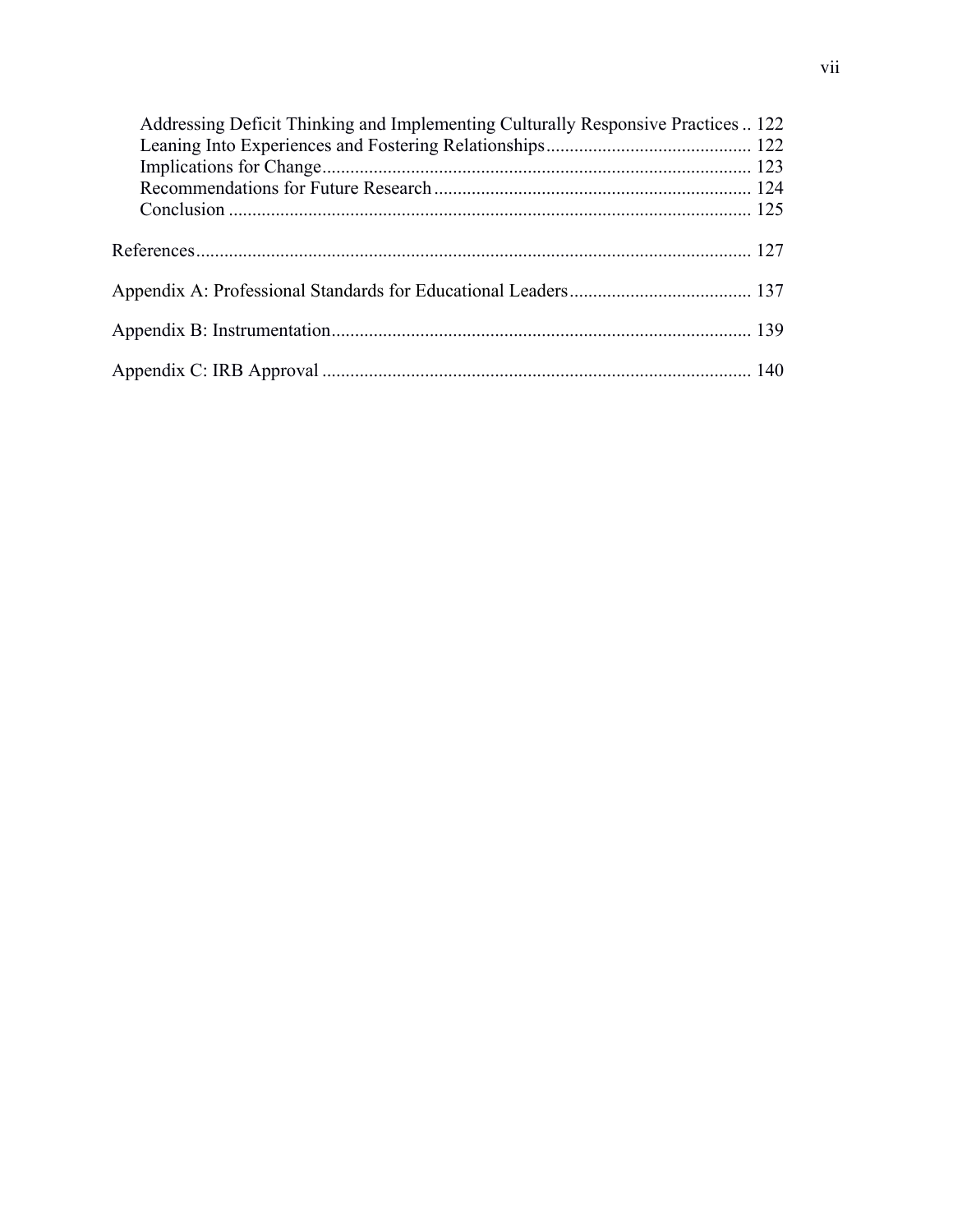# **List of Tables**

|--|--|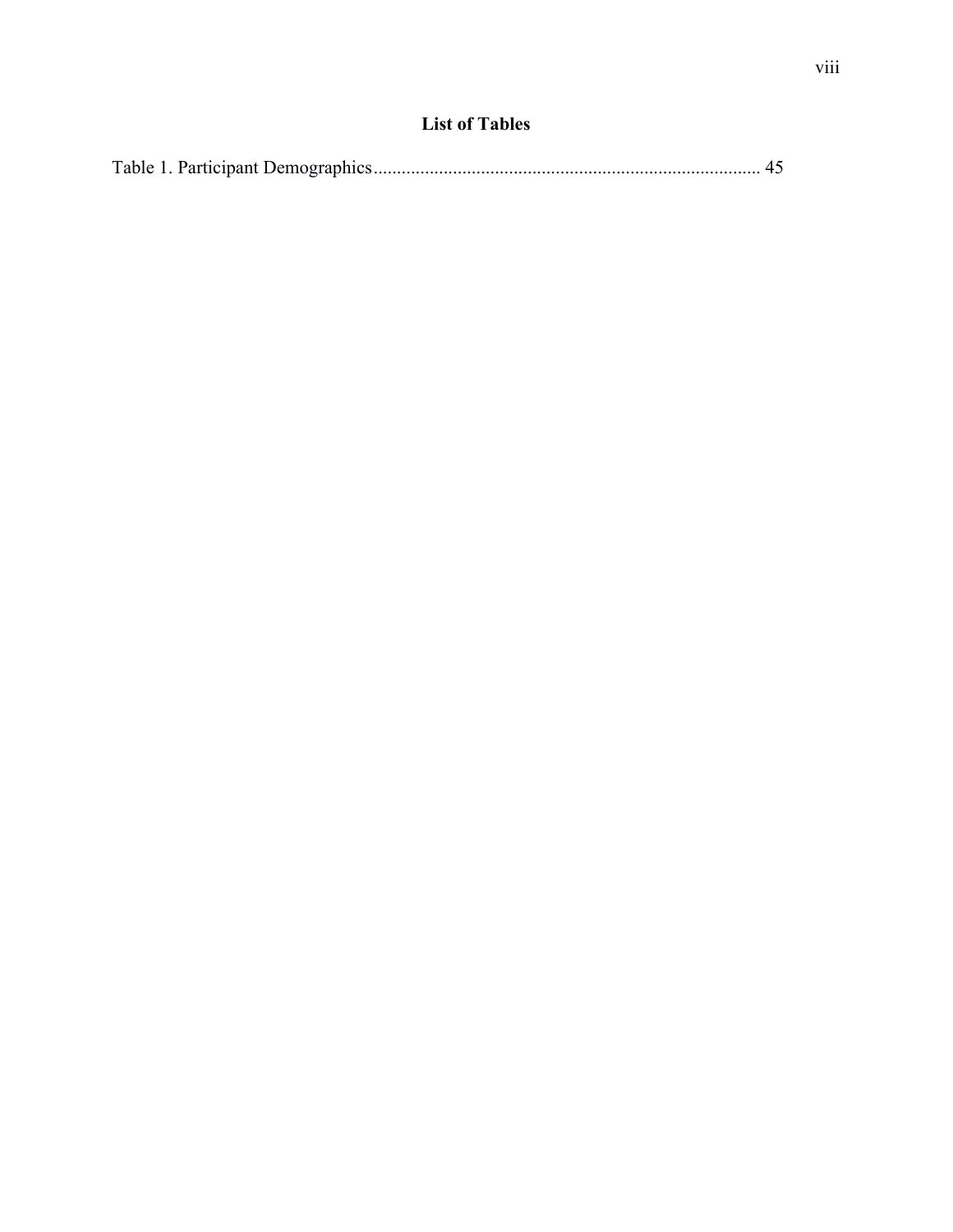# **Chapter 1: Introduction**

The academic performance of African American students, in general, has been well documented and researched over the past 50 years to identify ways to improve all African American students' educational outcomes. The Coleman Report (1966) was one of the first studies to identify the "achievement gap" between African American students and White students. In 1983, the report "A Nation at Risk" gave further credence to the notion that there were significant deficiencies in the American educational system, which contributed to the poor academic performance of many African American students (Denning, 1983). "A Nation at Risk" indicated that standardized testing practices, teaching practices, and the nation's inability to adequately prepare all students for postsecondary opportunities were severely impaired (Denning, 1983). Moreover, the Coleman Report (1966) also indicated that African American students continued to perform at disproportionately lower levels than their White counterparts. The onset of these reports led researchers to identify several factors that contributed to African American students' adverse academic performance over time. Some of the factors identified by researchers included inequalities in learning opportunities, limited access to proper resources, and poor schooling experiences for many African American students in comparison to White students (Goings et al., 2018). Unfortunately, little has changed since Coleman's (1966) study and the "Nation at Risk" (Denning, 1983) report. African American students continue to perform at significantly lower academic rates than White students, and the achievement gap continues to grow between these two populations (Miller & Meyers, 2015).

Noguera (2003a) postulated that the educational outcomes of African American students often reflect broader patterns of inequality. Davis (2017) echoed a similar sentiment, asserting that African American students often have more adverse schooling experiences because systems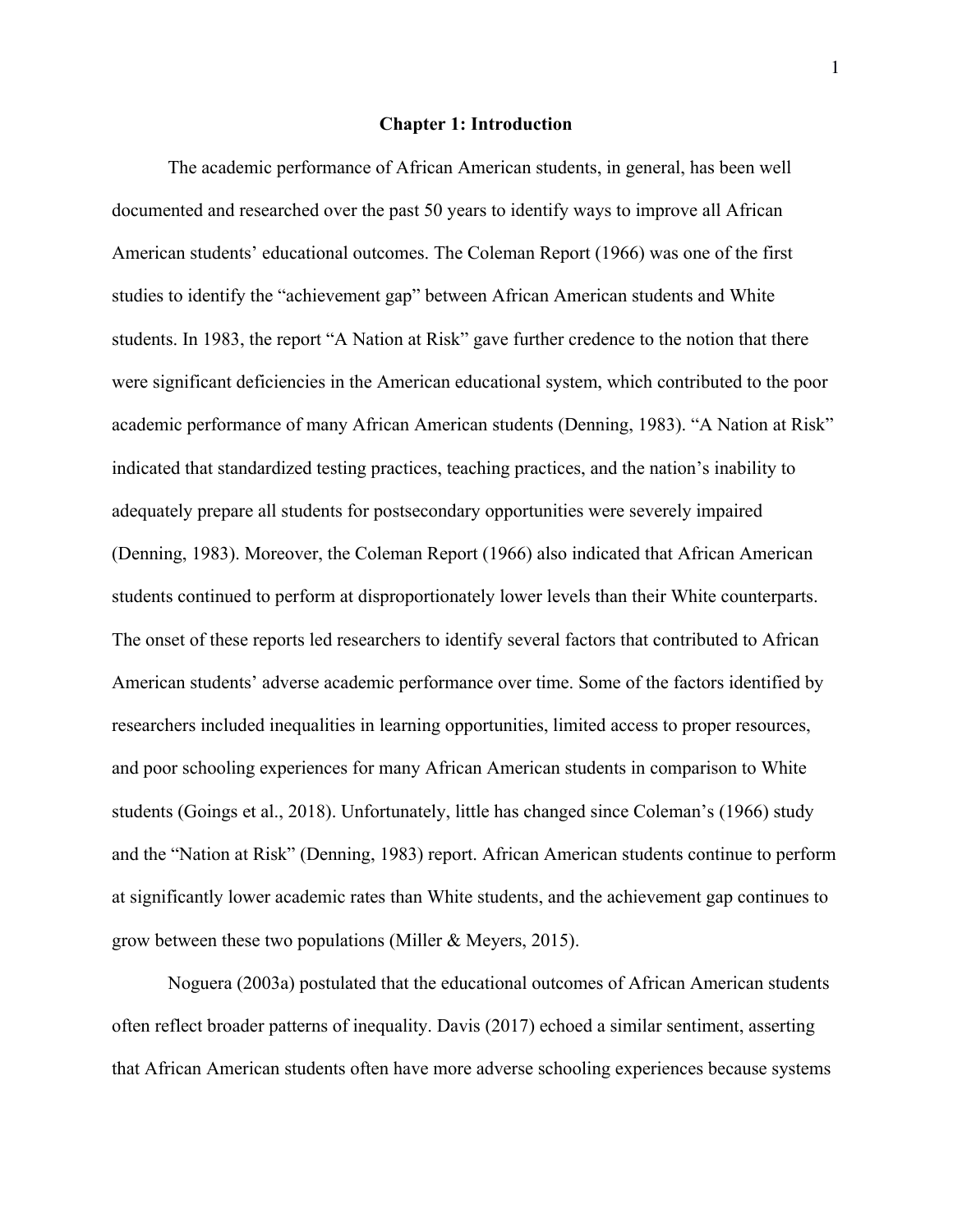in America's culture do not aim to create equal learning opportunities for students of color. Research supports the notion that African American students regularly attend schools that have fewer resources, are led by ineffective leaders, and have higher numbers of less qualified teachers (Bottiani et al., 2016; Noguera, 2009). These factors create undesirable learning environments for many African American students, which continue to negatively impact African American students' educational outcomes, especially African American male students (Dancy, 2014).

Brown et al. (2013) asserted that public educational settings continue to reproduce inequalities for African American boys because their failure to institutionalize support for African American boys persists. Graves and Aston (2017) asserted that African American male students comprise eight percent of the nation's public school population but account for 19% of the students who are expelled from school without any educational services. Goings et al. (2018) indicated that the disproportionate suspension and expulsion rates among Black boys are often influenced by negative perceptions held by school leaders and teachers before African American male students enter the school system. These negative perceptions result in harsher disciplinary actions and lower academic expectations of African American boys (Graves & Aston, 2017). However, research supports the idea that effective school leadership can alter the negative academic trajectory of African American male students—namely, when appropriate culturally responsive leadership practices are implemented by school leaders (Wright, 2018).

Therefore, this study centered on examining the role that school principals' perceived leadership behaviors play in the academic performance of African American male students. In the sections that follow, I briefly discuss background information related to African American male students' academic performance and school leadership. Next, I highlight the problem of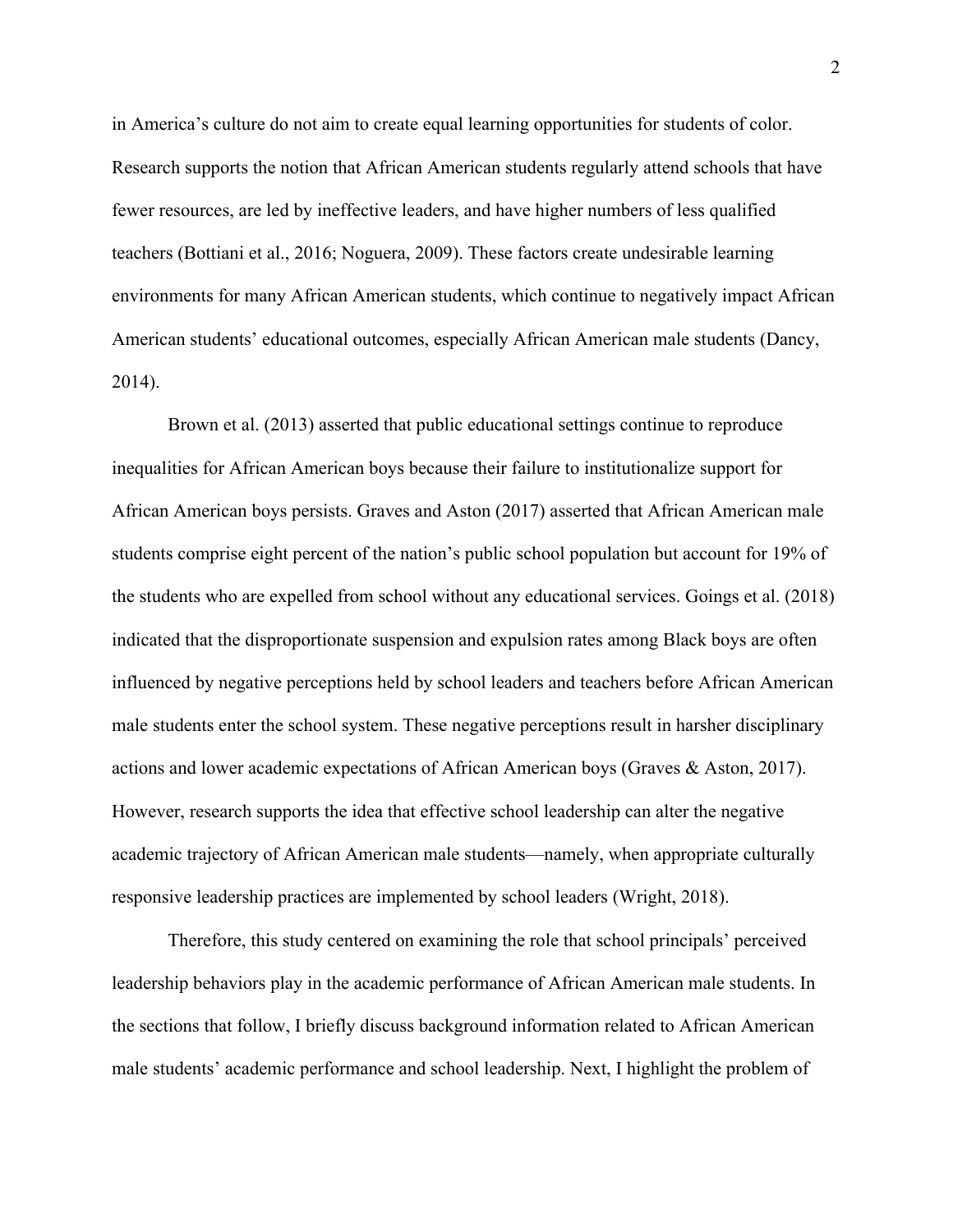practice addressed by this study. I conclude this chapter with a discussion related to the purpose of this study.

### **Background**

Unfortunately, depictions as early as the 1900s (with films such as *Birth of a Nation*, which depicts African American men as being barbaric and disruptive) still impede on young African American boys' overall progress today. African American boys are often associated with stereotypes that include being violent and destructive (Staats, 2016). According to Wright (2018), the negative perceptions associated with African American boys in the American education system persist, and many African American boys are described as low achieving and experience frequent exclusionary practices. As a result of these negative perceptions, many African American boys receive more suspensions and expulsions than their counterparts for minor infractions (Graves et al., 2017). African American men make up six percent of the United States' population but account for 25% of the United States prison population (Bottiani et al., 2017; Brown et al., 2013; Dancy, 2014). While many reforms have been initiated over the years to address the disparities related to social and educational advancement among African American boys and their peers in other demographics, little progress has been made (Davis, 2017; Noguera, 2003a).

The disparities in academic achievement between African American boys and their White male counterparts are alarming. African American boys' academic performance lags far behind White male students in every core subject area (Brown, 2015). Despite many reforms aimed at increasing African American male students' academic achievement, boys in this demographic continue to perform at disproportionately lower educational levels than White male students (Quinn & Cooc, 2015). The persistence of this unfortunate trend demonstrates the lack of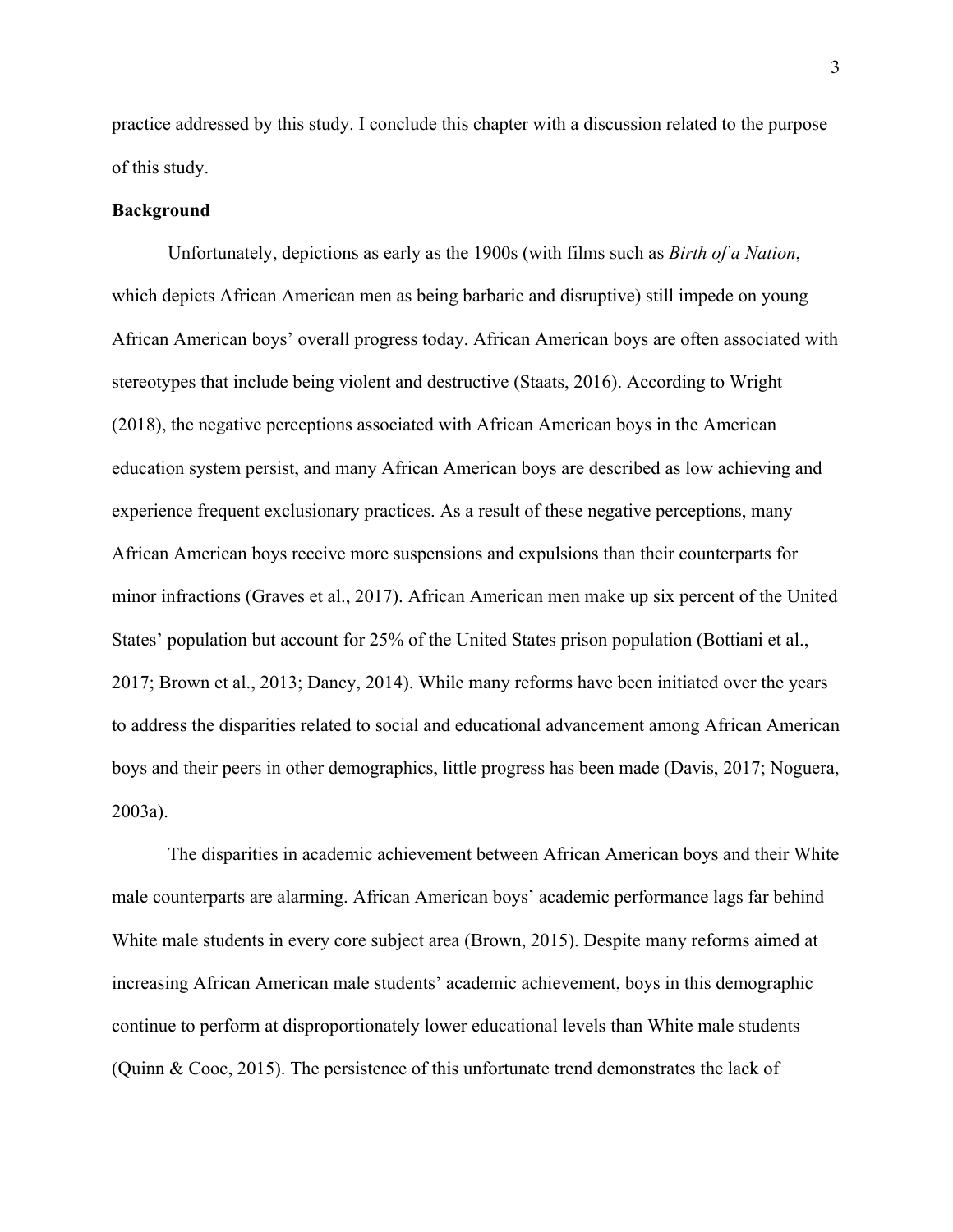attention given to this phenomenon at the state and federal levels (Davis, 2017; Kunjufu, 1985; Noguera, 2009).

The failure of educational leaders at the national, state, and local levels to provide adequate support to African American male students may have a more significant impact than many may realize (Brown, 2015). The continued academic and social failure of African American students will harm the entire fabric of the American culture. Policymakers, civic leaders, and educational leaders must take more deliberate steps to improve the educational outcomes of African American boys by creating equitable learning environments for African American boys. All of society will benefit from the increased academic performance of African American boys. School leaders who lead African American male students are often ill-equipped to understand the academic and social needs of these male students (Staats, 2016). Furthermore, the high suspension and expulsion rates among African American boys have resulted in the school-to-prison pipeline for many African American males; one in three African American male students are expected to go to prison at some point in their life (Dancy, 2014). There must be links between culture, race, and learning so that the academic and social needs of African American boys can be better understood by society and so that positive outcomes can be promoted for African American male students (Davis et al., 2019).

#### **School Leadership and African American Male Students**

The enhanced academic performance among African American boys requires school leaders to enact appropriate cultural responses that address the educational and social needs of African American students (Christle et al., 2005; Miller & Martin, 2014). In schools where African American boys perform well, school leaders often develop programs that offer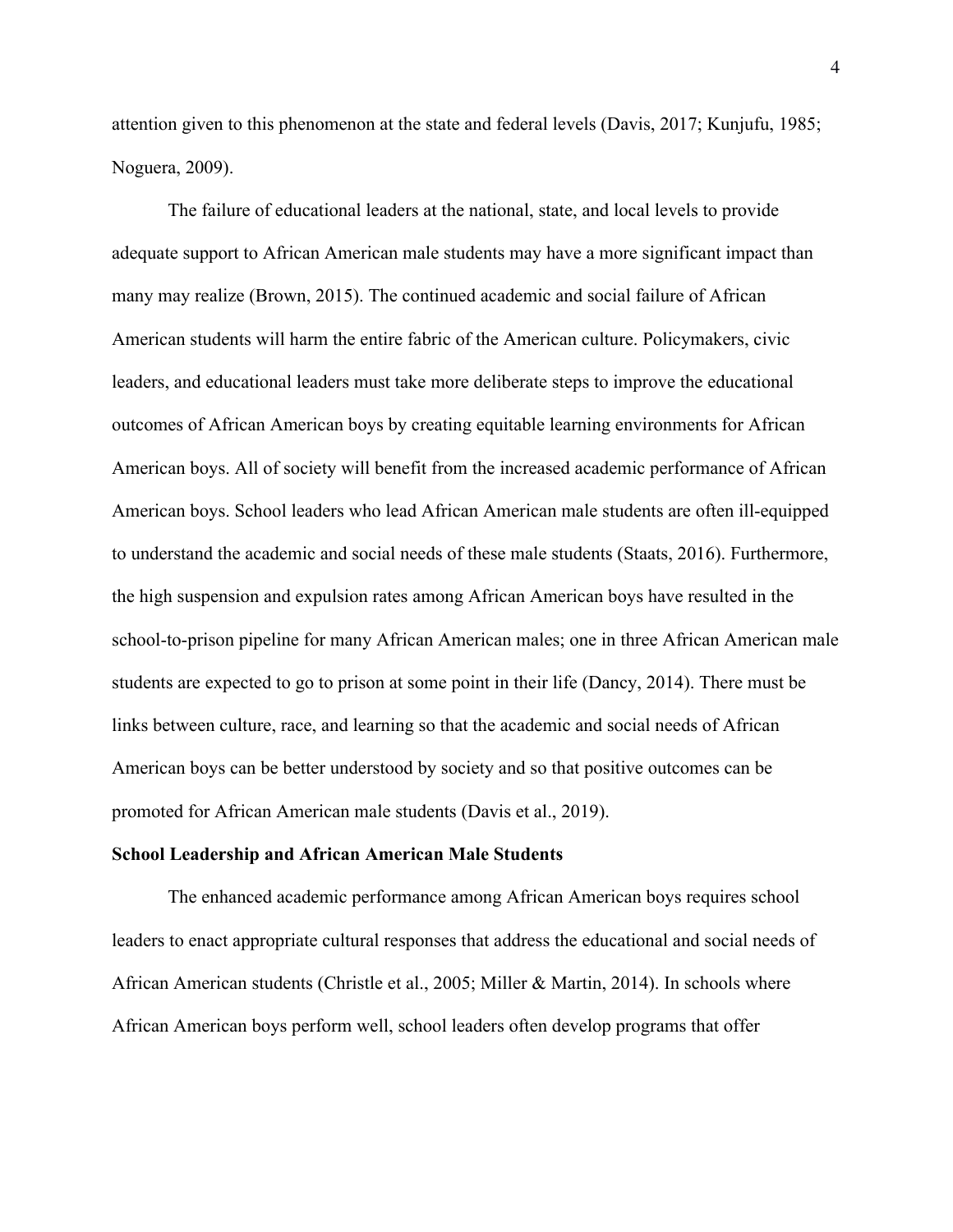mentorship to African American male students, providing them with male role models and closely monitoring their academic progress (Fuller et al., 2017).

Noguera (2009) asserted that African American boys need to have a sense of belonging in order to excel in their academics. African American boys generally come from families that value relationships; hence, similar interactions between educators and Black male students may improve their academic performance (White, 2009). However, these culturally responsive practices and strategies only work if school leaders are aware of them and are capable of implementing them (Miller & Martin, 2014). Statistics suggest that only two percent of all educators in America are African American (U.S. Department of Education, 2016). This data indicates that most Black male students receive their education in schools where most of their teachers and educational leaders come from different racial and cultural backgrounds (Schott Foundation, 2015).

School and community leaders must develop the capacity to enact proper cultural responses, such as forming mentoring or peer groups to enhance African American boys' academic progress (Williams, 2018). African American boys must be led by principals who can enact essential cultural responses that are needed to support Black male students; Black male students also need effective school leaders in general (Fuller et al., 2017; Thompson & Davis, 2013). The research suggests that schools will not accomplish high student academic achievement in the absence of effective school leadership (Leithwood & Levin, 2010).

According to White (2009), African American boys' academic success depends on effective school leaders who can build educators' capacity to implement effective instructional strategies that will advance the academic performance of Black male students. Noguera (2009) postulated that a Black male is more likely to be classified as being a "problem child" or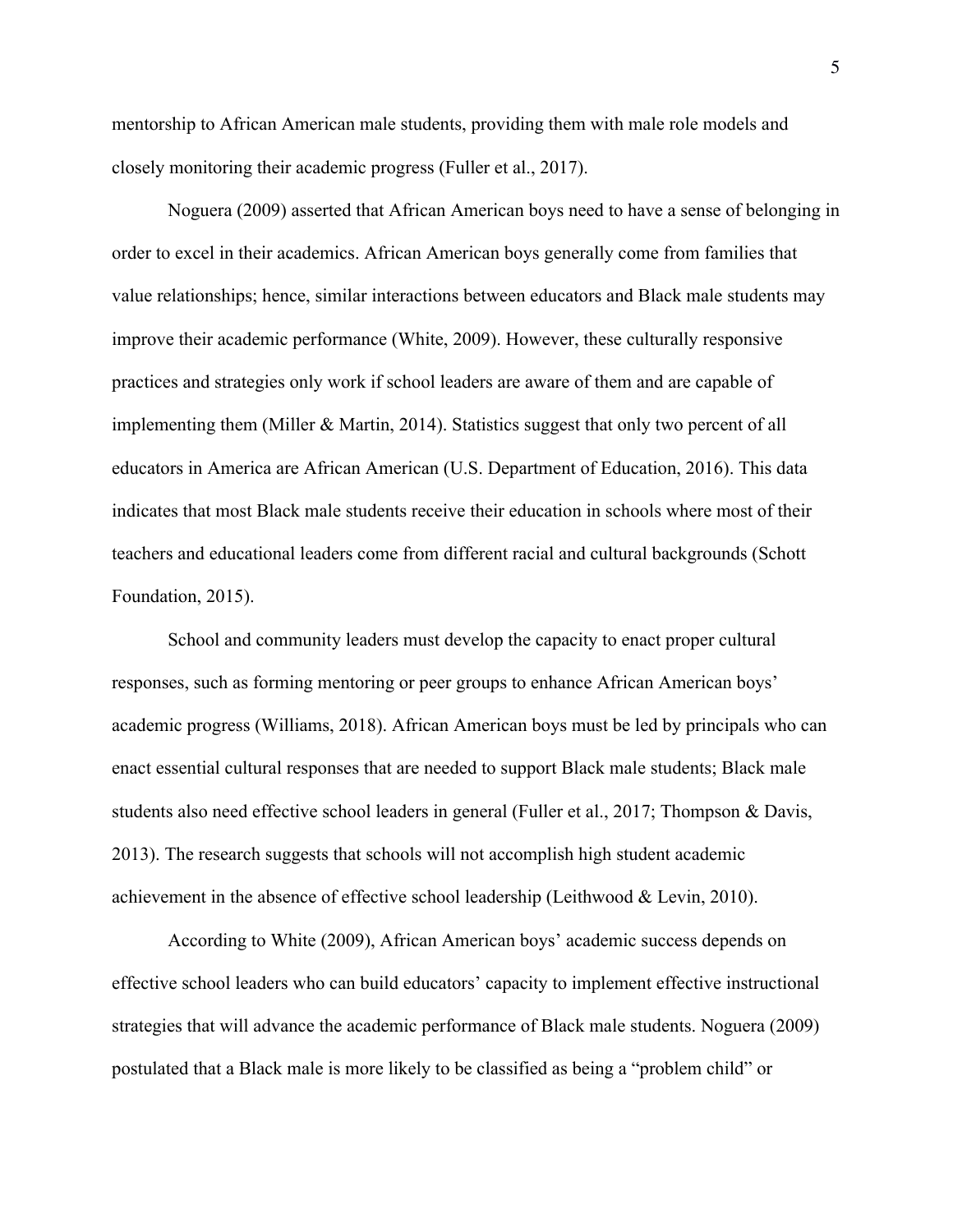mentally retarded because of many educators' preconceived biases (p. 18). Principals significantly influence teachers' perceptions of students, the learning capabilities of students, and the quality of instruction students receive while attending school (Bottiani et al., 2016). African American male students need principals who are influential instructional leaders and who can advocate for African American boys to ensure they are not overrepresented in special education programs or over-identified as disruptive students who are incapable of learning.

# **Statement of Problem**

Research suggests that America's public schools fail African American male boys in their quest to achieve the same academic success as their male counterparts in other demographics (Brown et al., 2013; Graves et al., 2017). Despite the implementation of reform programs aimed at helping African American boys excel, such as the Individuals with Disabilities Education Act (IDEA) and No Child Left Behind (NCLB), there is still an unmet academic and social need among male students in this demographic (Brown, 2015; Davis et al., 2019). The prolonged academic and social failure of African American boys has been labeled as a "national emergency" (Brown, 2015). Hence, the Department of Education has taken intentional steps to address this concern by shifting a greater focus on school leaders and the critical role they play in closing the achievement gap for subgroups like African American boys. With the passing of the Every Student Succeeds Act (ESSA) in 2015, school districts are focusing on the actions of school leaders that improve academic outcomes for low-performing subgroups, such as Black male students (Saultz et al., 2017).

School leaders have a responsibility to implement effective strategies that improve the academic and social performance of African American male students (Ladson-Billings, 2011). However, few school leaders have demonstrated an ability to implement culturally responsive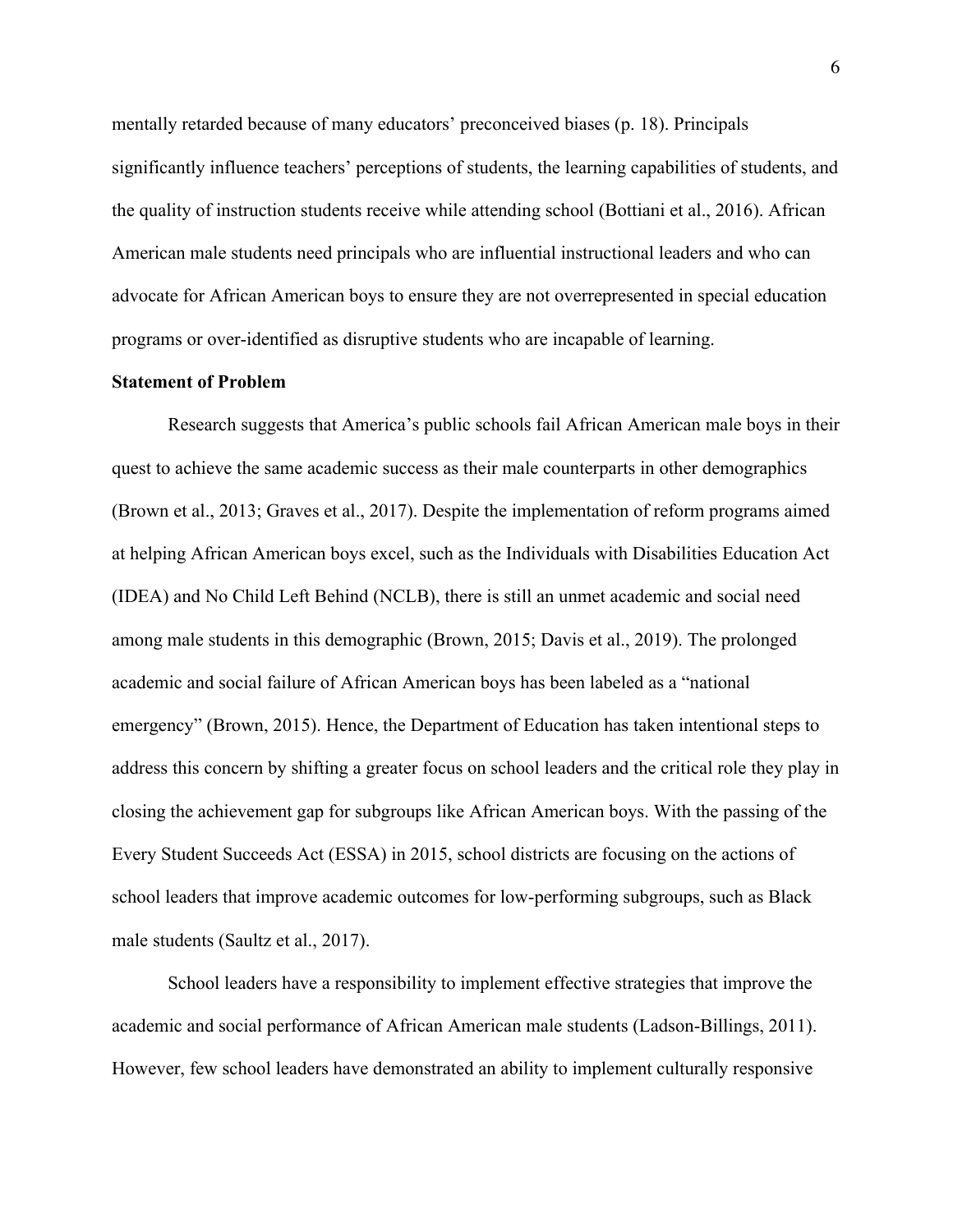leadership practices that result in positive learning outcomes for African American boys (Goings et al., 2018; Johnson, 2015). This problem of practice among school leaders has contributed to a significant number of African American boys experiencing academic failure (Wright, 2018). Effective school leadership plays the most significant role in creating a school culture that promotes high academic performance for all students (Urick, 2016).

# **Purpose of the Study**

The purpose of this qualitative study was to explore elementary school principals' perceptions of their leadership practices on the academic achievement of elementary African American male students. This study centered on elementary African American male students because research suggests that they have a higher chance of avoiding academic and social failure when interventions are implemented during their primary grade school years (Noguera, 2009; Wright, 2018). Hence, more action is needed to identify methods for school leaders and educators who serve African American male students to provide support during the elementary years and to promote their future educational outcomes. I used a qualitative case study approach to perform this study. Yin (2003) indicated that a case study approach should be used when the study centers on asking "how" and "why" questions. Case study research should also be considered when the behavior of the research participants cannot be altered.

#### **Research Questions**

The following research questions guided this study:

RQ1: How do elementary school principals perceive their leadership practices to influence the academic achievement of elementary African American male students?

RQ2: What strategies do elementary school principals implement to foster the academic performance of African American male students?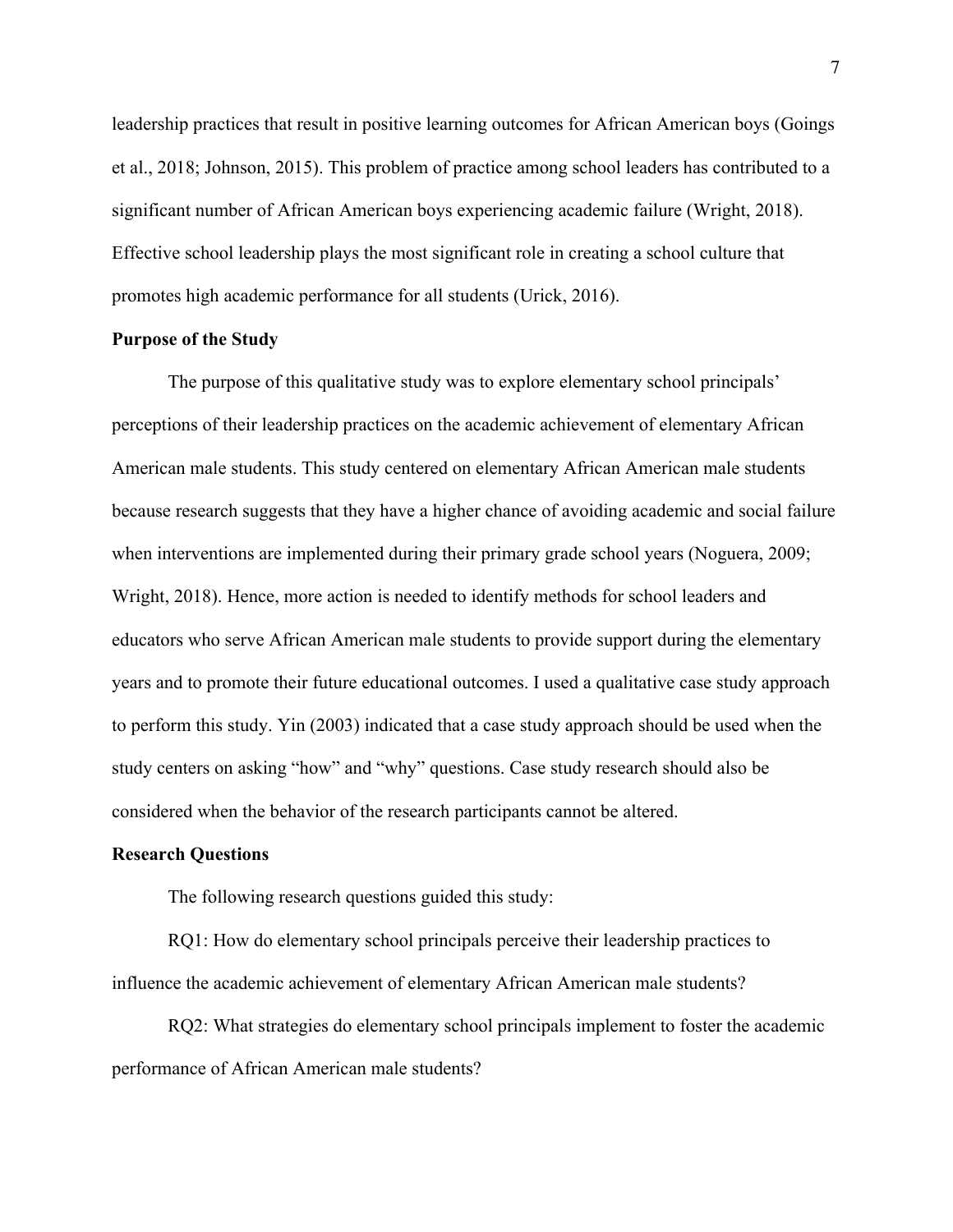# **Definition of Key Terms**

**Achievement gap***.* Refers to any significant and persistent disparity in academic performance or educational attainment between different groups of students, such as White students and minorities (Noguera, 2008).

**African American male / Black male**. Any boy or man who is born in America or who have received legal citizenship in America whose total or partial ancestry originates from sub-Saharan Africa. African American men and boys may also be referred to as Black boys and men in this study. Hence, the two names may be used interchangeably throughout the study (Merriam-Webster, 2019).

**Critical race theory (CRT)***.* This is a framework that suggests that infrastructures embedded in American culture have impeded on the academic progress of minority students by creating inequitable learning experiences that are often influenced by these students' skin color. Critical race theory in education was developed by Ladson-Billings and Tate in 1995 (Ladson-Billings, 2011).

**Elementary school principal***.* Any person who leads a Pre-K through sixth-grade school. This person is the head school leader and works directly at the school level. This title does not include assistant principals, school counselors, or central office staff. Throughout this study, principals may be referred to as school leaders. Hence, the two names may be used interchangeably (PGCPS, 2020).

**White***.* This term refers to any person born in the United States who is not Black, Asian, or Hispanic according to the United States Census Bureau. This term is used interchangeably with "majority" (Merriam-Webster, 2019).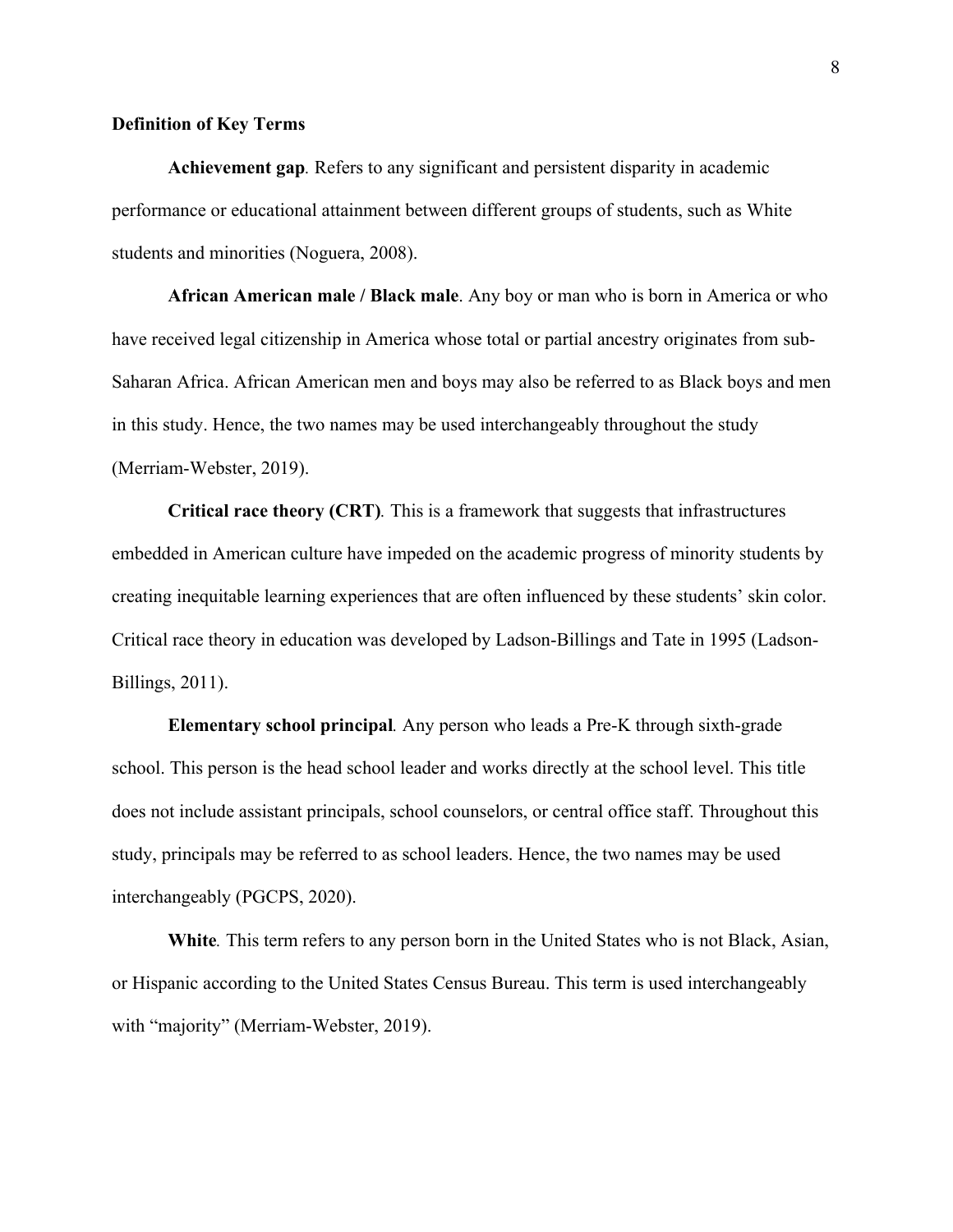# **Summary**

Existing research overwhelmingly suggests that institutional structures in American society have placed African American male students at a disadvantage concerning their ability to achieve academic and social success. Chapter 1 of this study highlights some of the negative infrastructures that have adversely impacted African American male students' educational outcomes over the past few decades. Chapter 1 of this study also centers on exploring the significant role race has played in the negative schooling experiences of many African American boys. Nonetheless, the research does offer hope by highlighting that a school leader's ability to implement culturally relevant practices may greatly benefit African American male students' future educational outcomes. The research also indicates that African American boys' ability to achieve at high levels is highly contingent upon their educational experiences. Thus, more research is warranted to explore how school leaders can lead their staff and communities to ensure African American male students have positive educational experiences.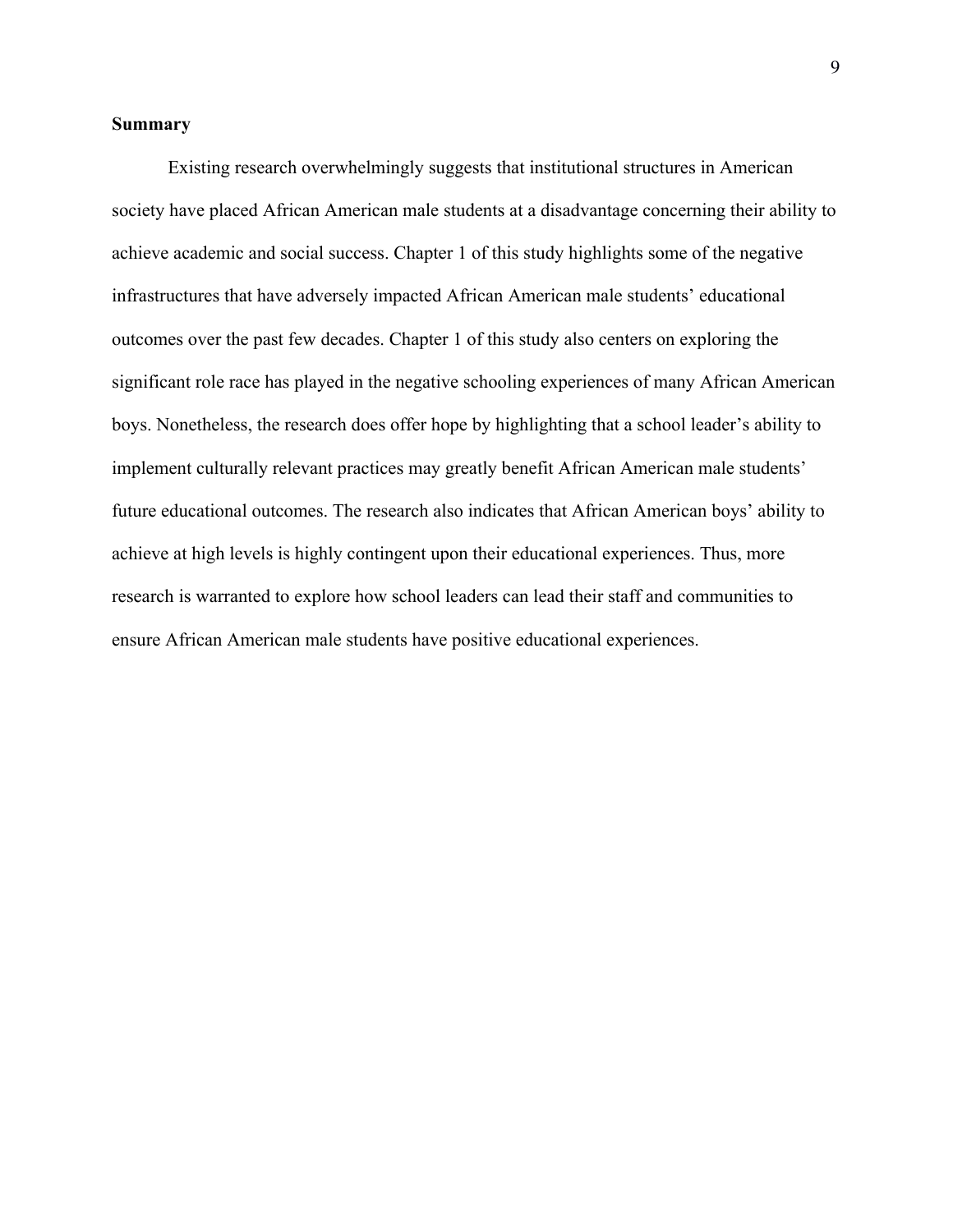### **Chapter 2: Review of Literature**

In Chapter 2 of this study, I expand on the past and current educational outcomes of African American boys by exploring variables associated with school leadership practices and past and present national school reform initiatives impact on African American boys. This review of literature sought to explore in greater detail the social infrastructures that exist in American culture and in the American educational system, both of which impact African American male students' academic achievement.

#### **Critical Race Theory-Conceptual Framework**

This study was guided by the conceptual framework of critical race theory (CRT). In education, CRT asserts that race continues to be a significant factor in influencing the schooling experiences of African American students in comparison to their peers who come from other racial backgrounds (Ladson-Billings & Tate, 1995). Critical race theorists contend that racism exists in every facet of American culture and has become a standardized societal structure that manifests itself as a hegemonic racial entity (Delgado & Stefancic, 2017). Ladson-Billings (2005) postulated that "racism is not a series of isolated acts but is endemic in American life, deeply ingrained legally, culturally, and psychologically." These concepts provide a gateway to expand research related to the CRT framework to the lived experiences of school leaders and to the potential impact of race on those leaders' approaches to leadership and interactions with students.

# **Socio-Economic Factors and African American Male Students**

The primary goal of education in American schools is to provide students with equitable learning opportunities that allow them to obtain the skills, knowledge, and dispositions that are needed for them to participate fully and thrive in a diverse democratic society (Noguera, 2003a).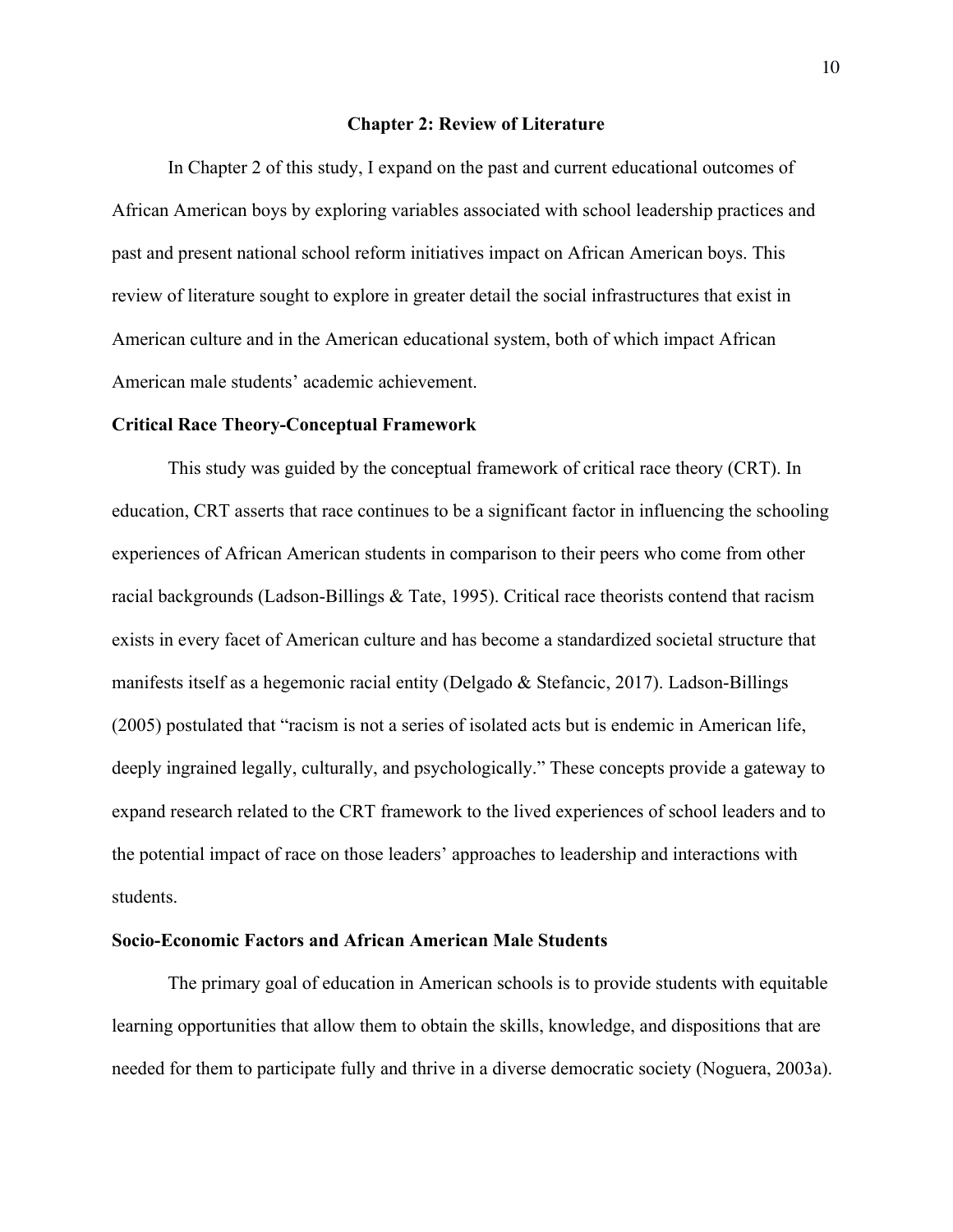Nevertheless, many students of color who receive their education in American schools are often taught in school settings that are ill-equipped to meet their academic and social needs (Dancy, 2014; Ellis et al., 2018; Noguera, 2003a). As a result, many students of color exit school lacking some skills and knowledge that are needed to succeed in American society (Dancy, 2014). The notion of race influencing a student's educational experiences is not a new phenomenon; indeed, the topic of race and its impact on students' educational outcomes have been well documented over the past 50 years (Davis, 2017), such as the Coleman Report in 1966, as indicated in the introduction of this study. Moreover, when gender is considered, the academic performance rates are even more disparate, as African American boys are consistently ranked at the bottom in all core subject areas (Dancy, 2014; Fergus et al., 2014; Noguera, 2009).

Many researchers argue that African American boys' current and past academic performance is connected to deficit thinking that generalizes African American boys as individuals who come from impoverished single-family households and are viewed as inherently inferior to other individuals who do not face the same circumstances (Davis, 2017; Harper & Davis, 2012). According to the U.S. Census Bureau (2019), 65% of all African American children live in single-parent households. Current and past statistics by the U.S. Census Bureau and other researchers depict African American children's lives outside of school as harsh and negative, pointing to those conditions as a contributing factor to their low academic performance. Thus, many researchers contend that African American students' current plight has little to do with their schooling experiences, and this narrative has been dominant for many years. For example, Coleman's (1966) report asserted that African students' poor academic performance had little to do with factors experienced at the school level and instead was a result of socioeconomic factors that had little to do with African American students' school experiences.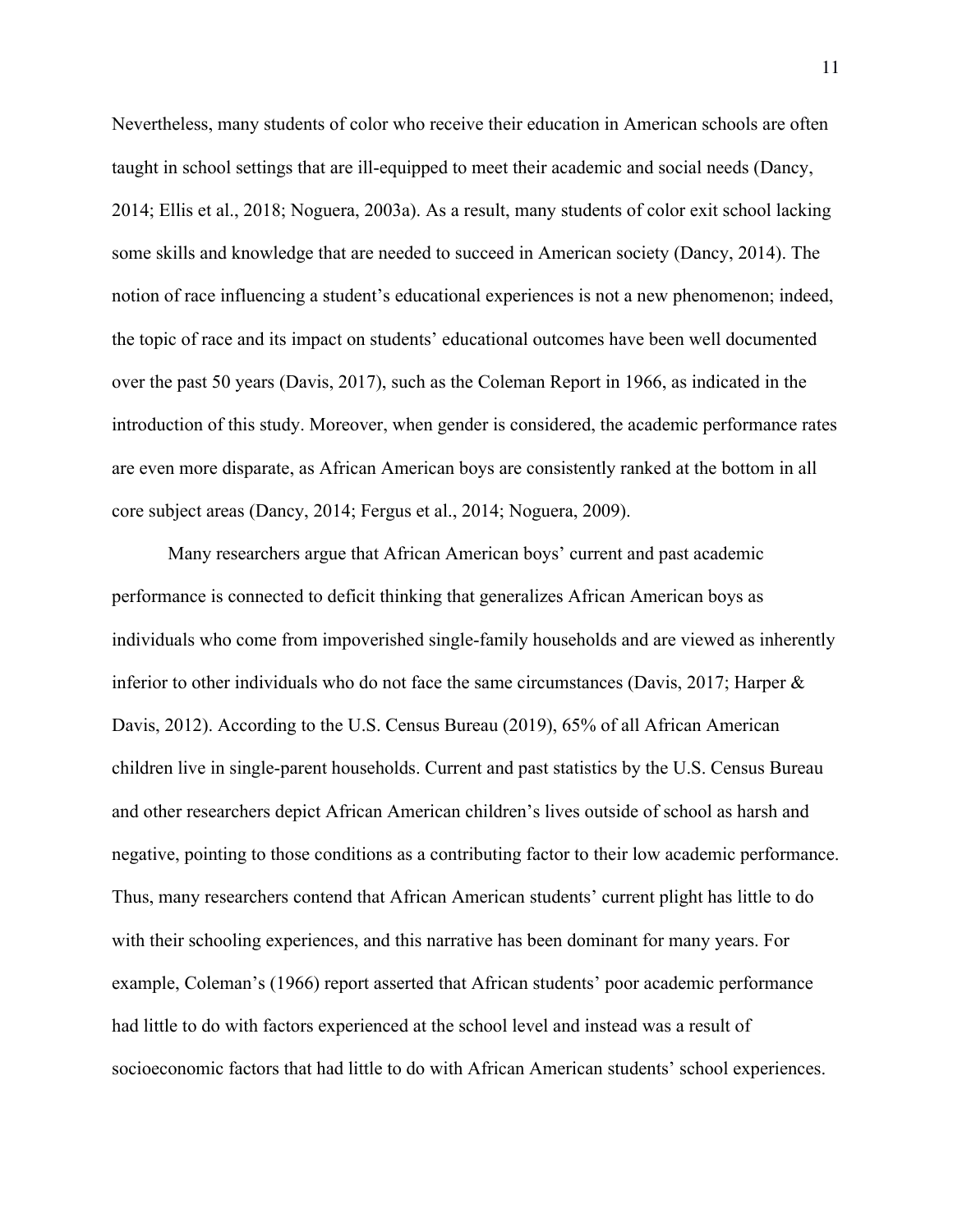Over 40 years after Coleman's (1966) study, Fan (2012) postulated that African American students' adverse academic performance was mainly caused by factors relating social and family background challenges and that more emphasis should be placed on improving African American students' lives outside of school to improve their academic performance. Like Fan's claim, Lam (2014) asserted that African American boys' poor academic performance was a result of socioeconomic factors that were mainly experienced outside of school. While socioeconomic factors do greatly influence African American children's' academic outcomes, especially African American male students, they alone are not solely responsible for African American male students' adverse academic performance (Little, 2017; Noguera, 2009; White, 2009).

The idea of socioeconomic factors being the sole factor for African American boys' adverse academic and social performance has harmful implications (Little, 2017). The idea often results in the belief that African American boys' family background and family economic standing is the primary reason for their current state; however, other factors have a far more significant impact on African American boys' ability to achieve academically (Wright, 2018). Little (2017) postulated that much of the literature that focuses on African American boys' academic achievement had centered a significant amount of attention on socioeconomic factors and the role they have played in the dismal performance of African American boys; however, she highlighted that schooling experiences and deficit thinking associated with African American boys have had a much more crucial impact on African American males' academic performance over time.

According to Davis (2017), deficit thinking associated with Black boys (which he describes as harmful, stereotypical, and prejudicial beliefs about African American boys that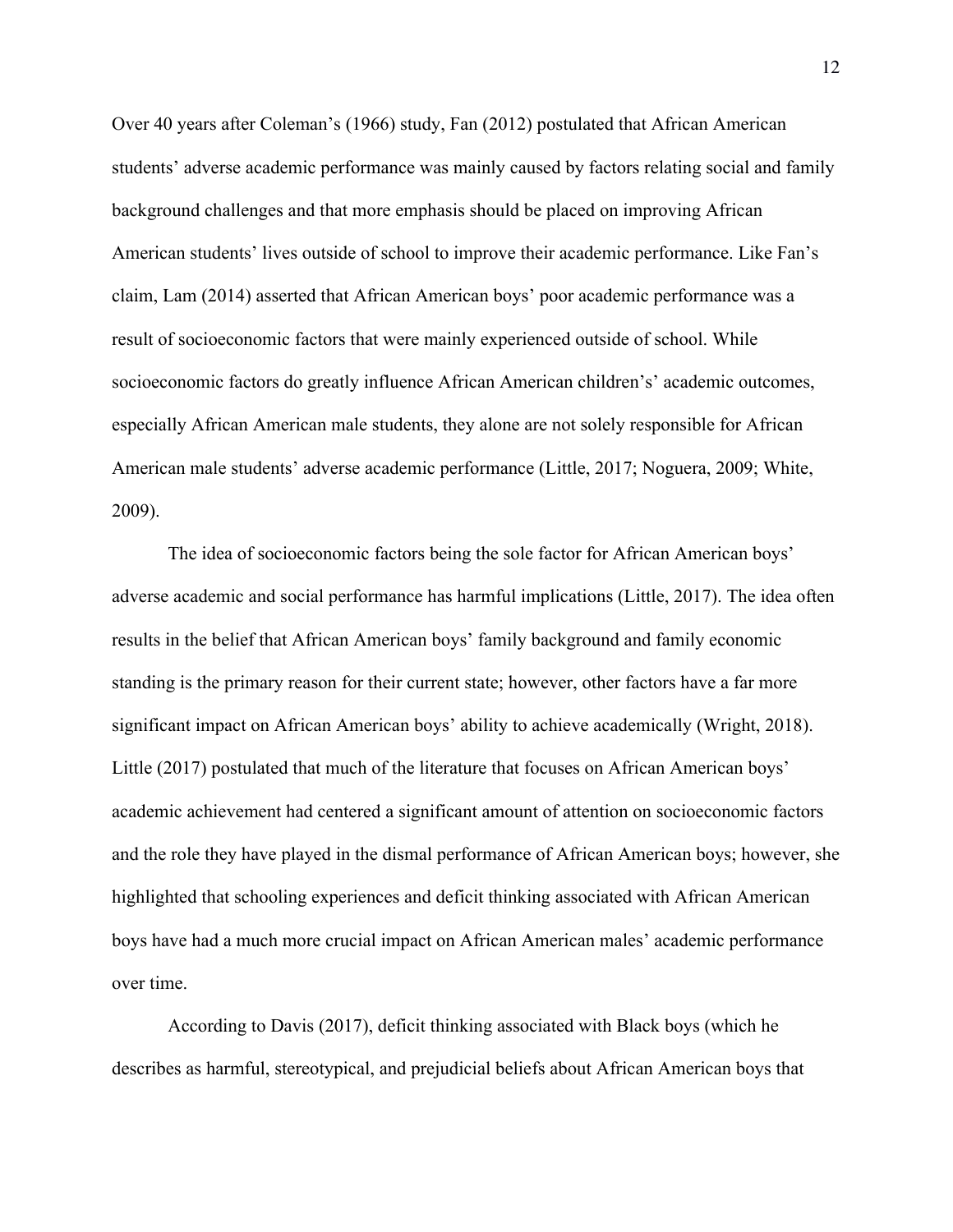result in discriminatory practices and actions) has created inequitable learning opportunities for many African American boys. Deficit thinking exacerbates many school leaders and teachers' negative perceptions of African American boys and influences both school leaders and teachers to enact reforms that lead to poor educational experiences for African American boys (Davis, 2017). Essien (2017) asserted that African American male students must be led and taught by school leaders and teachers who demonstrate a strong belief in their ability to achieve despite their current or past circumstances and who understand the social infrastructures that must be dismantled to ensure African American boys' academic success. Therefore, this study seeks to examine how elementary school principals believe their perceived leadership practices impact the academic achievement of African American boys. Miller and Martin (2014) asserted that principals' leadership behaviors often have an indirect effect on students' academic outcomes because they do not interact with the students they lead in the same manner as teachers who often have direct contact with the students they teach daily.

Henceforth, this study does not identify a plethora of leadership strategies that school principals enact with African American boys directly on a daily basis. Instead, this study explores how school principals demonstrate leadership behaviors that influence both the communities and the practitioners they lead to enact instructional practices and programs and to create school cultures that help to dismantle infrastructures that impede on the educational and social advancement of African American boys in elementary grades. In the sections that follow, I delve into the literature on African American boys' past and current academic performance as well as factors that have affected their performance, including teacher practices, school leadership practices, socioeconomic factors, and educational reform initiatives. I begin this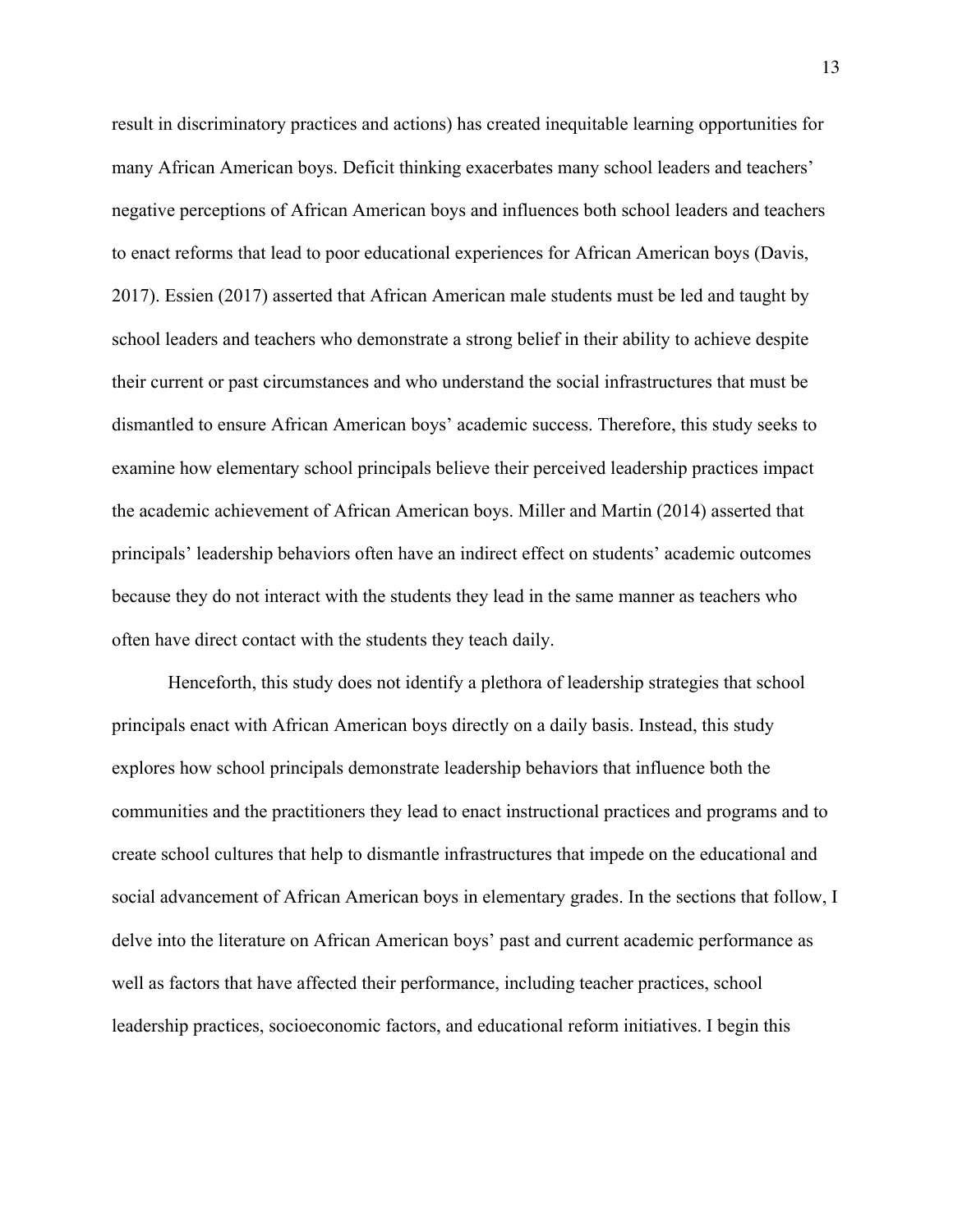review of the literature by exploring African American male students' past and current academic performance.

# **African American Males Students' Academic Achievement**

A significant amount of attention has been placed on African American male students' underachievement (Ellis et al., 2018; Fantuzzo et al., 2012). Research suggests that for many decades there has been a persistent gap between the academic achievement of African American boys and that of students belonging to other racial groups (Ellis et al., 2018; Noguera, 2003b, 2009). Many policymakers, school leaders, and community activists consider the current state of Black boys' academic performance as a national emergency that will lead to disastrous consequences if not addressed and improved (Essien, 2019; Noguera, 2012). Hence, policymakers and school leaders believe drastic measures must be taken to avoid the catastrophic impact that may occur within American society if effective actions are not implemented to improve the current overall academic and social state of African American boys in America (Harper & Davis, 2012).

According to the Schott Foundation (2015), 59% of African American male students graduate from high school on time in comparison to 80% of White male students. According to Noguera (2009), the immense scale of the achievement gap between African American boys and their male peers with other racial backgrounds has led researchers and policymakers concerned with this phenomenon to suggest several social and environmental factors that have led to the adverse academic standing of African American boys in the United States educational system. For example, in a study performed by Corprew and Cunningham (2012), the researchers found that the lack of school support from those who worked with African American male students led to their disengagement and failure in school. According to a study conducted by Dancy (2014),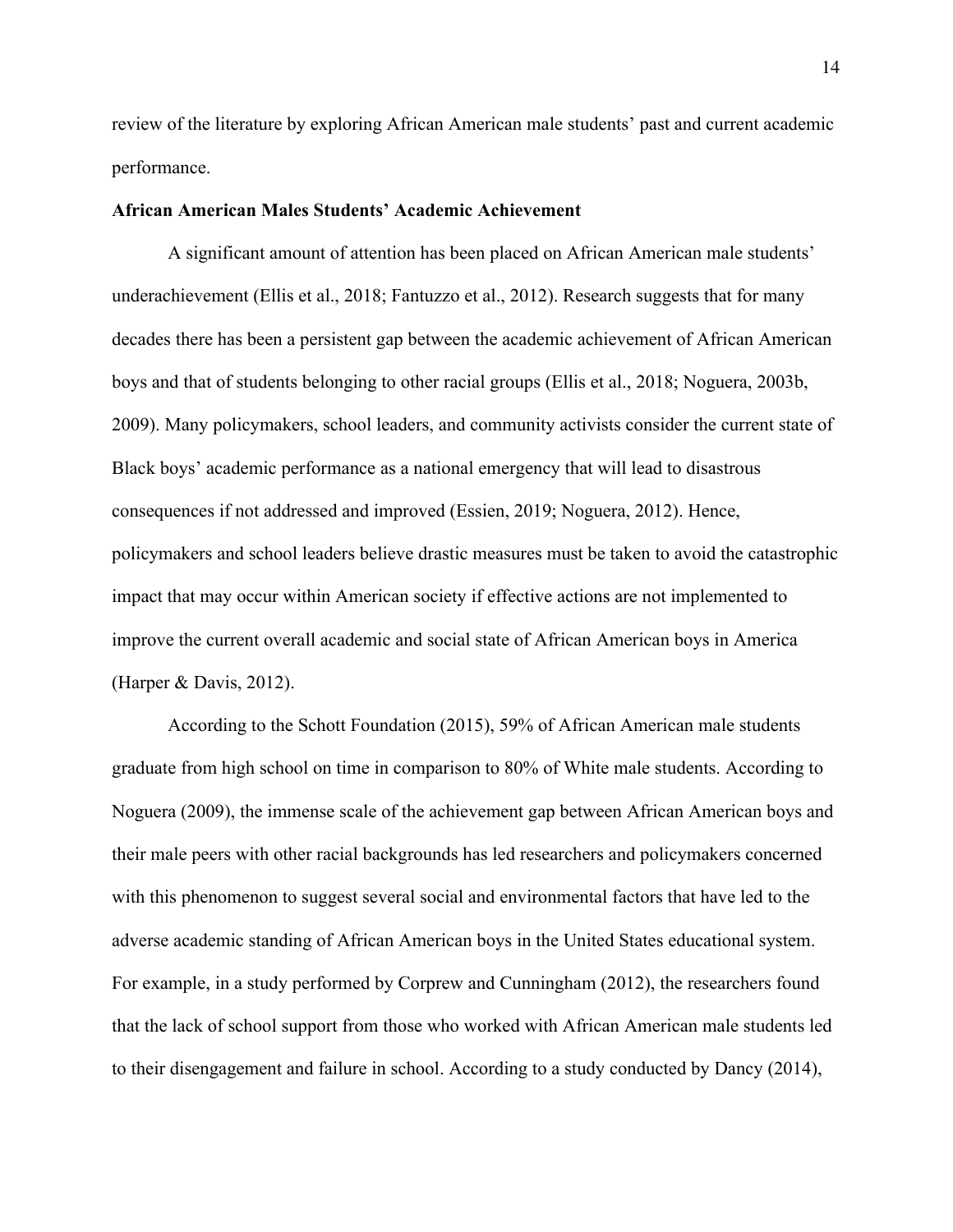two of the most critical factors that led to the disproportionality between the academic achievement rates of African American boys and their male peers in other demographics was the high rate at which African American male students are tracked into special education and the inequitable learning opportunities experienced by many African American male students. Ellis et al. (2018) postulated that many administrators and teachers often identify African American male students as being disengaged as it relates to instruction and academics; as a result of these assumptions, less emphasis is placed on ensuring these students perform at high levels.

Research suggests that school leaders and teachers' practices associated with low expectations for African American boys help create negative schooling experiences for these boys (Staats, 2016). Davis (2017) asserted that African American male students often attend schools that fail to support their intellectual, social, gender, and cognitive development; for these reasons, many African American boys attending school in America are at a higher risk of experiencing negative consequences as they matriculate through primary and secondary school. In contrast, Hallinger (2015) conducted a study that examined positive aspects that led to high academic achievement among African American boys in New York City. The study indicated that setting high expectations for African American boys and providing African American boys with access to Advanced Placement courses helped African American boys achieve at higher rates than previously.

The critical insight brought forth by these studies has shed light on the adverse impact of negative schooling experiences on African American male students' educational matriculation in America. The findings offered by these scholars also provide further credence to support the notion that many African American boys are forced to endure educational environments created by school leaders and teachers that perpetuate the stereotype that suggest they are intellectually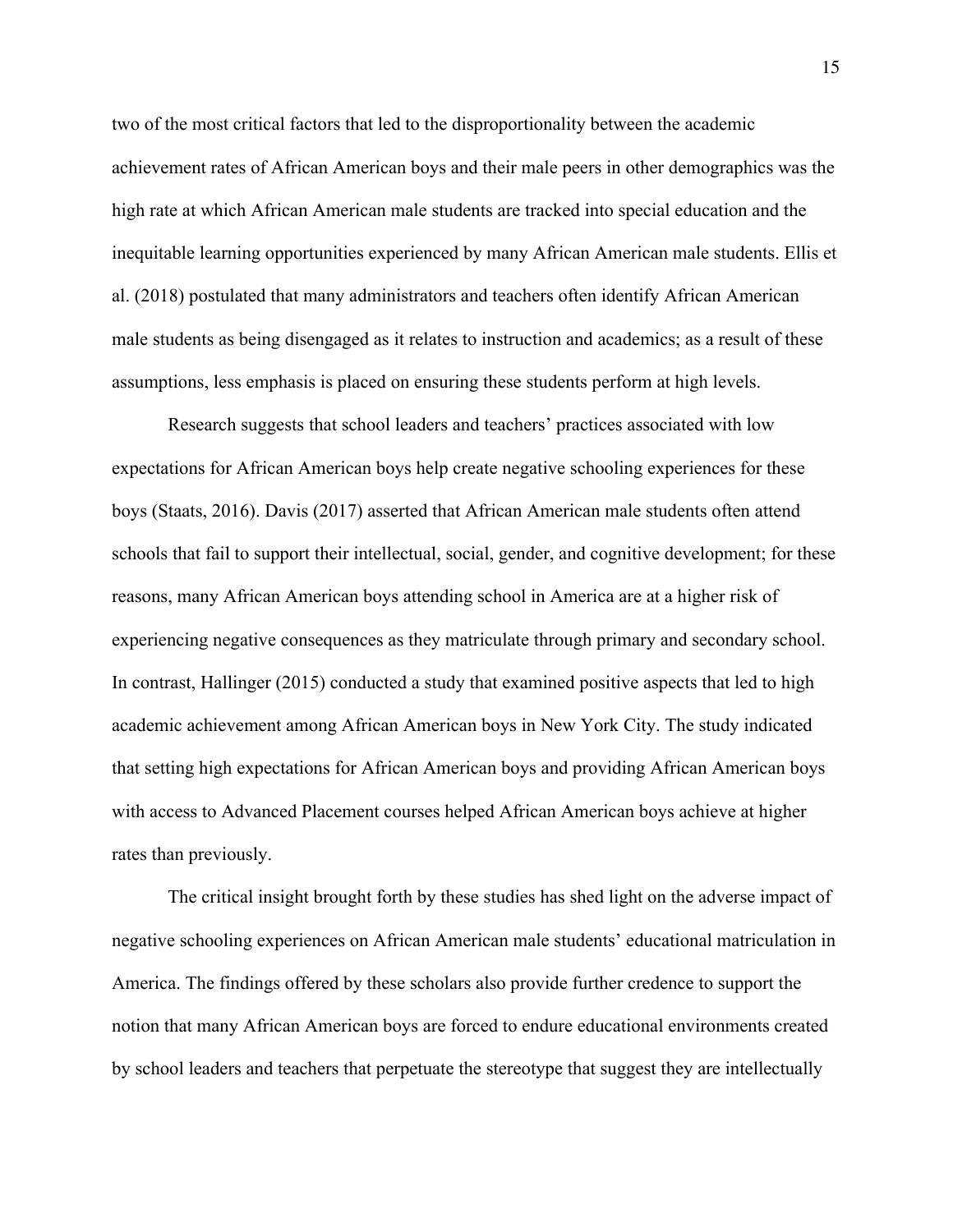inadequate and that associate their behavior with actions that will become problematic in the classroom (Brown et al., 2013). According to Little and Tolbert (2018), African American male students from elementary school to college have to contend with deficit narratives and historical racist and sexist stereotypes that depict them as students who are disruptive, undisciplined, unintelligent, and challenging to teach all in a place that should be a safe haven for them to learn and develop their full potential to thrive and attain the skills needed to become successful in society. Studies have indicated that damaging perceptions often negatively impact African American boys' self-efficacy, self-esteem, and overall ability to achieve academically and that such perceptions contribute to higher dropout rates, expulsions, and suspensions among African American male students (Brown et al., 2013; Little, 2017).

Wright (2018) asserted that teachers and school leaders' negative perceptions of African American boys often lead many young African American boys to develop Fourth-Grade Failure Syndrome (FGFS). FGFS is a phenomenon proposed by Kunjufu (1985), and it suggests that African American boys begin to disconnect from a school academically between the second and fifth grade as a result of negative interactions between African American boys and their teachers as well as a lack of cultural awareness demonstrated by school staff toward African American boys (Maddox, 2013). FGFS is argued to be the root cause of many educational disparities between African American male students and their male peers in other demographics (Maddox, 2013). Research performed by Wright (2018) and Kunjufu (1985) indicates the need for more research on practices that propel African American boys forward during their early years, as many African American male students begin to experience academic failure after the second grade. There is a gap in the literature that focuses on the schooling experiences of African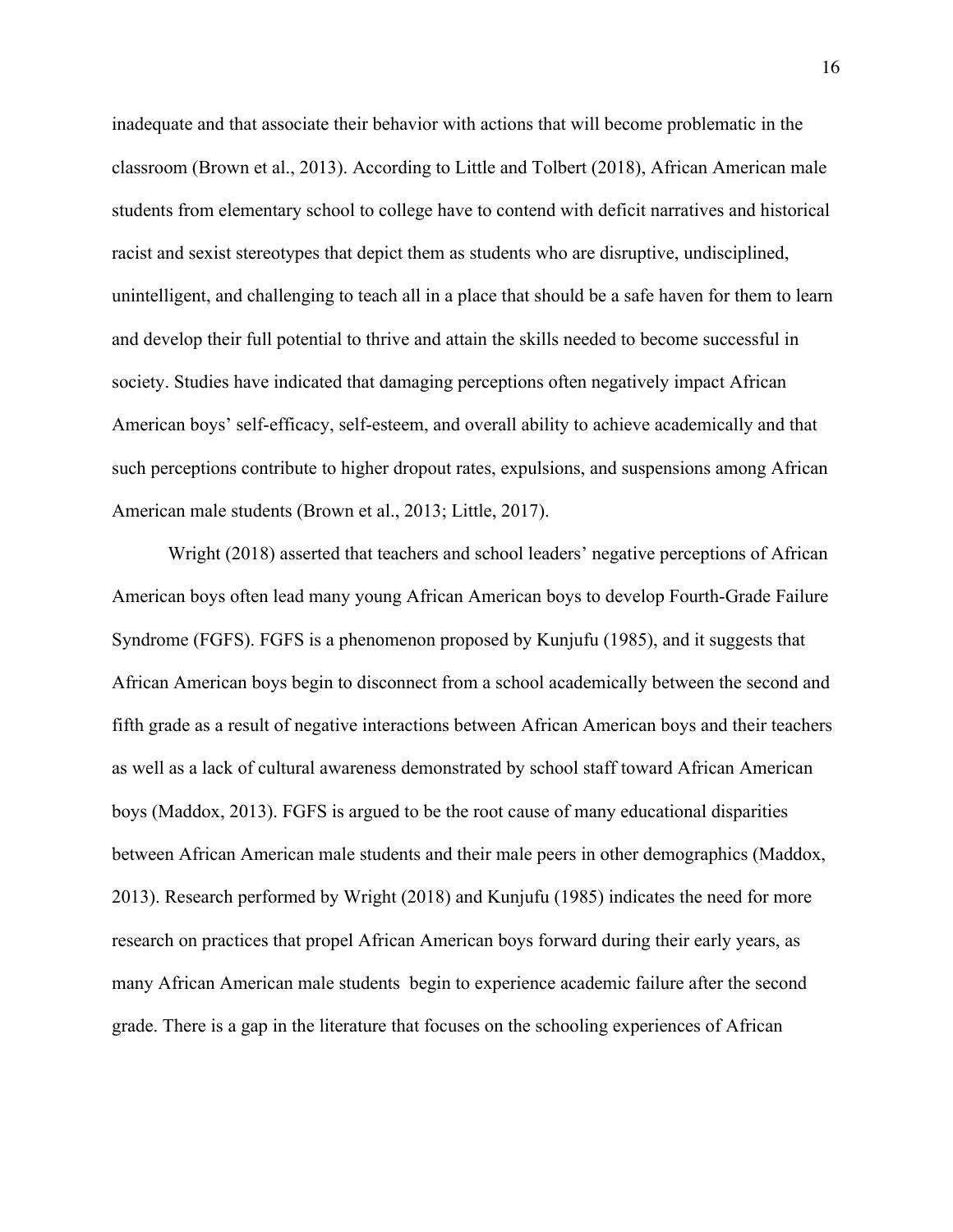American boys during their primary grade years and how to best lead and teach African American boys during their primary years of school (Davis, 2017).

The sparsity of the literature on the experiences and outcomes of African American boys during their early grades reveals that an essential component is missing regarding possible actions that can be implemented to help African American boys achieve success during their primary grade years, which may translate into academic and social success during their secondary and postsecondary years (Little, 2017). While this study does not focus directly on FGFS, it does examine the role school principals play in developing school climates that foster and promote high academic achievement for African American boys during their elementary years. Such climates could prevent these boys from experiencing FGFS, which is critical to closing the achievement gap between African American boys and their male peers from non-White Latino populations. Indeed, the research indicates that more steps must be taken by school leaders and teachers to prevent African American male students from disengaging from school during their elementary years. Effective school leadership practices by school principals aimed at supporting African American boys and those who support them may serve as a critical component in ensuring the academic success of African Americans in their elementary years and during their secondary and postsecondary school years.

#### **School Leadership and African American Male Students**

Research suggests that principals who are aware of the social and cultural constraints that impede on African American male students' academic progress are more likely to set high academic expectations for Black boys and build trusting relationships with them, which helps to change their view of school and promotes their academic well-being (Acton, 2018; White, 2009). Enhanced academic performance among Black male students requires school leaders to possess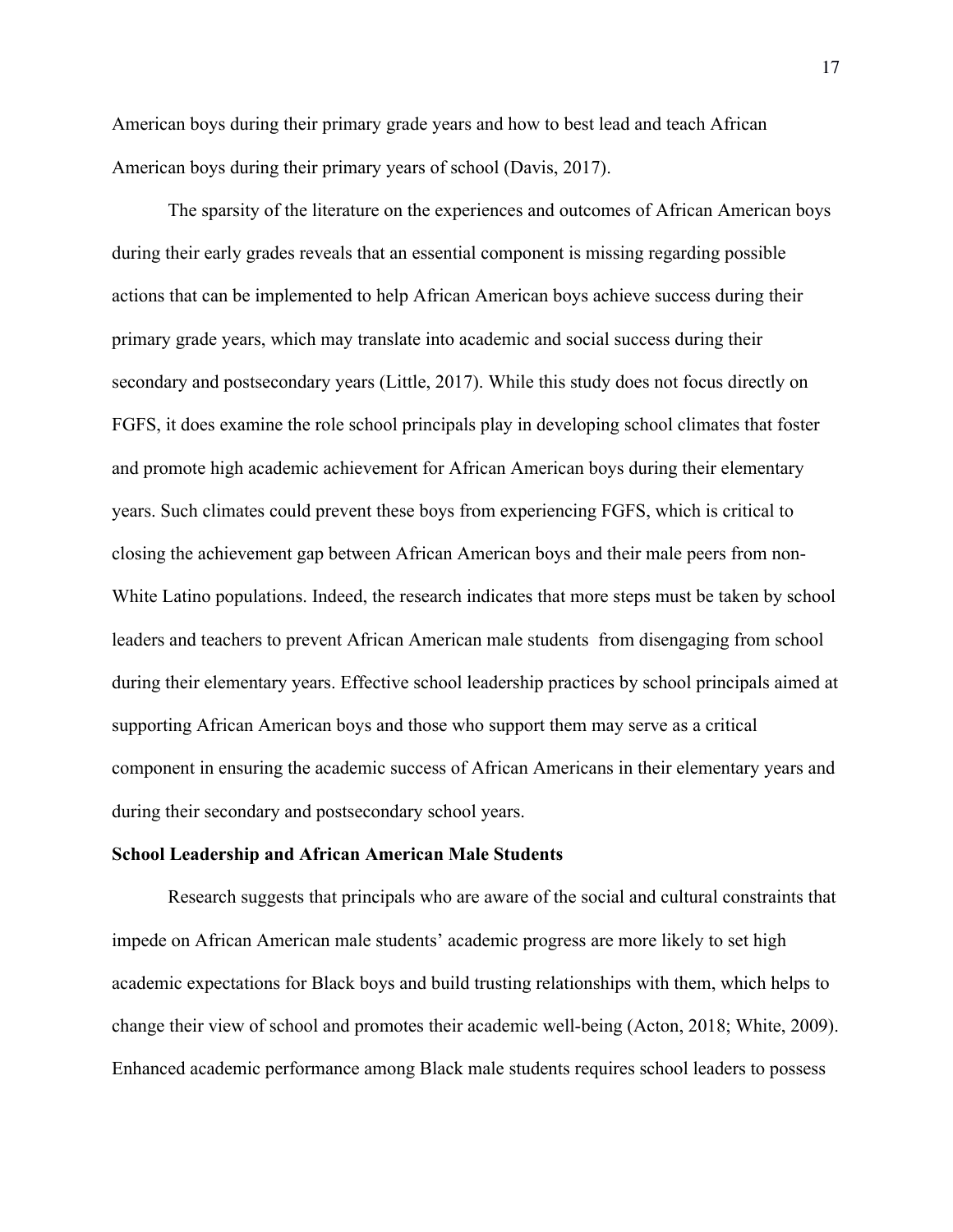the ability to enact appropriate cultural responses that address the educational and social needs of Black boys. In schools where Black male students perform well, school leaders often develop programs that provide mentorship to African American male students by providing them with male role models in addition to closely monitoring their academic progress (Greer et al., 2018). Noguera (2009) asserted that African American boys need to have a sense of belonging to excel in their academics (p. 30). African American boys generally come from families that value relationships; hence, similar interactions between educators and African American male students may improve their academic performance (White, 2009). However, these culturally responsive practices and strategies only work if school leaders are aware of them and implement them.

Research suggests that only two percent of all educators in America are African American (Schott Foundation, 2015). This data indicates that many African American boys receive their education in schools where many of their teachers and educational leaders come from different racial and cultural backgrounds (Noguera, 2003a). School systems must develop the capability to prepare all school principals and leaders to implement proper cultural responses, such as forming mentoring or peer groups to enhance African American boys' academic progress (White, 2009). This study is not aimed at providing school systems with a list of leadership behaviors that should be implemented by school principals who lead African American boys in elementary school. However this research study does aim to ignite conservations between those school principals and their district leaders, who can influence school principals to reflect on their practice and how it is hindering or helping the advancement of African American boys' academic performance.

Leithwood and Levin (2010) asserted that no school accomplishes high student academic achievement in the absence of effective school leadership. According to White (2009), African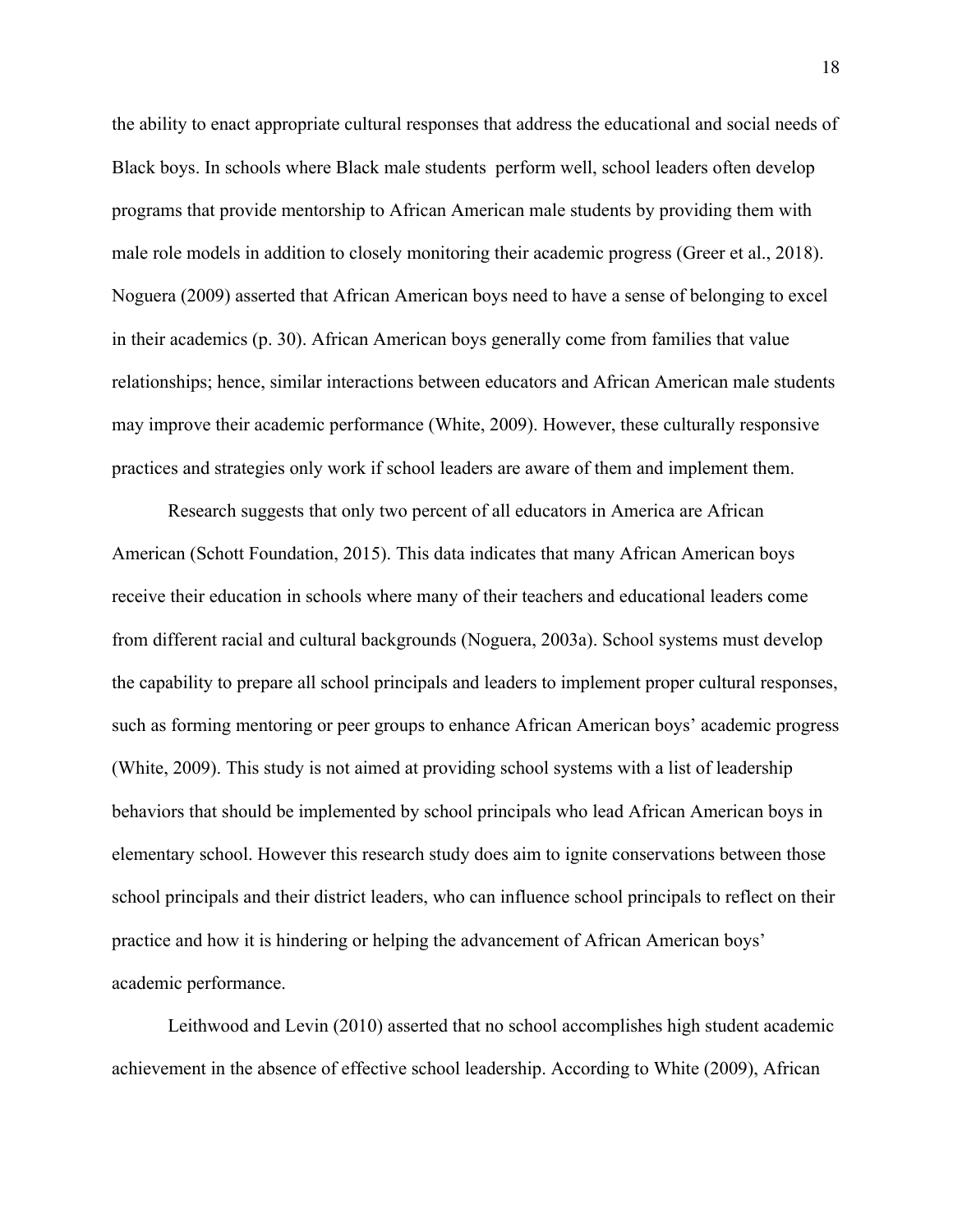American boys' academic success depends highly on effective school leaders—namely, those who can build educators' capacity to implement effective instructional strategies that help advance the academic performance of African American boys. Bush-Daniels (2008) postulated that African American boys are more likely to be classified as being a problem child or mentally retarded because of many educators' preconceived biases. Principals significantly influence teachers' perceptions of students, the learning capabilities of students, and the quality of instruction students receive while attending school (Bottiani et al., 2016). African American male students need principals who are strong instructional leaders and who can advocate for them to ensure that are not overrepresented in special education programs or over-identified as disruptive students who cannot be taught (Essien, 2017; Fuller et al., 2017; Noguera, 2009). While there are many areas that school leaders and civic leaders can focus on to enhance African American male students' future academic performance, a focus on effective school leadership practices aimed at supporting African American boys may have a significant impact on improving African American boys' academic performance. School principals have the second most significant impact on student learning outcomes; only teachers have a more significant effect (Leithwood & Levin, 2010). School principals' ability to implement effective school leadership practices that are sensitive to the social and academic needs of African American boys may be the catalyst needed to propel African American boys into academic success and to dismantle some of the social infrastructures that have impeded on young African American boys' success. Hence, more research that examines the link between African American boys' educational outcomes and school leadership is essential to African American boys' future educational progress.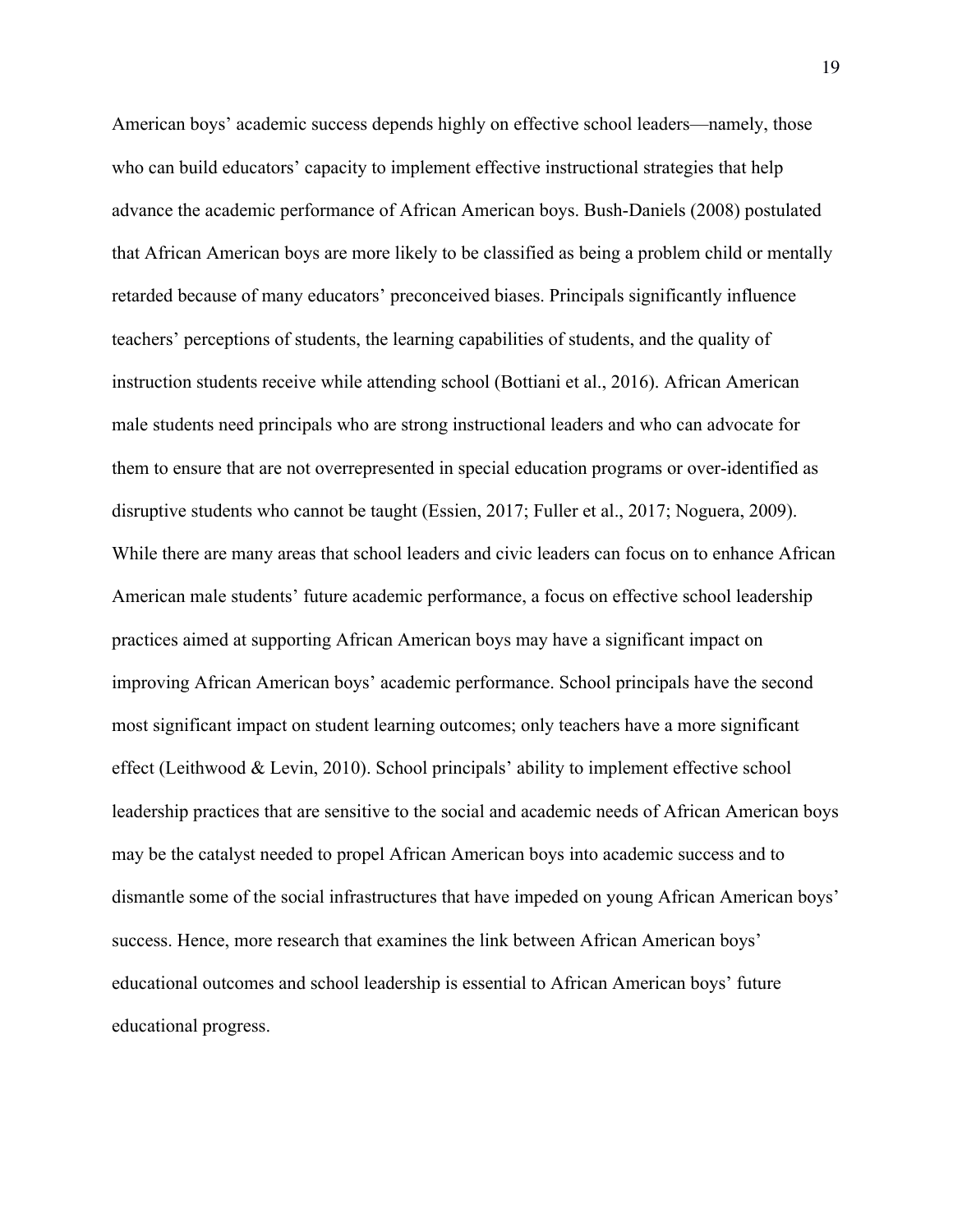# **Practitioners' Impact on African American Male Students**

In this section, the literature related to the impact of teachers' perceptions of African American male students is reviewed and discussed. According to Washington (2010), society's negative view of African American boys has severely impacted their ability to engage in equitable learning opportunities. For instance, Kenyatta (2012) examined the effect of teachers' perceptions on African American male students' academic performance. The study specifically explored how teachers' perceptions influenced their instructional practices and decision-making in the classroom. The study revealed that teachers' perceptions of African American boys significantly affected their motivation and belief that school was a place where they belong. The study also found that African American boys in classrooms where teachers had positive perceptions of them, and high academic expectations developed stronger critical thinking skills and performed at higher academic levels.

Urick and Bowers (2014) conducted a study that explored the impact of principals' perceptions of school climate on student academic achievement in high schools. The researchers used longitudinal data from a 2002 study that examined the effect of school leadership and student perceptions of the school environment. Urick and Bowers (2014) found that school principals' leadership practices affected the level at which students performed and achieved. While this study was not isolated to African American boys, it did provide insight that school principals' leadership practices impact the rate at which students achieve. Therefore, it can be asserted that school principals' perceived leadership practices can and do impact subgroups, such as African American boys, who have a long history of academic failure in the American school system; hence, more research is needed to gain more perspective on the link between these two variables.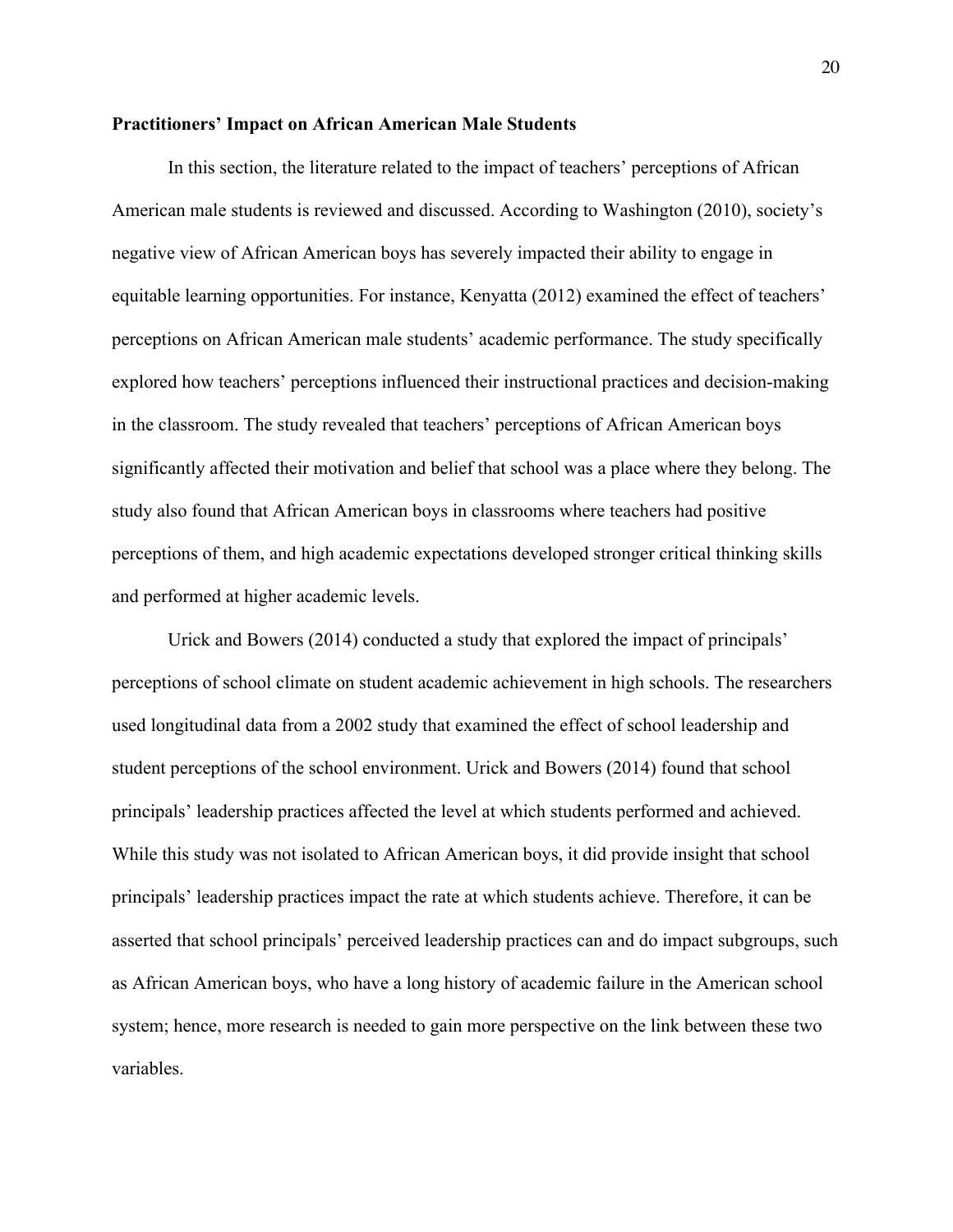In a study performed by Washington (2010), the researcher investigated the instrumental role that professional school counselors play in advancing the academic, social, and psychological well-being of African American boys and the way counselors perceived they provided support to African American boys. Washington (2010) examined past literature related to the topic and arrived at the following conclusions: First, those leading and working with African American boys, such as professional school counselors, must demonstrate a strong belief in African American boys' ability to perform at a high academic level. Washington (2010) postulated that school counselors must become champions and exhibit advocacy for African American boys and these behaviors must be rooted in a sound rationale that demonstrates the relationship between advocacy and enhanced academic performance among African American male students. Next, the study indicated dministrative support played an essential role in a school counselor's ability to effectively lead and support African American boys. Washington (2010) highlighted that support demonstrated by the school principals toward school counselors can send a strong message that a school is invested in ensuring African American male students achieve the desired educational outcomes. Last, the study asserted that "school principals are the ones that make executive decisions about a school (e.g., how resources are allocated, classroom space, and finances) their support can translate into valuable assets that could assist school counselors and those working with African-American boys by empowering their collaboration efforts."

The literature indicates that several studies have been performed to explore the impact of practitioners' perceived practices on the academic and social well-being of African American boys (Harper & Davis, 2012). However, minimal literature related to African American boys centers on the critical role school principals play in helping to close the achievement gap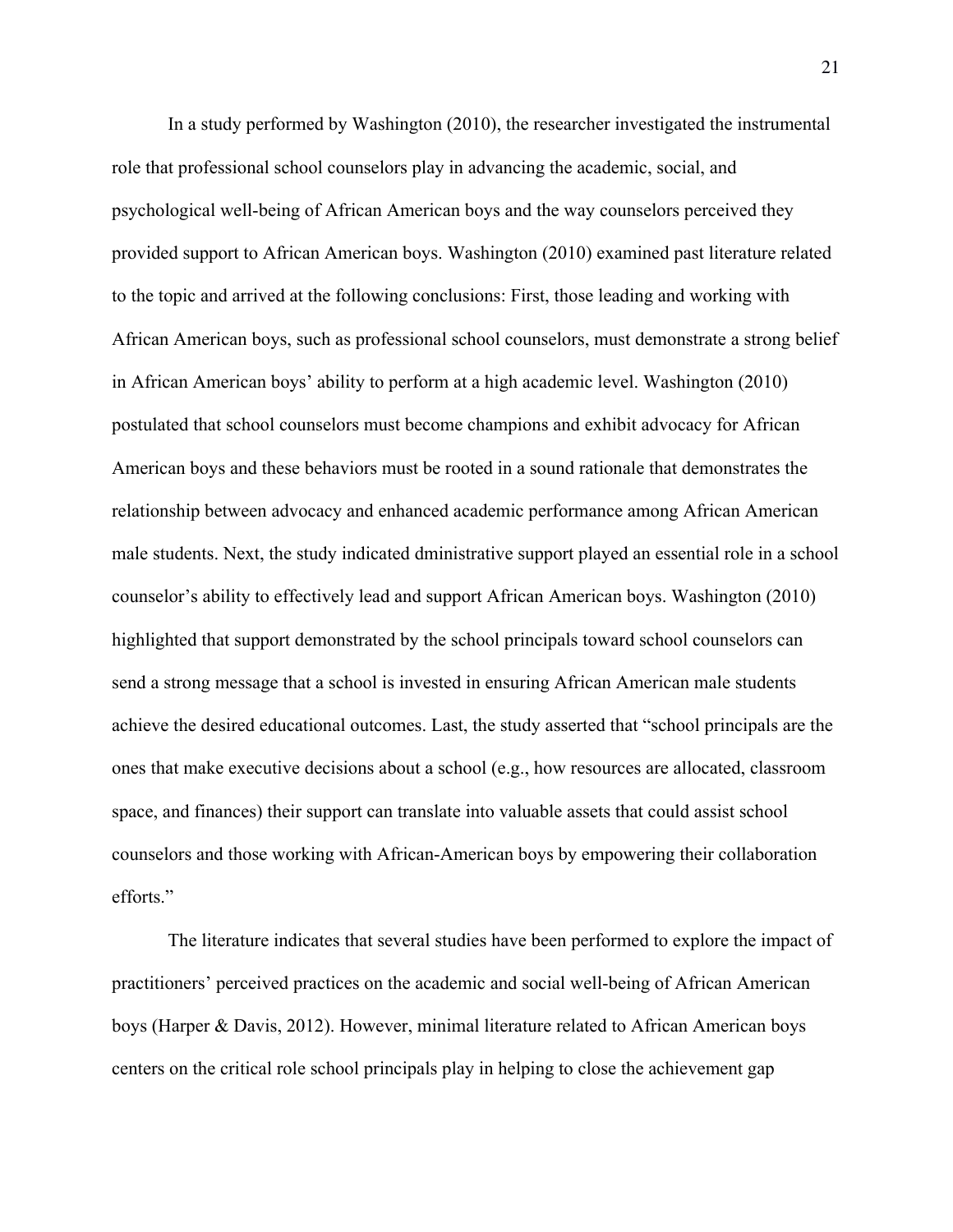between African American boys and their male peers in other demographics, especially during their younger years. Thus, more research is needed on African American boys and school leadership to help school leaders, teachers, and all those who support African American boys to improve their educational outcomes. While Washington's (2010) research did not center on school principals and the role their leadership practices play in advancing African American male students' learning outcomes, the study did indicate the vital role of effective school leadership practices in creating robust school and community partnerships. Such partnerships may help mitigate the academic disparities that exist between African American male students and their White male counterparts.

# **Creating a Sense of Belonging for Black Male Students**

Recent data suggests that African American boys are currently in a dismal state: They lead the nation in homicides, criminal convictions, and high-school dropout rates (Fergus et al., 2014). Many argue that Black boys' perilous state is a result of societal systems and structures that have created marginalized realities for African American boys (Dancy, 2014). For example, the early 1900s film *Birth of a Nation* depicted Black men as being barbaric and disruptive, and such depictions still impede on young Black boys' progress today. African American boys are still associated with stereotypes that include being violent and destructive (Staats, 2016). As a result, African American men make up 6% of the U.S. population but account for 25% of the U.S. prison system population (Dancy, 2014). While many reforms have been initiated over the years to address the disparities related to social and educational advancement among Black boys and their peers in other demographics, little headway has been made (Noguera, 2012). However, research supports the claim that high-quality educational experiences that help Black boys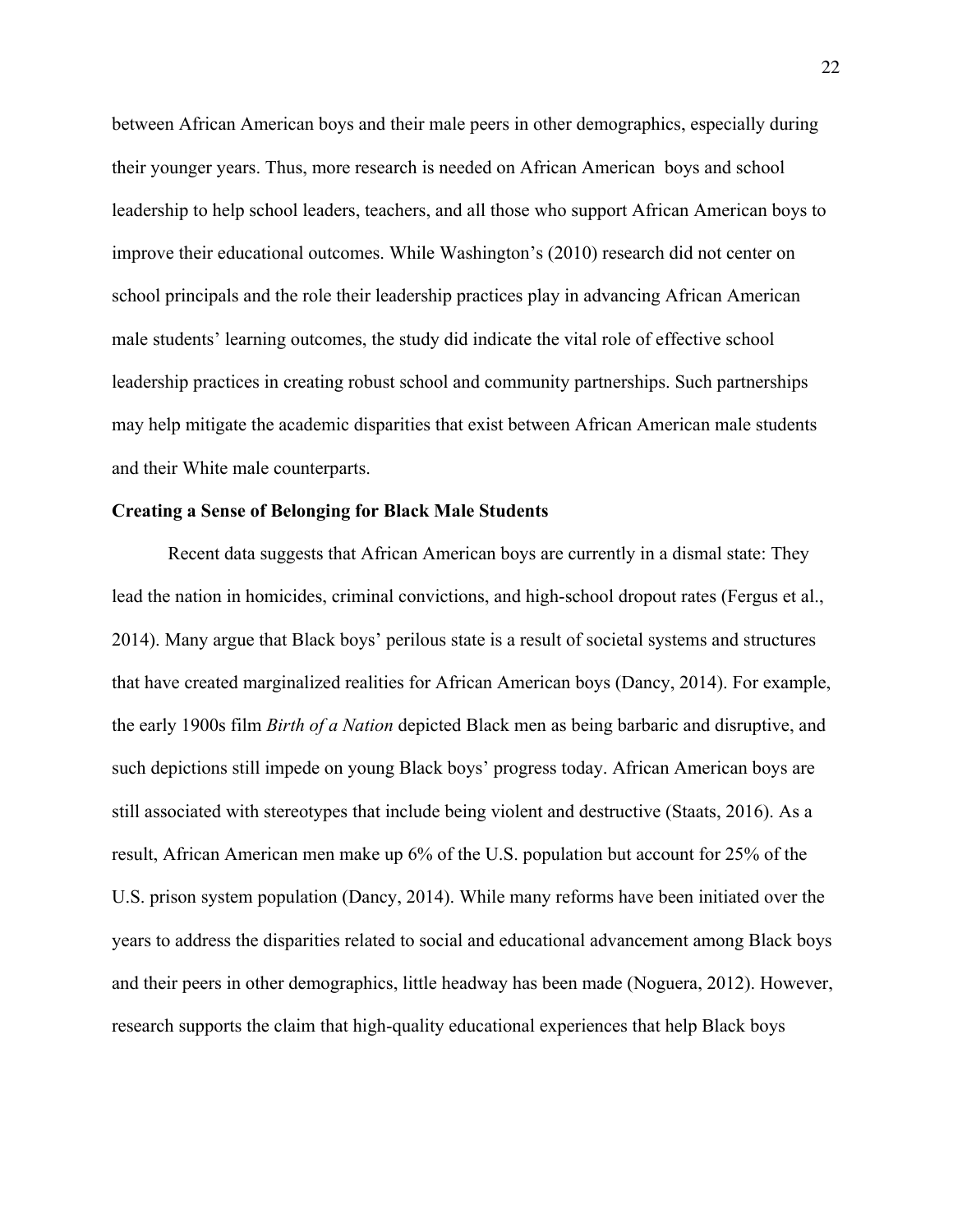develop a sense of belonging can reduce the disparities among Black boys students and their counterparts in other demographics (Quinn & Cooc, 2015).

According to Johnson (2015), African American boys desire to have a sense of belonging and to achieve at higher academic levels when they are taught by teachers and school leaders who create school environments that make African American male students feel like school is a place where they belong. To support this claim, Johnson (2015) performed an ethnographic study that explored educators' ability to enact constructs associated with critical place pedagogy. Critical place pedagogy centers on the idea of school staff creating caring communities that foster students' academic progress by enacting intentional social and cultural behaviors that encourage students to see school as a positive place (Johnson, 2015). Johnson (2015) found that when school staff is committed to creating a positive school environment for African American boys—providing Black male youth with a school mentor, posting positive images of Black boys, and creating a sense of community for boys in the demographic—it drastically reduces the negative behaviors associated with African American boys.

Furthermore, creating a sense of belonging for African American boys changed African American boys' negative perception of school and promoted their academic attainment (Dancy, 2014; Johnson, 2015). Similar to Johnson, Dancy (2014) asserted that Black boys' perception of school in America will remain negative unless intentional steps are taken by school leaders and policymakers to dismantle the negative institutional structures that paint Black boys as being unteachable and rude, hence leading many African American boys to believe school is not a place where they belong. Research supports the argument that educational leaders and community leaders must consider how they can support their staff and community in creating schools that promote a sense of belonging for African American male youth; such belonging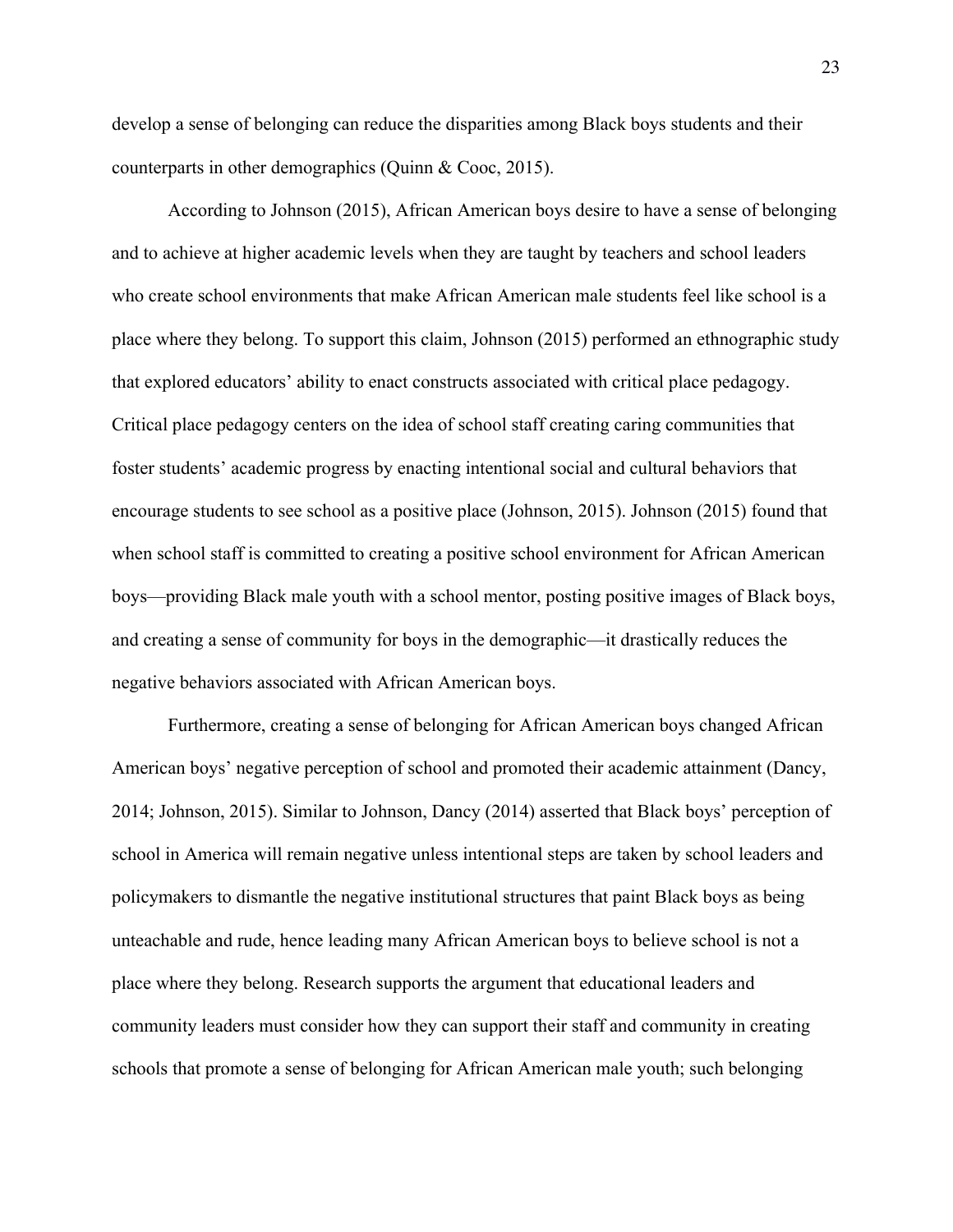would likely improve their ability to achieve academic success in the future. African American male students' educational success depends heavily on the feeling that they belong in the schools they attend (Dancy, 2014). School leaders' leadership practices play a critical role in creating school environments that make African American boys feel that a school is a place where they belong and can excel in their academic endeavors.

# **Mentor and Leadership Development for African American Male Youth**

In addition to African American boys students needing a sense of belonging to succeed in their academic endeavors, they also need more opportunities to develop their ability to lead and make better life choices; research supports the idea that African American boys benefit from these experiences. Fuller et al. (2017) asserted that the leadership development of African American boys during their primary and secondary school years played a significant role in African American male students taking on leadership roles during their postsecondary years, which increased their ability to succeed in life. Fuller et al. (2017) conducted a study that explored how high schools developed African American male students who were athletes to take on leadership roles. To gain a deeper understanding of how to best develop African American boys' leadership capacity during their grade school years, the researchers implored a phenomenological approach whereby participants participated in semistructured interviews to describe and discuss their experiences with leadership development before their postsecondary experiences. The research of Fuller et al. (2017) indicated that African American boys' involvement in extracurricular activities, such as student government and faith-based organizations, played a critical role in their leadership development. The study also found African American boys who participated in groups that developed their leadership skills had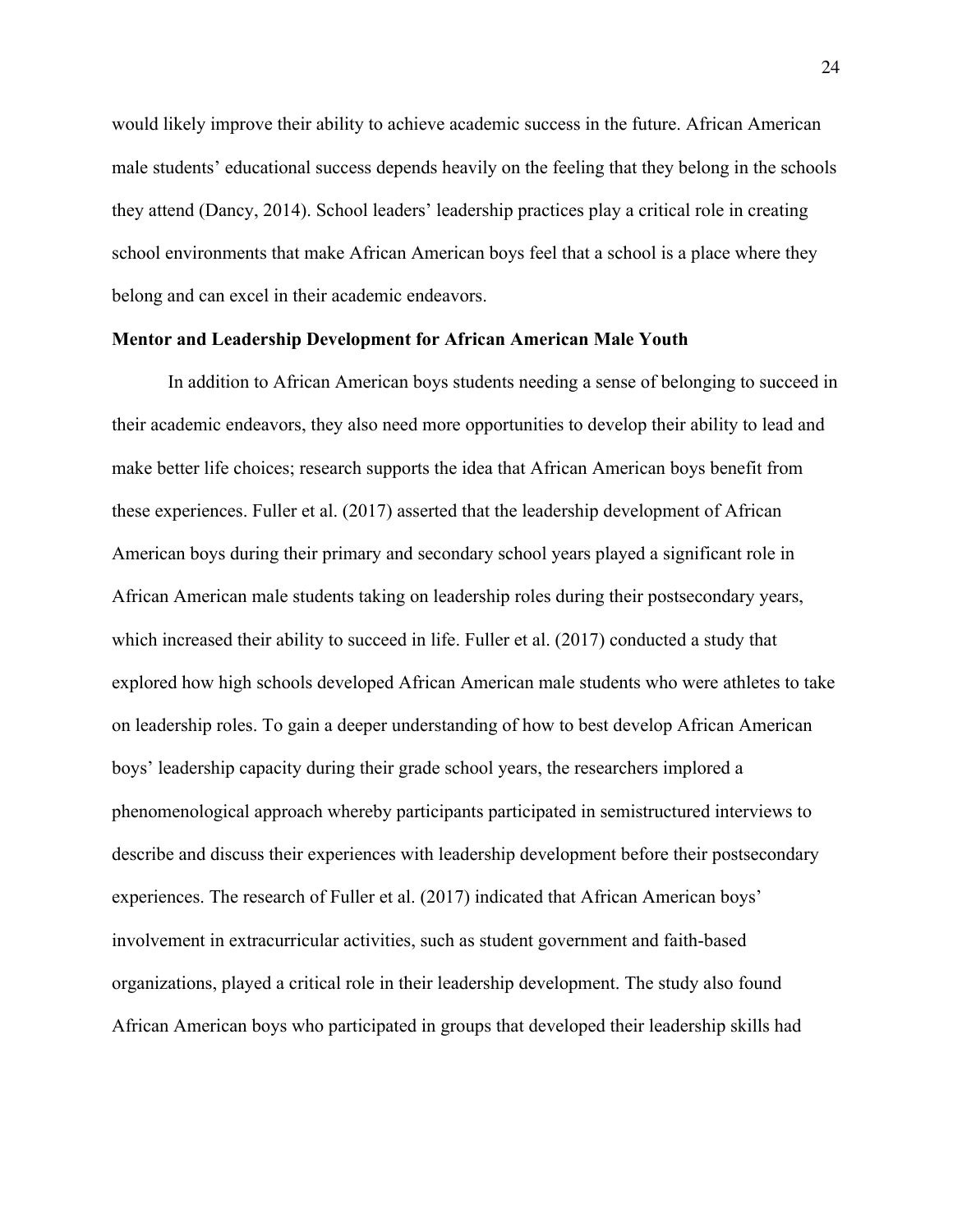more success demonstrating leadership capabilities during their high school and postsecondary years (Fuller et al., 2017).

Brown et al. (2013) extended the argument for African American boys needing more opportunities for mentorship and leadership development; they postulated that many African American boys lack support from their communities and schools, which should teach them that educational attainment can significantly alter their path in life no matter what community they come from. Dancy's (2014) research centered on steps that could be implemented to dismantle the school-to-prison pipeline that many male students of color have experienced over the past 25 years. Dancy's (2014) research asserted that many African American boys found themselves in prison because they lacked guidance or felt no one thought enough of them to develop their capacity to become a better person; as a result, they to negative outlets and other adverse situations. Rhoden (2017) contended that educators, school leaders, and community members all play a critical role in advancing the academic performance and social well-being of African American boys. This assertion is significant because it shows that African American boys' ability to improve in their academic and social progress is not solely their responsibility; instead, such improvement takes the collective work of their schools, communities, and families, working together to implement actions that will propel them to success.

Past and current research supports the notion that school leaders and policymakers must take specific actions to improve the academic state of African American boys. Some steps school leaders must enact include fostering inclusive school environments that make African American boys feel like school is a place where they belong (Christle et al., 2005; Dancy, 2014). Moreover, individuals who support and teach African American boys must create platforms that allow them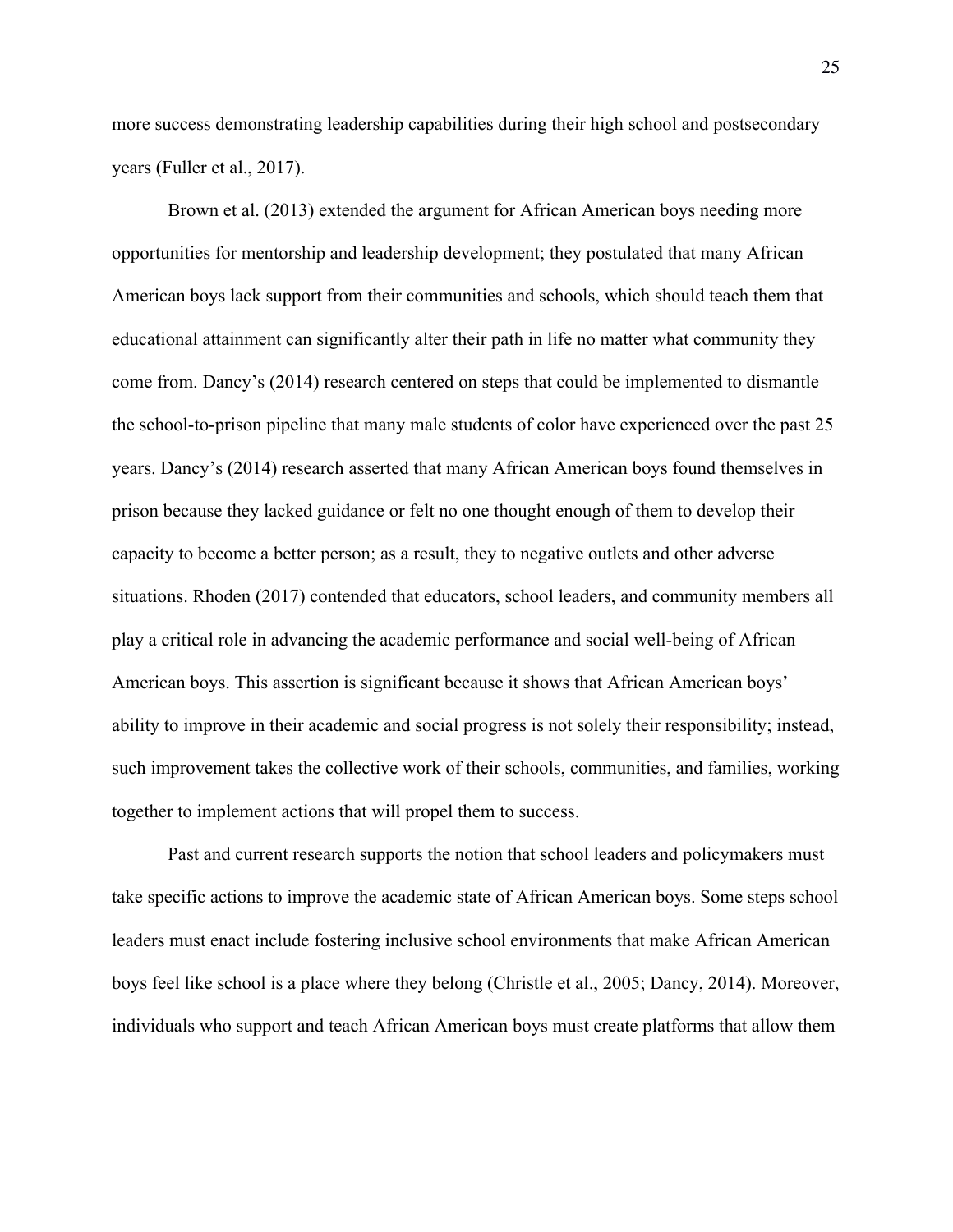to mentor and develop their academic and social skills; the literature suggests that African American boys will not achieve success without these measures in place (Christle et al., 2005).

# **School Reform Initiatives and African American Male Students**

Many educational reforms have aimed to increase academic performance among African American male students=; however, little progress has been demonstrated among boys in this demographic to indicate they are on track to improve their current adverse academic standing (Brown et al., 2013). Gardner et al. (2014) postulated the disparities between African American male students and their male counterparts of other ethnicities have been an issue in America's educational system for decades. Research suggests that programs and policies aimed at reducing the gap between minority boys and their male peers with other racial backgrounds have done little to improve African American boys' current educational outcomes (Brown, 2015). Many initiatives implemented to help Black boys improve in their academic performance have created more challenges for boys in these demographics in their quest to advance in their academic attainment (Brown, 2015).

To extend this thought, Daniel and Walker (2014) examined the disenfranchisement of African American students as a result of implicit biases and policy structures in American society. The authors claimed that while African American students' academic achievements have improved since the 1954 ruling in *Brown v. Board of Education*, which integrated schools, opportunity gaps still exist that contribute to the educational underdevelopment of African American students. To gain more insight into this topic, the authors focused their attention on identifying trends that have promoted inequalities for African American students concerning their educational attainment by performing an analytic review of past research related to the topic. The study indicated issues with culturally biased curriculum and testing continue to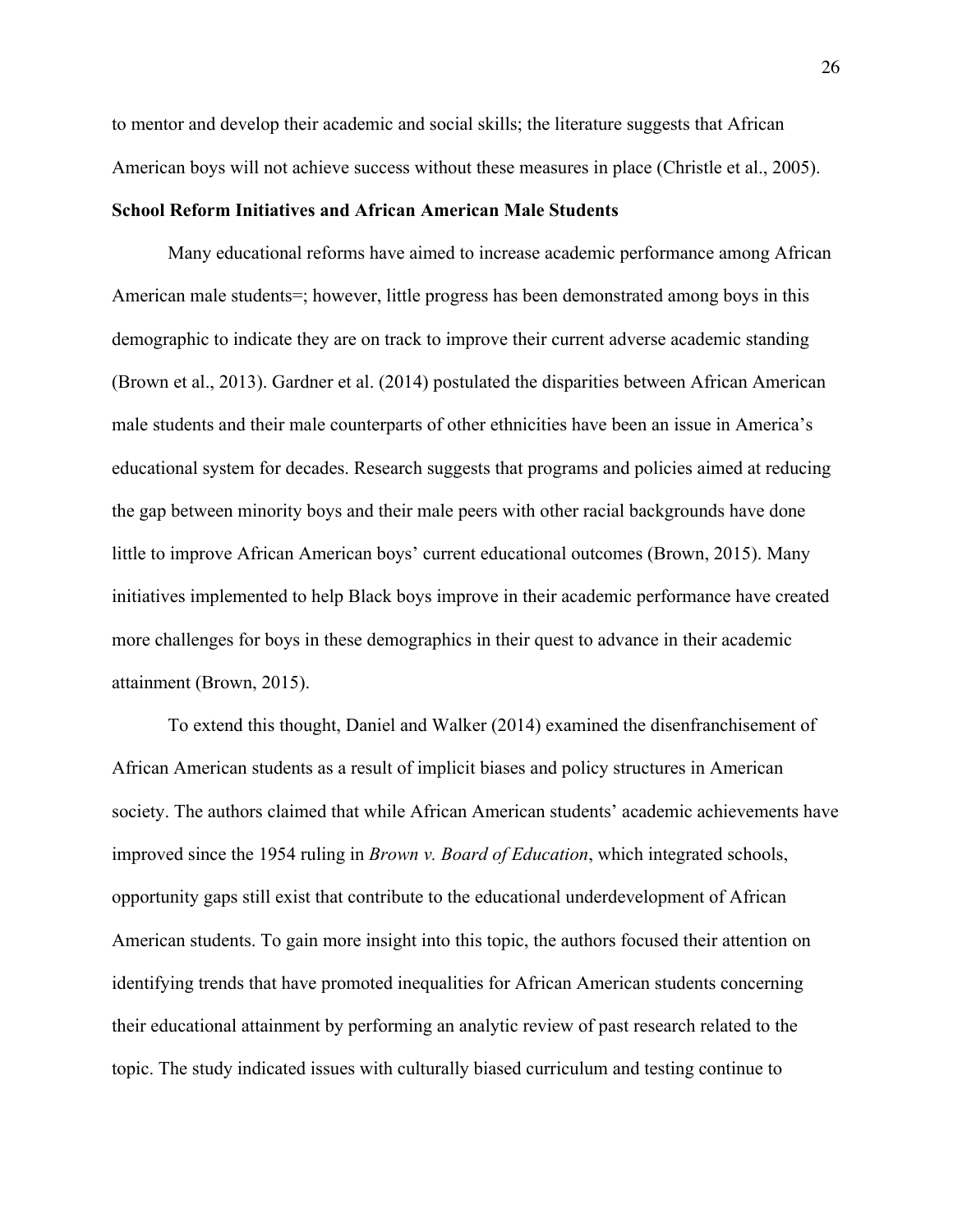perpetuate the adverse academic performance among African American students in the postsegregation era. According to the researchers, many African American students' educational experiences are heavily influenced by their socioeconomic status, which dictates their level of access to quality education. While this study did not focus solely on African American male students, the findings encompass African American boys in the discussion chapter.

Brown et al. (2013) conducted an empirical research study that examined the plight of African American boys' educational progress over the past six decades. To gain more insight on this topic, the author analyzed studies concerning Black boys' educational outcomes and the effects these reforms have had on Black male students' current academic standing. The research concluded that reforms such as Title 1 and No Child Left Behind adversely impacted African American males' academic progress because they penalized Black male youth by removing funding and resources when Black boys performed well. The research also showed that current reforms continue to preserve segregation and dismantle the hopes of the 1954 ruling by creating inequitable learning scenarios for African American boys. The most efficient way to improve African American boys' educational outcomes is to improve and racially diversify the workforce that leads and teaches African American boys (Brown et al., 2013). The implications of the study suggest that policymakers and educational leaders must identify more ways to provide resources, attract more qualified teachers, and advance the academic achievement of African American boys.

In recent years, school leaders and policymakers have taken more drastic steps to promote the academic and social well-being of students who have demonstrated a need for more intense support as a result of their academic failure over an extended period (Williams, 2018). Current educational reform has also enhanced school leaders and principals' capacity to develop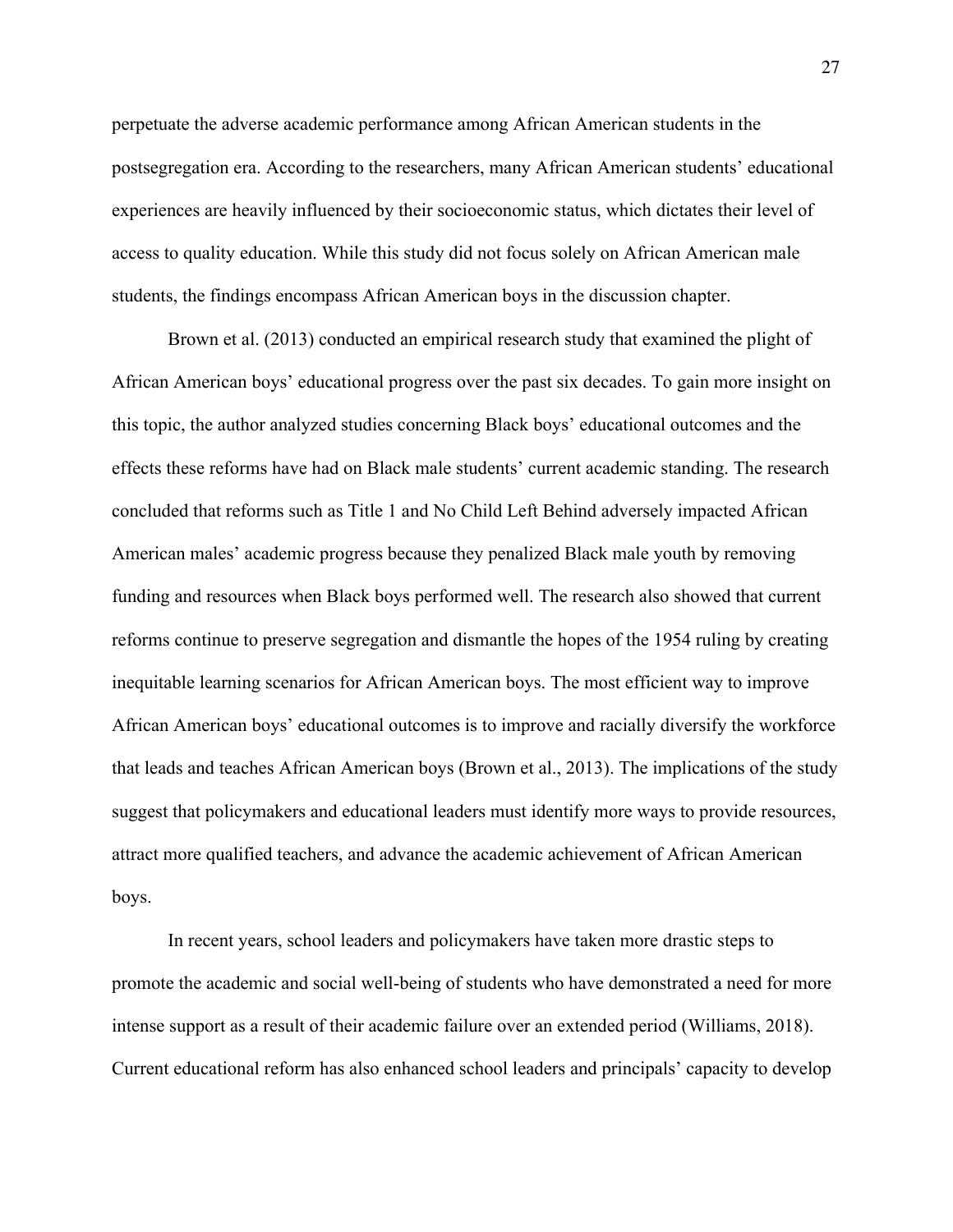their staff members' ability to implement culturally responsive practices that promote the academic achievement of marginalized student groups, such as African American male students. According to Miller and Martin (2014), school leaders possess the capacity to significantly alter the current adverse academic standing of African American male students. Policymakers agree with Miller and Martin's (2014) argument, as new policy associated with the Every Student Succeed Act (ESSA), which was signed into law in 2015 by President Obama, places more onus on school principals to implement practices that improve their staff's capability of creating more equitable learning opportunities to promote all marginalized groups, such as African American boys. With that stated, recent research has explored how policy associated with ESSA is influencing school principals' leadership practices to ensure the academic success of all student populations, including African American male students.

# **Critical Race Theory and African American Male Students**

One of the central themes of CRT is that racism exists in education; many scholars over the past 40 years have contended that this notion is presence throughout America's educational system. CRT supports the notion that laws and policies in the American educational system contribute to social infrastructures that normalize racism in American society (DeMatthews, 2018). The negative racial constructs associated with African American boys have led to inequalities in their educational experiences, as boys in this demographic often attend schools in communities with fewer resources and are more likely to be suspended, expelled, or placed in special education classes than their White and Asian male counterparts (Noguera, 2008).

CRT provides an avenue for oppressed groups such as African American boys to share their experiences and realities related to their schooling experiences; such sharing is a first step toward improving their educational outcomes (Ladson-Billings, 2006). Within the past two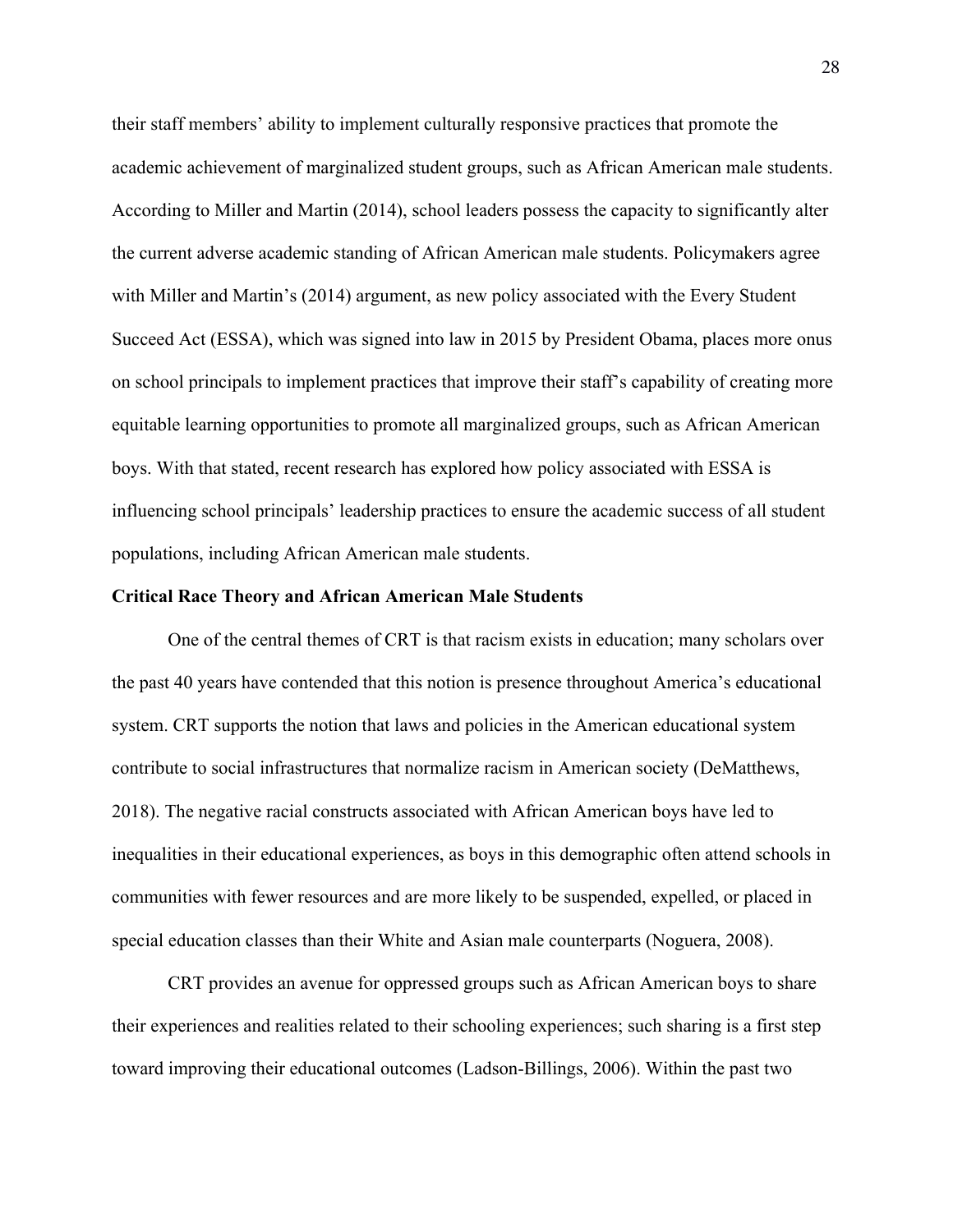decades, CRT has become a permanent fixture to help researchers understand the educational experiences of underrepresented populations across the educational arena (Ledesma & Calderon, 2015). CRT's ability to provide a voice for minority groups such as African American male students is critical to improving the overall American educational system; indeed a complete analysis of the educational system must be completed to fully understand the dynamics that continue to perpetuate negative schooling experiences for minority groups (Ladson-Billings, 2006).

CRT suggests that educators' attitudes often mimic more significant ideologies, which include color blindness, meritocracy, and liberal attitudes that see race as an individualized issue (Matias, 2014). This misunderstanding leads teachers and school leaders to implement practices (whether intentional or unintentional) that lead to inequitable practices that create undesirable learning environments for students who are a part of these underserved student populations (Ledesma & Calderon, 2015). CRT indicates that wealth, power, race, and privilege serve as precursors to a person's social experiences (Noguera, 2008). The CRT theoretical framework includes many truths that are experienced by many African American boys in their quest to obtain an equitable and quality education. Many African American boys have limited access to quality learning experiences that place them on par with their White counterparts because of social infrastructures that are a part of America's cultural fabric (DeMatthews, 2018). These infrastructures impede the academic progress of African American male students by creating inequitable learning experiences that are often influenced by these students' skin color. Hence, the CRT framework is referenced throughout this study to articulate the lived experiences of both school leaders and the African American male students they lead in aims of better understanding the critical role race plays in the educational advancement of African American male students.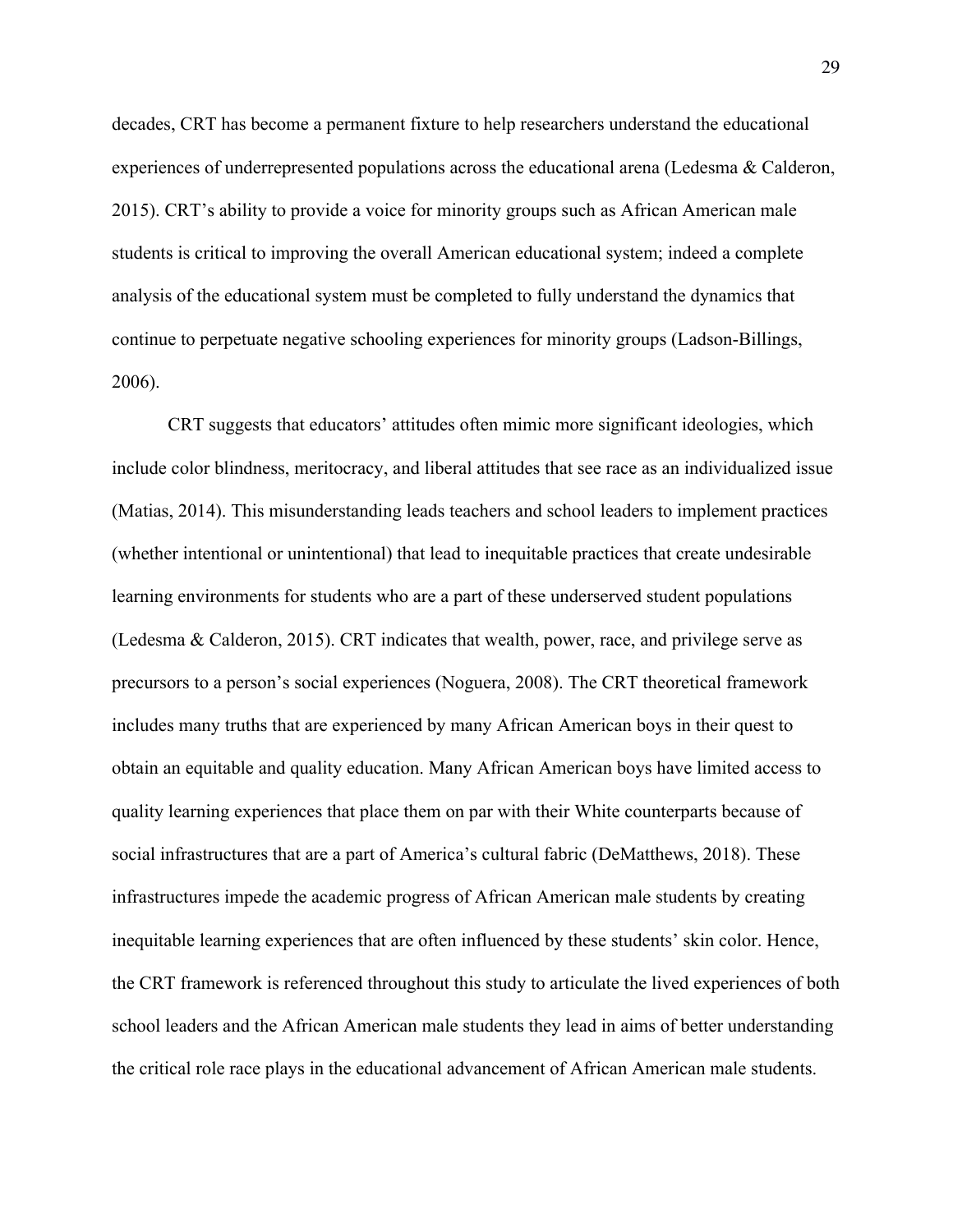# **Summary**

Existing research overwhelmingly suggests that institutional structures in American society have placed African American male students at a disadvantage concerning their ability to achieve academic and social success. The research also supports the notion that past educational reforms aimed at improving African American male students' academic performance have failed boys in this demographic, as demonstrated by their current adverse academic performance and by the social challenges faced by many. With that stated, the research does offer hope by highlighting the ability of school leaders, teachers and staff to engage in productive action, such as creating a sense of belonging for African American boys and implementing culturally responsive pedagogy, both of which show promise in reducing the achievement gap. What the research does not offer in great detail is the impact of school principals' leadership behaviors on African American boys' academic performance during their elementary years, which the research indicates are critical years. For example, during those years, young African American boys develop the critical skills needed to excel in school as well as the disposition that school is a place when they belong, which can translate into motivation and academic success.

Therefore, more research is needed to better understand how school leaders' leadership practices help or harm African American boys' ability to achieve academically during their early years of schooling. Indeed, research suggests that addressing African American boys educational disparities in their younger years may help them achieve success during the secondary and postsecondary years. In the next chapter, I discuss the qualitative method used in this study to gain perspective on the link between elementary school leaders' perceived leadership practices and African American male students' academic outcomes.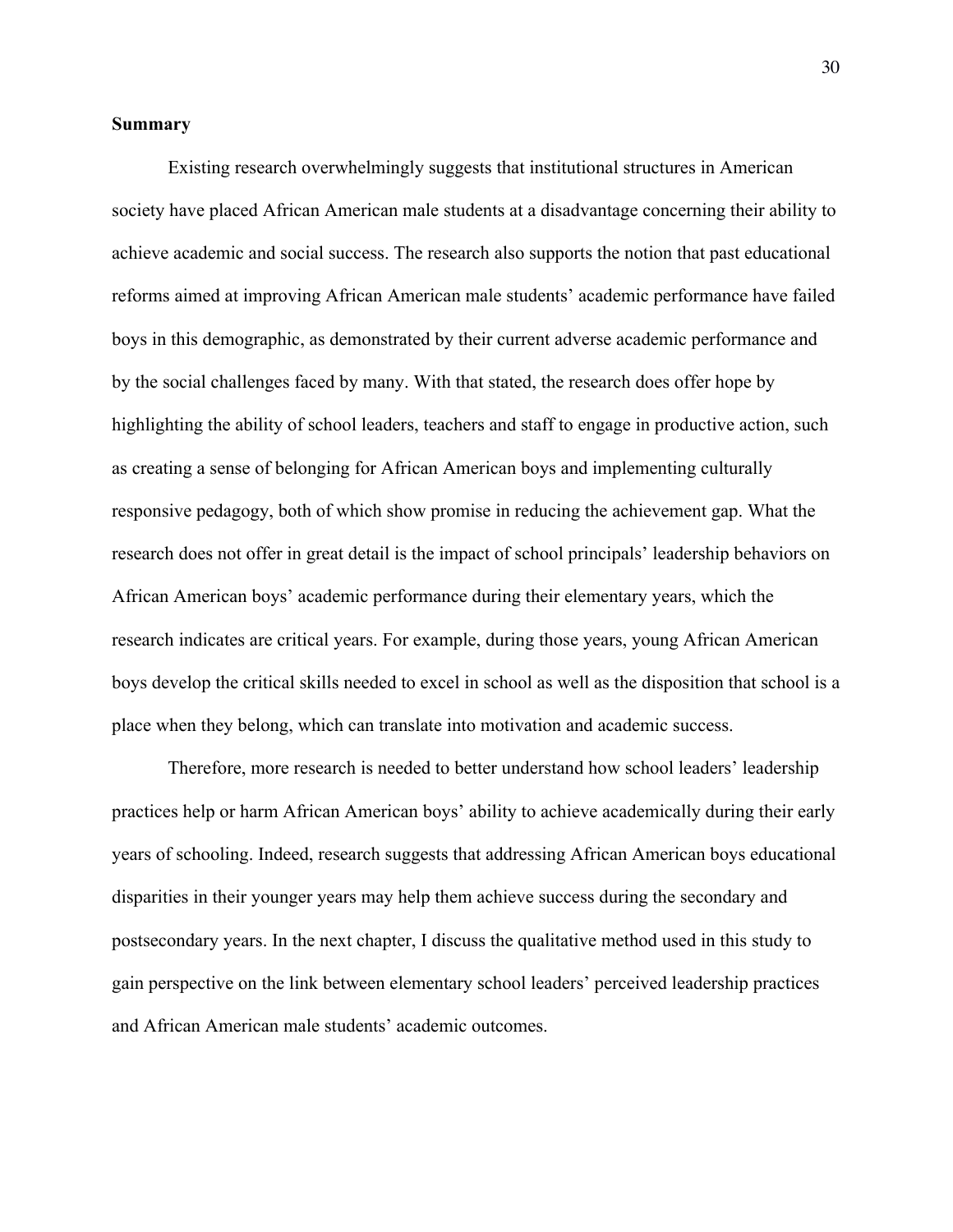### **Chapter 3: Methodology**

This qualitative research study examined elementary school principals' perspectives on how leadership practices influence the academic achievement of elementary African American boys. The fundamental goal of this study was to perform an in-depth analysis of elementary school principals' leadership behaviors—specifically, how they perceived their leadership behaviors to influence the academic performance of the African American male population in the schools they led. A case study approach enabled me to accomplish the goal of this study as the primary objective of case study research is to understand a case or phenomenon from the research participants' perspective (Merriam, 2009; Simons, 2009; Stake, 2006; Yin, 2014). Hence, a case study approach was used in this study because it allowed me to gain more insight on the identified case by focusing on how the phenomenon was perceived by the participants, who lived in the event and reflected upon it (Merriam, 2009).

This chapter includes the following sections: A review of the purpose of this study, a reexamination of the significance and implications of this study. A rationale that provides insight as to why a case study qualitative approach was best suited to this research study. Chapter 3 concludes with a discussion that provides insight into the methods used to collect and analyze data for this study and a discussion that indicates the steps taken to promote credibility and trustworthiness throughout this research process.

# **Purpose of This Study**

The purpose of this study was to explore how the perceptions of elementary school principals' leadership practices affect African American male students' academic performance in elementary school. Tenets of CRT suggest that school leaders' actions toward students and perceptions of students are significantly influenced by school leaders' own culturally and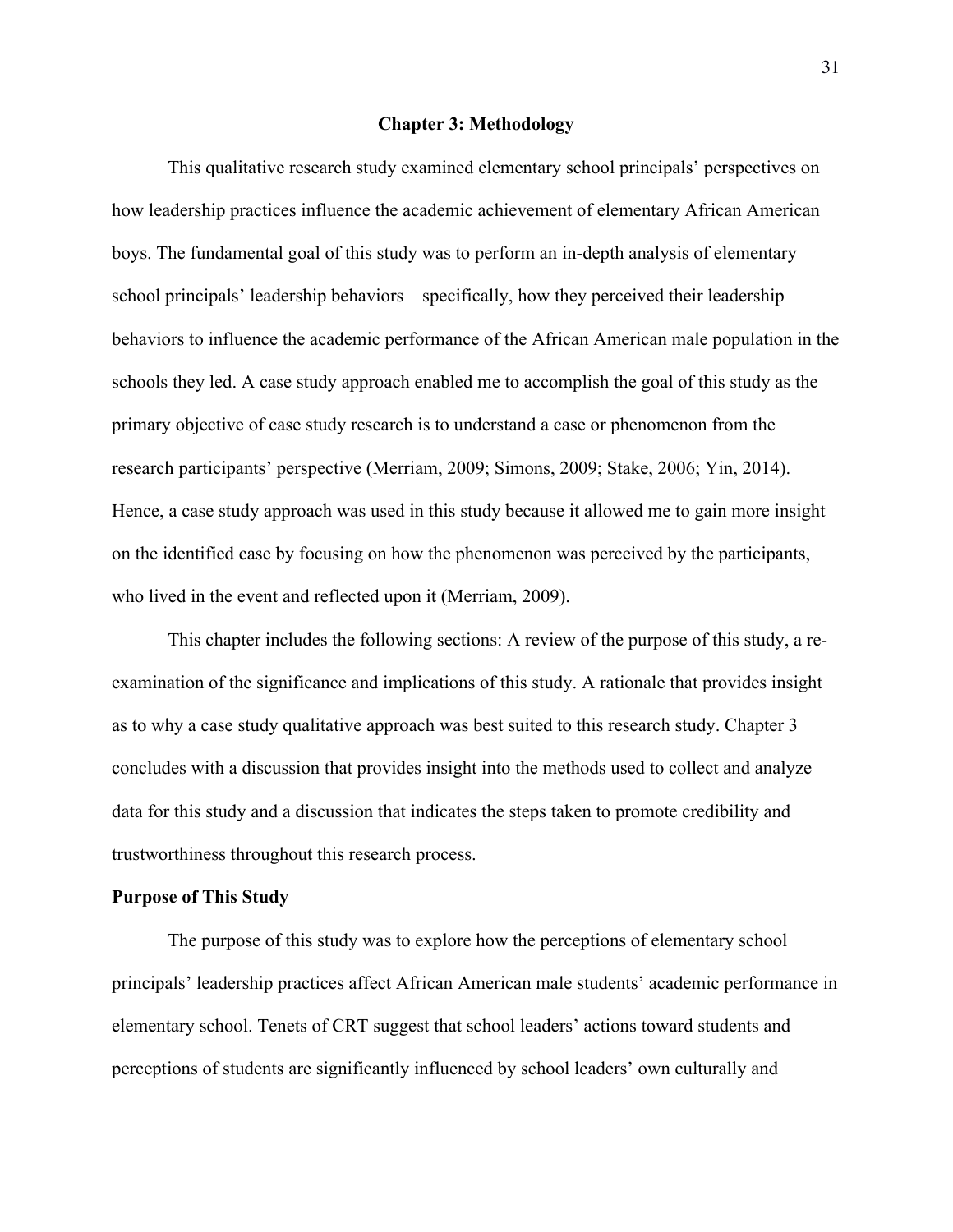linguistically diverse experiences (Aleman, 2007). CRT also serves as a critical tool to challenge institutions in the American educational system, which promotes educational and social processes that further oppress marginalized groups such as African American boys (Aleman, 2007). Maxwell (2005) postulated that "use of theory in qualitative research helps the researcher draw attention to particular events or phenomena and helps illuminate relationships that may otherwise go unnoticed" (p. 227). Hence, tenets of CRT were used to develop questions that allowed the study participants to share their perceptions and stories of how they believed their demonstrated leadership behaviors have impacted their elementary African American male students.

### **Significance of This Study**

Principals have a platform that allows them to lead the cause in addressing and interrupting racial and social injustices that often impact Black boys' educational outcomes by improving their overall educational experience (Dancy, 2014). Current and past research supports the notion that principals may play a significant role in the academic and social advancement of African American male students (DeMatthews, 2018; White, 2009). This point, highlighted by DeMatthews (2018) and White (2009), helped build my claim for the importance of conducting this research study examining how school leaders' leadership practices impact the academic and social performance of African American male students. This study was significant in that it explored the link between principals' leadership behaviors and African American male students' academic achievement. Davis (2017) asserted that a principal's ability to implement effective culturally responsive leadership practices plays a significant role in improving African American boys' academic performance.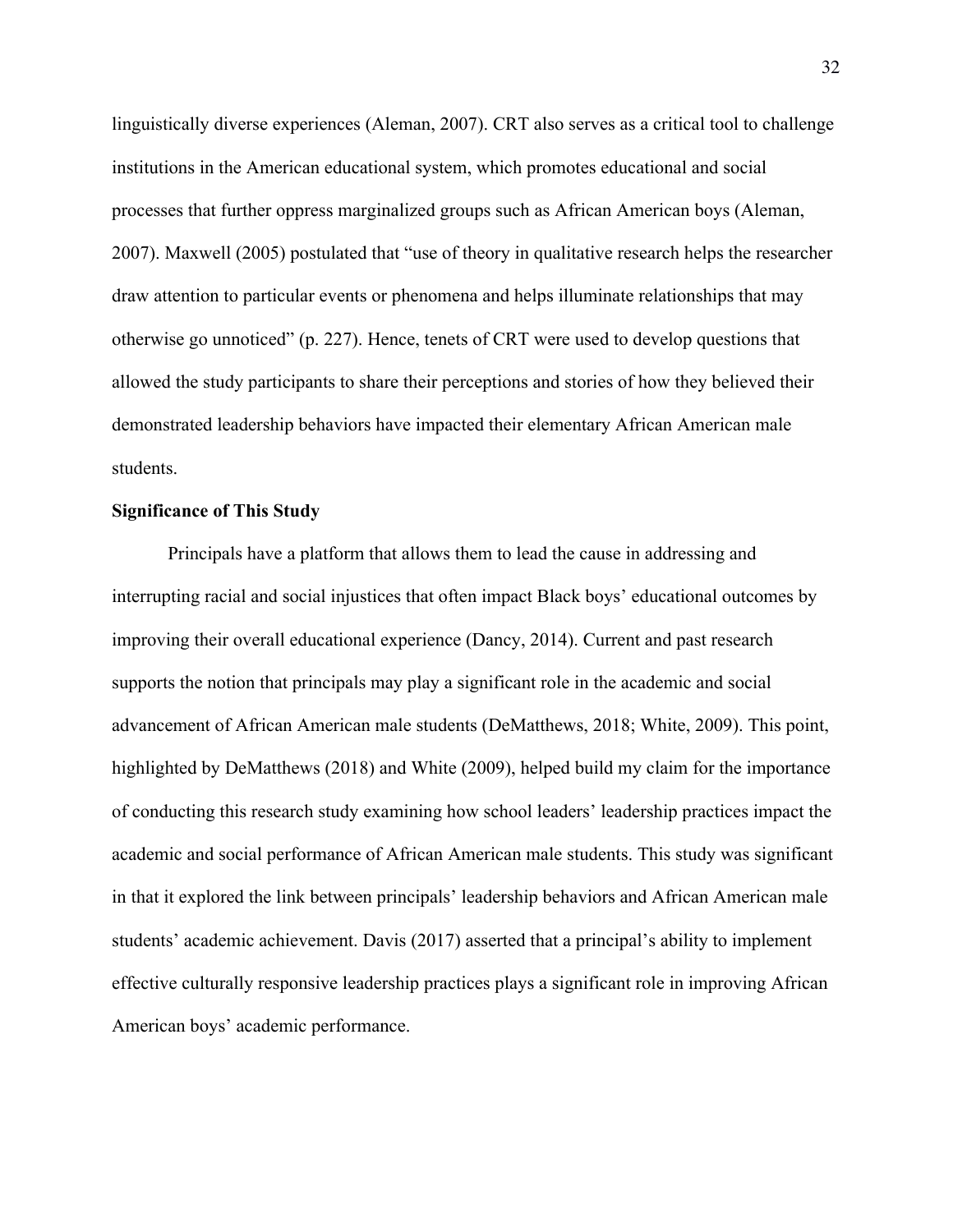## **Possible Implications of This Study**

Researchers have performed many studies over the past 40 years to examine challenges experienced by African American boys in their quest to advance academically and socially (Davis, 2017; Noguera, 2009). However, few studies in the past or present have explored the relationship between African American boys' academic achievement and their school leaders. The lack of literature seeking to uncover the relationship between school principals and African American boys' academic performance further supported the need to perform this research. This study served as a consequential contributor in identifying possible solutions to improving African American boys' educational performance by improving school principals' ability to lead boys more effectively in this demographic.

### **Research Design**

The goal of all qualitative research is to answer the research questions that guide the study (Maxwell, 2005). The research questions that guided this study included the following.

#### **Research Questions**

RQ1: How do elementary school principals perceive their leadership practices to influence the academic achievement of elementary African American male students?

RQ2: What strategies do elementary school principals implement to foster the academic performance of African American male students?

# **Qualitative Research Design**

After a review of many research approaches, I believed that a qualitative method approach was best-suited for this study. According to Koch (1994), qualitative research allows the researcher to ask sufficiently difficult or interesting questions and to observe the research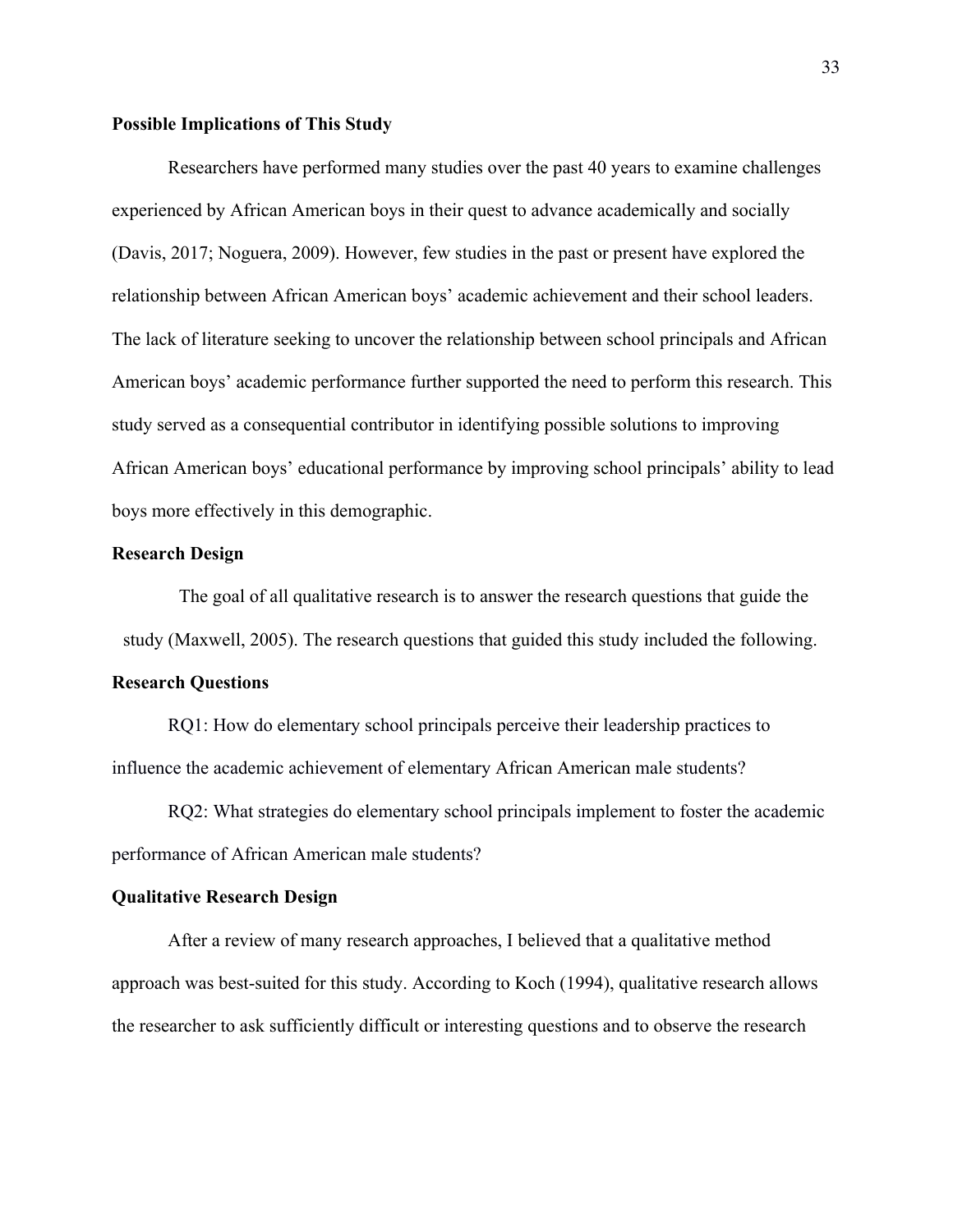participants in settings that promote the researcher's ability to dig deeper into the phenomenon being explored.

Hence, I believed a qualitative research approach would be useful in helping me understand the perceptions of elementary school principals regarding their leadership behaviors. A qualitative approach was also useful in understanding how the principals included in this study believed their leadership practices impacted the academic achievement of African American boys. I believed the use of a qualitative method—specifically, a case study approach—would result in a detailed description of leadership practices that help or hinder elementary African American male students' academic performance. Indeed, I expected this approach to result in knowledge that school principals could implement to help them make better decisions regarding the actions and leadership behaviors they enact to increase the academic performance of African Americanstudents at the elementary level.

#### **Case Study Design**

Case study research is often defined as a qualitative research inquiry that employs a broad scope of methods and interpretative practices, which may include interviews, observations, and analysis of the research participants' words (Merriam, 2009). This approach enables a researcher to understand a phenomenon from the research participants' perspective in an in-depth manner (Denzin & Lincoln, 2011; Merriam, 2009). Miles and Huberman (1994) asserted that a phenomenon or case could be described as any single entity or unit that is in a bounded system that can clearly be articulated by the researcher, indicating precisely what the researcher is inquiring about. In the case of this study, the bounded system I explored was the impact of elementary school principals' leadership behaviors on the academic achievement of African American male elementary students. White (2009) asserted that African American boys'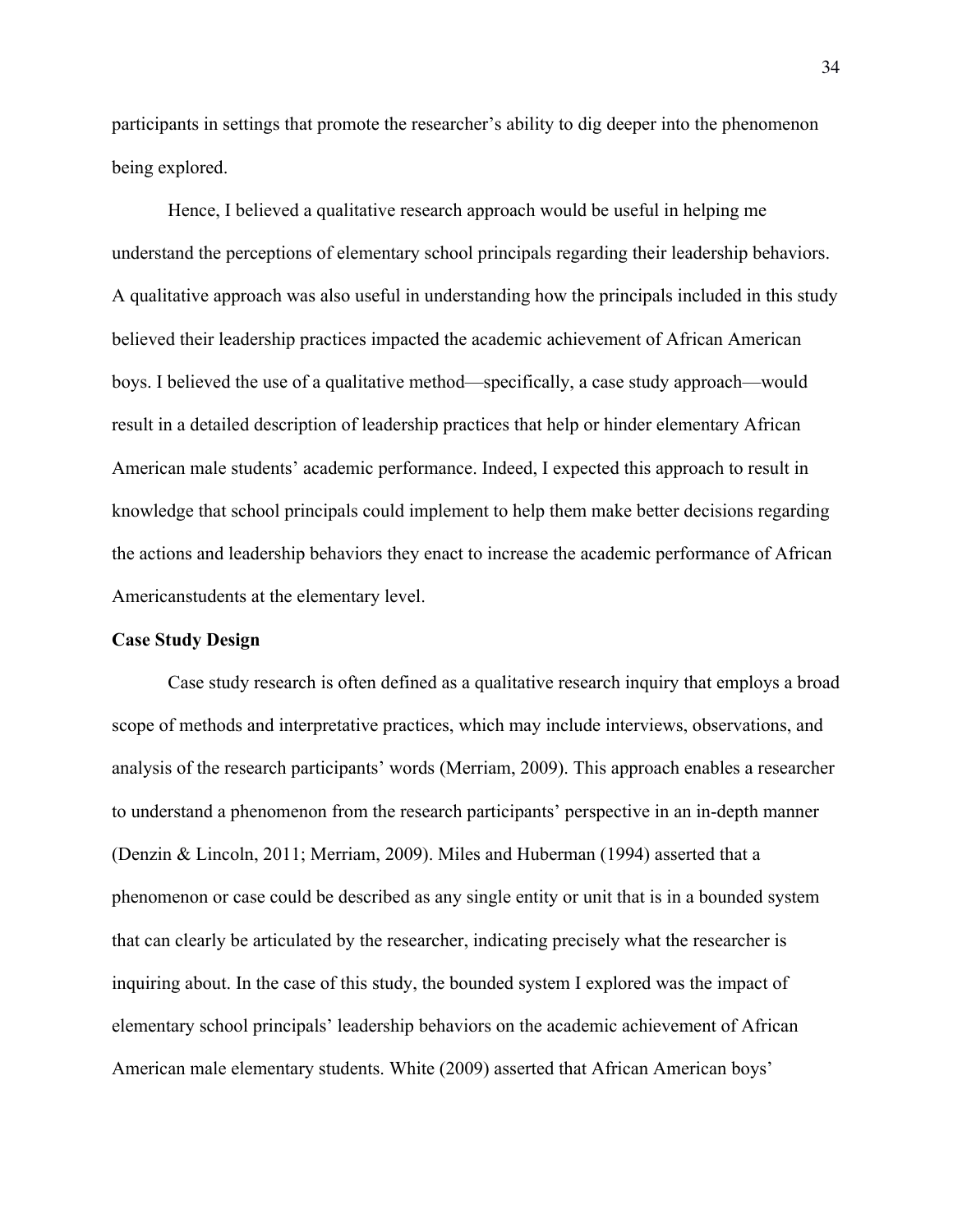academic and social success depends heavily on effective and strong school leadership. Hence, the phenomenon of school leadership and its impact on African American boys' ability to achieve is critical to understand. A better understanding may provide further insight into how school leaders can better support African American boys as they matriculate through school.

Two key points guided this choice of case study methodology: First, the topic being researched has been explored in detail, and second, the central part of the phenomenon is revealed (Stake, 1995; Yin, 2003). According to Baxter and Jack (2008), both guiding principles of case study research can be achieved when the researcher explores the phenomenon using a variety of data sources. Baxter and Jack (2008) stated that "A use of multiple data sources allows the researcher to examine the phenomenon using a variety of lenses resulting in multiple facets of the phenomenon to be revealed and understood" (p. 543).

Researchers use varying forms of case studies (Yin, 2003). For this study, I used a multicase qualitative research study approach. Yin (2003) postulated that multicase studies allow the researcher to predict both similar and contrasting results as a result of researching multiple cases related to the topic of study. A multicase study research approach also promotes a researcher's ability to derive more convincing results after the study because the study's findings are derived from multiple research participants (Yin, 2003), hence also promoting the study's credibility (Yin, 2003). Baxter and Jack (2008) postulated that multicase studies allow the researcher to analyze each setting and across settings, resulting in a more detailed description of the phenomenon being explored. Hence, I used a multiple-case study to gain a thorough understanding of the link between school leaders' leadership practices and African American boys' academic performance.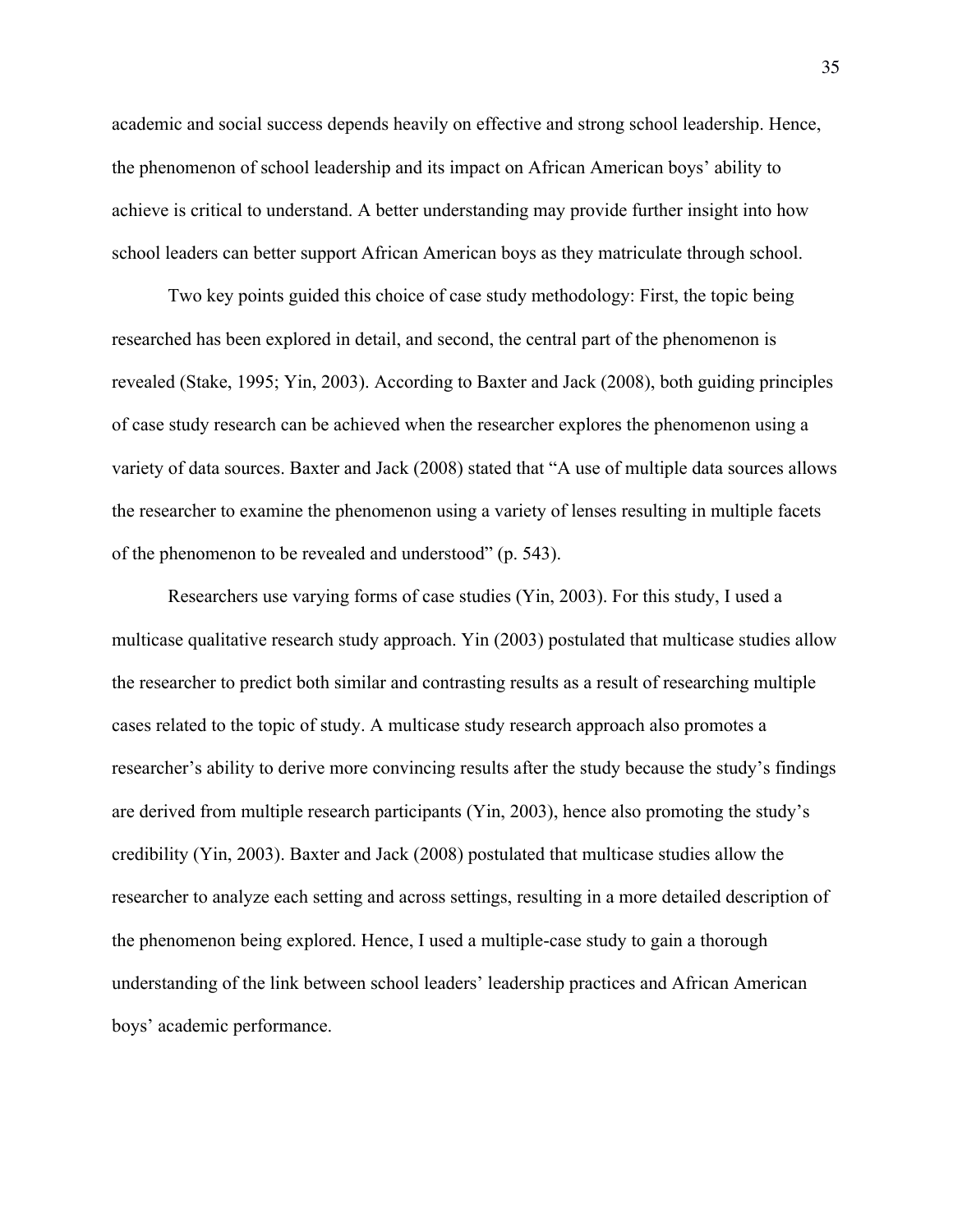# **Participants and Site**

Purposeful sampling was used to identify the participants for this study. This sampling method allowed me to determine the candidates who were best equipped to answer the study's research questions because of their experience and knowledge of the topic being researched (Maxwell, 2005). Ten elementary school principals participated in this multicase study. All of the principals had a minimum of 3 years of experience leading at a school with a population of at least 50 African American male elementary students. The principals consisted of both men and women. To participate in this study, the school principals must have had a school population that included at least 50 African American male students. In addition, the principals must have led at their school for at least 3 years.

The elementary school principals who were invited to participate in this study came from a wide range of school communities. Hence, at least 30 elementary school principals who led in high-performing schools, low-income communities, and Title I schools were invited to participate in this study. As a result of not limiting the elementary school principals in this study to a specific type of school or community, I was able to study a wide range of school leadership behaviors that school principals implement to promote the academic performance of African American male students in the schools they lead.

This study included elementary school principals from the Southeastern United States, which has many school districts with high populations of African American students, making it a suitable region to perform this study. The social networking platforms of LinkedIn and School Leader Facebook groups were used to identify elementary school principals to participate in this study.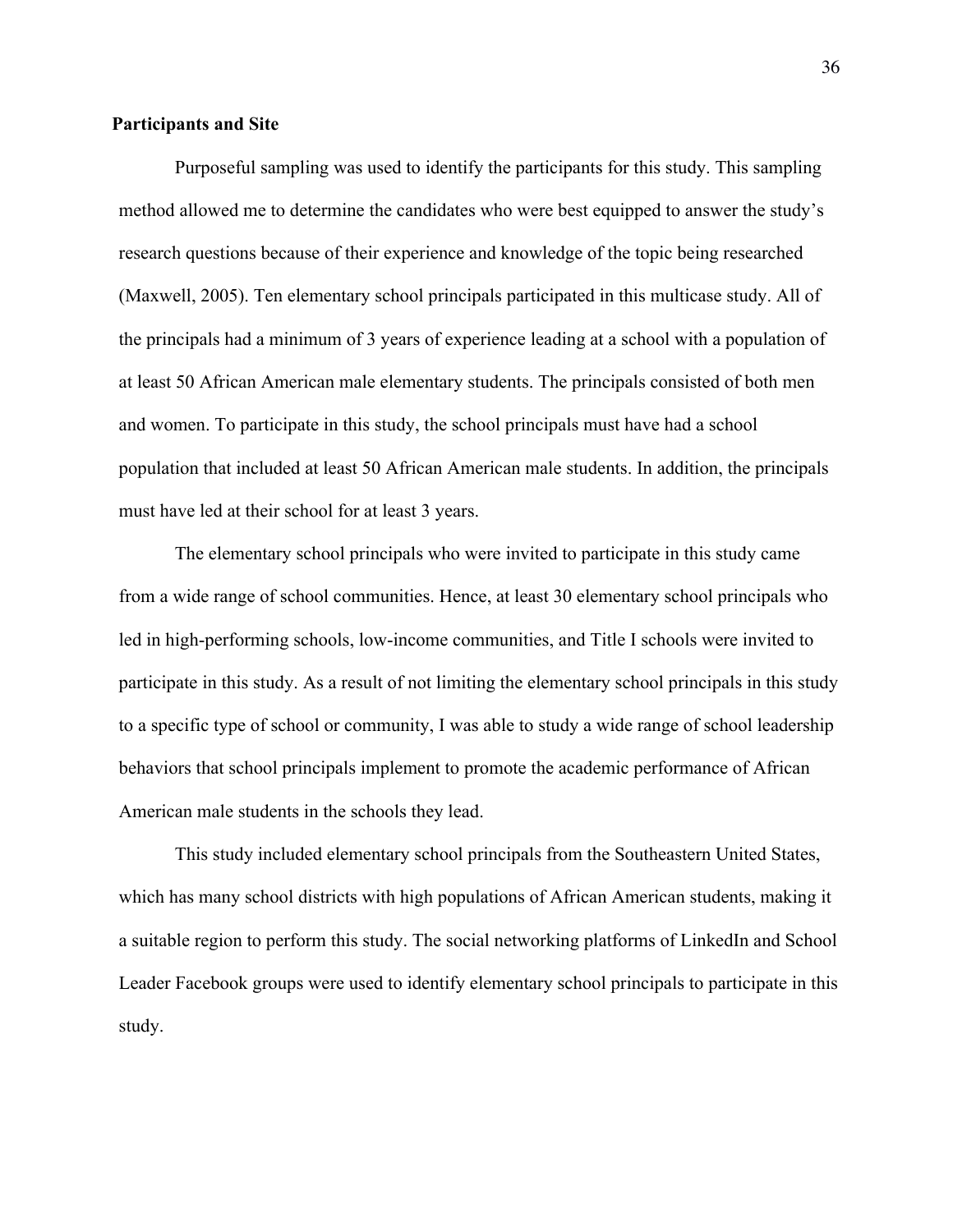# **Data Collection/Instruments**

I understood the importance of allowing the research participants to share their viewpoints as a result of their lived experiences, including how they perceived the impact of their leadership practices on the academic achievement of their elementary African American male students. Hence, data were collected in an objective way, which allowed me to discover new insight into actions the school leaders were implementing to promote the academic outcomes of African American male students in elementary schools. Objectively collecting data promoted my ability to ascertain how those actions were helping or hindering the academic performance of African American male students. I used interviews and school artifacts, including meeting agendas, program information, and school performance data. The observations were performed via Zoom to protect the research participants' and my wellbeing in light of the COVID-19 pandemic.

### **Interview Process**

I conducted semistructured interviews with elementary school principals. The interviews consisted of open-ended questions that allowed me to achieve an in-depth understanding of how the elementary school principals perceived their leadership behaviors to influence the academic performance of African American students. The idea of asking open-ended questions was critical to my ability to conduct a successful case study. I understood that as the goal of case study research was to develop new insight on the phenomenon being studied. Thus, research participants were encouraged to share their knowledge and perception of the phenomenon through their experiences (Merriam, 2009). The interviews were recorded to ensure accurate transcription. The interviews were done through the Zoom platform to ensure the safety of all participants' health considering the COVID-19 pandemic.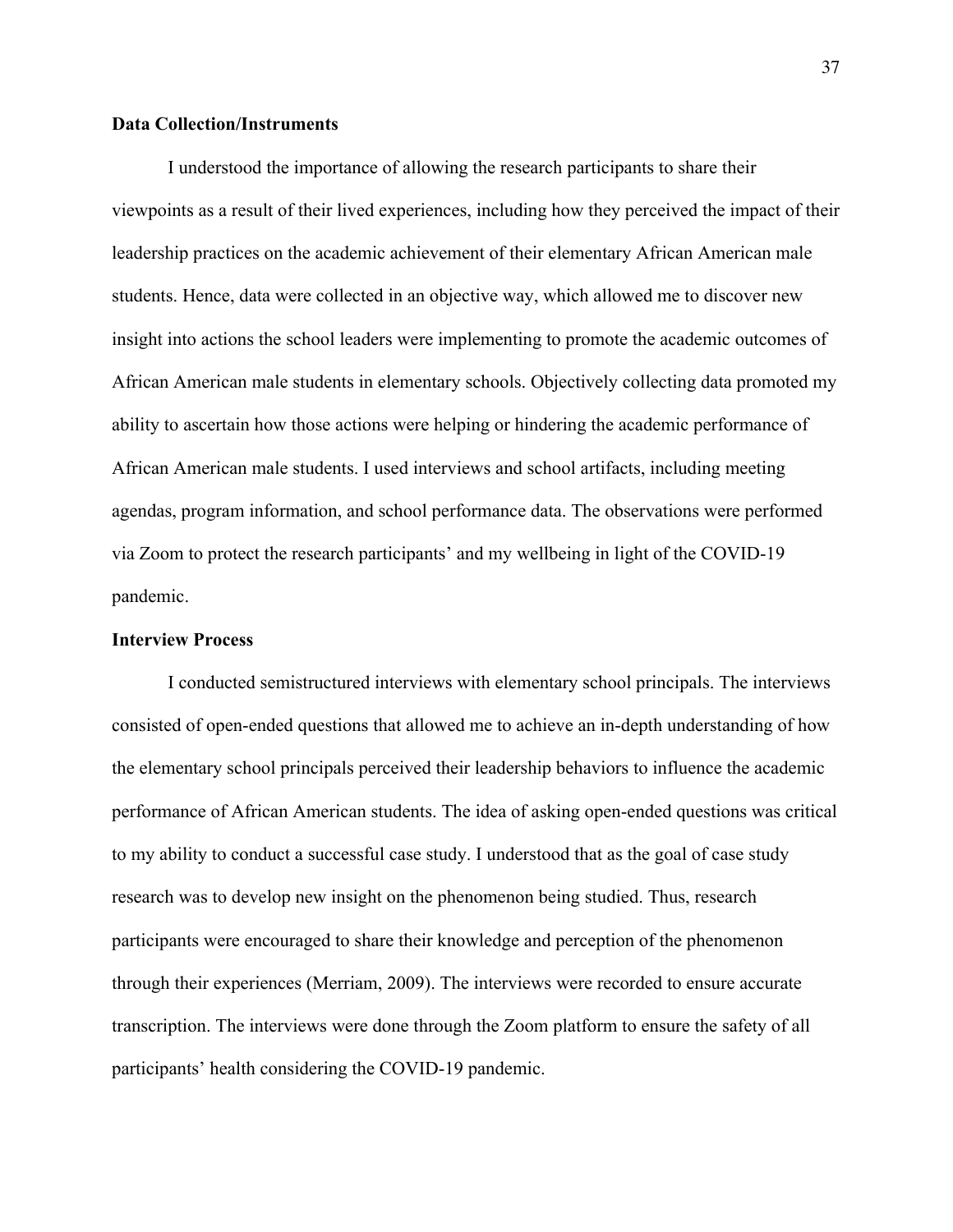After I performed the semistructured interviews, I examined artifacts provided by the elementary school principals to provide more insight into the actions the principals implemented to promote the academic achievement of African American male students in their schools. The artifacts included school performance data, meeting agendas related to community meetings, curriculum meetings, and staff meetings. I also reviewed other artifacts shared by the principals related to their daily interactions with staff and students to provide further insight into the school principals' leadership perceptions of the African American male population in their schools and the influence of their leadership practices on these students' academic performance.

### **Interview Questions**

Maxwell (2005) asserted that good questions asked by a researcher are not enough to produce a successful study; however, poorly constructed questions that do not aim to answer the research questions can derail a study. Hence, I took intentional steps to ask open-ended questions that were derived from the Professional Standards for Educational Leaders (PSEL; Appendix A) and from the tenets of CRT, which suggests institutions in America's culture and fabric heavily influence individuals' actions and perceptions of others based on race (Ladson-Billings, 1998). The interview questions asked in this study were developed to answer the research questions, as that was the goal of this study. I took careful steps to develop questions that allowed the participants to share their voice as it relates to their leadership behaviors and their impact on African American male students' academic performance. Nonetheless, the research participants were not bound to the interview questions during the interview process. Instead, the questions were used as a guide to capture the participants' experiences. Follow-up questions were asked of the participants based on the participants' responses to a given question. The interview questions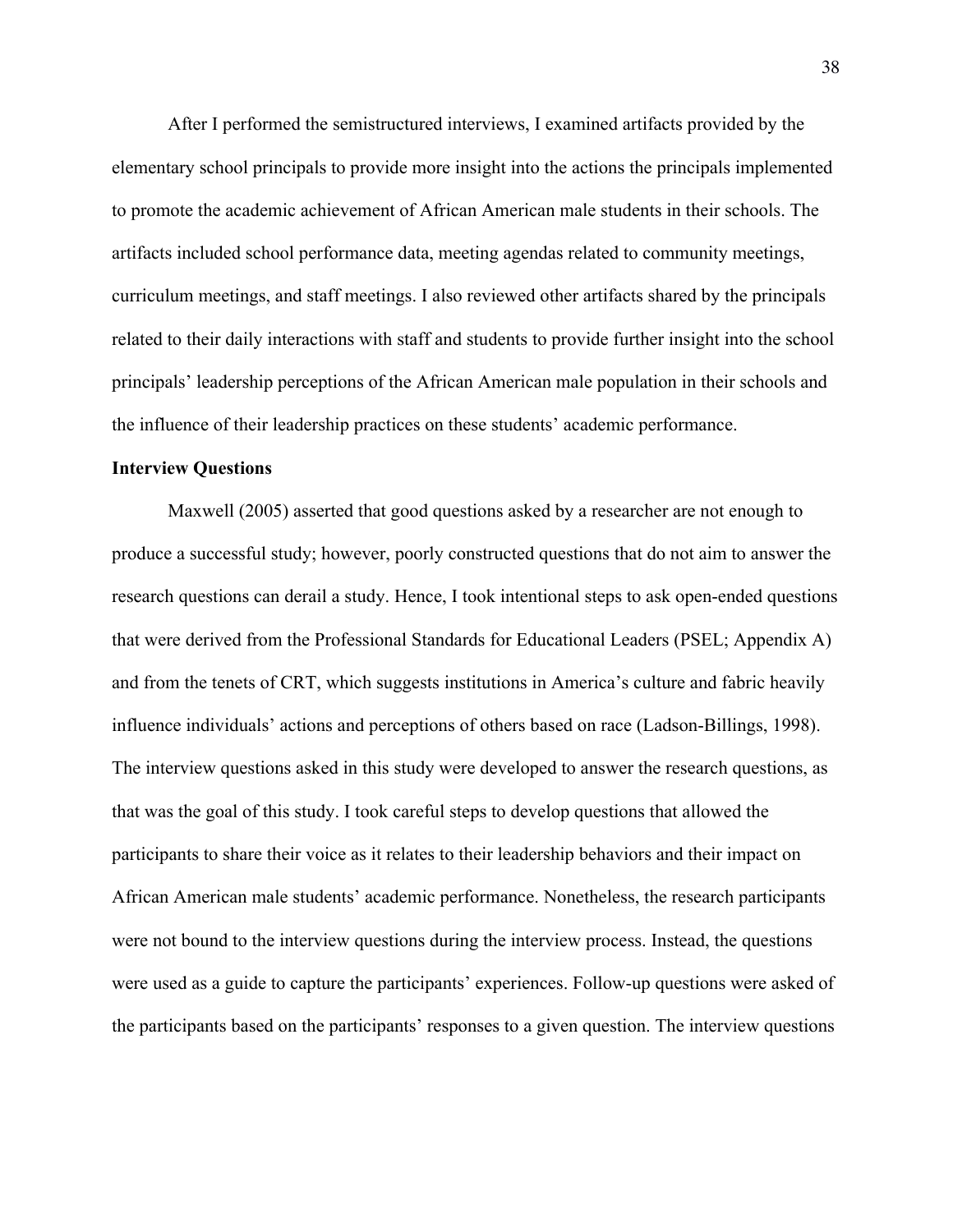and their alignment to the PSEL standards and the study's research questions can be viewed in Appendix B.

### **Data Analysis**

According to Denzin and Lincoln (2011), there is no single way to conduct or analyze qualitative research. Hence, the data analysis process in qualitative research is a creative process as opposed to a mechanical one, whereby the researcher makes meaning of the data collected (Denzin & Lincoln, 2011). For this study, I used Creswell's (2009) six-step process of analyzing qualitative data:

Step 1: The researcher organized and prepared the data for analysis (p. 197). During this step, the researcher organized and prepared the data for the data analysis process, reviewing and transcribing the recorded interviews.

Step 2: Review the data (p. 197). During this step, the researcher read the transcripts thoroughly to gain a general sense of the data to begin to develop a general understanding of the ideas expressed and conveyed by the research participants.

Step 3: Begin the coding process (p. 198). During this step, the researcher began the data analysis coding process. The researcher segmented the data into categories by segmenting sentences based on common language noted in the research participants' responses.

Step 4: Use the coding process to create a description of the categories that represent the emerging themes generated by the data analysis process (p. 199). During this step, the researcher identified codes in order to generalize the categories and emerging themes that could be used to provide a general description of the overarching themes identified in the study.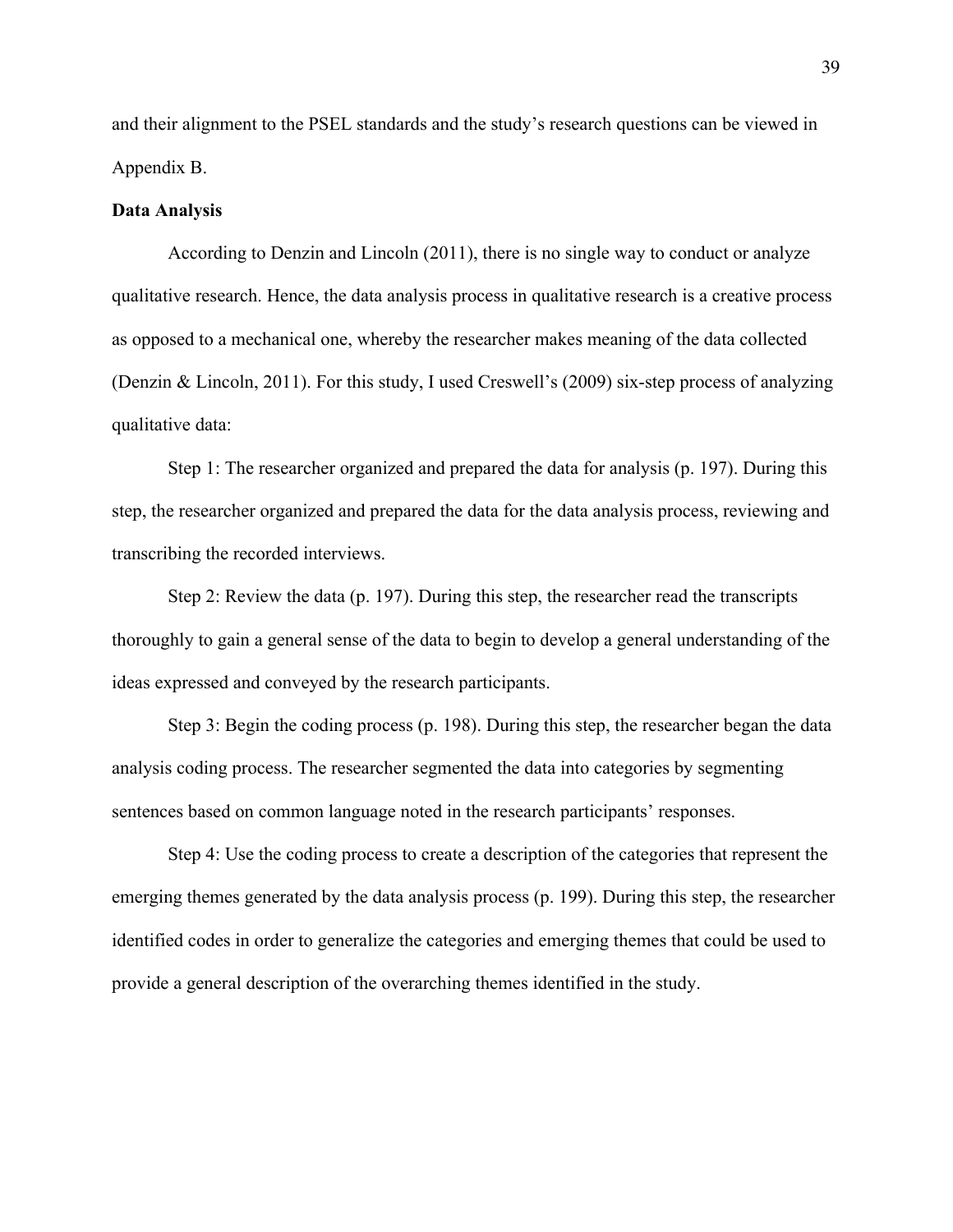Step 5: Determine how the themes will be represented in a qualitative narrative (p. 200). During this step, the researcher intertwined the themes of the study into a narrative so that the results of the study could be presented logically based on the participants' responses.

Step 6: Interpret the meaning of the data (p. 200). During this phase, the researcher interpreted the meaning of participants' responses in order to accurately articulate the participants' perceptions and stories.

### **Ethical Considerations**

All participants were given a false name to protect their identity. Providing the participants with a pseudo name promoted the research participants' ability to feel safe in sharing their experiences without fear of having their identities revealed. Participants also signed a consent document that indicated the purpose of the study and the goals of the study. The document also explained the methodology of the study and the way data would be collected throughout the study. Last, the participants were informed that their agreement to participate in this study was of their free will and that they could refuse participation in the study at any point during the data collection process. Shenton (2004) highlighted the importance of participants freely participating in qualitative research to ensure those involved are genuinely willing to participate in the study and prepared to offer data freely. Lastly, I received approval to perform this study from the Institutional Review Board (IRB) to ensure this study was performed in an ethical and just manner and that it was free from any actions that could have harmed the participants (see Appendix C).

# **Trustworthiness**

To increase this study's trustworthiness, I utilized strategies suggested by distinguished qualitative researchers. To minimize concerns with credibility, I used a variety of sources to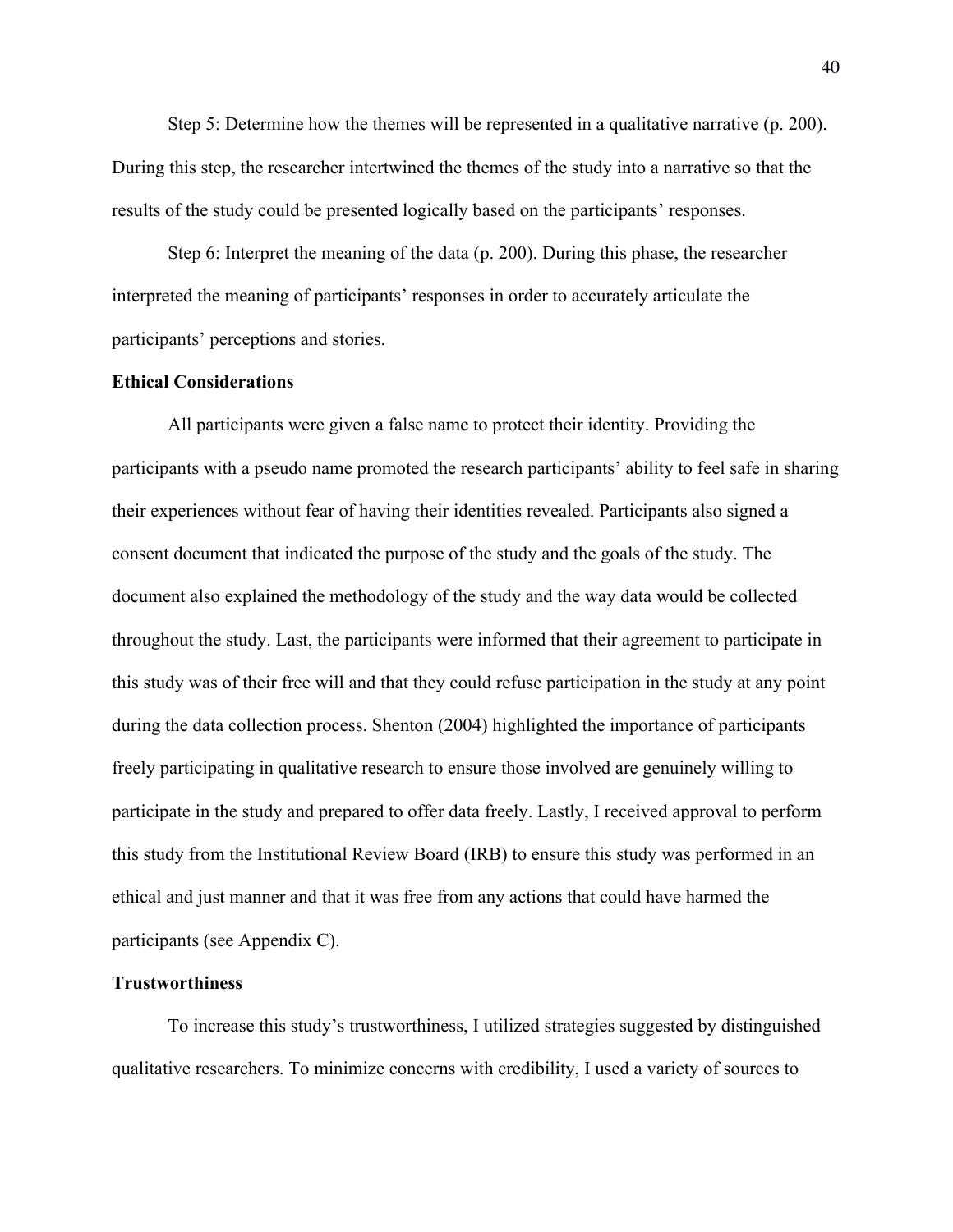triangulate the data collected in this study (Lincoln & Guba, 1985). Triangulation of data can also help eliminate the researcher's implicit and explicit biases as data are collected using a variety of sources (Shenton, 2004). I used member checking. The research participants were provided a transcript of their interview so that they could check for accuracy and clarity of the information shared during their interview. According to Merriam (2002), member checking increases the credibility of qualitative research by ensuring research participants' responses are captured accurately. Lastly, I used an audit trail Merriam (2002) to describe in detail the data collection process and the analysis process used to derive the findings of this study.

### **Limitations and Delimitations**

There were imitations and delimitations for this study. First, I only explored the role elementary school principals play in the academic performance of African American male students. This study was limited to elementary school principals and therefore did not include other school personnel, such as school guidance counselors or teachers. Second the study was only conducted with elementary school principals in the Southeast United States, which was also a delimitation of this study.

# **Researcher Positionality**

I am an African American male and a school administrator. I understand the importance of effective school leadership and the impact it has on students' ability to academically succeed. I also understand the significant role school leaders play in promoting the academic and social well-being of marginalized groups, such as African American male students. I have spent much of my career working with African American and Hispanic-American students. Hence, I have developed a passion for helping and leading students in these two demographics, especially the male populations in these demographics. I work with males of color weekly through a program I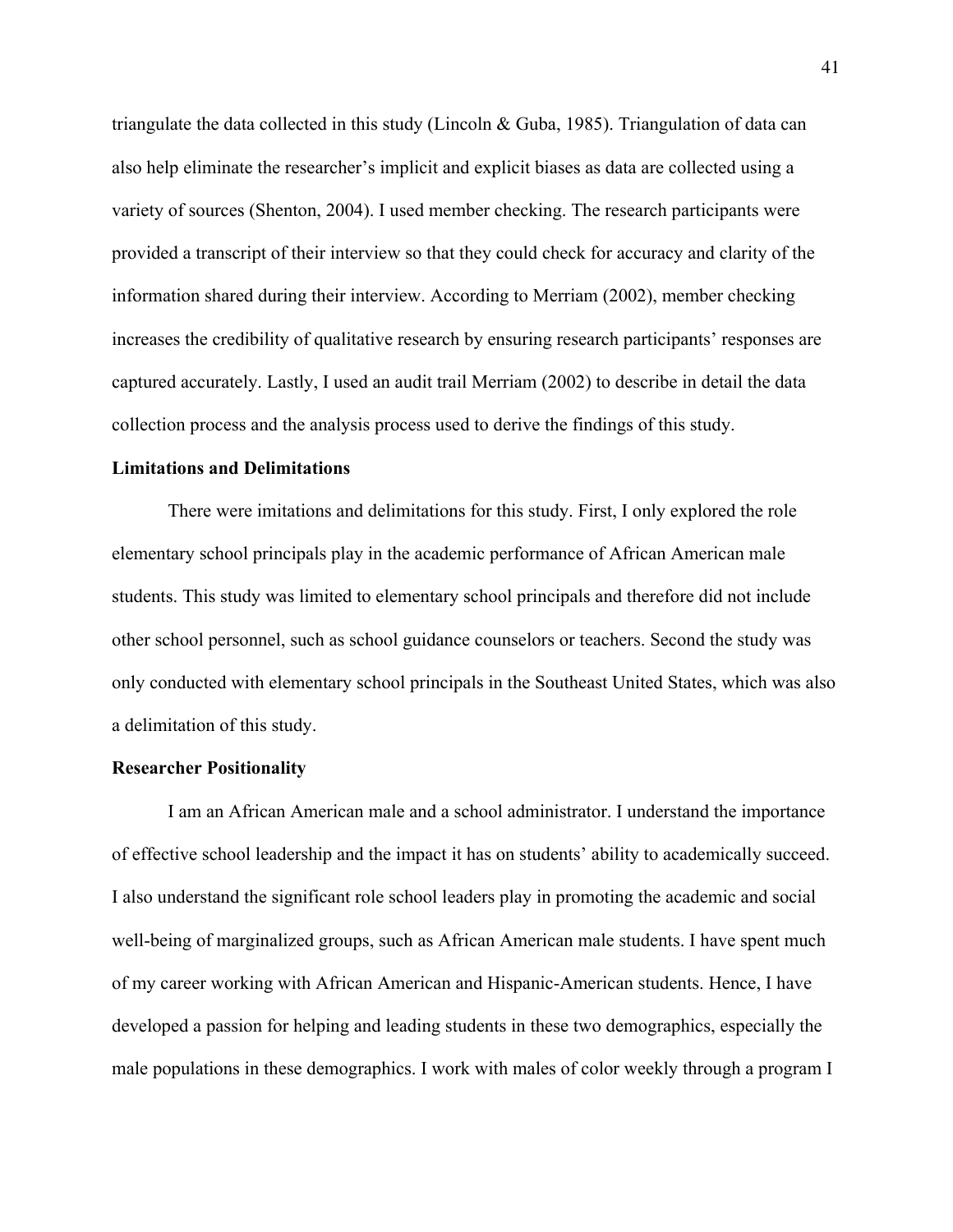began called Brothers of Leadership and Distinction. It is important for me to share this insight to acknowledge that I brought some explicit and implicit biases with me as I conducted this study by default of my experiences with males of color. However, I took intentional steps to approach this study as objectively as possible to ensure that I could discover new ways of doing and thinking to share ways to increase African American male students academic performance with other school leaders.

## **Summary**

In Chapter 3, I review the purpose, significance, and possible implications of this study. I then discuss how I utilized a case study qualitative research approach. I conclude this chapter by discussing how I met ethical requirements for this study and how I promoted its trustworthiness.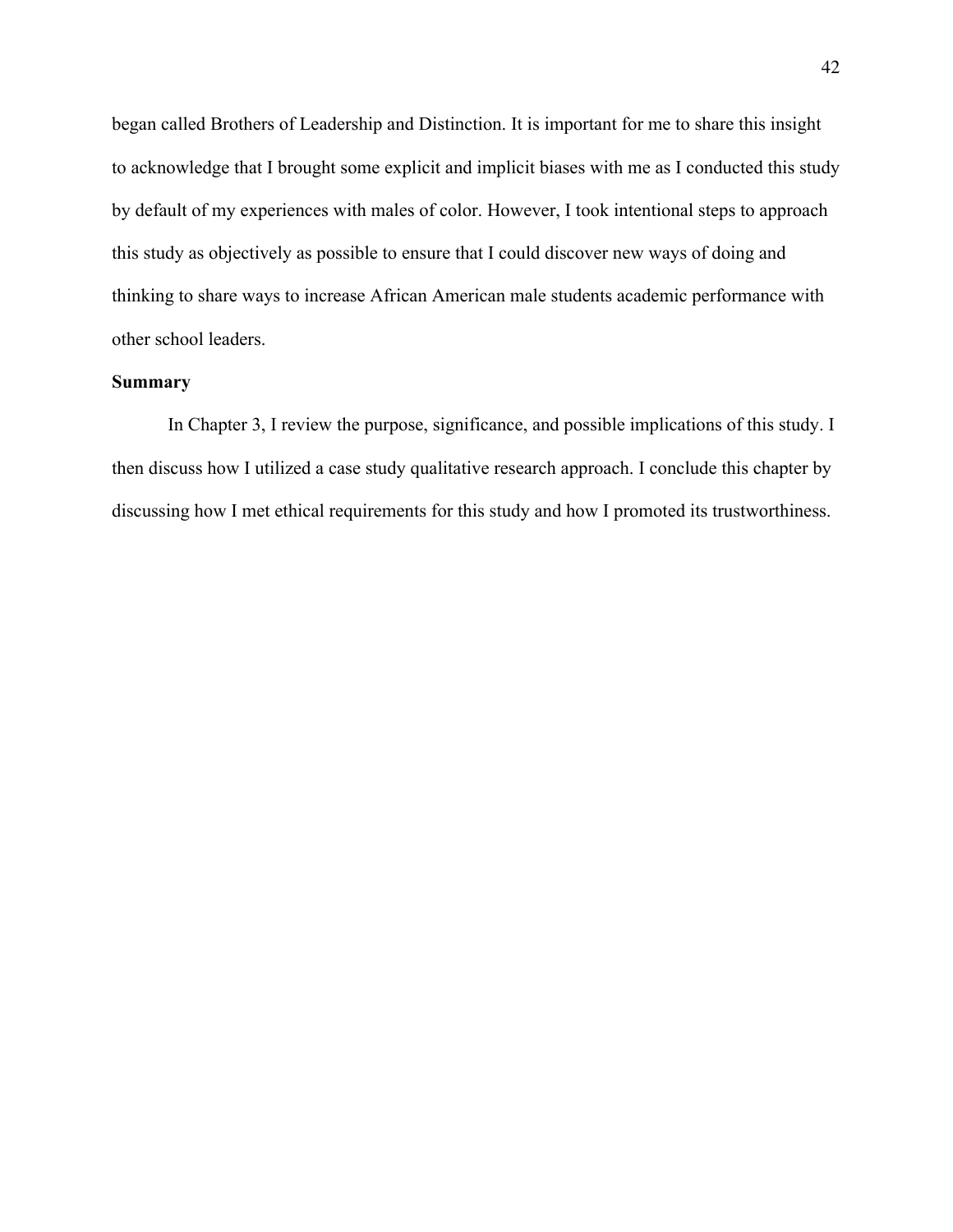## **Chapter 4: Results**

This qualitative case study examined how 10 elementary school principals' perceived their leadership practices to impact elementary African American male students' academic achievement. The purpose of this study was to explore what actions each of the principals implemented to promote the academic and social well-being of the African American boys in their schools. The research sought to understand how each school principal leveraged their influence with teachers, the community, and the African American male population in their schools to propel boys in this demographic forward in their ability to achieve expected academic outcomes. My goal was not to identify a plethora of actions that these school leaders were implementing to champion the African American male students' academic success. Instead, I aimed to identify critical leadership behaviors that each school principal demonstrated—namely, those that contributed to better learning outcomes for African American male students in their schools. For this aim to be achieved, this study answered the following questions.

**RQ1.** How do elementary school principals perceive their leadership practices to influence the academic achievement of elementary African American male students? Based on the participants responses the following emerged as recurring themes: (a) promoting professional development of teachers, (b) recognizing African American males' intellectual needs, (c) creating a sense of belonging, (d) understanding African American males' social-emotional needs, (e) addressing deficit thinking, and (f) promoting culturally responsive teaching.

**RQ2.** What strategies do elementary school principals implement to foster the academic performance of African American male students? Based on the participants responses the following emerged as recurring themes: (a) leading with empathy and hope, (b) addressing home life and aggression, (c) diversifying the staff, (d) strengthening community partnerships, (e)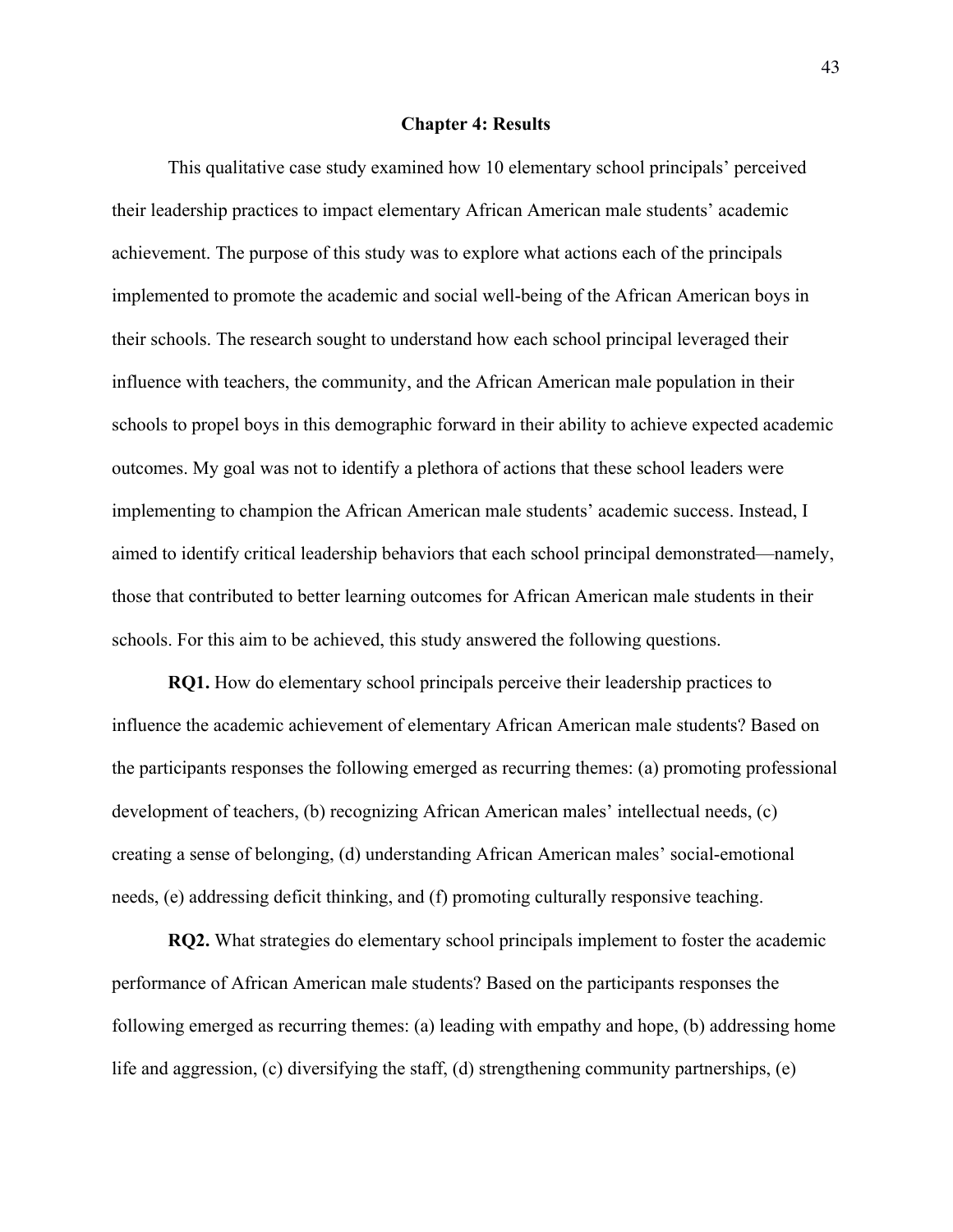setting high-expectations, (f) mentoring and special programs, and (g) leaning in to experiences and fostering strong relationships.

# **Sample and Population Description**

Ten public school principals participated in this case study. The smaller sample size allowed me to go into depth when examining the school principals' lived experiences (Roberts, 1994). In total, 30 public school principals were invited to participate in the study. All 10 of the principals in this study were leading in a school with a population that had at least 150 African American male elementary students, making each of the participants in this study suitable to help me answer the research questions. The participants in this study all led schools in the Southeast region of the United States—in Georgia, Louisiana, Maryland, Texas, and the District of Columbia.

The participants ranged in age from early 30s to early 60s. All the principals in this study had worked as school leaders in school communities with high populations of African American male students for at least 10 or more years. The research participants' careers ranged from 15 years to over 25 years. All the research participants, except one, were African American. There were four female participants and six male participants (see Table 1).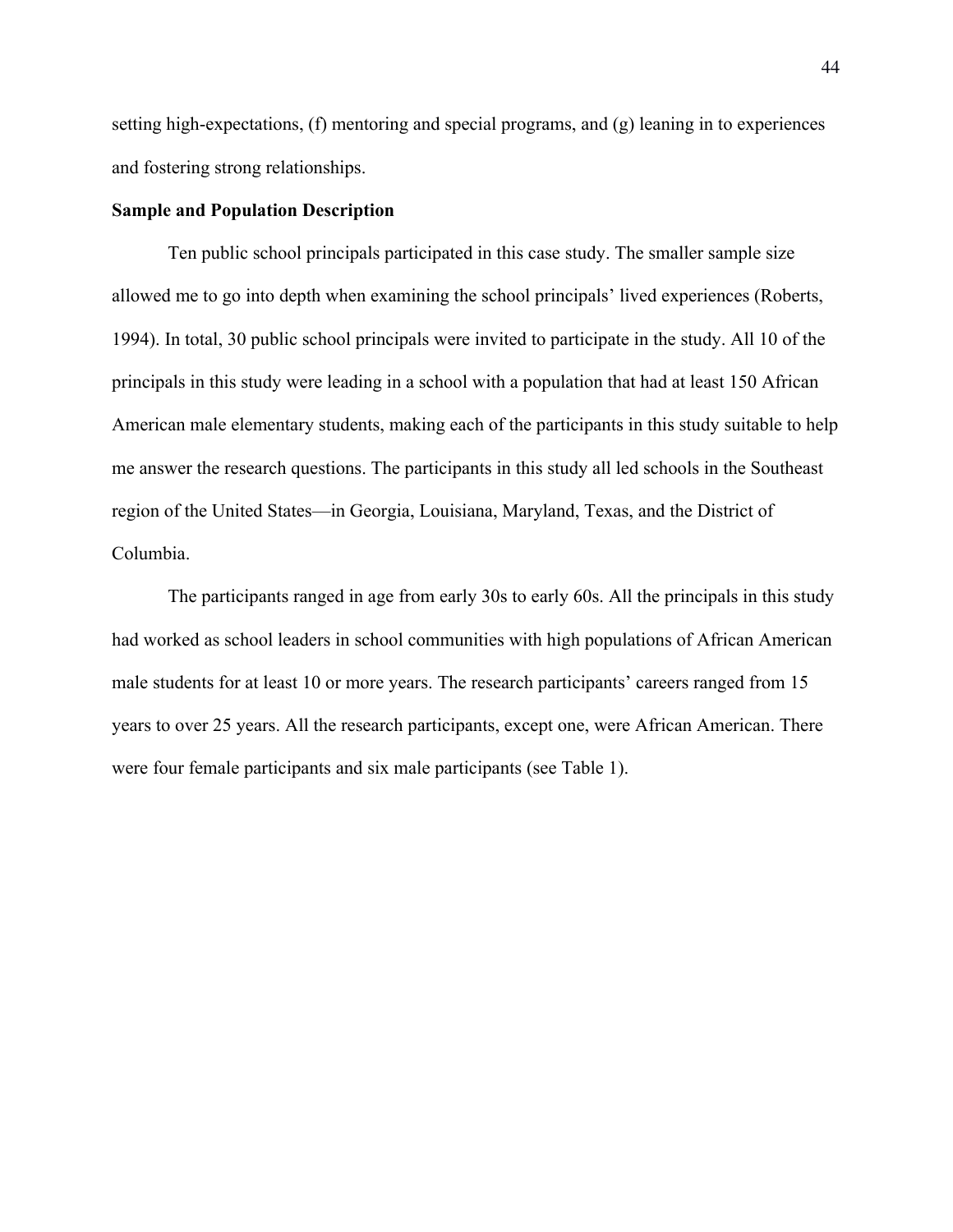# **Table 1**

# *Participant Demographics*

| Participant Pseudonym | Gender                    | Ethnicity    | Years in Education |
|-----------------------|---------------------------|--------------|--------------------|
|                       |                           |              |                    |
| Principal-1           | M                         | <b>Black</b> | 20                 |
| Principal-2           | $\boldsymbol{\mathrm{F}}$ | <b>Black</b> | 25                 |
| Principal-3           | ${\bf F}$                 | White        | 22                 |
| Principal-4           | M                         | <b>Black</b> | 15                 |
| Principal-5           | M                         | <b>Black</b> | 22                 |
| Principal-6           | M                         | <b>Black</b> | 15                 |
| Principal-7           | ${\bf F}$                 | <b>Black</b> | 26                 |
| Principal-8           | ${\bf F}$                 | <b>Black</b> | 16                 |
| Principal-9           | ${\bf F}$                 | <b>Black</b> | 18                 |
| Principal-10          | M                         | <b>Black</b> | 15                 |

# **Description of Participants**

# *Principal 1*

Principal 1 is an African American man. He has been an educator for over 20 years and has held the positions of classroom teacher, coach, and school principal. He currently serves as an elementary school principal in an urban district in Texas. Principal 1 has spent most of his career leading schools in urban communities with high African American and Hispanic populations. He has served on several committees that have worked on developing initiatives to create more equitable learning opportunities for marginalized students and students of color. Principal 1 has also implemented several programs centered on supporting Black male students with having more favorable social and academic outcomes.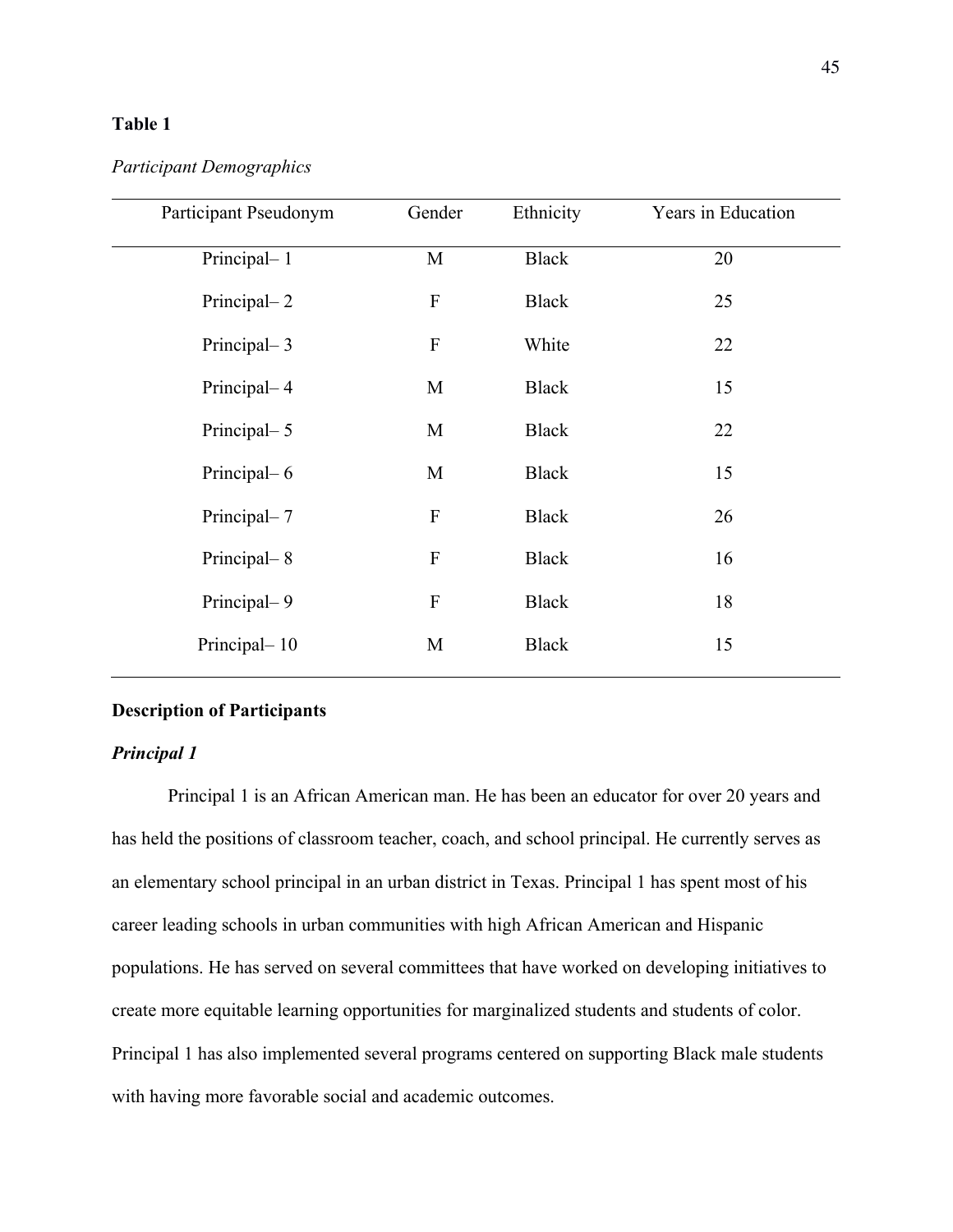# *Principal 2*

Principal 2 is an African American woman. She has been in the field of education for 25 years and has held numerous positions. She has a Doctorate in Educational Leadership and has centered much of her attention on improving her leadership practices to attract and retain educators of color. She currently serves as an elementary school principal in an urban district in Maryland. Principal 2, like Principal 1, has spent most of her career leading schools in urban communities with high populations of African American and Hispanic students. Principal 2 has also served on several committees that have worked to develop more equitable learning opportunities for minority students and marginalized groups of students. Principal 2 believes the key to student success is robust partnerships between the school, community, and students' families. Hence, she champions strong partnerships between the school and the community.

# *Principal 3*

Principal 3 is a White woman. She has been an educator for 22 years and a school administrator for 15 years. For five of those years she has served as a school principal at the current urban elementary school in Maryland. Principal 3 has spent all her career leading and working in schools in urban communities with high populations of African American and Hispanic students. Principal 3 believes the key to student success is a school leaders' ability to advocate for all students' success regardless of their gender, race, socioeconomic status, or any other identifying characteristic that may alter or influence how an educational practitioner may interact with a child. Principal 3 has led several initiatives within her district related to dismantling implicit biases that impede marginalized students' ability to achieve at the same academic levels as their peers in the majority group.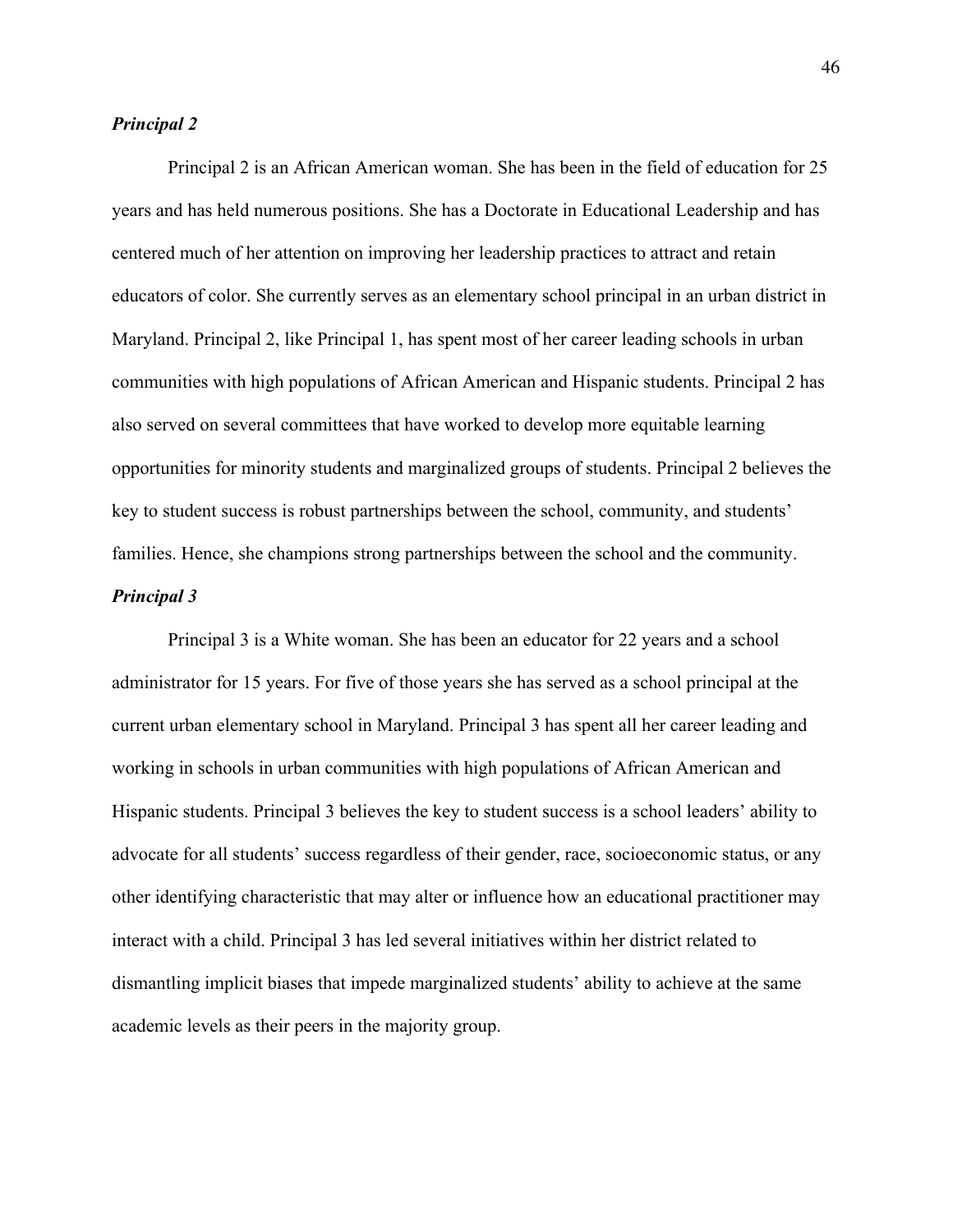# *Principal 4*

Principal 4 is an African American man. He has been an educator for 15 years. During his 15-year career he has served as a classroom teacher and assistant principal. Principal 4 has spent his entire career leading and serving in low-income school communities with high African populations. He currently serves as an elementary school principal in a diverse school in the Washington, D.C., metropolitan area. Principal 4 has served in this role for the past 3 years. He has also served on many boards in his school district focused on increasing African American academic achievement outcomes. Principal 4 believes the most significant factor affecting a student's ability to achieve expected learning outcomes is quality instruction and quality teachers.

### *Principal 5*

Principal 5 is an African American man. He has been an educator for 22 years, during which he has served as school principal at various levels, including middle school and high school. He currently serves as an elementary school principal in Maryland, where he has been for 3 years. Principal 5 has spent most of his career leading in schools with predominantly African American and Hispanic student populations. He has worked to create more equitable learning opportunities for marginalized groups of students to increase their ability to meet expected learning outcomes by working with external and internal stakeholders to identify ways to support students in these groups in and out of the school. Principal 5 believes the key to high academic achievement for all students is to create learning environments that foster positive relationships between students, teachers, and the community.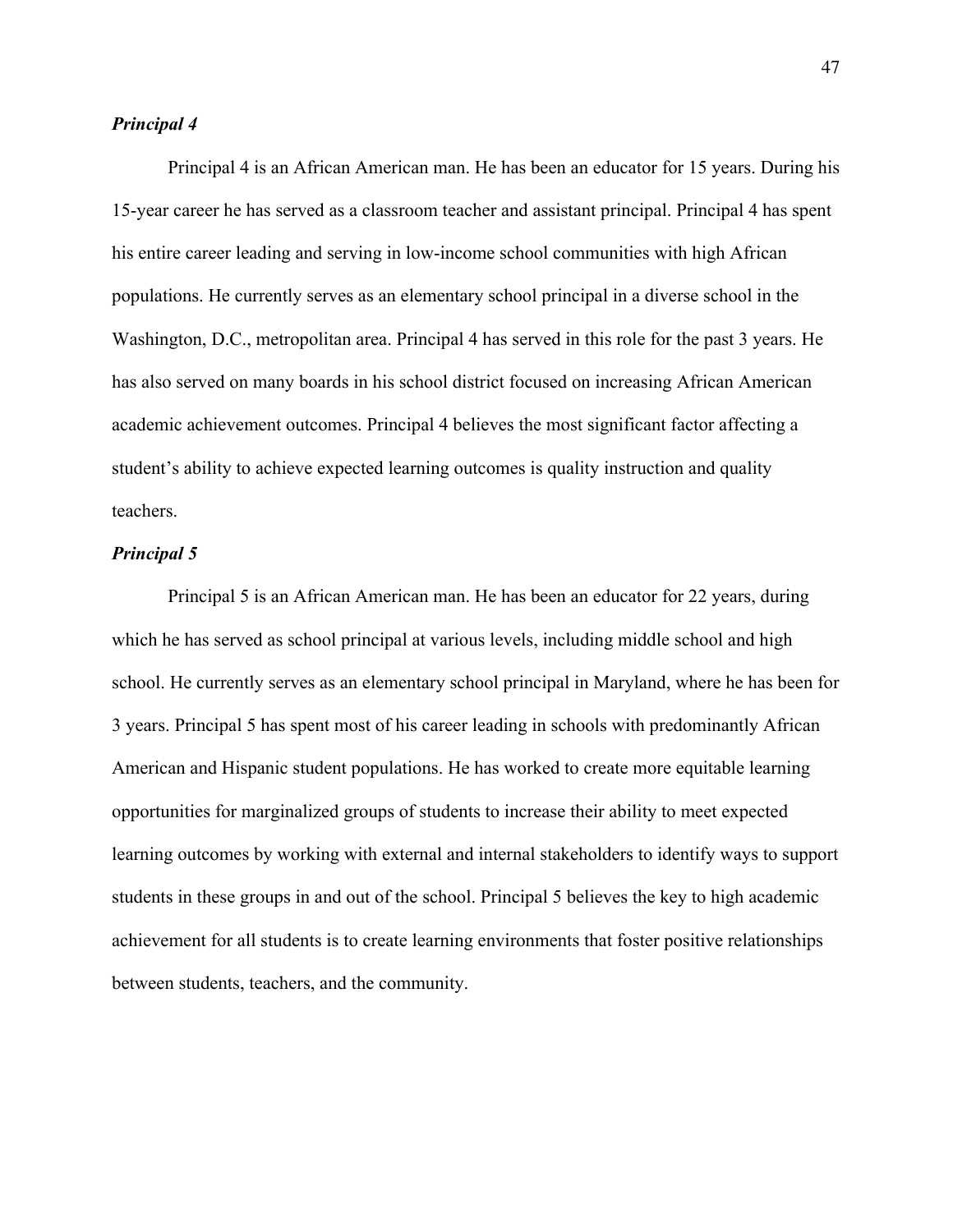# *Principal 6*

Principal 6 is an African American man. He has been an educator for 15 years. During his 15-year career he has served in the positions of classroom teacher, instructional lead coach, and assistant principal. He currently serves as an elementary school principal in a diverse school district in Georgia. He has served in this role for 4 years. Principal 6 has spent most of his career leading and working in schools with predominantly African American student populations. Principal 6 has led and championed several initiatives in his school district to increase support and programming to improve African American students' educational outcomes. Principal 6 believes that the key to high academic achievement is implementing robust systems and structures that allow teachers and staff to develop their instructional and professional practice to serve all students' academic and social needs.

# *Principal 7*

Principal 7 is an African American woman. She has been an educator for 26 years. Her 26-year career has allowed her to serve in many capacities, including being a classroom teacher, counselor, assistant principal, and principal at the elementary, middle, and high school levels. She prides herself on having experienced a career in education that has allowed her to lead from the elementary level up to the high school level. Principal 7 currently serves as a principal at an elementary school in a diverse urban school district in Maryland. She highlighted that she has worked in school communities during her 26-year career, including low-income and high-income communities. Principal 7 has also worked in school districts composed of large populations of marginalized students and school districts made up of majority student populations. Principal 7 credits her array of experiences in leading in both low-income and high-income communities as the reason why she works so passionately to create equitable learning opportunities for all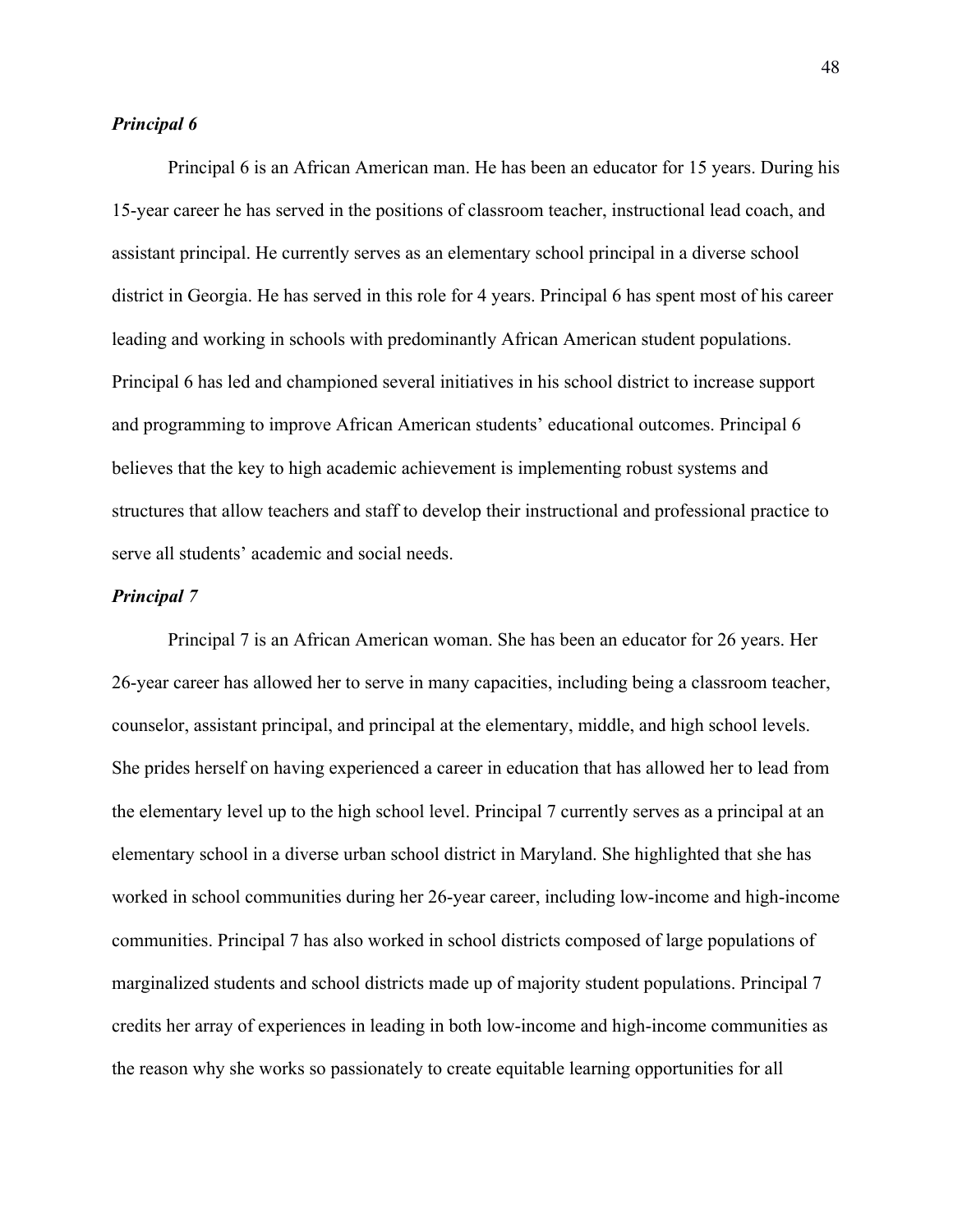students. Principal 7 believes the key to student success is supporting and leading teachers to develop new ways of doing and thinking to promote all scholars' academic success.

### *Principal 8*

Principal 8 is an African American woman. She has been an educator for 16 years. Over the past 16 years she has served in the position of teacher and assistant principal. She currently serves as an elementary school principal in Maryland. She has served in this role for 7 years. Principal 8 has also spent most of her career leading and working in schools with predominantly African American and Hispanic student populations. Principal 8 believes the most significant factor that impacts students' ability to achieve is effective school leadership that promotes growth mindsets among the teachers and staff.

#### *Principal 9*

Principal 9 is an African American woman. She has been an educational practitioner for 18 years and has held the position of classroom teacher, assistant principal, and school principal. She currently serves as an elementary school principal in an urban district in Maryland. Principal 9 has spent most of her career leading schools in urban communities with high populations of African American students. She believes that effective school leadership is centered on improving teachers' instructional practices to ensure high academic achievement for all students. *Principal 10* 

Principal 10 is an African American man. He has been an educator for 15 years. During his 15-year career he has served in the positions of a classroom teacher and assistant principal. Principal 10 has spent his entire career teaching and leading in schools with high populations of African American students. He currently serves as an elementary school principal in an urban school district in Louisiana. Principal 10 has served in this role for 6 years. He believes it is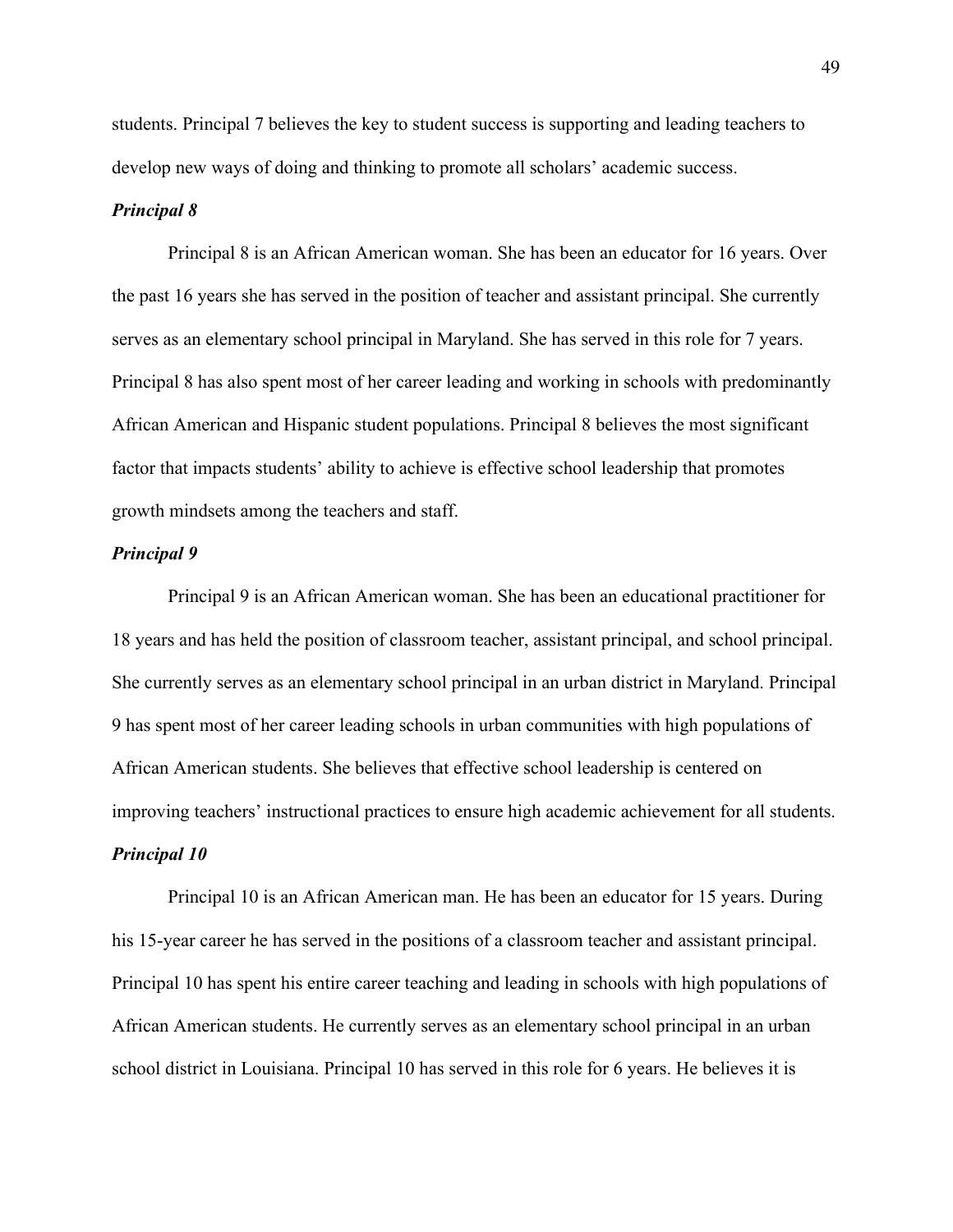critical that teachers and staff foster positive relationships with students if they hope to help students meet the expected learning outcomes.

## **Interview Protocol**

All 10 participants participated in confidential, semistructured interviews that contained eight questions. Each question connected to one of the two research questions, attempting to elucidate the experiences and thoughts of the elementary school principals regarding how their leadership behaviors impacted African American male students' academic performance. Each interview was conducted one-on-one with the research participants using the Zoom platform. Once complete, the interview was transcribed using the TranscribeMe transcription service. I reviewed each transcription against its recording. Once revisions were made, each participant had the opportunity to review their transcript and make any necessary revisions to ensure clarity of the information they shared with me. Some research participants also shared artifacts such as meeting agendas and program information that provided insight on the leadership behaviors the principals had implemented to promote the academic performance of African American male students in their schools.

# **Data Analysis and Prevalent Themes**

I used participants' responses to generate coding that identified recurring themes. The participants provided a plethora of information regarding the various questions. However, it is essential to note that not all responses were included in the findings or used to determine recurring themes. Dependent on their personal experiences, each principal openly shared both positive and negative occurrences and ideas connected to the study's overall purpose. Each of the following topics represents a recurring theme and textual evidence to support the findings.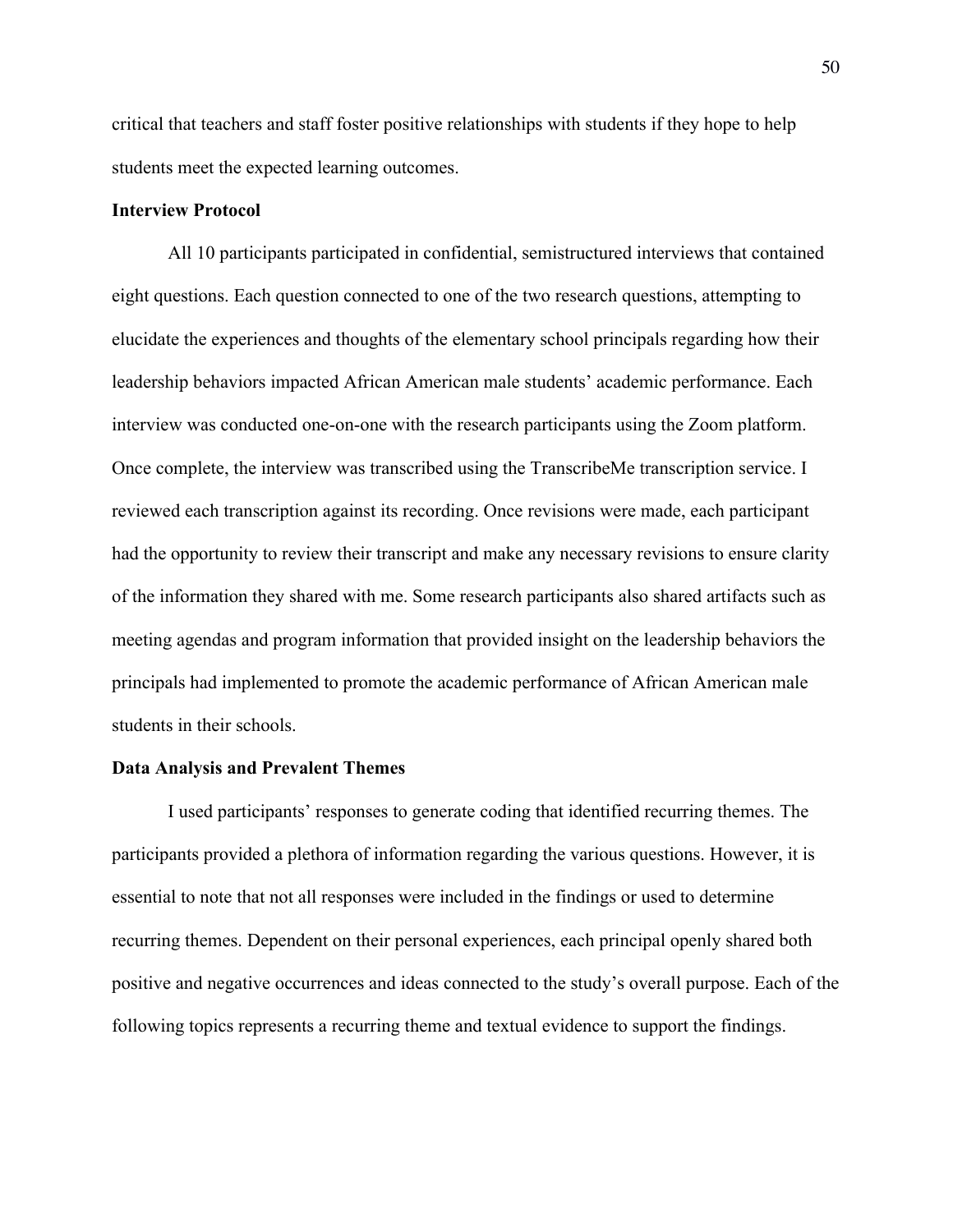## **Themes: Leading With Empathy and Hope**

The principals were asked to describe their experiences working with African American male students. Based on their responses, the themes of hope and empathy emerged. The majority of the principals indicated that their experiences working with African American boys were characterized by daily feeling hopeful for their future and empathetic to their needs. The principals also highlighted the importance of being empathetic to African American males' backgrounds, which sometimes impacts their ability to achieve academic success. Principal 1:

Working with African American boys has been bittersweet; I want to positively impact African American boys, especially since I am an African American male. I had different experiences with the educational system that pushed me always to have that perspective in mind. I wanted to make sure that I kept that in the forefront of my mind that I was responsible for all students' education that I lead and serve, but I've always had a soft spot in my heart for African American boys. However, as I stated, the experience of teaching and leading African American boys has been bittersweet. I have a strong desire to have a positive impact on the African American boys I lead. Nevertheless, I realize that some of the painful experiences I encountered growing up as an African American boy in the public school system still exist today. Those same negative systematic challenges I came into contact as a youngster still impede African American boys' ability to succeed in the present day. The recurring challenges faced by African American boys today make me feel frustrated and bitter and sometimes lead me to believe there is only so much I can do. On the other hand, it is sweet because I know as a school leader who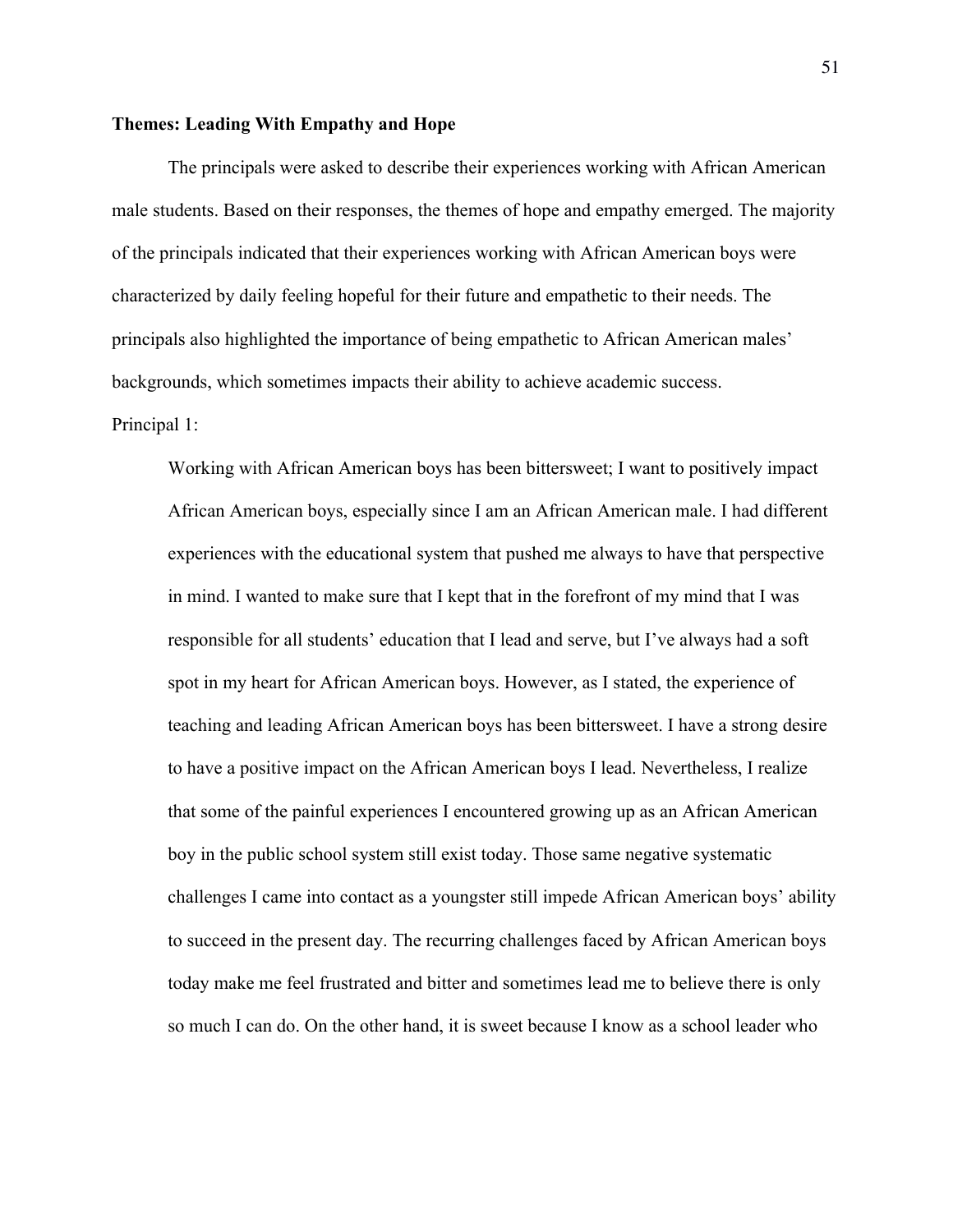leads Black boys, I can champion their success by influencing those that teach them to see their lives and presence as something of value and importance.

### Principal 2:

My experience has run the gamut. This is my 12th year as principal and my 15th year as a school administrator. What I see are just varying degrees of where our African American boys are based on what is happening in the world. I see our Black boys come in, some very astute depending upon what has been provided for them at home. Some are angry, depending upon what is been provided for them at home or not. I find that African American boys need opportunities to express themselves. I find that the most significant caveat with our Black boys is that they do not know how to express themselves, and they have feelings that they just cannot get out. Like any other child, they want to be loved, they want to be understood, and they want to be heard. So, it is hard because they do not know how to show their feelings. They do not know how to get their point across. So, we must work harder with our Black boys to help them articulate what is on their minds. What they are feeling, what their needs are, and just what their opinions are about what is happening in the world around them.

# Principal 3:

As I stated, the last 4 years I have been a principal, but my entire 22 years have been in a diverse school district that has allowed me to be in schools where there is a diverse population of Hispanic and African American students. Some schools that I worked at were primarily African American. So, I think, throughout my tenure, that my experience in working with African American boys has been really varied across the different elementary schools that I have worked in. I have had mostly positive experiences.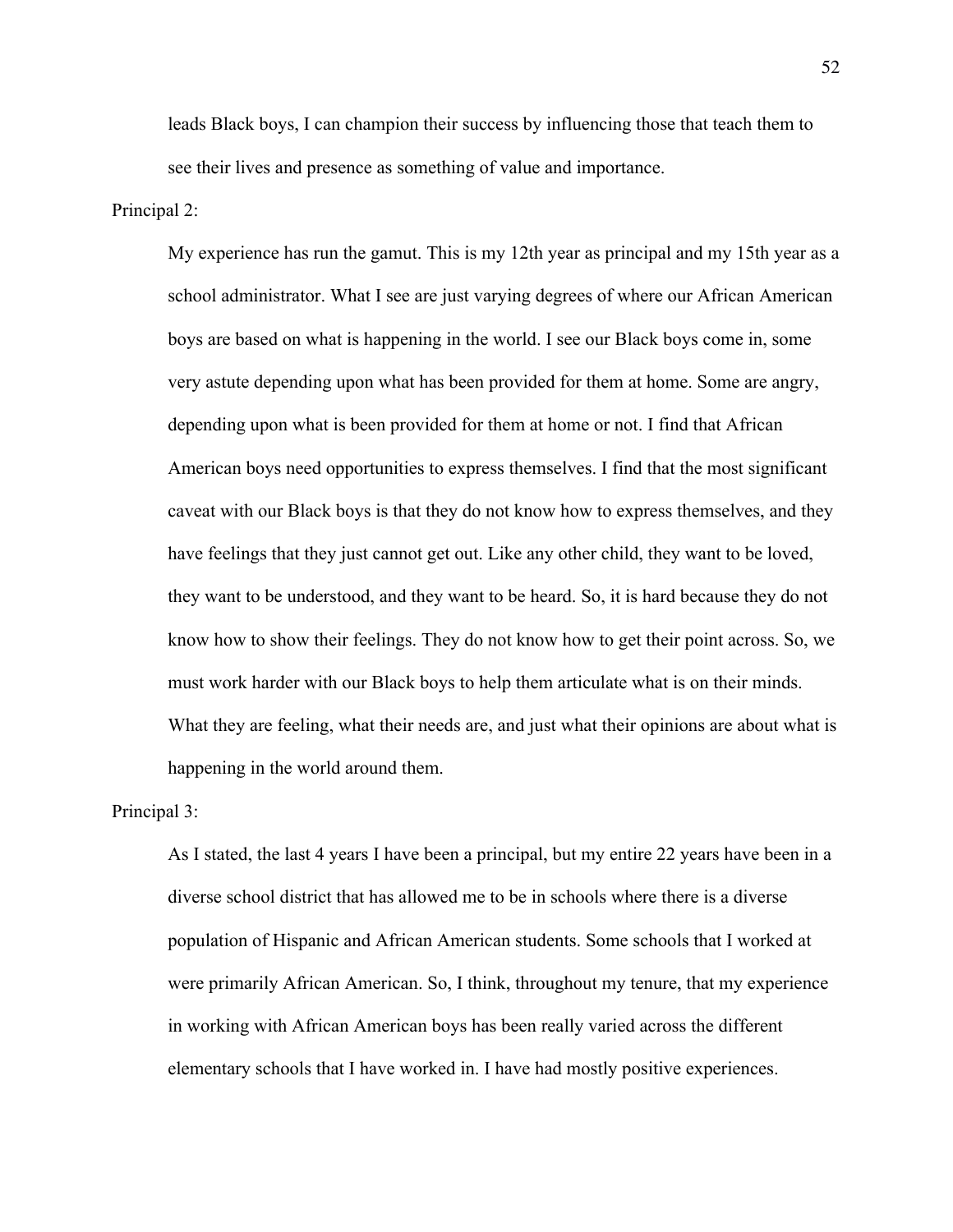Obviously, you encounter challenging students throughout the years, both male and female, but I have had very positive experiences and interactions with the young African American boys and their families. I can get into that in subsequent questions; overall, I would say my experiences have been positive with our young African American boys which I believe is attributed to my desire to understand their different backgrounds, what they bring to the table, and how to support them as the instructional leader in the building.

# Principal 4:

I think my experience has been valuable, it is been rewarding for myself, but it is also great for African American boys to see someone like them in this type of position. A lot of times, African American boys—especially in low-income urban areas where they are often looking up to basketball players, rappers, athletes, and so on—it is not every day that they see someone that looks just like them that is in a suit and a tie and doing positive things within the community. So, my experience has been good; not to sound sexist, but there is a different response you get from children of color, especially our boys when they have a leader who looks like them. It has been an interesting experience to see how they respond. They look forward to seeing you; it is just like they want to dap you up and …They want to ask you about your weekend. They want to talk about their favorite things. Sometimes, I have come to find that not only am I serving in the role of a principal; I am sometimes looked at as a father figure to some of these young African American boys because they do not have fathers. I am sometimes looked at as the uncle in the community, or I could potentially be an older brother even with some of the young African American boys I lead. So, it is been a very interesting experience. If I had to sum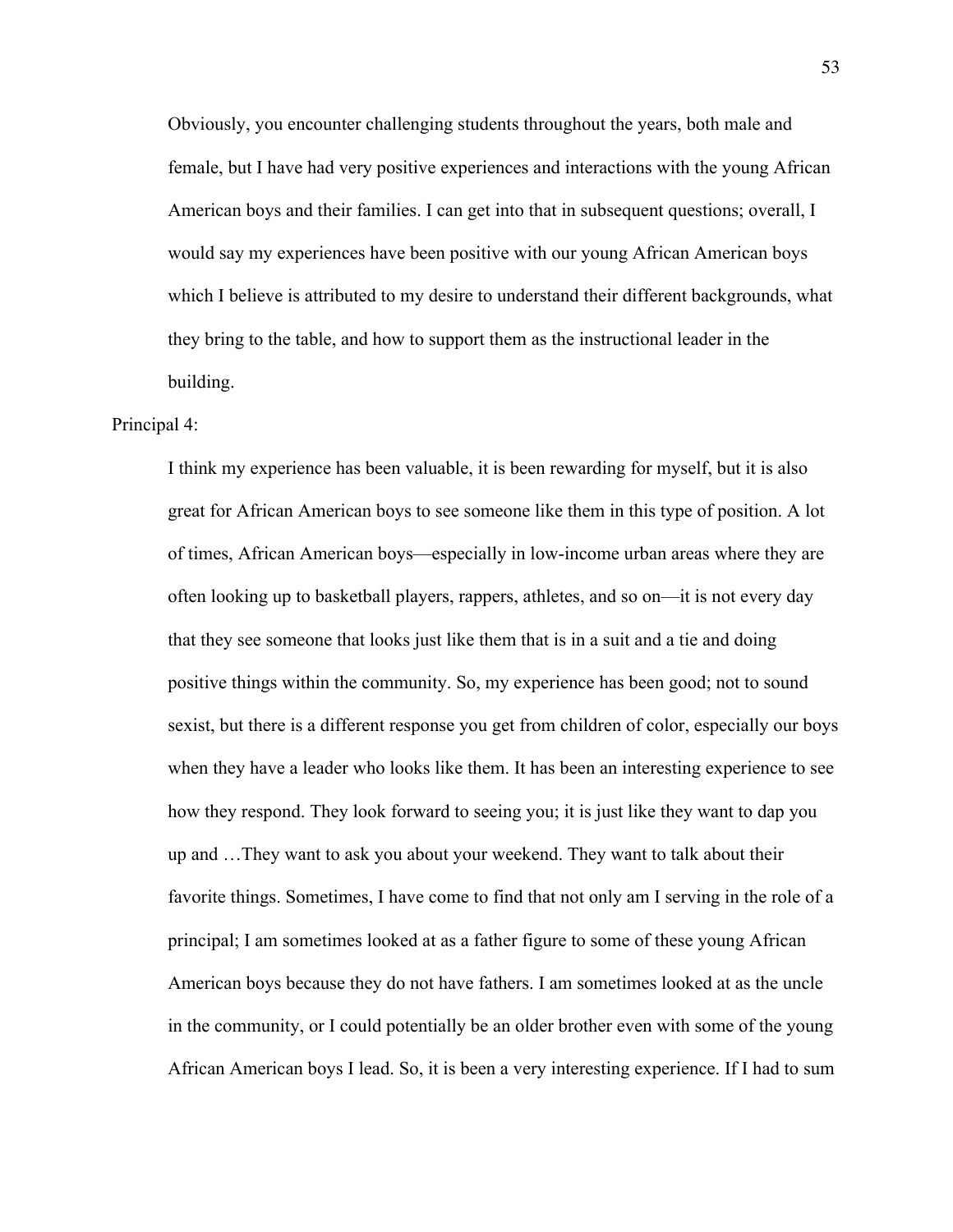it all up, I would say rewarding just because I get to see the fruits of my labor when I see these young men take the initiative or make an effort to make sure that they're doing what they're supposed to do. They are motivated by seeing an African American male in a leadership role.

### Principal 5:

So, my experiences have been mixed. I have had wonderful experiences working with African American boys As a matter of fact, all my experience in the 11 out of 14 years have been in schools with predominantly high African American student populations. I have found it to be gratifying, and on the other hand, I have also found it to be very challenging. Some of the rewards include the notion that I get to be a role model. As a Black male school principal, students see you in ways that they may not see other men; this is especially true for African American boys; they see you differently. I am huge on presentation and how I present myself toward African American boys and African American people in general. I am very image-conscious because they do not get a chance to see African American men in suits and ties and things like that often, which is critical for our young Black boys.

I also found a few of the challenges in working with African American boys such as the social pressures that come with being a Black male. African American boys have it tough; they are often taught that they must be hard, tough, and good at sports. Those social cues presented to African American boys at young ages make it more burdensome for them to navigate successfully through social dynamics in school. Those social dynamics also make it difficult for many Black boys that I have encountered to learn social skills that are critical to achieving social and academic success, such as managing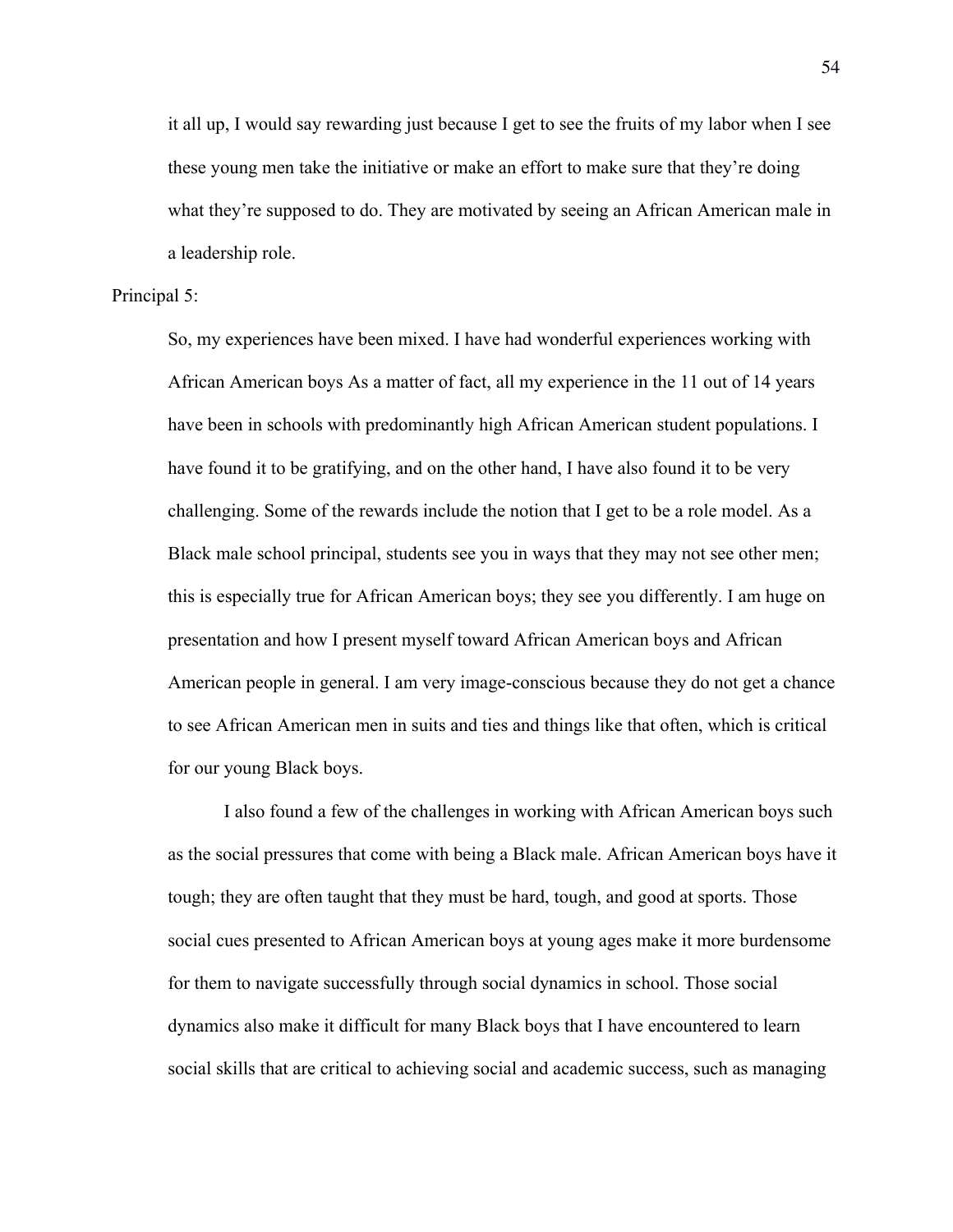their anger, learning how to make friends, identifying ways to resolve conflict, and escaping this notion of what an African American male should be. Working in an elementary school with a large population of African American boys, I witnessed Black boys succumb to societal norms. For example, they may state, "I do not want to be a snitch and tell who drew on the wall in the bathroom." Just bringing neighborhood and "street rules and justice" into an academic setting are some of the challenges I have experienced firsthand. Another challenge, in many instances, is identifying how to best engage African American males, particularly, in areas of reading and math. Many African American male students enter school at the primary level with deficits in reading and math due to their lack of access to resources before starting elementary school. Those are a few of the challenges; however, I have found it to be incredibly rewarding working with African American boys.

Principal 8:

In my experience as an elementary school principal working with African American boys, I would say my experience has been positive overall. I think that, at times, there have been some challenges. I keep this in mind as my school team reviews data; it is vital for us when we disaggregate the data, and we drill down to the ethnicity, gender, and potential subgroups. What I have found in my experience is at times, there has been an alarming number of African American boys who have fallen in that category of accounting for the most school suspensions and the largest subgroup who is performing below grade level. Those are generally the two areas that stand out the most. I am constantly trying to figure out what are the contributing factors and how do we address them.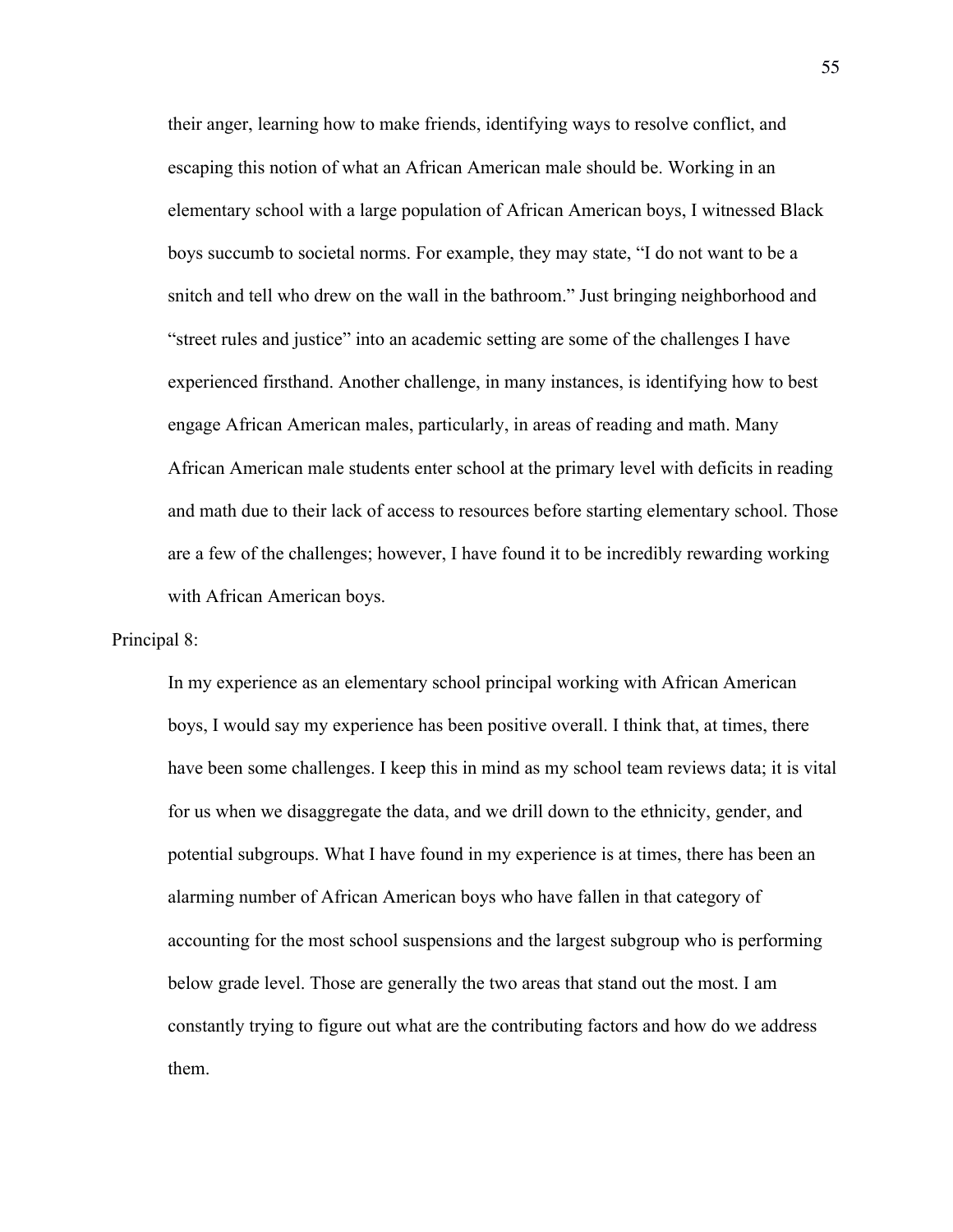Principal 10:

So, as an African American male myself, I think it puts me in a different light or gives me a little bit of edge on other leaders, especially in New Orleans. A lot of the leaders here, unfortunately, do not look like the students that we serve. I can have conversations with kids that look like me and say, "I was you at one point." Many of the boys in my school receive free and reduced lunch, meaning they often live below the poverty line and live in single-parent households. I grew up in a single-parent family; I get it; my experiences allow me to better relate to their experiences. I can relate to the life that they are leading (and not to over-generalize; that is not everyone's story). But I think that is something that helps me in my role.

I think the flip side of that is it also can be a difficult thing because for our African American male students, you must prove yourself. They are very relational. And because of their own experiences, whether it be family members or people in their neighborhood, they are going to push the boundaries to see if they can trust you. And so, since you look like someone who is—whether it be a father or an uncle or a brother or someone who may have been there and is no longer—they want to push to see whether or not you are going to be there. And so there are instances where that is the case, and they must figure out what you are about and whether you are really going to be there for them.

## **Themes: Addressing Home Life and Aggression**

The principals were asked to discuss some of the academic and social challenges they had observed related to African American boys. Based on the principals' responses, home life and aggression emerged as recurring themes. The majority of the principals indicated that African American males are often seen as aggressive and low-performing students who have trouble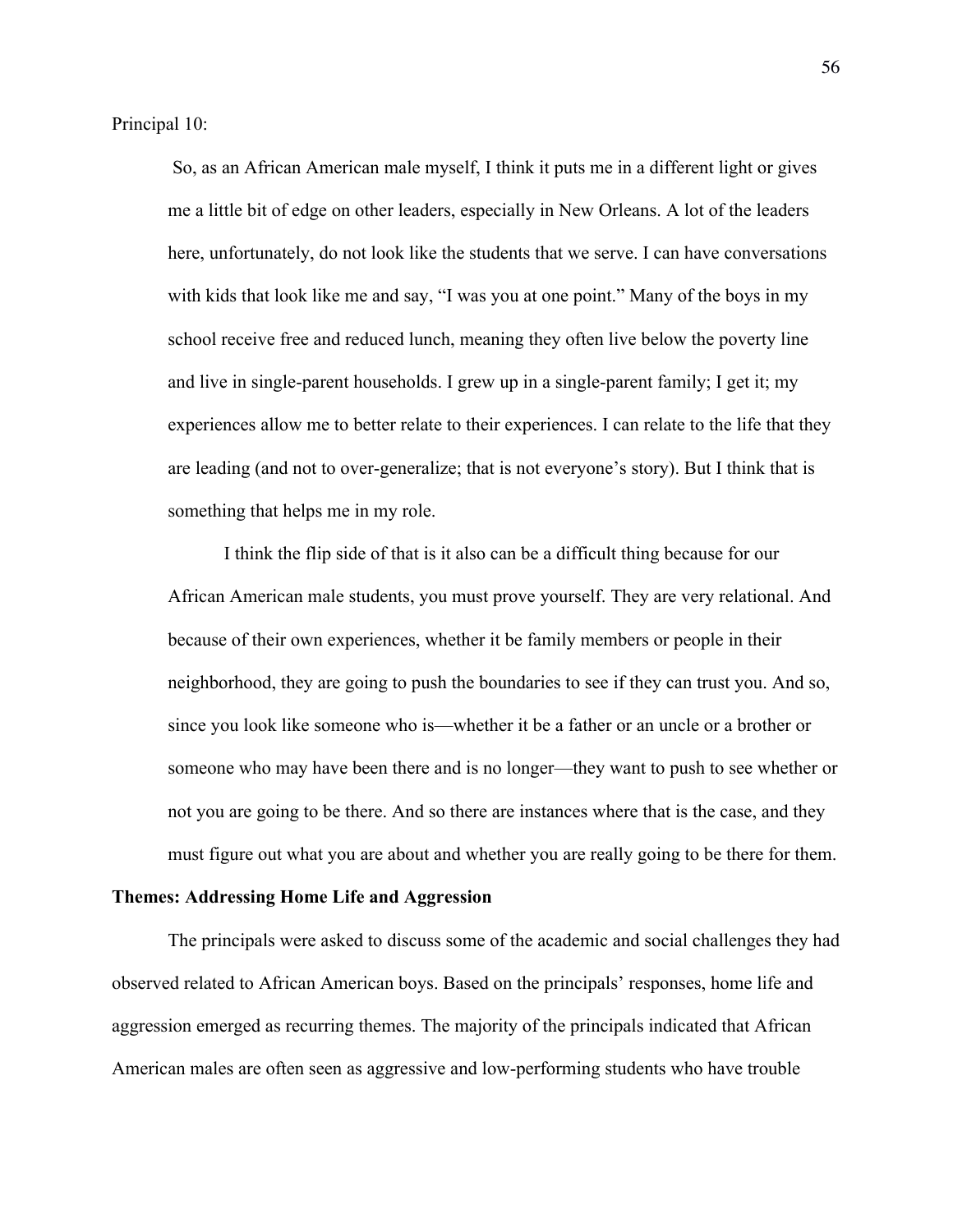communicating their frustrations and needs. As a result, African American students are placed in special education settings at an alarming rate. Many of the principals also highlighted that African American boys' home life and lack of support in and out of school continue to adversely impact their academic and social outcomes.

### Principal 1:

I do not want to generalize, but most would agree that historically African American boys come to our schools with challenges. Often, there is deep-rooted trauma, perhaps trauma that the teachers or I do not necessarily identify with or even understand. I have experienced learning gaps among African American boys that can quickly be addressed once you can determine how they learn and what it takes to motivate and engage boys of color. In addition, I see home-life situations that adversely impact African American boys' ability to achieve academically. I also must acknowledge that partnerships between home and school are not as strong as I would like them to be for African American boys; thus, African American boys' educational outcomes are negatively impacted. Those are some of the academic and social challenges that I have experienced in the past for years among Black boys in my school.

# Principal 2:

I believe Black boys' academic challenges are predicated on the social challenges they face; I do not think they are mutually exclusive; I think that they are aligned to one another. For example, if you think about the social challenges that many Black boys encounter, such as if they cannot eat, if they do not have a place to live, if they have trouble communicating, it impacts their academics. Those types of challenges influence how they are viewed and how others interact with them. When I think about African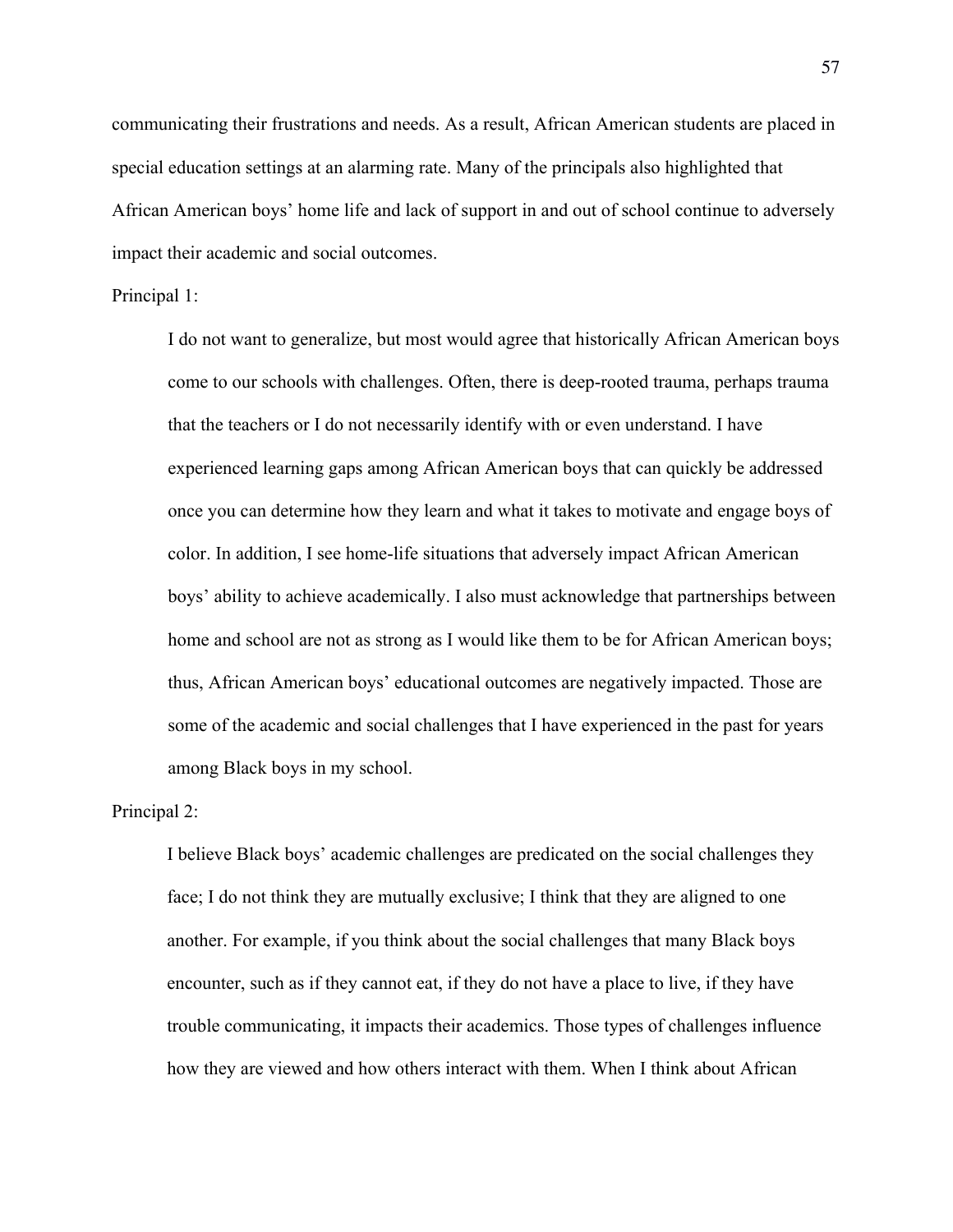American boys versus boys from other demographics, I have noticed that people are more forgiving of boys from other demographics. I have witnessed this phenomenon in my school as our population is roughly 50% African American students and 50% of Hispanic students. I have seen teachers be a lot more forgiving with brown boys than Black boys when they commit the same infractions. I believe many of the teachers give more forgiveness and grace to those boys with brown skin as opposed to those with Black skin. I also see this unfair treatment among Black boys in the classroom when teachers are instructing. For example, I have experienced a teacher taking a lot more time to ensure brown boys master the instructional content they are teaching compared to when Black boys demonstrate a need for more academic support. They expect the Black boys to know, whereas they often expect brown boys not to know. Hence, teachers and staff spend less time supporting Black boys with developing the academic and social skills they need to succeed academically and socially.

Principal 3:

I think, depending on what school I have worked in, the populations have been different. In my current school, many of the African American male scholars are considered highneed students. Most of them receive free and reduced meals. In previous experiences, I have had African American boys that were from affluent communities. So, depending on the environment that I was in, I was dealing with different challenges. Some of the current challenges I see among African American boys are that some do not have the resources at home they need to succeed. Or perhaps they have grown up a little sooner because they support their single mom and younger siblings, so they are the caregiver in the morning, getting their brothers and sisters up and ready for school. In my current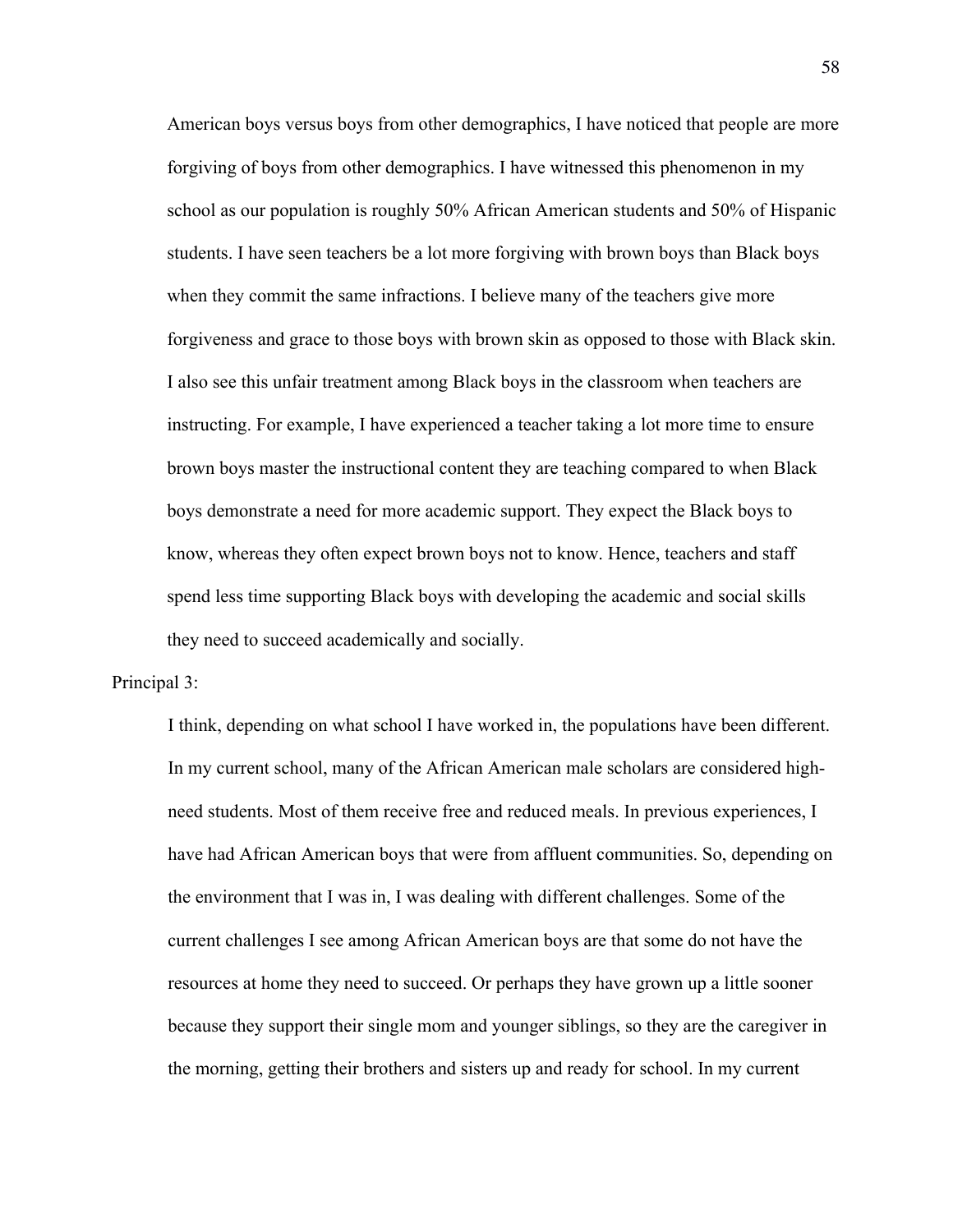situation, the social challenges that Black boys face are a lot different than maybe in previous years. Some of the social challenges I have seen are many African American boys not having their basic needs met. I also see many Black boys demonstrate a dislike for school; they either love school or dislike school. With that said, I find myself encouraging many Black male students to help put them on a path to let them know that middle school, high school, and college and beyond is accessible to them no matter what their current situation is at the moment.

# Principal 4:

Unfortunately, our African American boys, particularly in the school I lead, come in at a low academic level. They are often two or three grade levels below. For our kindergarten and first-grade Black boys, when they step foot into our school building, it is the first time that they have been exposed to anything related to academics. Hence, many Black boys in my school lack the necessary skills, such as knowing their letters and knowing how to spell their names by the end of their second-grade year. They do not know how to recognize sounds, sight words, pictures, and things of that nature. As a result, Black boys are often labeled as bad, special needs, and kids who cannot learn. In my building, I have seen teachers fail to do the groundwork related to getting the interventions in place and catching these Black boys up to speed. The reality is once they come to our school, it is our responsibility to make sure that they learn.

Another challenge I see among African American boys is that sometimes they do not have supportive parents—not because their parents do not want to be supportive, but because they just do not have the time. If a parent is working two jobs to make sure that they are keeping lights on, food on the table, and a roof over their kids' heads, then they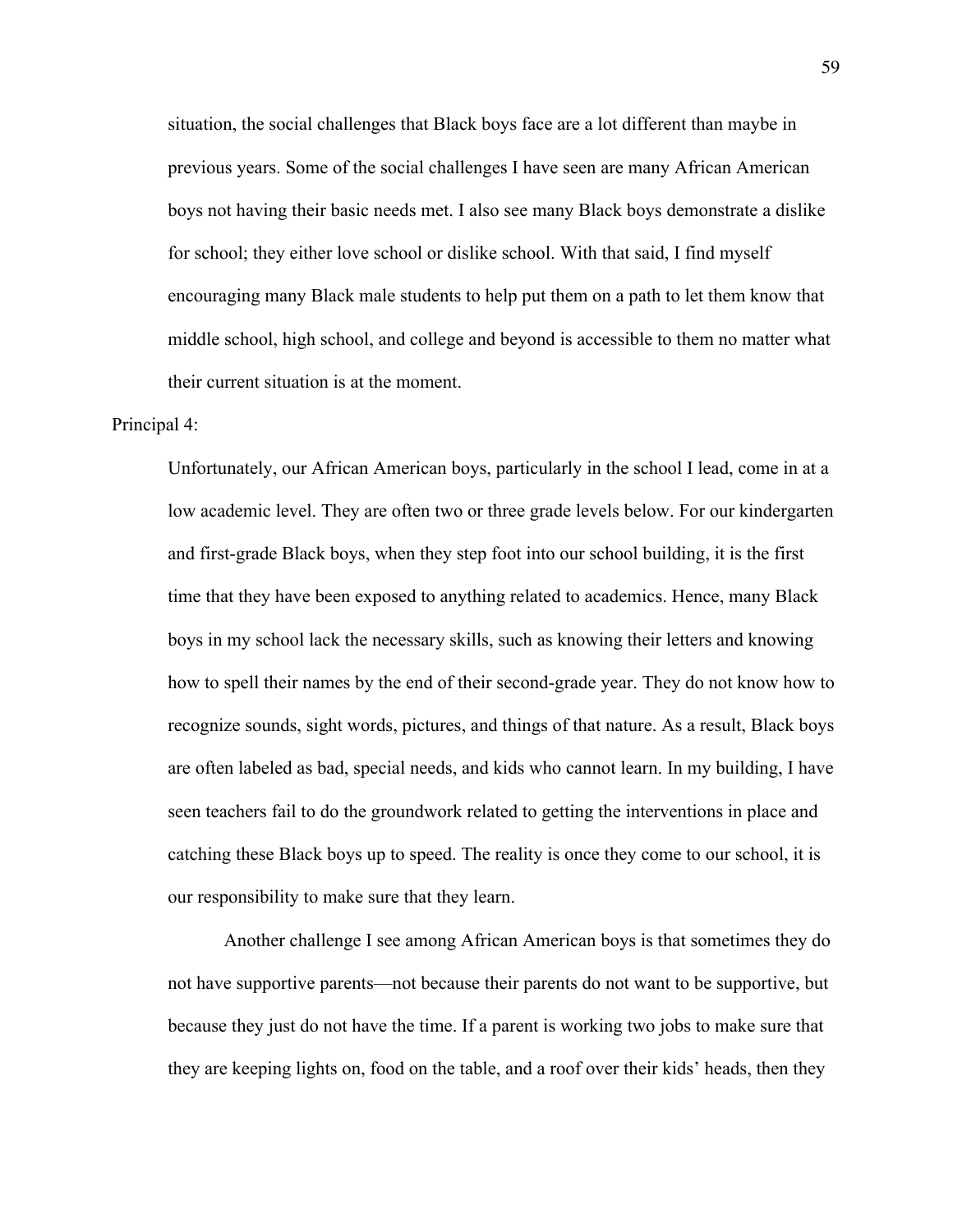may not have time to sit down and go over homework or catch a meeting with the teacher to talk about the child's progress. I often remind my staff that we cannot always assume that the parent does not have good intentions because the parent also has other things on their plate. Schools do a better job of fostering partnerships with African American boys' parents. These partnerships may combat the most significant challenges among Black boys, which is their lack of motivation to learn because education is not a topic discussed in their household.

Many young Black boys do not get exposed to books at a young age—no one's reading to many of them. Nobody is doing math projects with them or science experiments. All that stuff relies on the school, and sometimes it becomes a heavy burden because we now must start to focus on a motivation factor to get them even prepared to want to do the work.

#### Principal 5:

One of the social dynamics that impacts African American boys is the notion that many African American male students come from: "Hey, you hit me. I hit you back" mentality. "That is what my mama told me." "That is what my daddy told me." With that stated, I find that many Black boys find it challenging to resolve conflict without aggression because they have been told that aggression, in some instances, is the best way to solve problems.

I think that is one of the biggest challenges I have dealt with when leading and teaching African American boys. I have seen the aggression challenge manifest itself as early pre-K and kindergarten for some Black boys. When those young Black male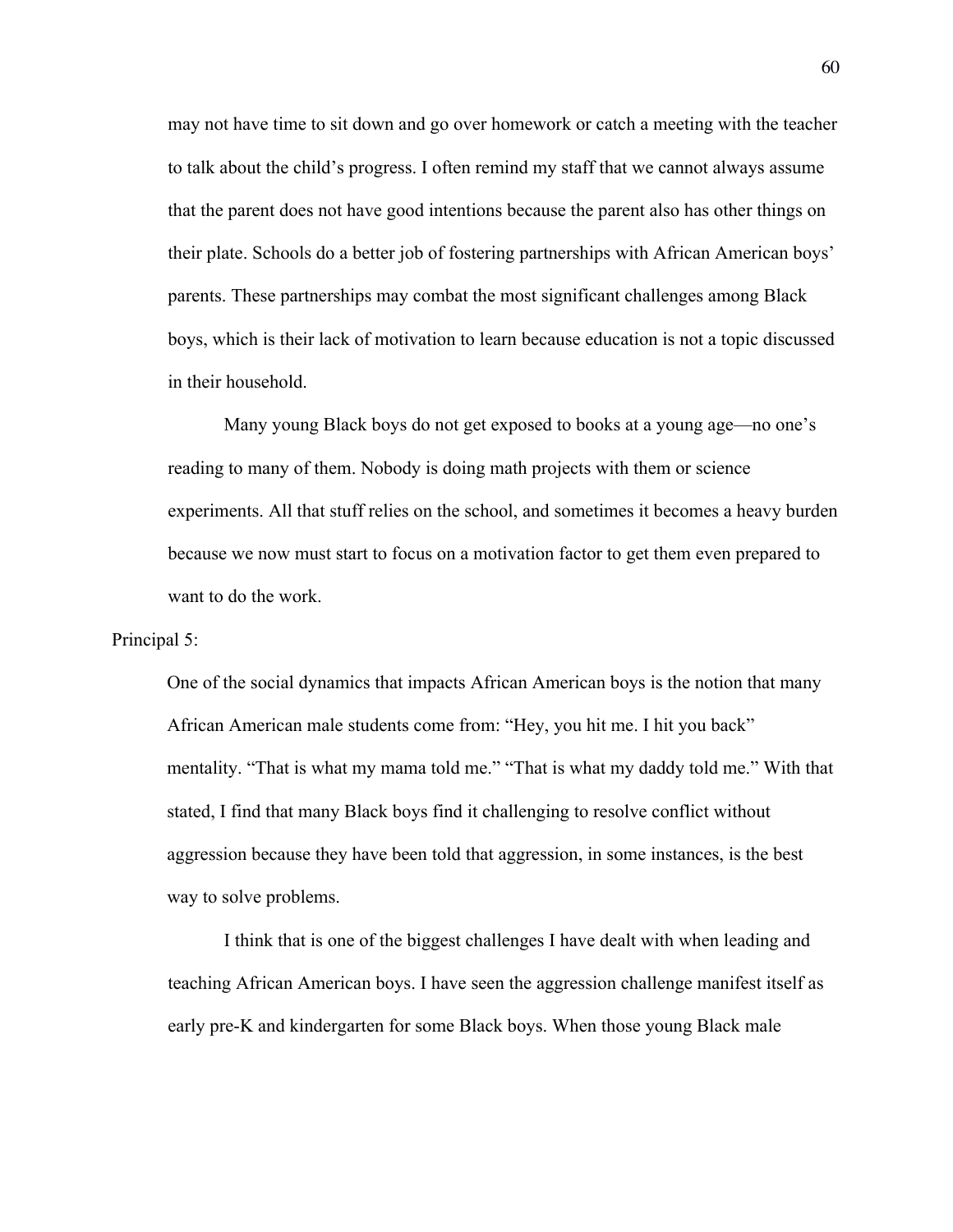students do not get the help and support, they need early on, they have social adjustment issues for the remainder of their school years.

I have also seen an influx of Black boys that come to school with diagnoses given to them at birth that may significantly impact their behavior. Some of those diagnoses are directly tied to these young Black boys' home environment. Lastly, I cannot overstate how I have seen Black boys who come from good and challenging backgrounds succumb to peer pressure. Peer pressure continues to be a major problem for our young Black boys. Those are a few of the social challenges I have seen in African American boys.

Some of the academic challenges I have seen in African American boys are that many are low-functioning readers. Many young African American boys just do not like reading, and I think it is because they do not see themselves in what they read. Reading is already a challenging subject to grasp for many Black boys; so, if they do not like the content, if they do not like the material, and if the content is not being presented in an engaging manner, most Black boys are going to tune out, and in many cases and act out. I encourage teachers in my school to include reading material that allows all students to see themselves in what they read. However, this can be difficult when a school district's reading curriculum is so restricted that it leaves little room for teachers to alter the instructional content.

# Principal 6:

I find that most students referred for special education services and most of the students in the Response to Intervention (RTI) process in my school are African American boys. African American boys continue to be ushered into special education settings at an alarming rate in my school. However, I find that many of these boys can achieve when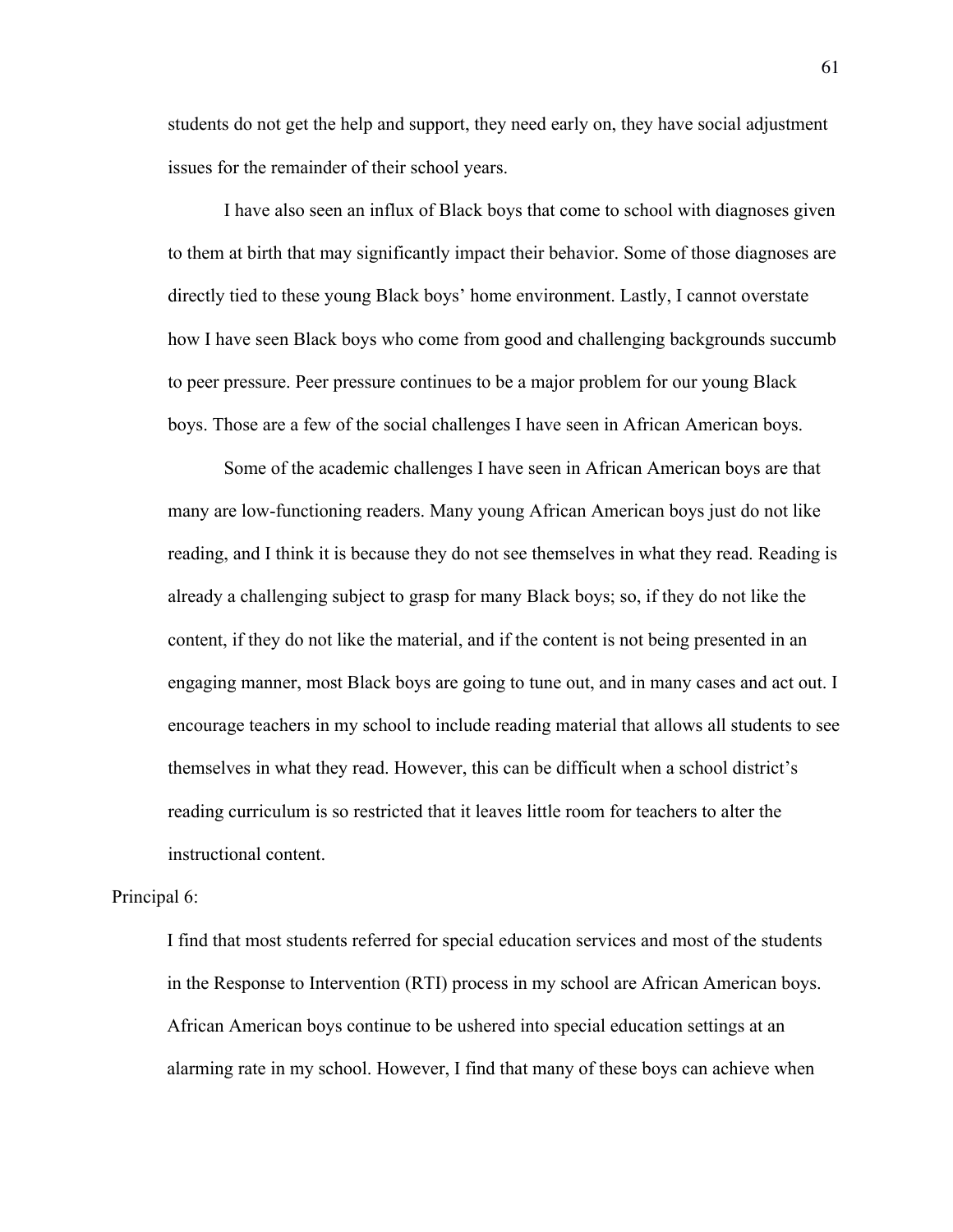the proper interventions are put in place to address their social and academic needs. I have taken intentional steps to work with teachers to understand better how to interact with boys of color and delineate between minor and significant behaviors so that teachers are not placing inaccurate labels on Black boys in my school. I am also working with teachers to help them identify behavior disorders in our African American boys that need to be addressed quickly to ensure those boys' academic success. Teachers need more support to recognize better what are signs of attention-deficit or ADHD compared to when an African American male student is just hyper. I have observed that many of our boys, especially African American boys, are hyper and extremely active by nature; hence, teachers must find unique ways to engage with them to promote their academic and social success.

#### Principal 7:

I have served in leadership and taught at all levels. So, I have had experience with elementary, middle, and high school, and I would say I see various academic and social challenges at each level. However, I will state that at every level, including the elementary level, African American male students need a double lens on them. Furthermore, not only do young Black boys need a double lens; they need a different lens on them. I say that because there are so many other aspects that African American boys must contend with that are already set up against them. I always try to be sensitive to that dynamic as I lead young boys in that demographic.

My experience with Black boys continues to be that they are more aggressive. They are unruly in many instances. They are also seen by many as "we do not know what to do with them." It is a hopeless kind of thing for many educators, so that has been my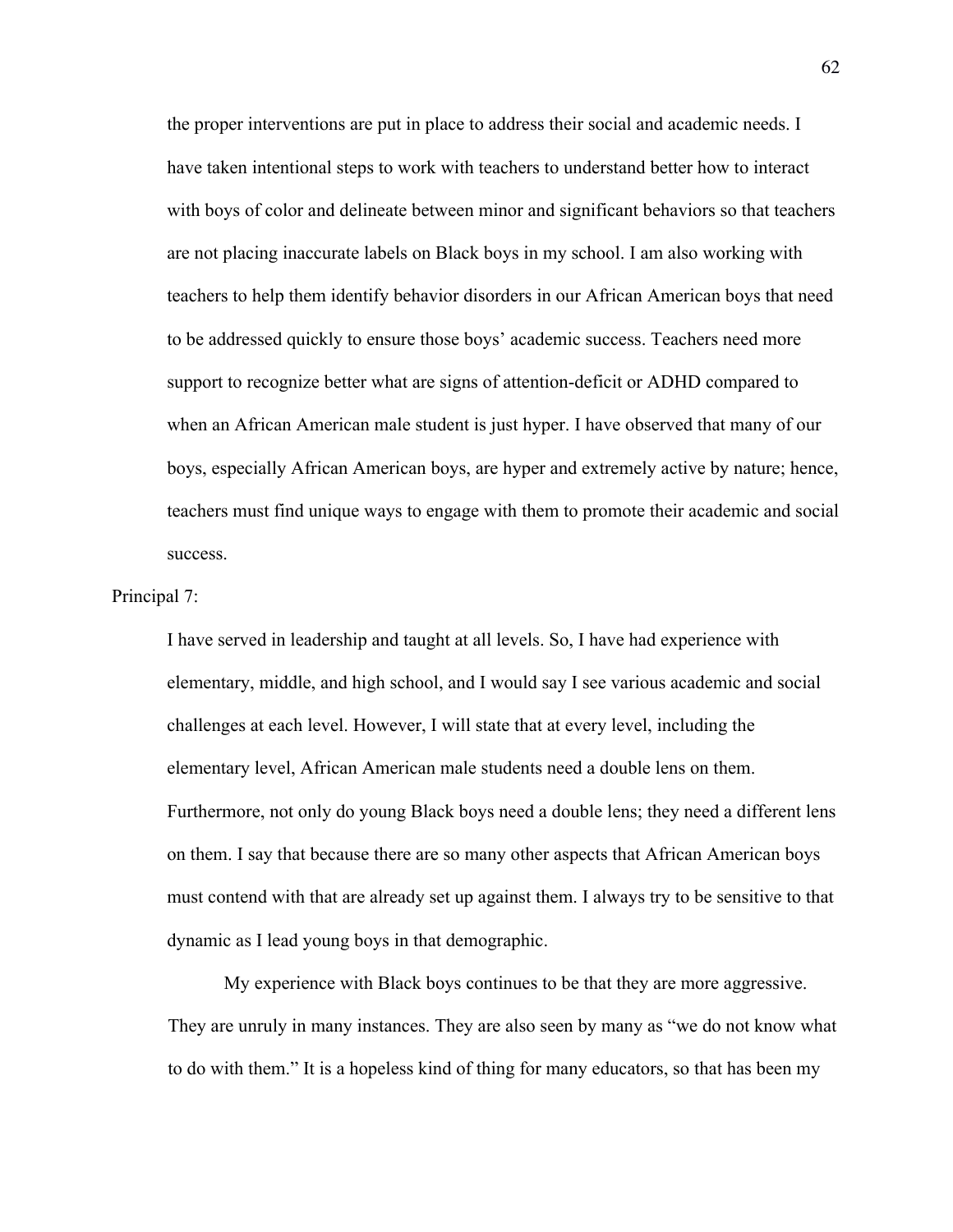experience. I often engage my staff in conversations concerning the lens they have on the African Americanboys to challenge their point of view if needed and offer them a different perspective with Black boys. I have had to be the voice of reason for the Black boys I lead with those that work with them. When it comes to Black boys, I lead with another level of passion because I know so many of them have the odds stacked up against them. I want teachers to support African American boys in the same way they support male students in other demographics. I know teachers support Black boys differently, and it is often not to propel them forward. The reality is that their Black skin is often used against them, and this concept begins at an early age for many African American boys.

#### Principal 8:

Some of the academic challenges I have seen among African American boys in my experience is that many of them are reading below grade level. While you may have some Black boys performing below grade level in math, I have found that the more significant disparity is in reading among many Black boys. So, it makes me wonder, how are we teaching? I have encouraged the teachers that I lead to dig deeper into the various learning styles of all students, especially Black boys, considering they lag other demographics in their ability to achieve academically. I heard a quote the other day. "Do we understand not just what we are teaching but who we are teaching?" Getting to know the student is paramount to their academic and social success. Many teachers fail to understand Black boys' likes, dislikes, and the way they learn. Many teachers also miss the mark in making the lesson culturally relevant to African American males. When practitioners do not consider Black males' background—that includes the community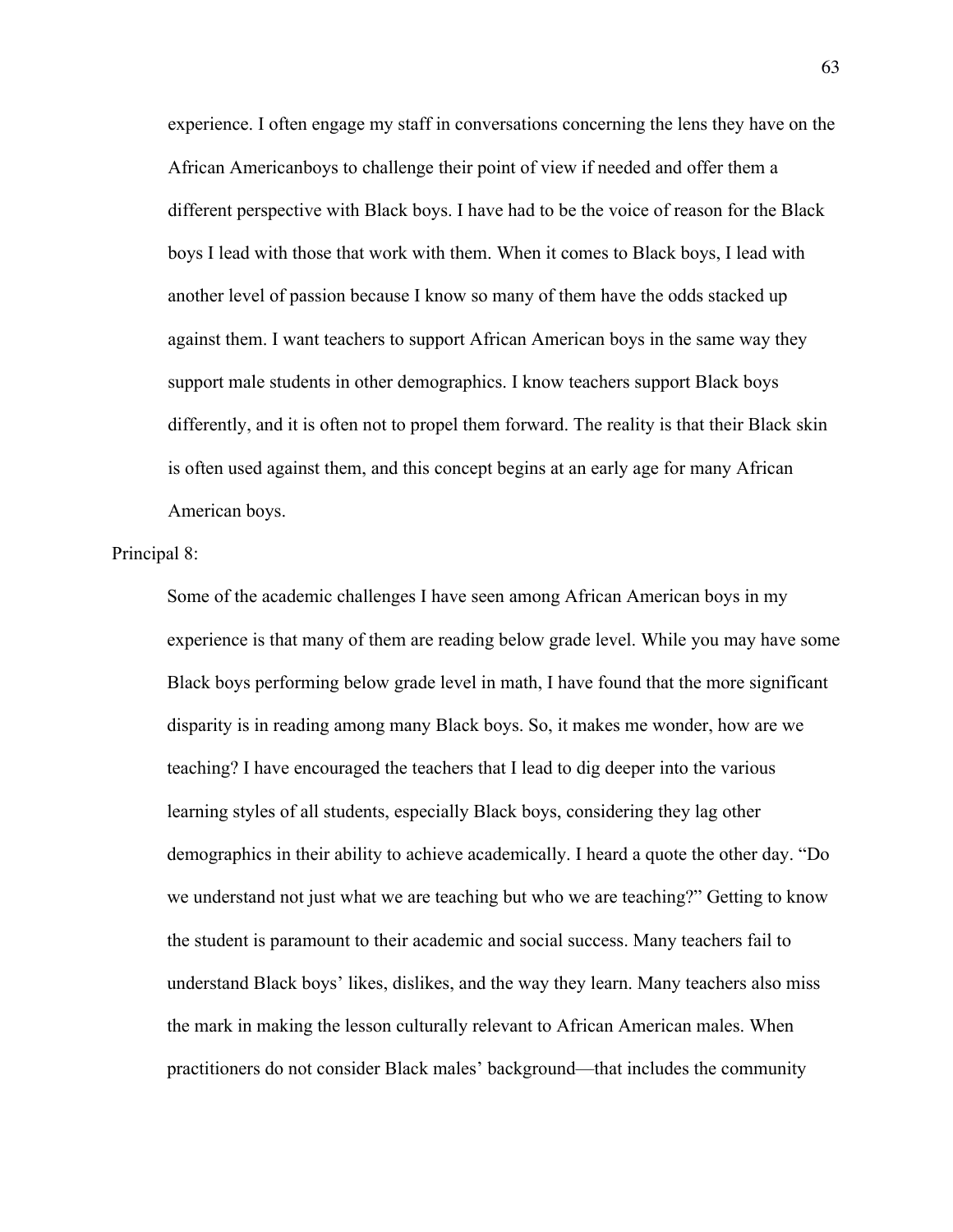they come from, their race, and norms associated with Black boys in America—they often teach lessons that are not culturally relevant, leading to Black boys' disengagement in the lesson.

Another social and academic problem I see among Black boys is the disproportionate number of African American boys identified as special needs. There has historically been a high number of Black boys who have been placed in special education programs. I often wonder if all the measures and strategies were exhausted before many Black boys were tested, and the team/teacher decided to place them in special education.

When I look at our suspension data in my school, it is clear that teachers are not utilizing all the strategies they can to support Black boys. Black boys are recommended for suspension at a higher rate than any other subgroup in my school. I often ask my staff, how are we motivating this group of students? When we talk about the positive initiatives to encourage them to achieve academic and social success, are we considering their likes and dislikes, and needs?

Principal 9:

I would say Black boys seemed to get less support in and out of the classroom, which has adverse effects on Black boys' ability to achieve academic success. In my experience, teachers and parents seem to have less patience with African American boys. Hence, many African American boys often navigate through school without their social and emotional needs being met. Concerning academic challenges among Black boys, while I have seen some Black boys excel in their academic endeavors, many need extra support to meet the bare minimum reading and math expectations. Many Black boys by fourth or fifth grade just check out when it comes to math and reading in my experience. I think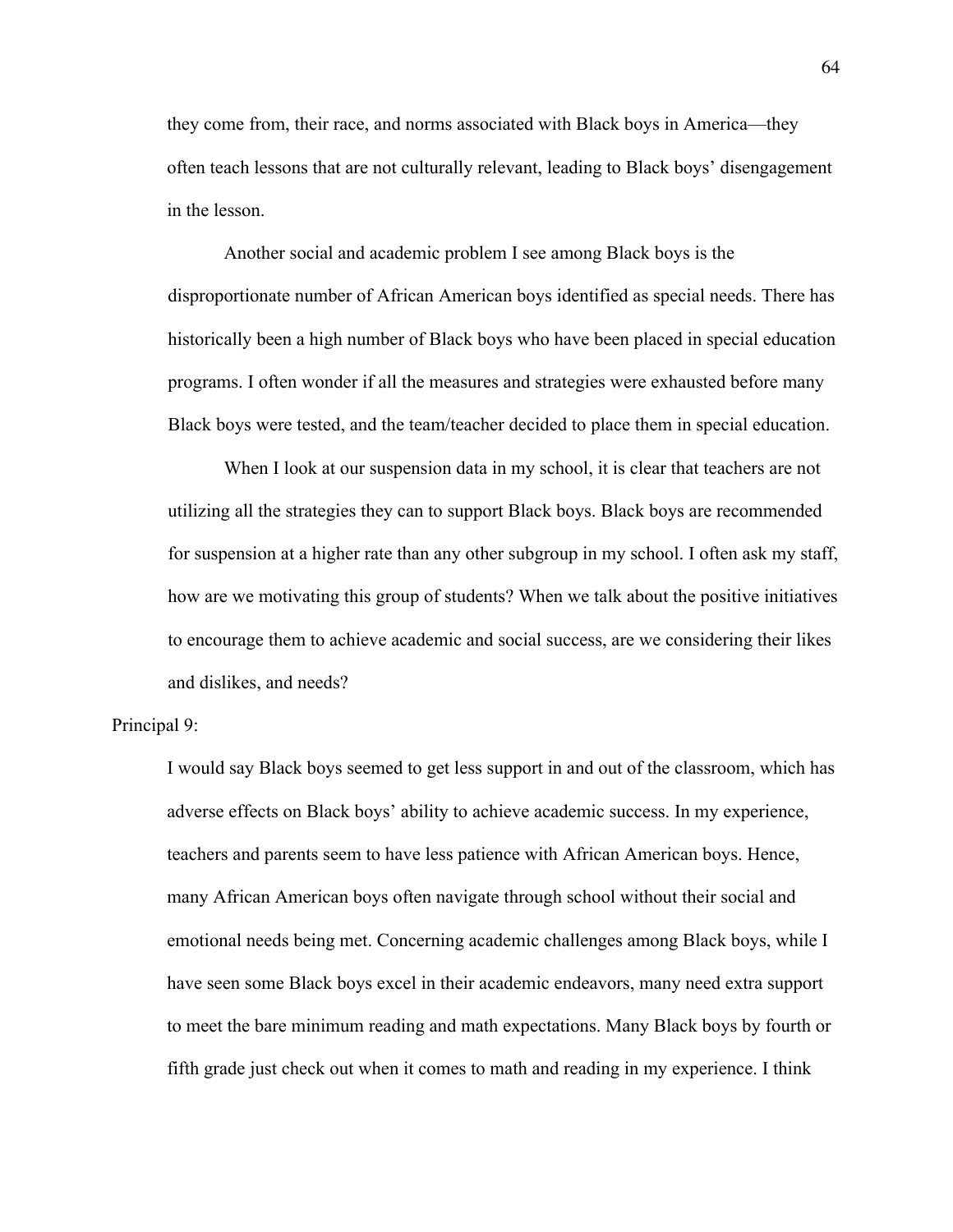this is mainly because they do not receive the support, they need to be successful early on in their schooling experiences.

## Principal 10:

The academic headlines often read that African American boys are behind, and I think there are multiple reasons for those headlines. One of the main reasons being many Black males are just being passed along because teachers do not want to deal with them. I also notice that a lot of African American male students struggle with mastering academic content in general. Many Black boys enter school with deficits because they lack basic skills such as learning their letter sounds or engaging in conversation with others to develop the necessary social and academic skills needed to achieve academically.

One of the social challenges I see among many Black boys is their inability to communicate their frustration or being able to cope with different things that they may disagree with; I see this often happens between Black boys and their teachers. I often work with the young Black males in my school on the idea of code-switching, and what does it look like to have a conversation when you are at school or to communicate something with someone at school versus what it looks like when you are outside of school. I feel that many African American boys need more support with communication skills, which, I believe, will lead to better social and academic outcomes for Black boys.

# **Themes: Recognizing African American Male Students' Intellectual Needs Promoting and Professional Development of Teachers**

The principals were asked to discuss what steps they have implemented to address the social and academic issues faced by African American boys in their school. Based on the principals' responses, the following recurring themes emerged: The majority of the principals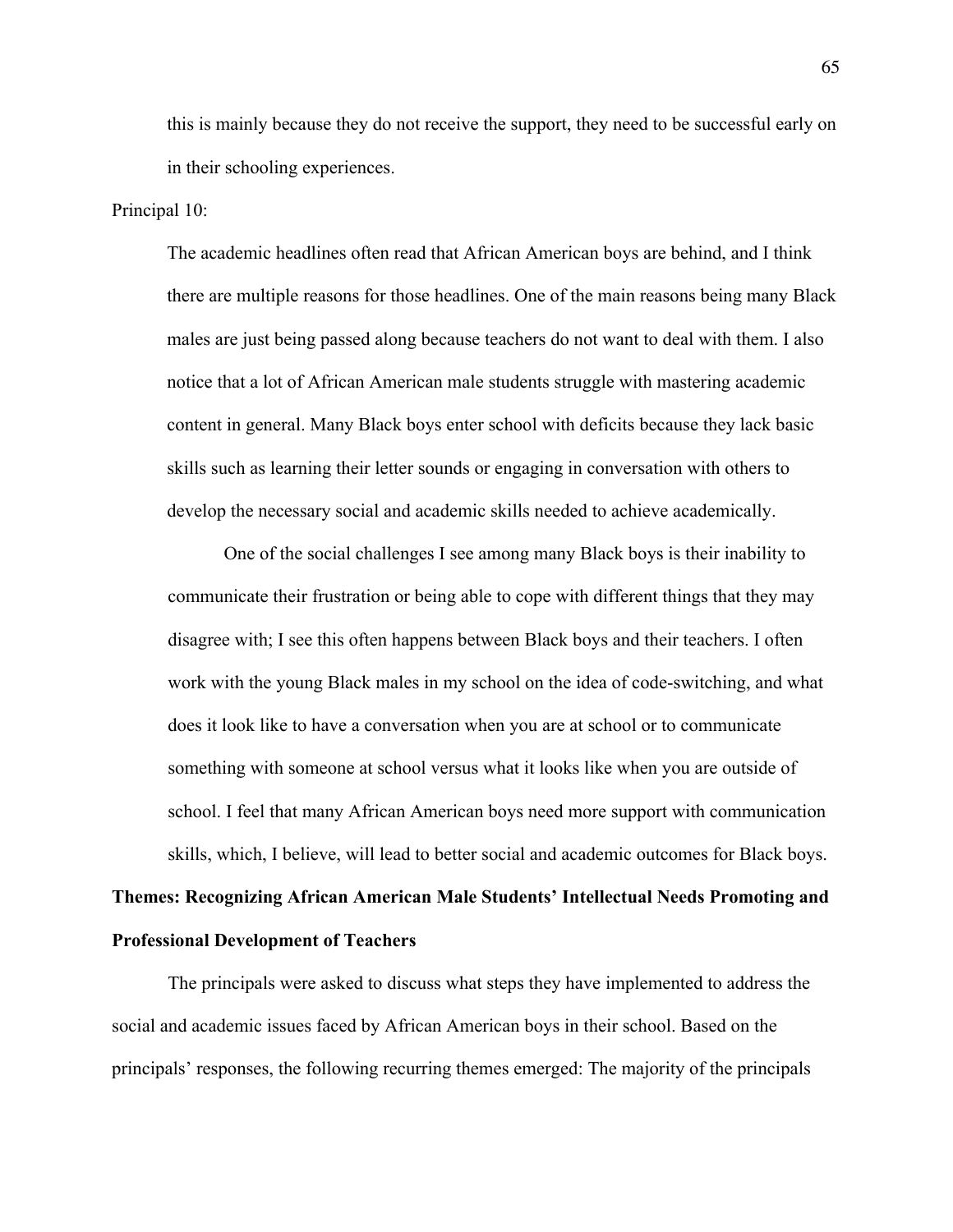asserted that they have implemented practices that include having a relentless focus on the data that sheds light on African American boys' intellectual and behavior performance in their schools. The principals also highlighted that they ensure their staff is aware of the academic and behavioral challenges many African American boys face and are aware of various interventions they can use to combat these challenges. Lastly, some of the principals indicated that they take deliberate steps to provide professional development opportunities that enhance their teachers' capacity to address African American boys' academic and social needs.

#### Principal 1:

One of the first things that I attempted to do is create awareness and ensure that my schoolteachers were aware of the data and the actual picture the data depicted. Reviewing our school's reading and math data consistently showed how our African American students, particularly the males, were either stagnant or falling behind academically. To help build teachers' capacity to better serve and educate African American students, especially our boys.

Next, I focused my attention on engaging my teachers in book studies and professional development to increase teachers' awareness of researched-based practices that would improve Black students' academic outcomes. We have done a book study every year since I have been there. This year, we are examining the book by Ron Clark called *Move Your Bus*. I have always kept male students of color at the forefront of my work to ensure the educational experiences provided to them considered the various ways they learn.

I have also engaged my staff in professional development related to restorative practices to improve the way teachers responded to less severe infractions committed by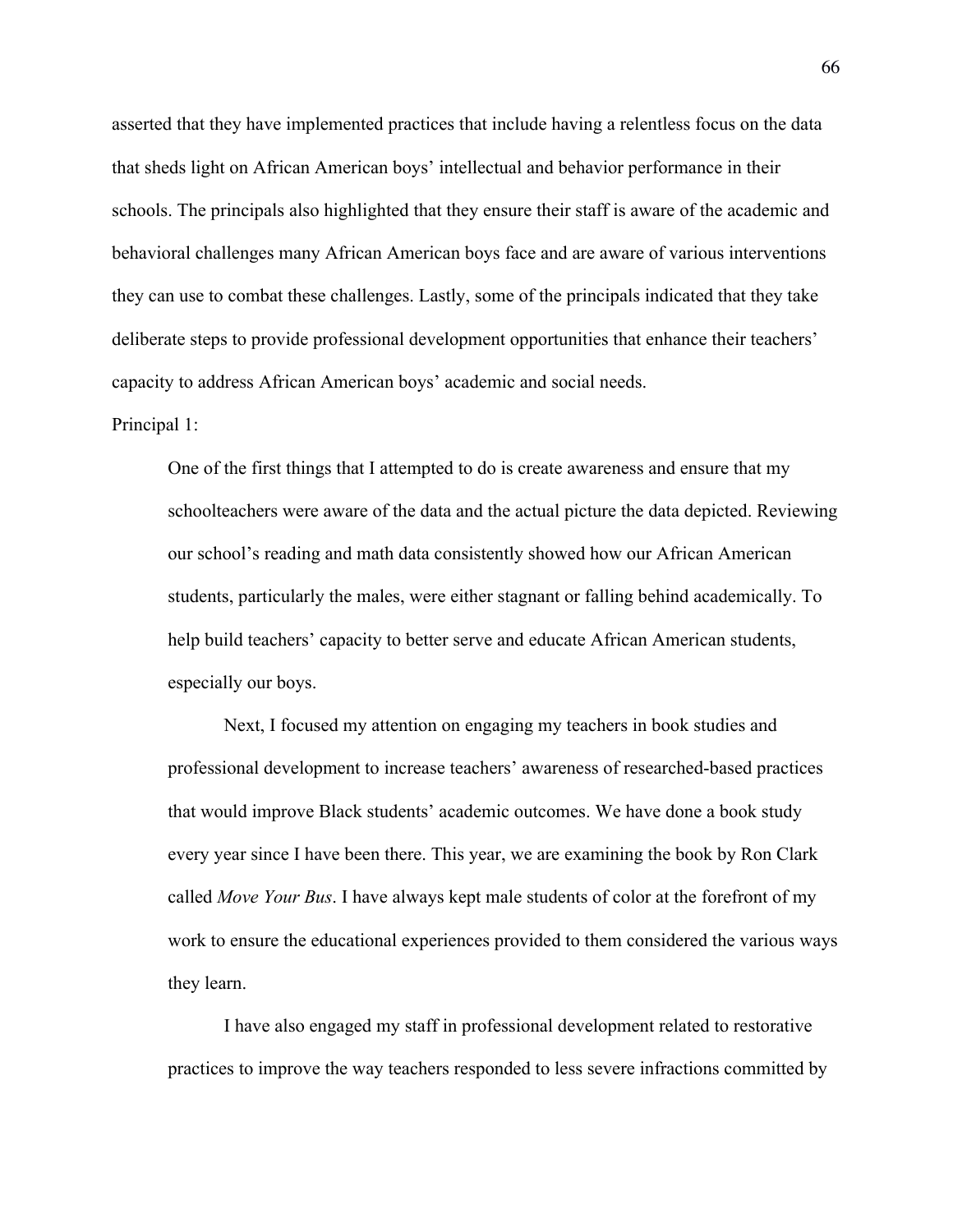Black boys in my school. I felt this was necessary because we had an influx of Black boys being put out of class for minor offenses like talking back or not tucking in their shirt.

The awareness piece is vast when trying to close the achievement gap between Black boys and their peers in other demographics. Many teachers do not realize that they naturally bring implicit and explicit beliefs into the classroom that significantly impact how they interact with African American boys. Hence, I have spent a great deal of time engaging my teachers in professional development centered on providing equitable learning opportunities for all students, including Black boys in my school. It is hard for a teacher to change their practice and behavior toward a particular group of students if they do not know the behavior exists and if they have no idea that the behavior needs to be altered. Those are some of the things that I have tried to implement to address the inequities in the educational system for our African American males.

### Principal 2:

I would say you have to look at the data. The data equalizes the playing field, takes out all biases; there is no bias in a number. When I look at the data with my staff, we are looking at how our students are genuinely performing academically. When I see pockets of students who are consistently performing below grade level, such as many African American males in my building, I ask myself, "Do we expect them to learn?" If so, "How is that thought reflected in our school's data?" I believe that high academic achievement starts with high expectations for students. I tell my teachers that it is expected that all students achieve high academic results in our school, including our marginalized groups, such as African American boys; we must have high expectations for all. With that stated,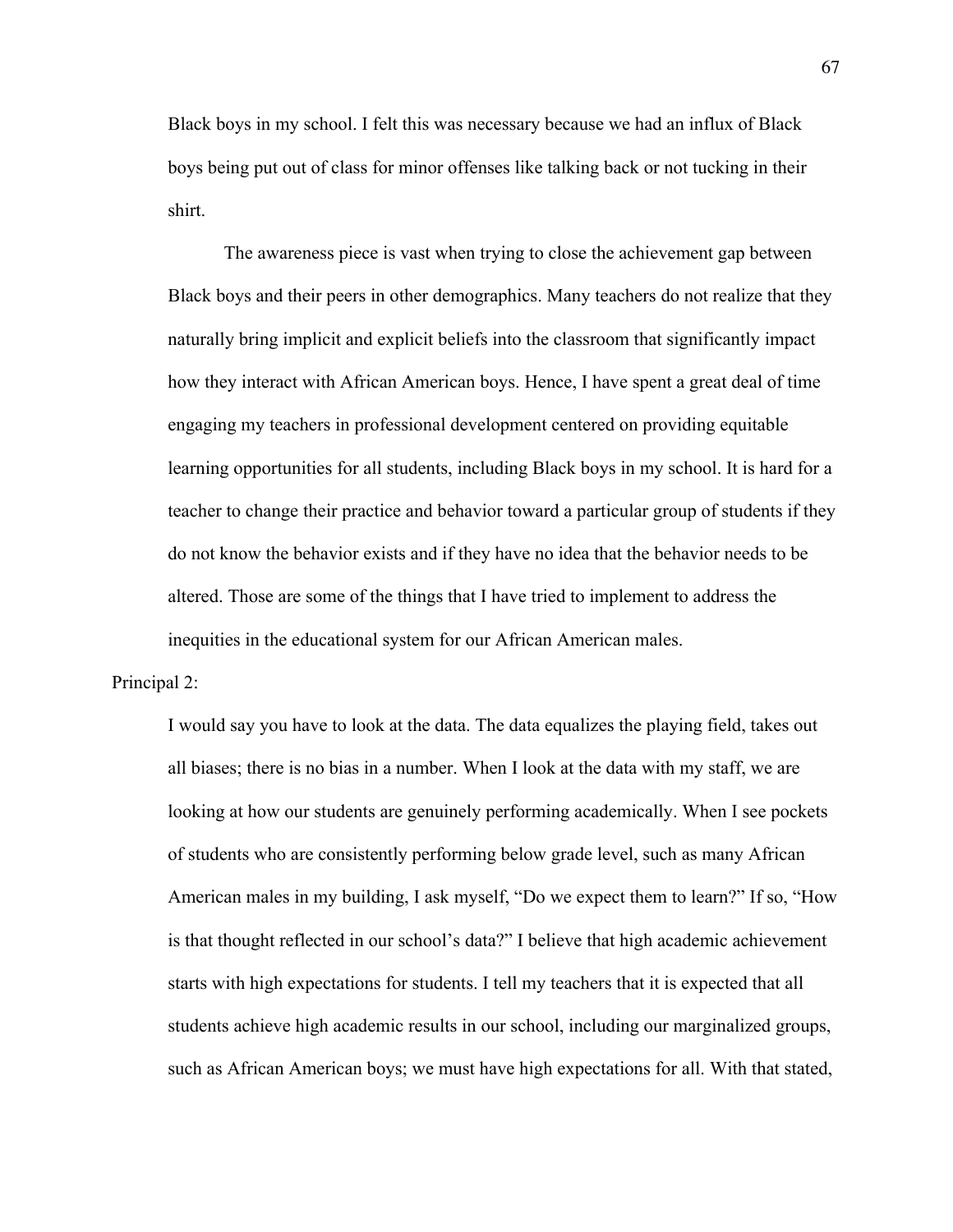looking at the data is not merely enough to help improve Black male students' dismal academic performance. After analyzing the data, I ask my teachers, "Now what?" What are we going to do about it? I encourage my teachers to jump into action focusing their attention on these individual Black boys' academic and social needs. In my school, we do a lot of targeted instruction to help close those achievement gaps between African American boys and another sub-group. I do weekly check-ins with my teachers to discuss how the targeted instruction is working and what needs to be changed to help these young males reach academic expectations. I find that it takes all of us working together to help these young boys reach their full potential, but it can happen when school leaders push staff and work with them to identify viable solutions. It is our responsibility to make sure that we get them to a sixth-grade level before leaving our school.

Principal 3:

Hiring individuals who understand the Black male scholars they are teaching has been an important step. I think it is essential to build relationships with your scholars, letting them know that you are there to support them in every way. I also work with staff to limit stereotypes and biases they have toward African American boys. I communicate with my teachers; it does not matter what students are bringing to the table; our job is to support them. Putting the right individuals in the right places [and] having quality teachers, counselors, and mentors are critical components to promoting Black boys' academic success. I work hard to put the right people in front of our Black boys because their success depends on it.

Principal 4: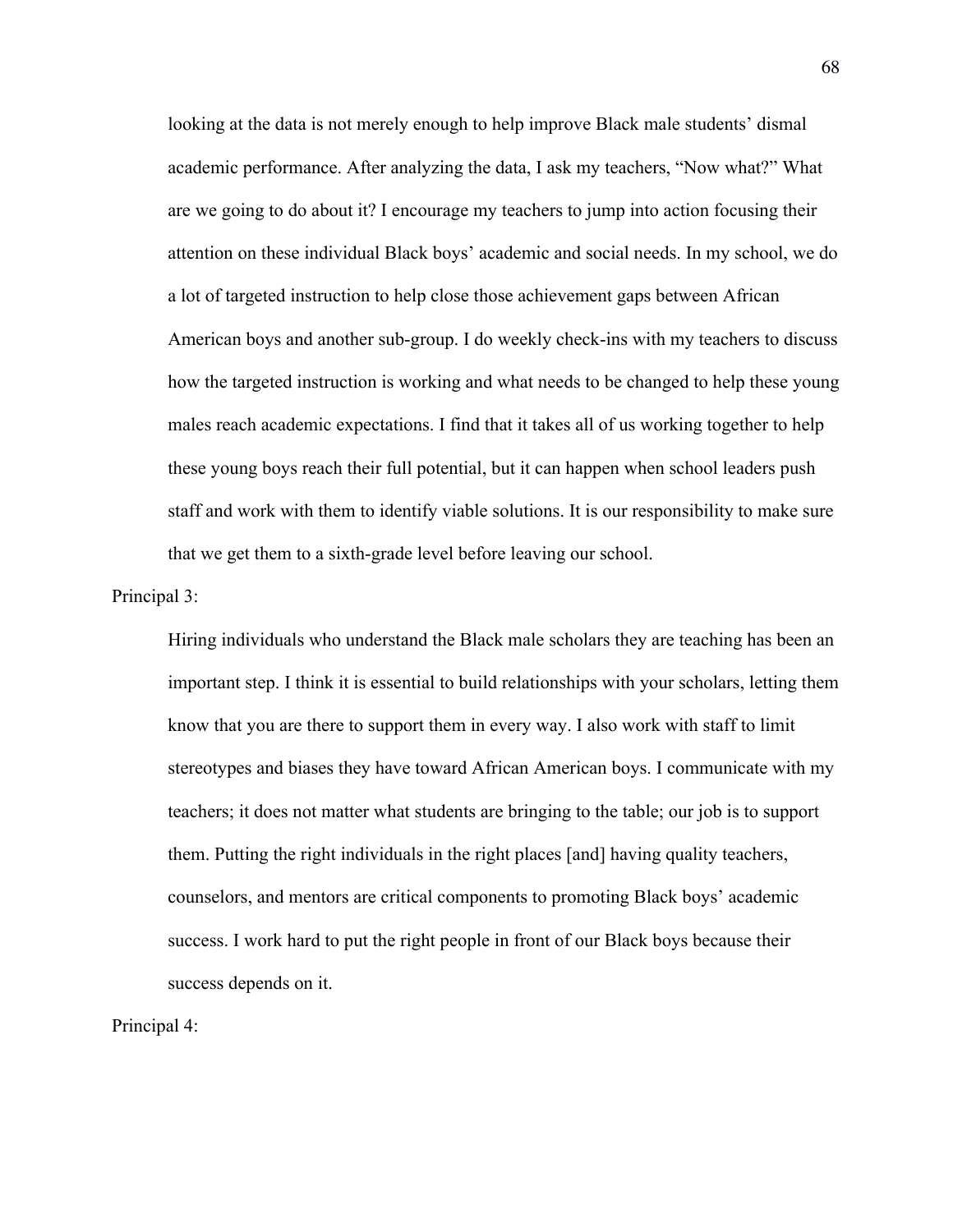One of the first things I have focused on is providing professional development to my staff concerning their approach to leading and teaching the students who attend our school. My school is 99% African American, and there are certain things we must consider when educating African American students, specifically our Black boys. With that said, I knew some of my teachers' practice needed to be altered toward Black students. However, I also knew I could not expect teachers and staff to change instructional practices if they are not aware of the strategies, they needed to implement to change the behavior [or] practice. Therefore, I have taken deliberate steps to ensure my teachers are aware of methods that they can implement daily to promote Black boys' well-being.

One of the things I have focused on lately with teachers is helping them really understand the whole child; this is critical for African American boys if we want to help them have better social and academic outcomes. We have this thing in my school called "morning circle." All the teachers in my building have received training on how to engage students during this time. Our morning circle is essential because it allows students to discuss how they are feeling. It also gives them an opportunity to share positive thoughts and positive affirmations about their classmates. I find this time of the day is crucial for our Black boys as they need to hear positive affirmations from their teachers and peers, considering many of them do not hear positive things often. The morning circle also allows the teachers to build relationships with our African American male students. The connection piece is big for Black boys; they need to know that those who are leading and guiding them genuinely care for them beyond the classroom.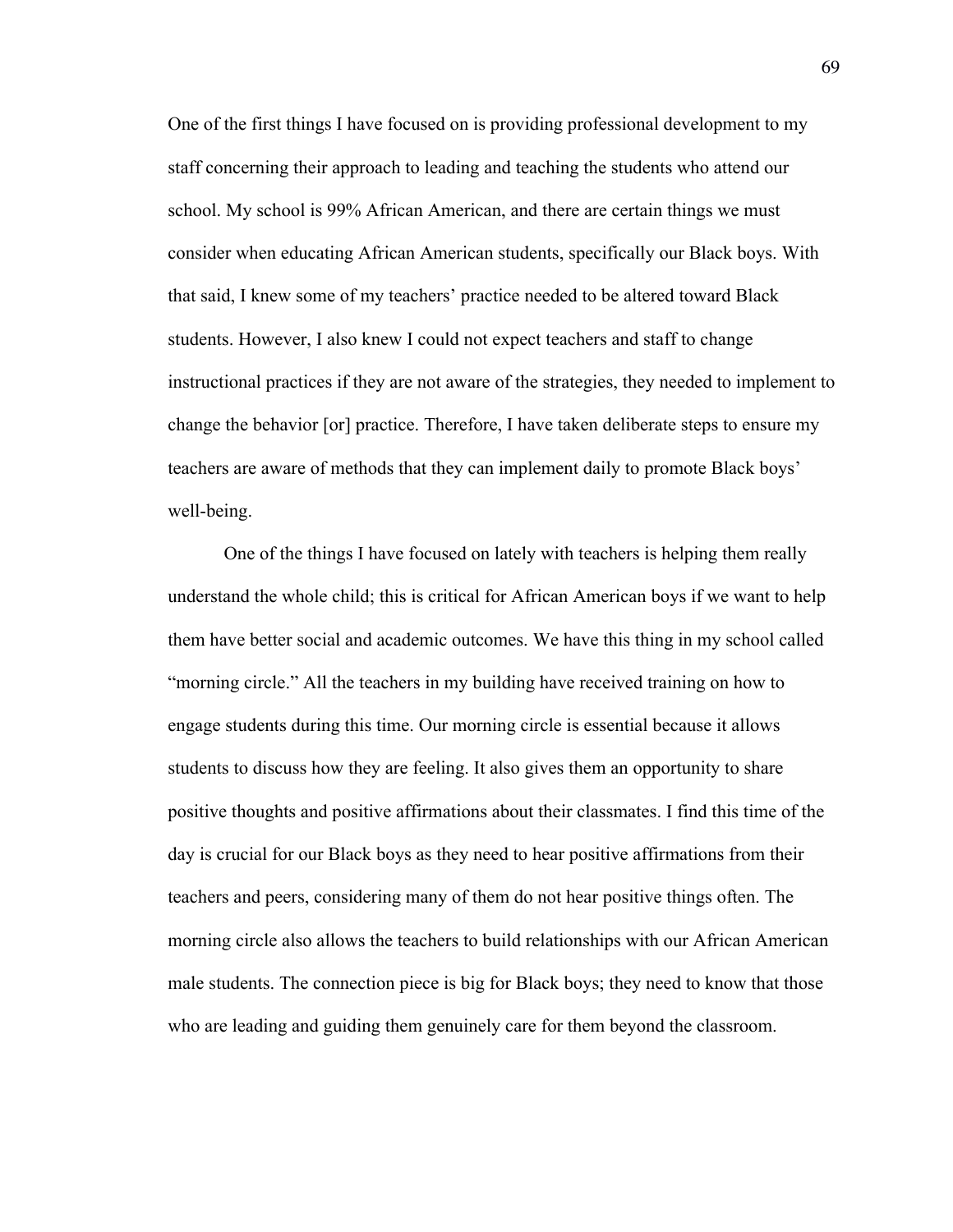I have done some other things with my staff, which includes creating a behavior response team, which I really initiated to focus on our students' mental health. We often focus on students' academic performance without considering their mental stability; unfortunately, this is often true for Black boys. The behavior response team is composed of teachers, the school counselor, and school psychologist. They work to better understand the triggers that are leading to disproportionate suspensions among groups like African American males in my school. They also provide professional development to our staff with restorative justice practices. The team also works with teachers to identify those daily occurrences that are happening to think of ways we can avoid those unwanted behaviors and avoid suspension at all costs. Suspending students does not work most times; I say that because many of these young male students who have been suspended come back and commit the same infractions, so feel it is better to promote teachers' ability to avoid the behavior altogether.

Lastly, a licensed therapist has worked with teachers in my school to better support our students; this includes our Black boys. Many things are exposed during these therapy sessions, such as traumatic episodes experienced by the child containing violent or sexual acts. Those licensed therapists have been significant to curbing some of the inappropriate behaviors demonstrated by our boys. I find that our Black boys are acting out a lot of times not because they want to but because they have no other way to express their frustrations. I have worked with staff extensively to minimize these frustrations.

Principal 6:

I am very intentional with my hiring practices. I have been more deliberate in hiring more people of color to ensure my staff is reflective of the community that I serve. The second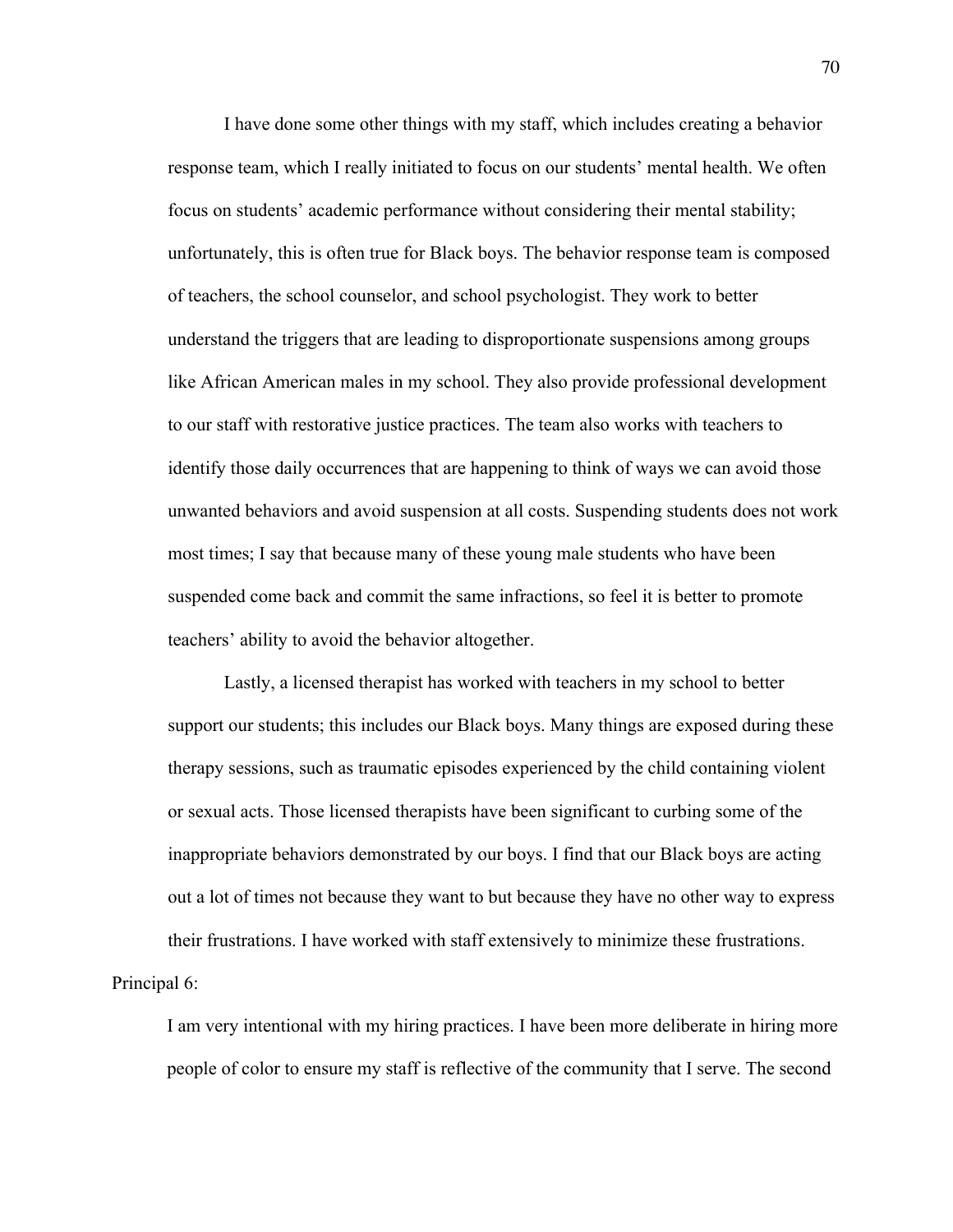thing I have implemented is cultural sensitivity training with my team. I have worked to expand teachers' toolboxes with ways on how they can help support the Black males achieve academic and social success.

Principal 7:

The first year I became the school's principal, I had an African American male teacher approach me to let me know he was interested in working solely with an all African American male class. He desired to give them a positive role model and someone who understood their needs as Black boys. This teacher had a keen sense of how Black boys moved and what actions to implement to get the best response from Black boys. He knew that African American boys learned differently. In my conversations with him, he had a vast understanding of leading and teaching African American students in general, so I decided to pilot the program for one year. With that said, the program had some successes and some challenges. First, let me start by saying that even when a teacher has good intentions, they still need the proper training to lead and teach a class full of Black boys who come with varying academic levels and varying degrees and managing their aggression and behavior. I think it is essential to have the right person and systems and structures in place when creating a one-gender class that includes boys who have various needs and need support levels to ensure their academic and social success.

While putting all those boys in one class was a great idea, it came with a high level of frustration and anxiety for the teacher and myself. For starters, an all-male class needed to follow a different curriculum, other than the one issued by the school district. I also felt the all-male class needed a different curriculum centered around their needs and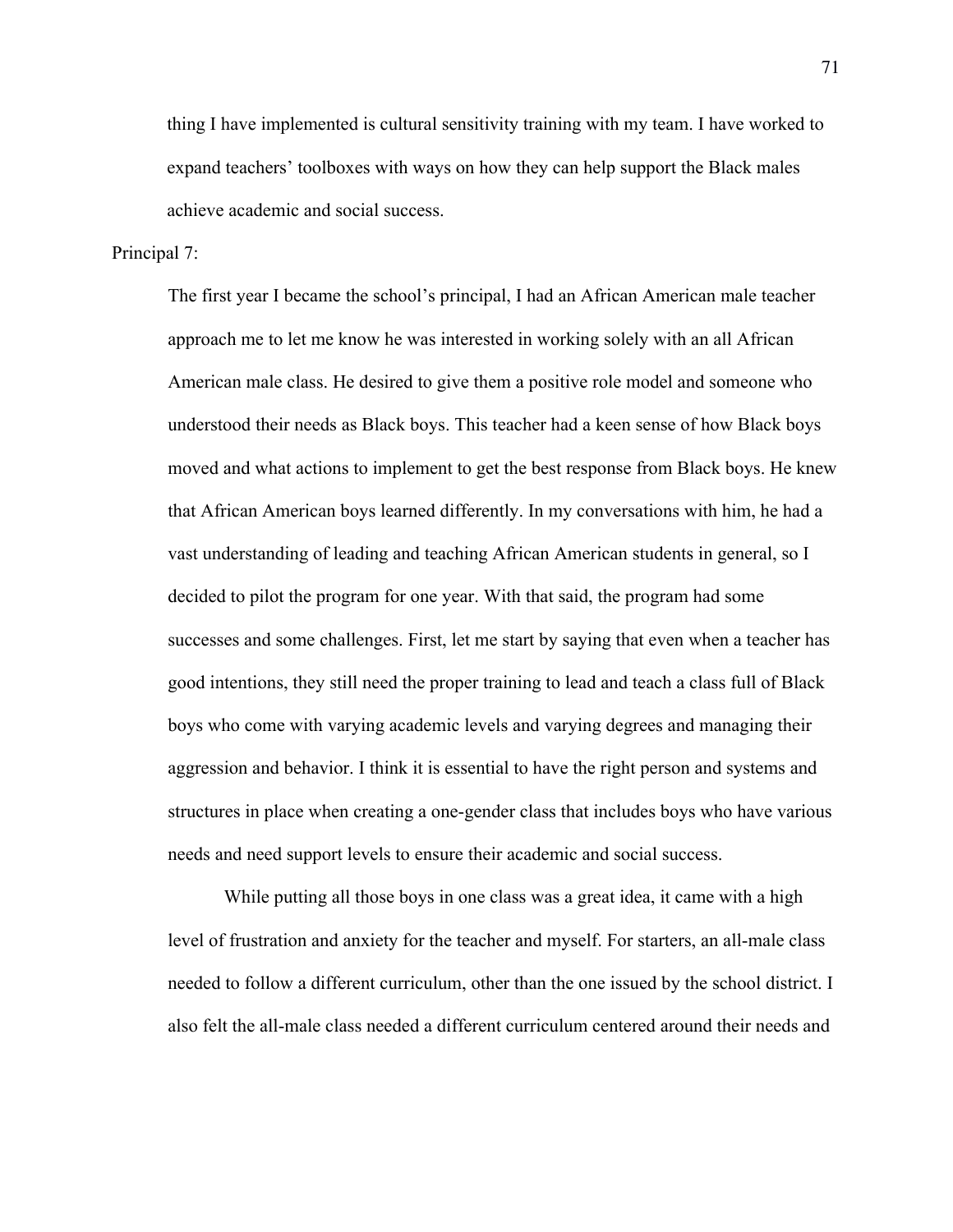interests as Black boys. Lastly, more support was required in that class, other than just the classroom teacher to adequately support those male students' social and emotional needs.

So, my learning from what I discovered is if we are going to do an all-boys class, it must be centered around who the boys in that class are and how to build them up; the curriculum must be different. The focus has to be different; the structures have to be different. Everything really has to be different to cater to those males and what their needs are. However, in a public school with a set curriculum and specific ways, a class should be organized that is difficult to accomplish. You would have to get past that bridge to get it done. So that is the one thing.

There are also specific professional developments that teachers need to engage when learning to teach Black boys. I think many school leaders skip PD and believe teachers will figure it out; as a result, our Black boys continue to suffer socially and academically.

### Principal 10:

We do a lot of remediation; we have RTI groups; we have after-school tutoring. We have teachers that do lunch tutoring with our Black male students. I have former students that come back and support our African American male students. Students come from high school back to our school, and they help students in many lessons.

Socially, we are implementing a lot around social-emotional learning for our African American males. We have community circles. During the call-out circle, students can discuss how they feel and things that are bothering them. Our Black boys need more opportunities to express their frustration and examine how specific experiences made them feel and how it impacted them. I also have several after-school programs to give our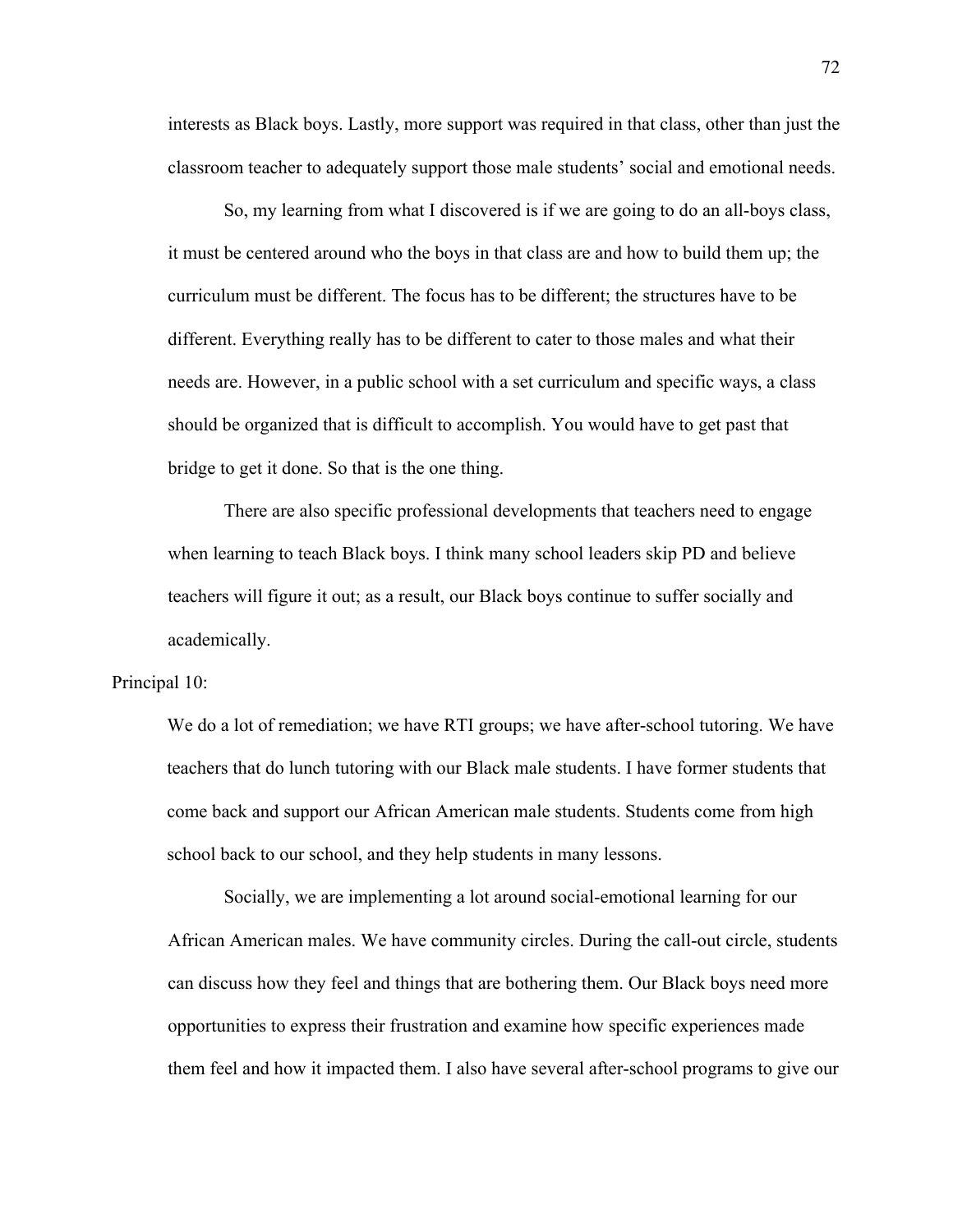Black boys different opportunities to expand their experiences and offer them other social and academic opportunities.

## **Themes: Diversifying the Staff and Strengthening Community Partnerships**

The principals were asked to explain how they use their influence to involve internal and external stakeholders to support the academic and social achievement of African American male students in their school. Based on the principals' responses, two recurring themes emerged: First, most of the principals stated that they use their influence to create more diversified staff, who can better serve their African American boys. The principals also stated that they use their influence to foster relationships with various stakeholders in the community to help in their efforts to improve and advance their African American male students' academic and social outcomes.

Principal 1:

Being an African American male myself, I can lean on personal or professional relationships that I have that are outside the learning community to help positively impact the African American boys in my school. I am a part of a fraternity, so I use that resource to positively impact Black boys' academic and social advancement in my school. Some of my fraternity brothers come in and mentor some of the boys in my school monthly.

Next, I have noticed that most Texas students will probably have an African American teacher at some point. However, the likelihood that they will have an African American male principal is incredibly rare. With that said, I use my influence as a school leader to advocate for Black males in my school and Texas. I advocate for the needs at both the district and state level.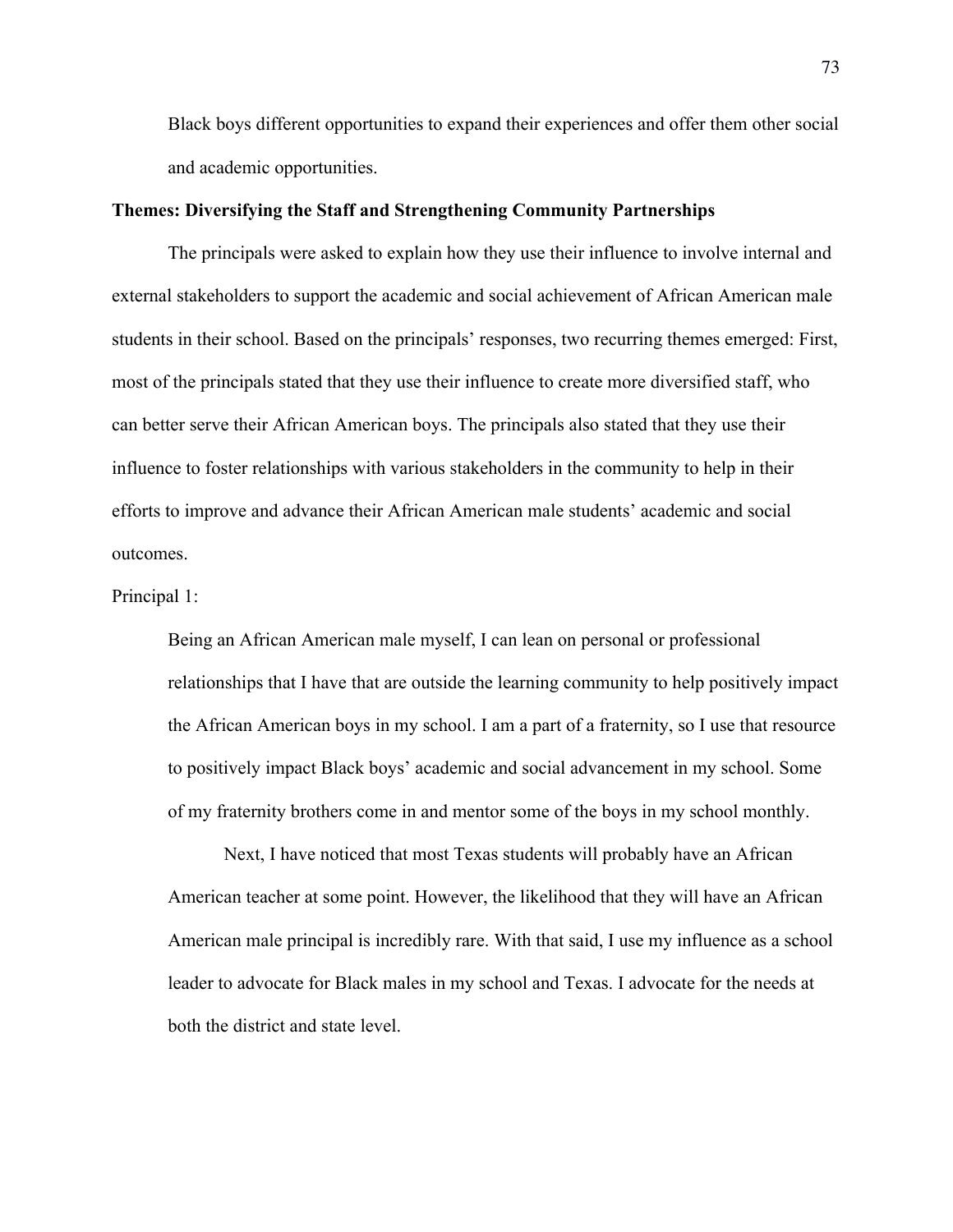I also take intentional steps to ensure our Black boys see images of other positive Black men. For example, on career day, I guarantee that individuals who speak to my students represent the wide range of students who attend my school. This concept is especially important for our Black boys; African American boys need to see more positive images of Black males outside of the entertainment industry and sports arena. Enlisting businessmen and women of color in our community to come and talk to the young males helps to leave a positive impact on our young men's lives. I also commit to doing the same actions with the reading program that we participate in yearly called "Read Across America;" again I wanted to enlist men and women of color to come in to read to students. I want to reiterate the importance of Black boys seeing positive images that look like them in the schools they attend and their communities. As a school principal, I always try to use my influence to create more positive images for the African American males I serve.

### Principal 2:

So, involving the community is paramount to ensuring the academic success of Black boys in my school. With that stated, I am fortunate enough to have a "parent-engagement assistant" in my school. I work closely with her to ensure all our students' needs are met to the best of our ability. When thinking specifically about our African American boys, many of them not only need more academic support, but they also need more social and emotional support. With that said, I leverage my influence as a principal to identify community resources through our faith-based organization and our community business partners to help foster better educational outcomes for our Black male students. Working with community members to address our Black boys' needs is critical because they spend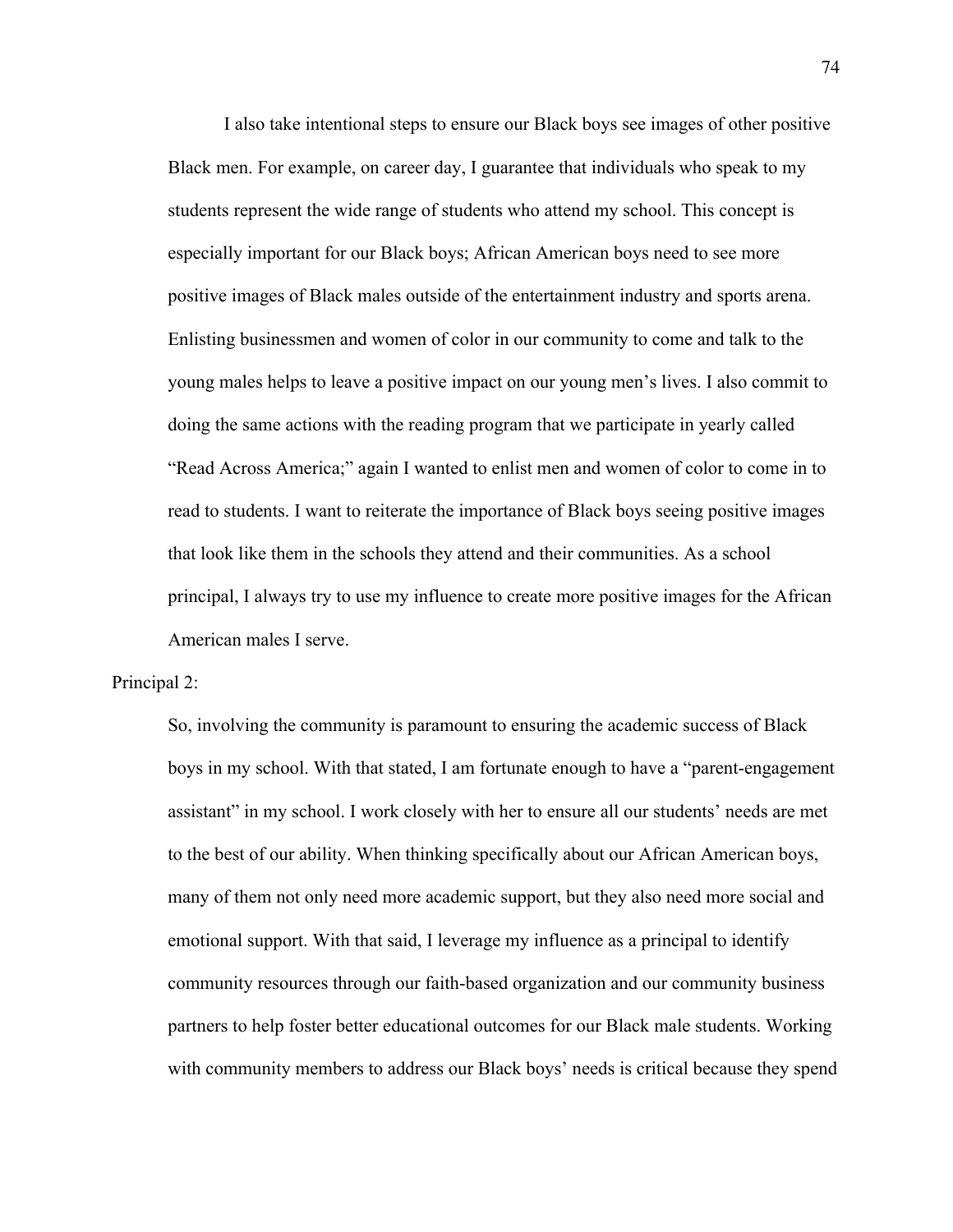most of their time in the community and not in school. I really want to make sure students' needs are met in and out of school; the school day for my school is from 7:45 a.m. until 1:55 p.m. That is a very short school day. Students spend most of their time away from us; keeping that in mind, I understand that it takes a community effort to get positive results with our African American male students.

I also use my influence to galvanize support for our parents. I work with community members to advocate for more support for the parents in my school. I know that my school is in a low-income community. Hence, I see and speak to parents daily who need support with learning how to be a better parent or need a financial literacy class to manage their money better. My thinking is that the child benefits when they have a stable home environment. There are still too many Black boys living in compromised situations that can be altered when their parents have access to resources that build their knowledge around financial literacy and parenting skills. As a school leader, I have used my voice to advocate for more access to programs like this for many of my Black boys' families I serve because it is needed.

Principal 3:

When thinking about the internal stakeholders, I think about the people I bring into the building. When I first arrived at the school I currently lead, mainly made up of Black and brown children, I noticed right away that the staff lacked diversity. I knew that, internally, I had control over hiring some different individuals and what kind of individuals I wanted to put in place to promote all students' academic performance in my school. With that in mind, I was intentional about seeking out African American men to be in the schoolhouse; while there were already some men in the building when I arrived,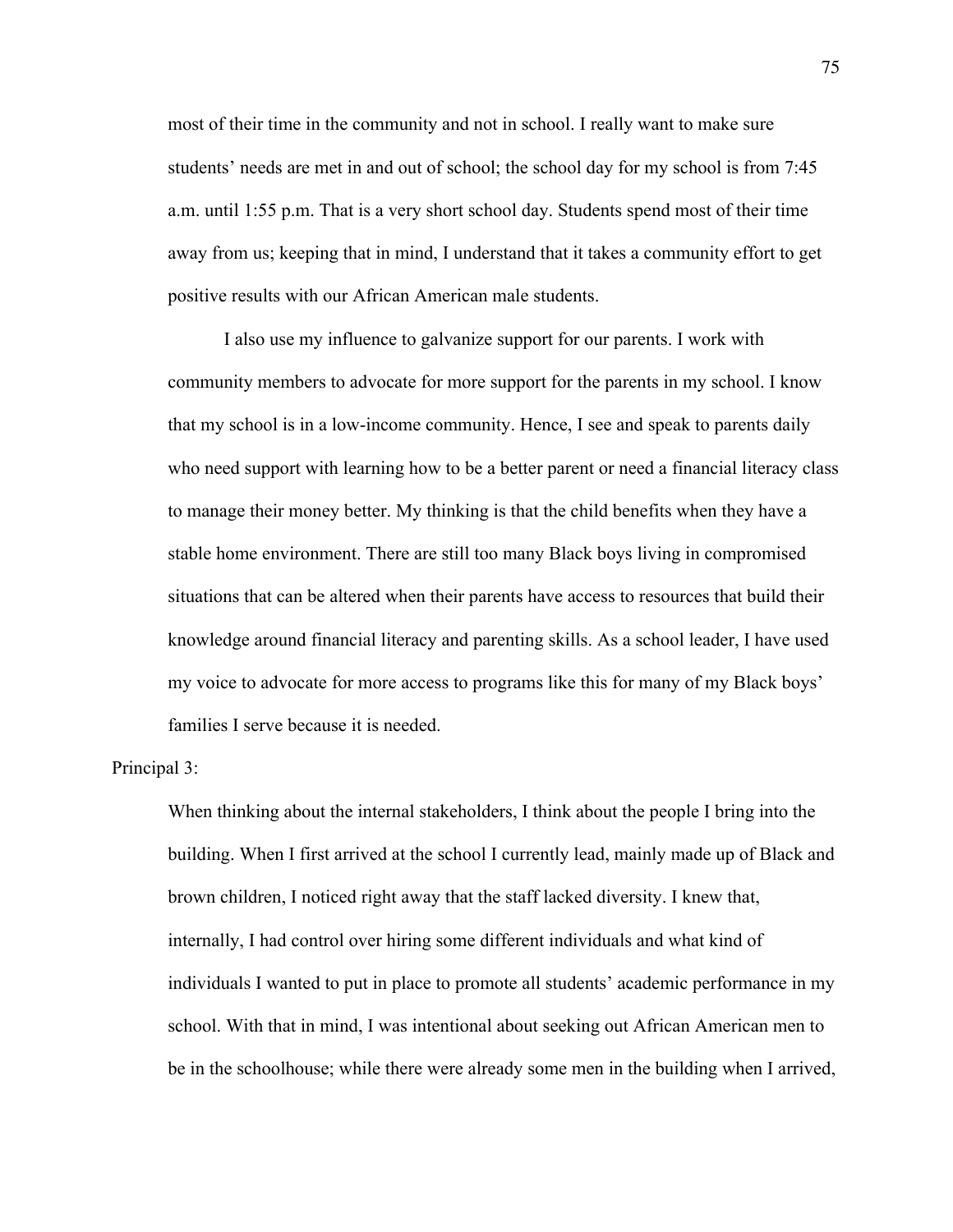there just were not enough for me, and there were no Black male teachers in the school. Today I am proud to say that about a third of my staff is men, and out of that third, about 15 of those male teachers are African American men, which is significant for the elementary level.

When thinking about the external stakeholders and the school partnerships, I closely work with the local police department to provide more support to our Black and brown boys. These officers take time out of their busy schedules every other week to come in and have lunch with some of our fifth- and sixth-grade males who need extra guidance, and, boy, has it made a difference in their lives. The lunch-with-a-cop initiative has helped some of our high-risk scholars make a 360 in how they conduct themselves and how they see school.

I also think about how some of our male students want to be professional athletes, but through a mentoring program that my assistant principal established in the building, we are able to bring in males who have all taken different paths but have managed to achieve success. They show our African American males what success looks like on and off the field. Many of the men who come to speak to our boys have achieved success despite significant challenges. Like many of our Black boys, some have grown up with single moms but have become doctors, school superintendents, and lawyers; these men really inspire our boys.

So, I guess I use my influence to put the right people in front of these males to let them know that they have so many different life choices and they can be whatever they want to be, except a failure.

Principal 4: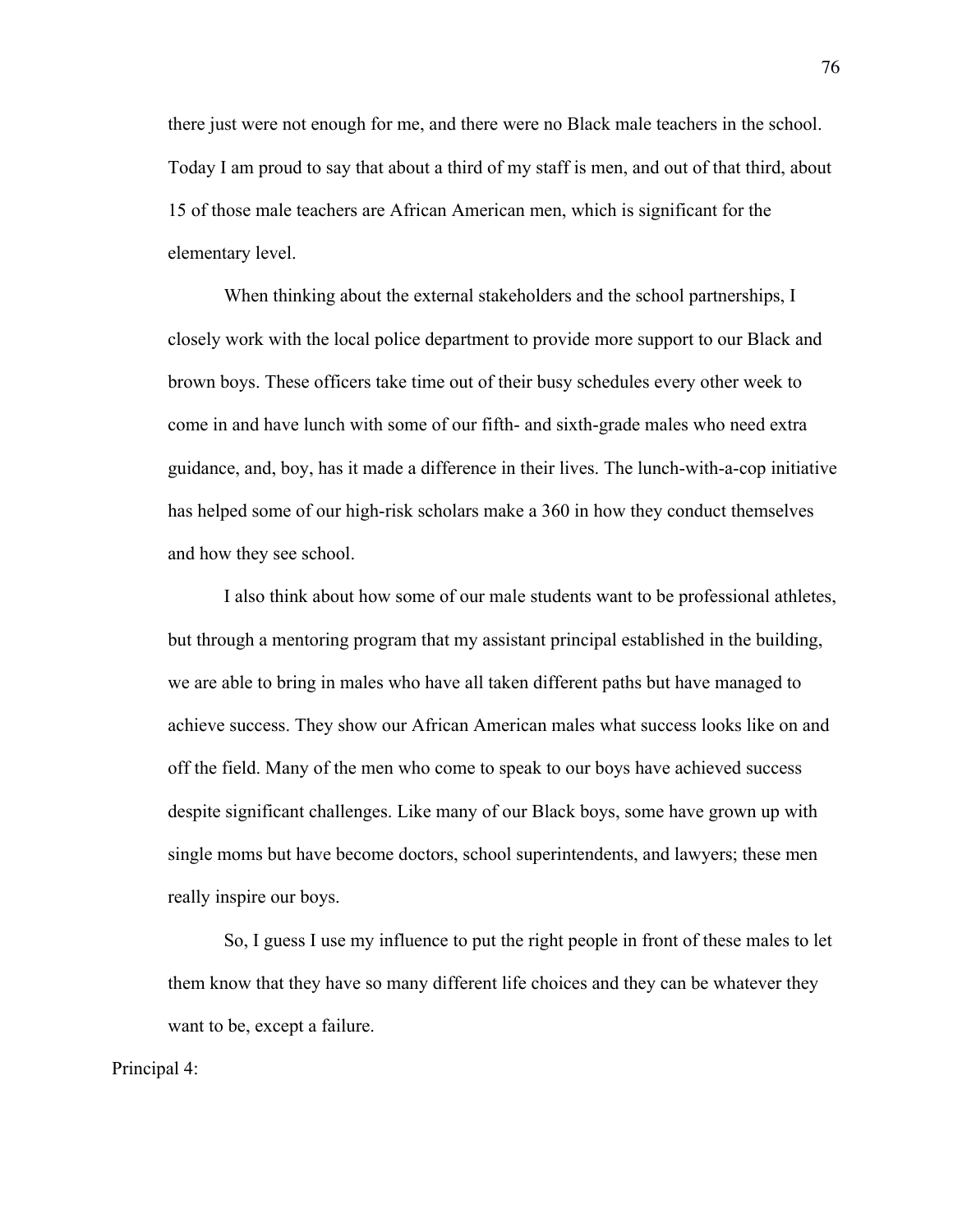One of the things that is so neat about being a principal is I get the opportunity to sit on various committees throughout my school district. I currently sit on the Chancellor's Cabinet, Elementary Principals Cabinet, and the district's budget task force. Being a part of various committees; I get the opportunity to advocate for our children. I get the chance to discuss what is going on in my school and our students' specific needs. Sometimes, I do have to advocate for the schools that are surrounding me. However, the focus is mainly on how my students are performing academically and the social-emotional needs of our students.

With that said, I do a lot of advocating for altering the prescribed curriculum in my district. I have encouraged our district leaders to include more African American literature in the curriculum. Many of our African American students check out of reading because they do not see themselves in the curriculum; this notion holds very true for our African American male students.

Another way I use my influence is with the teachers in my building. I understand that they have the biggest impact on my school's African American boys' academic performance. Therefore, I work closely with them weekly to help them consider how they will meet the needs of all the students in their class, including our Black boys. I just cannot preach it and not participate in it. And so, I think you get the buy-in factor when a teacher is thrilled to have their principal sitting with them in a planning session and giving pointers. I even went into a classroom this year and did a demonstration lesson for a teacher because she needed support teaching a math lesson.

I can use my influence in so many ways; as a principal, I have so many entry points to impact what is being presented in front of my male students and how it is being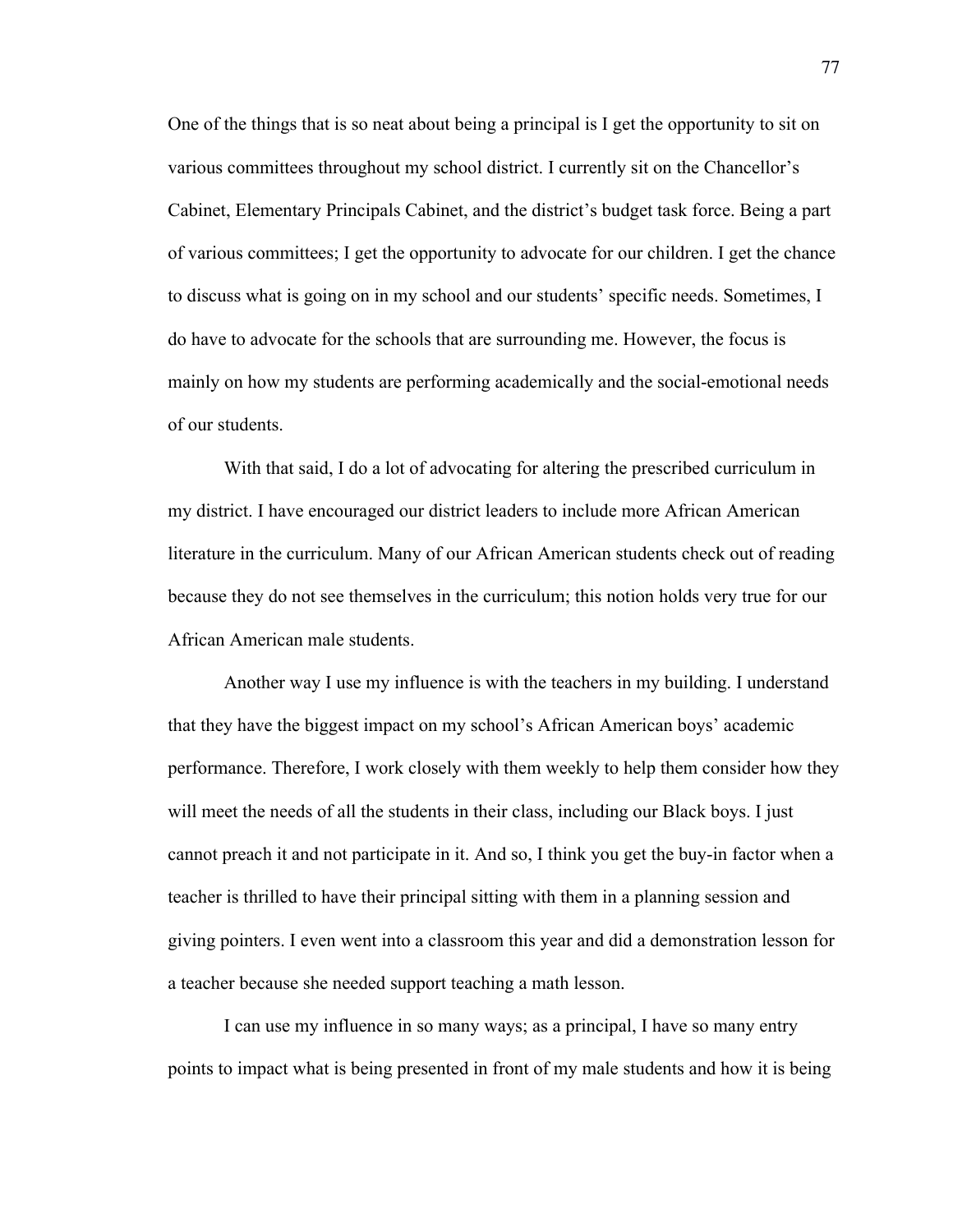presented. I believe school principals have to be hands on. We cannot be leading from the balcony. We need to be on the dance floor, in the basement, in the parking lot to ensure marginalized groups like Black boys have stellar educational experiences.

## Principal 5:

Some of the external factors include the ability to allocate resources to help African American male students with social and emotional problems. When I was in my previous district, we had a large contingency for wrap-around services such as social workers, counselors, psychologists, whereas in my current school district, we do not necessarily have all those supports for our students. And of course, my African American male population generally benefits from those services most. I work with district leaders and community members to figure out how we can provide those services to some of our males who need those supports. I recently formed a partnership with a local church to offer counseling services to males in my school who needed it but could not otherwise afford those services. Internally, I need strong teachers, and growing teachers into powerful teachers is essential for me; I am very passionate about teacher education programs. I use my influence to promote better teacher education programs within my district. I believe good teachers are critical to helping our Black boys.

### Principal 6:

One of the things that I have done is to engage in the community. We have multiple volunteers. One of the most exciting activities we did right before we closed for the pandemic was, we had an activity called the Million Fathers March. The male students at my school got to invite any male in their life and anyone who wanted to participate. This included any male, so it could have been their father, uncle, clergy, or cousin—whoever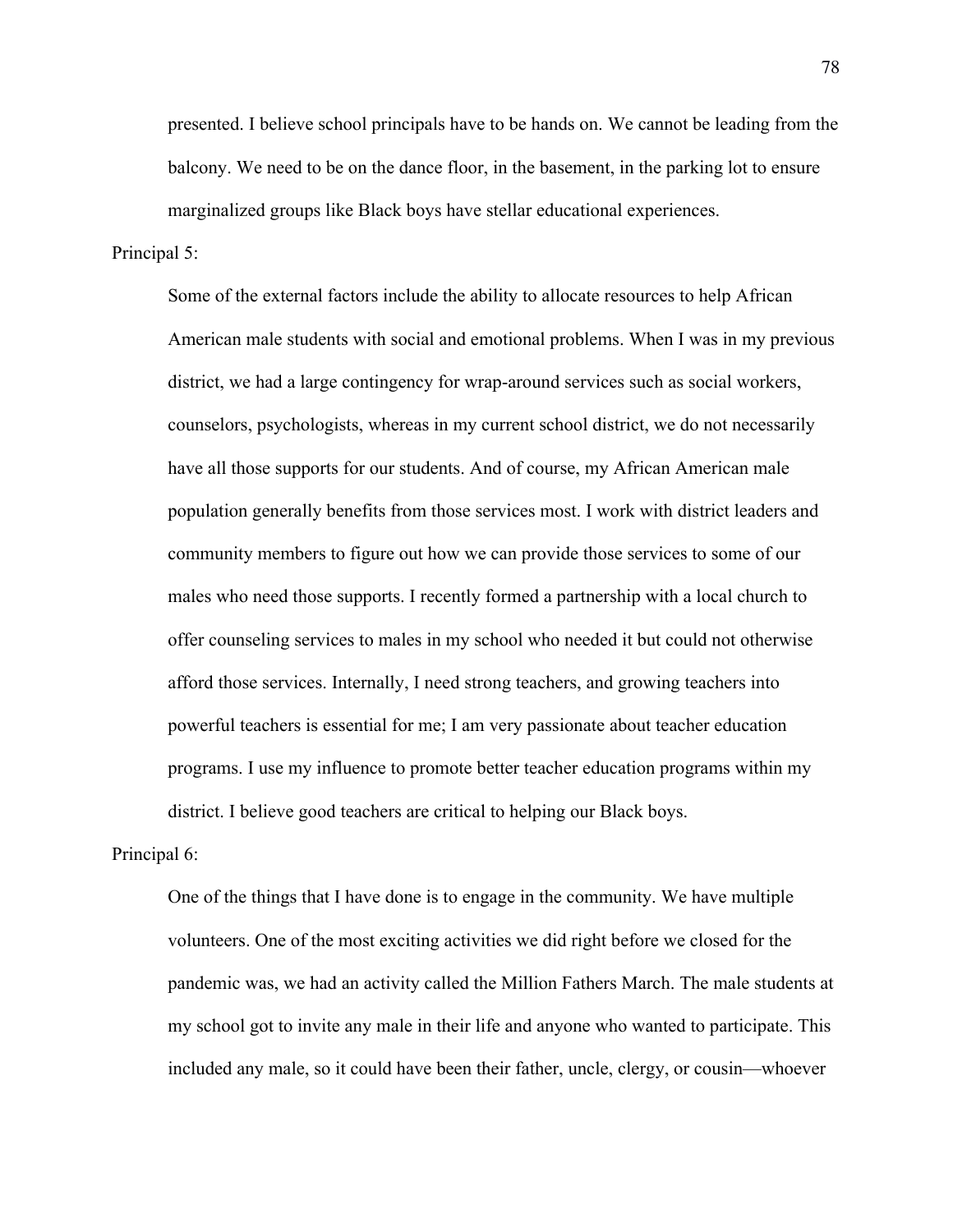they wanted to invite to participate. The event was so powerful; it was amazing to see so many of our Black male students being engaged with their dads, uncles, and other male figures. During the event, we had an opportunity to do a little STEM challenge; we also had some of our students perform for the attendees. I think African American males' academic and social success is highly predicated on community support. I take great pride in using my seat at the table to champion parents, volunteers, and community members to support our school's Black males' advancement.

## Principal 9:

I would say my most significant influence has been on the number of African American males I have hired in our building. Recently, we had an opening for an assistant principal. I knew right away we needed to hire a man. We needed an African American man here because we need their perspective; we need their understanding. We need them because while I may try, as a woman, I cannot support a Black male student as another African American man can. This is especially true for our older African American boys. Black boys need positive images of men that look like them daily, so I have used my influencing power as the school principal to ensure that happens in my school. We have 50% male staff. Our male students have men in our building who look like them, who can communicate with them when they become extremely angry, or just when they need to talk to a man about man stuff.

I think that is where I have had the greatest impact on my school culture and the African American boys in my school. I believe ensuring Black boys see other men who look like them, who model appropriate behaviors, has influenced many of our Black boys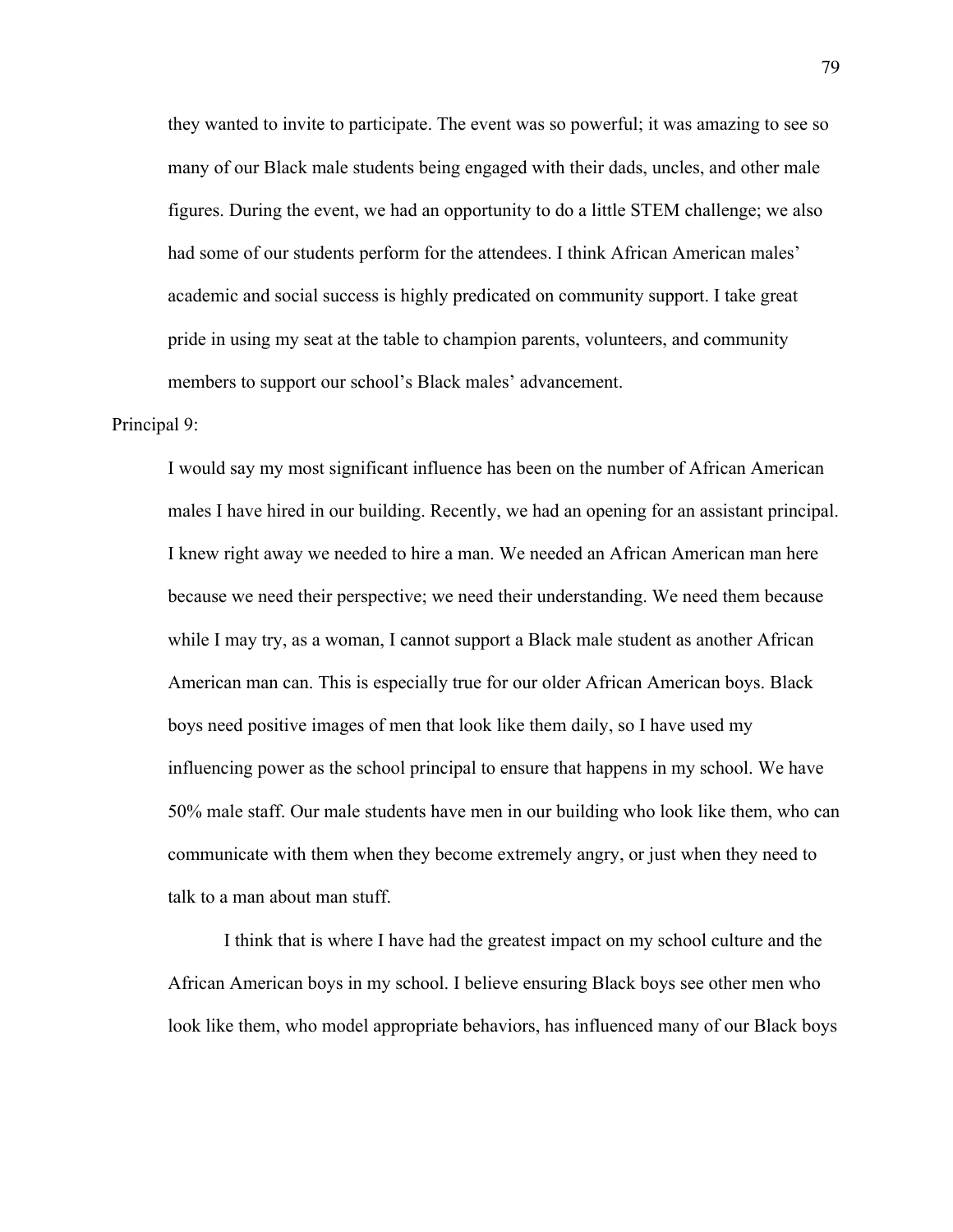to say, "I am going to begin to act like Mr. 'such and such.'" It also gives our boys a resource that they can depend on to help them achieve success.

## Principal 10:

One thing that I have worked on since I have been at my current school is fostering more relationships in our community. If we are going to call ourselves a community school, then we need to involve the community. I spend a lot of time building community partnerships with different organizations within our city and our neighborhood. Our school is in Terme. Terme is a historical neighbor with a lot of musical influence and a lot of pure Blackness. There are also many places you can walk throughout the neighborhood and understand Black culture and understand the history of New Orleans. For many of our Black males, walking through the community can introduce them to a whole new world. Exposure is vital to Black males' development and ability to achieve.

There are different organizations like the Zulu Social Aid and Pleasure Club that are in our neighborhood. Various musician organizations are also in our community, such as the Mardi Gras Krewe, the Second Line clubs, and many other organizations. I spend a lot of time getting to know different people that are part of these organizations. After building relationships with them, I invite them to come into our building. We currently have churches that come in and support the Black male students in our building. I am a member of Phi Beta Sigma Fraternity, so I also utilize members of my fraternity to come in and help our males. For me, it is all about community connections and how we can work together to support our African American boys.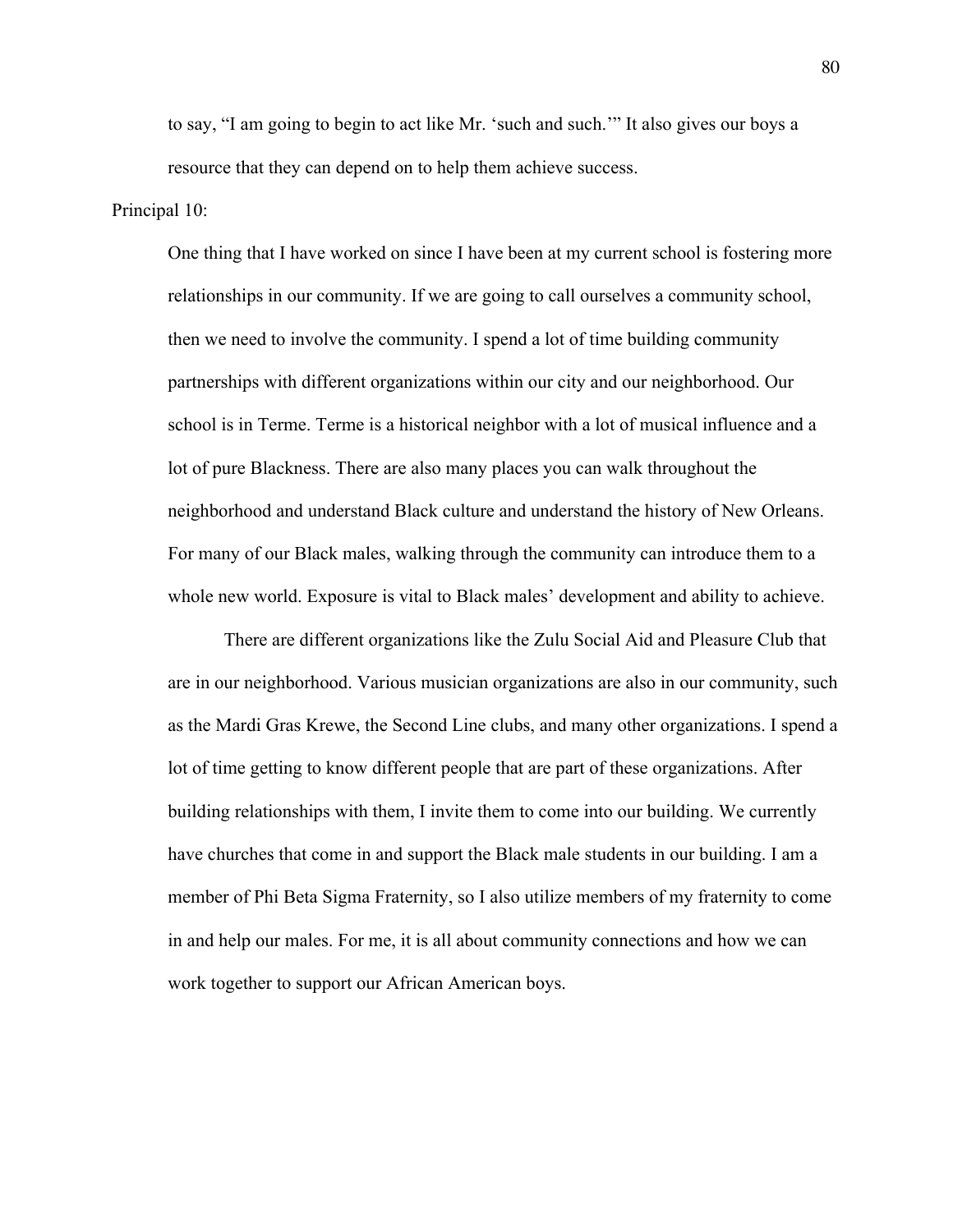## **Themes: Creating a Sense of Belonging and Understanding African American Male Students' Social-Emotional Needs**

The principals were asked to discuss what external and internal factors influence African American boys' academic performance in their schools. Based on the principals' responses, the following recurring themes emerged: The majority of the principals highlighted that when making African American boys feel like school was not a place where they belonged or were expected to do well academically, they performed at low levels. The principals also stated that challenging home-life situations for many African American boys and the lack of human capital to address African American males' social-emotional needs in and out of school presented significant negative academic consequences for many African American boys in their schools. However, the majority of the principals did state that when African American boys are taught and led in supportive school environments that support their social-emotional needs, African American boys were likely to perform better academically.

Principal 1:

A big barrier for many African American boys is them not seeing themselves as a part of their school communities. Another obstacle is African American boys not connecting with those that teach and lead them. One of the things I have done is look at my hiring practice. When I started at my school, less than 20% of the teachers were of color. After this past year's hiring season, we now have 40% of the teachers in my school who are African American, and another large percent of the teachers in my school are Hispanic. Making sure students see themselves in the staff is critical. Many Black boys come to us with trust issues. These trust issues are exacerbated when African American boys do not have individuals they can connect with or people they feel can understand their lives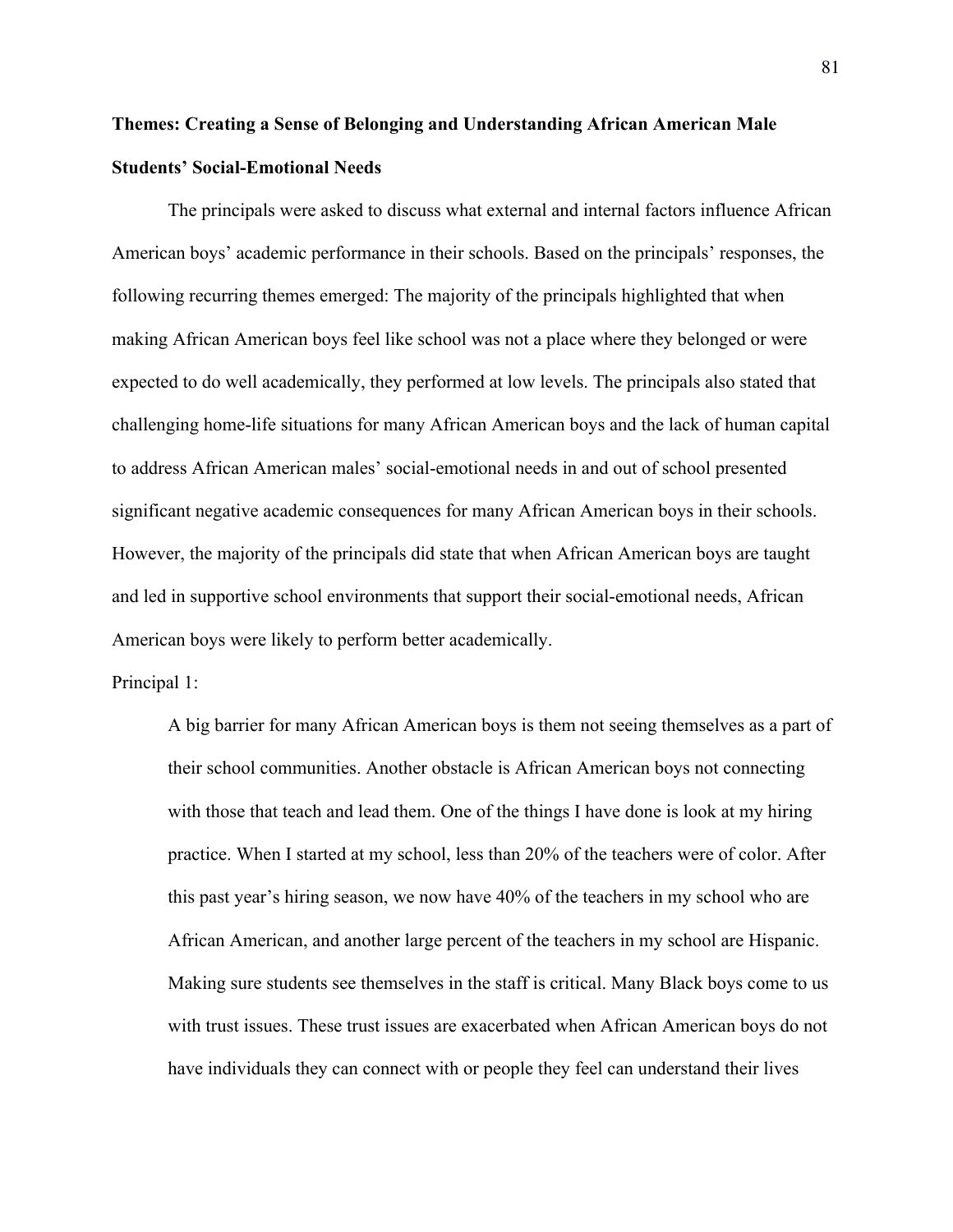outside of the school. Do not get me wrong; I'm not saying by any means that only Black teachers can teach Black boys; however, I am saying there is a difference in the way African American teachers work with Black boys, especially those males who are at risk. With that in mind, I take very intentional steps to hire teachers of color.

As I stated before, there is an influx of Black boys who do not connect with school staff. I believe this is a big barrier to Black boys' ability to achieve. To address this issue, I started a mentor program that enables the Black and brown males in my opportunity to connect with males weekly. The program has been an enormous success. Many of the boys ask if we can meet more than once a week because they enjoy interacting and learning from the male mentors who run the program.

Principal 2:

When thinking about equity, we must work to create school cultures that support and recognize every child as a person who deserves equitable learning opportunities despite their race or gender. I often tell other principals we must be consciously aware of the individuals we place before our students. Everybody who wants to teach is not good for students. When I think about some of the teachers, we place before some of our Black male students, some are just not good for them at the end of the day—when you have a teacher who looks you in the eyes and states, "What do you want me to do with him? I give up; there's no hope for him." You must ensure that you do everything in your power to make sure teachers like the one I just described are not in front of our Black males. The unfortunate reality is that many of our Black boys enter classes who are led by teachers with this deficit thinking toward Black boys.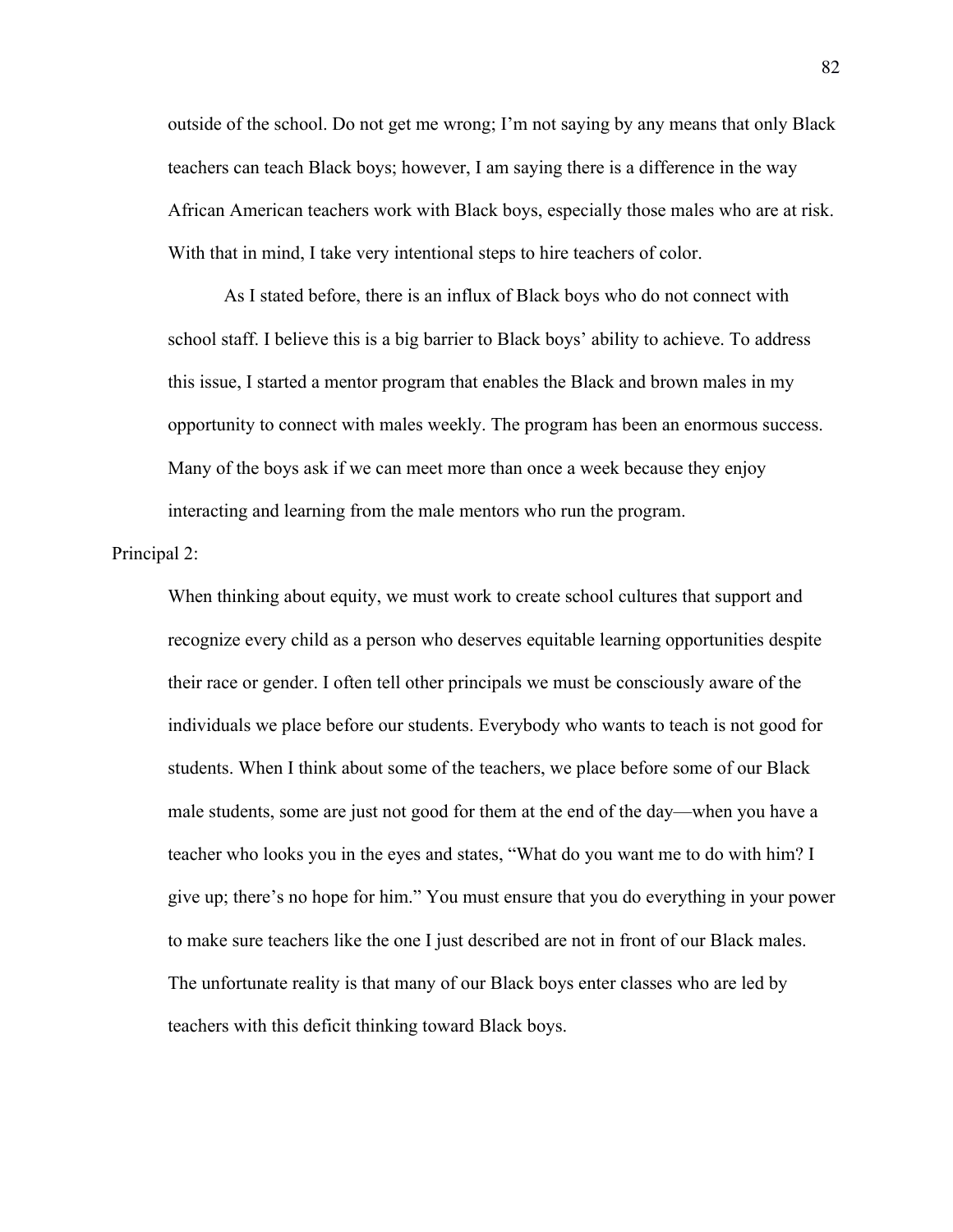The point I am trying to make is that too many African American boys get the short end of the stick in many schools. African American boys often attend schools with less than stellar teachers and have access to fewer resources. When you couple these aspects with many Black boys' challenging home lives, how can you not expect them to need more school support? I think about how many of my Black boys are struggling amid this COVID- 19 pandemic. Many African American boys were already finding it challenging to meet the expected learning outcomes, and the pandemic has increased this phenomenon among many Black male students across school districts. Furthermore, the implicit and explicit biases toward Black boys have increased in my opinion also during the pandemic.

A teacher told me that an African American male student in my school deserved to fail because during the distance learning period, he was not trying hard enough. Let me remind you that this young male is only in first grade and has limited support at home to engage in a type of learning he has no experience with; distance learning is hard for me as an adult, I can only imagine the strain it has placed on our babies. I asked the teacher if she had reached out to the child's family; she stated they were not responding, I told her we must give more grace to our students, especially in this current situation. I feel that this is many of our Black boys' stories; everyone is getting grace except for them. Teachers and school leaders must be more sensitive to the needs of our Black male scholars. To sum up my answer to the question, one of the biggest obstacles that hinder African Americans from excelling academically and socially is those that work with these males in their schools oftentimes. Individuals that lead and work with our Black boys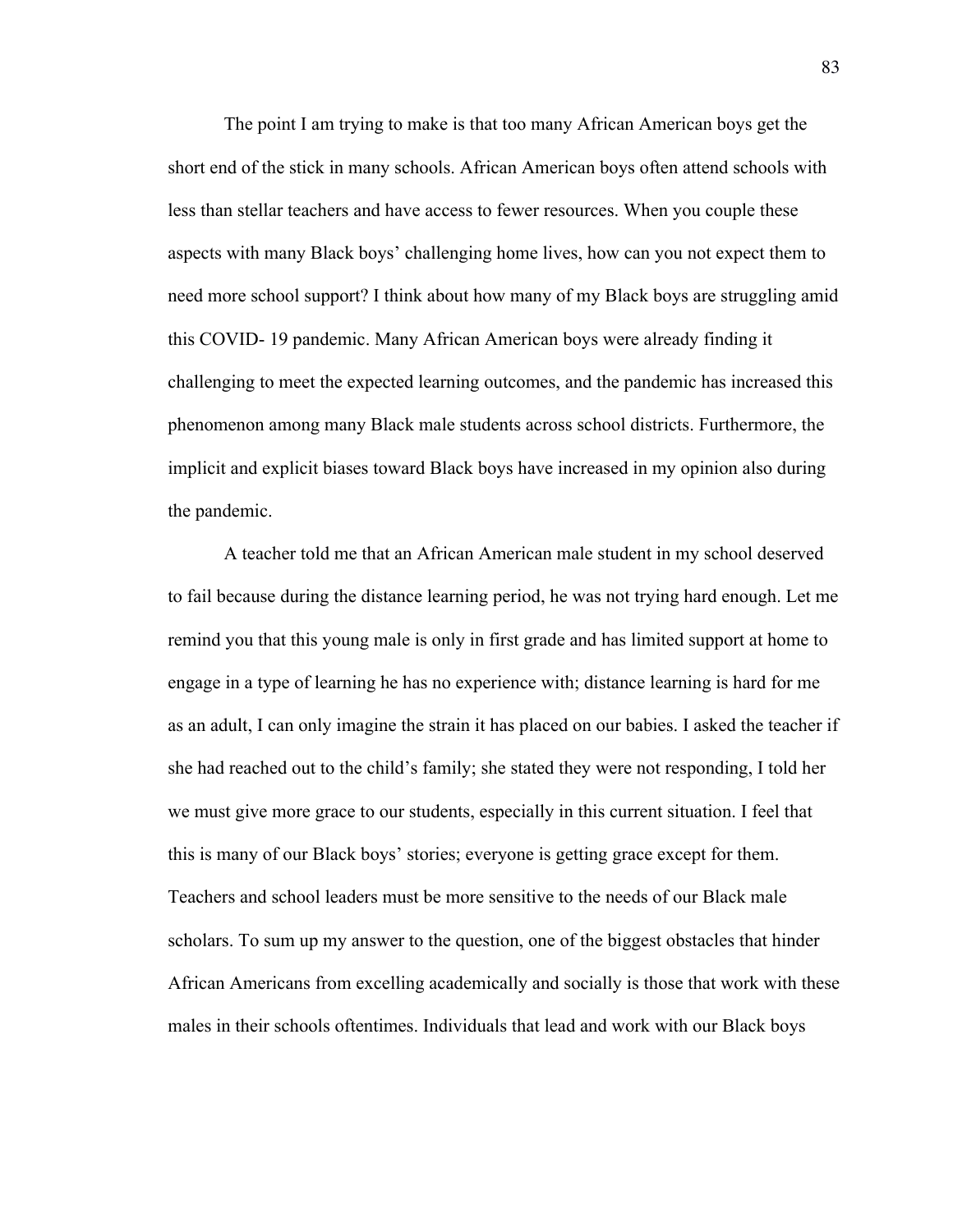must do a much better job at getting to know them if we really want to champion their success.

#### Principal 3:

One of the most critical external factors impacting Black boys' ability to excel academically includes what they are dealing with in their neighborhoods and communities. We know some of our young Black males live in violent environments or have been exposed to the gangs or might have older siblings who do not do the right things. These are elements that our young African American scholars have no control over. However, that can harm males' in this demographic ability to achieve.

With that said, I often think about how I can help weed out those external factors and help the young Black boys in my school focus on what is most important, which is getting them to school every day and doing their best. I have those conversations with my Black males to discuss their grades, showing them data charts and saying, 'Hey, you think you are doing well at school, but look at this data. You are reading on a first-grade level.' Having those honest conversations with them and letting them know, 'Okay, you are in sixth grade, but reading on a first-grade level' is vital.

These conversations can be challenging; however, these are the things we must do to help our young African American males excel. I also have conversations with my Black boys to let them know what they need to do now and, in the future, to achieve their goals. I discuss the things they need to do to succeed in middle school, high school, and beyond. I tell them to take advantage of the care you are getting from us at the elementary level to help you achieve your goals.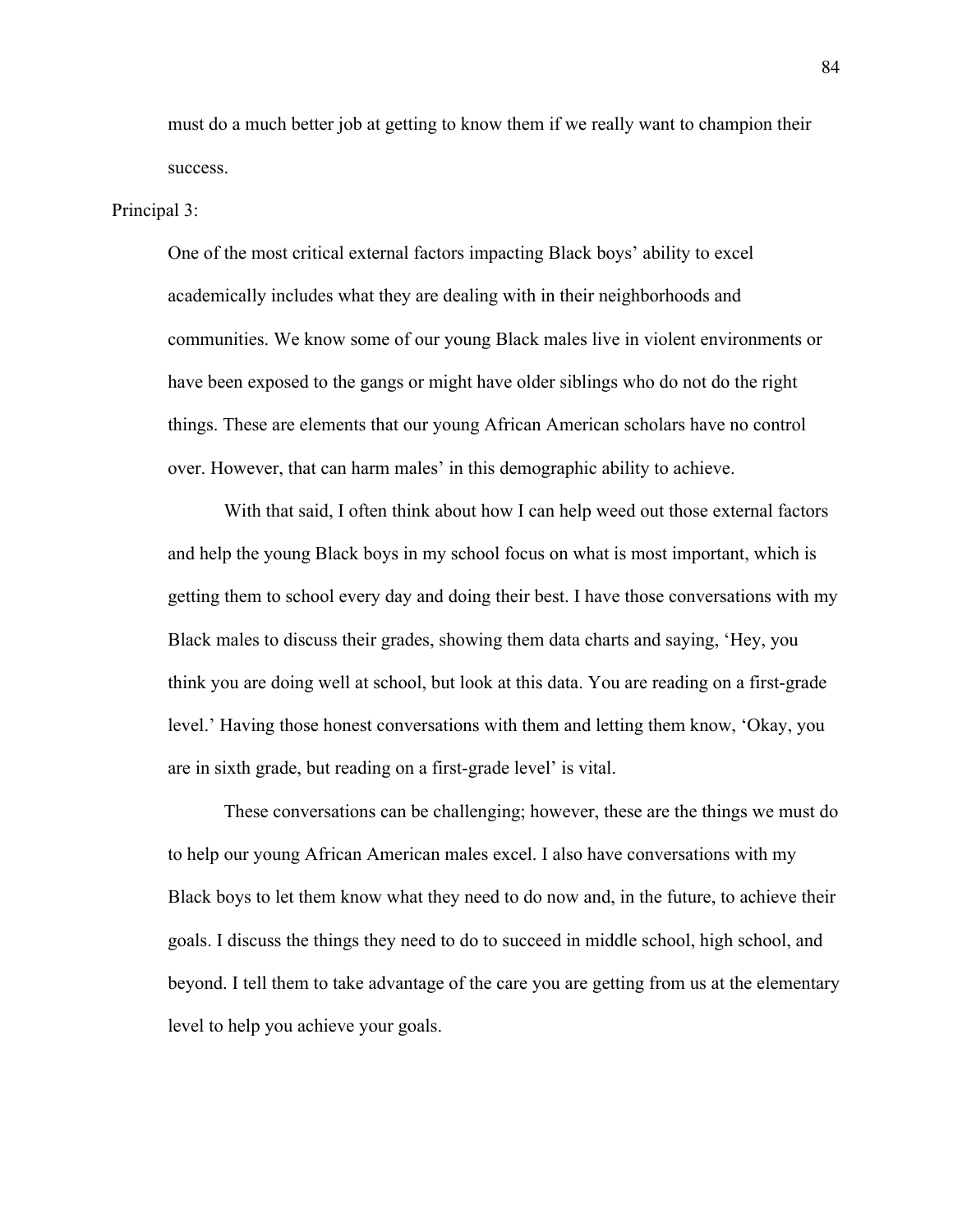Having those transparent conversations with Black boys and letting them know that we are invested in them plays an essential factor in helping them achieve. I also believe school leaders must take more deliberate steps to foster healthy relationships with Black males [so] that all the school leaders know them as individuals. It is not one-sizefits-all. I think many school leaders lump all Black boys into one group and feel the same approach can be used to educate all of them. This idea is never the case. All African American males bring a different set of strengths and challenges with them to the classroom. I work hard to understand all the Black males that attend my school—likes, dislikes, strengths, and areas where they need growth. I think many educators think all Black boys are the same and have deficit thinking with Black boys' ability to act appropriately and achieve academically. These stereotypes held by many schoolteachers continue to be a big internal barrier for many Black boys. This concept is one that principals must work hard to change to give Black boys a fair chance at succeeding. Principal 4:

Unfortunately, outside of our school, there are some things that we cannot control. For example, my school is in a community that has a high crime rate. I can recall just last year, five of my students lost a parent to violence. Of course, this type of trauma can impact a child's capacity to achieve proficient academic results. For many of the African American males in my school, this continues to be their narrative outside of the school. Nevertheless, despite the trauma that many Black boys deal within my school, they are still expected to come to school each day with a smile and participate like everything is normal in their world, when it really is not.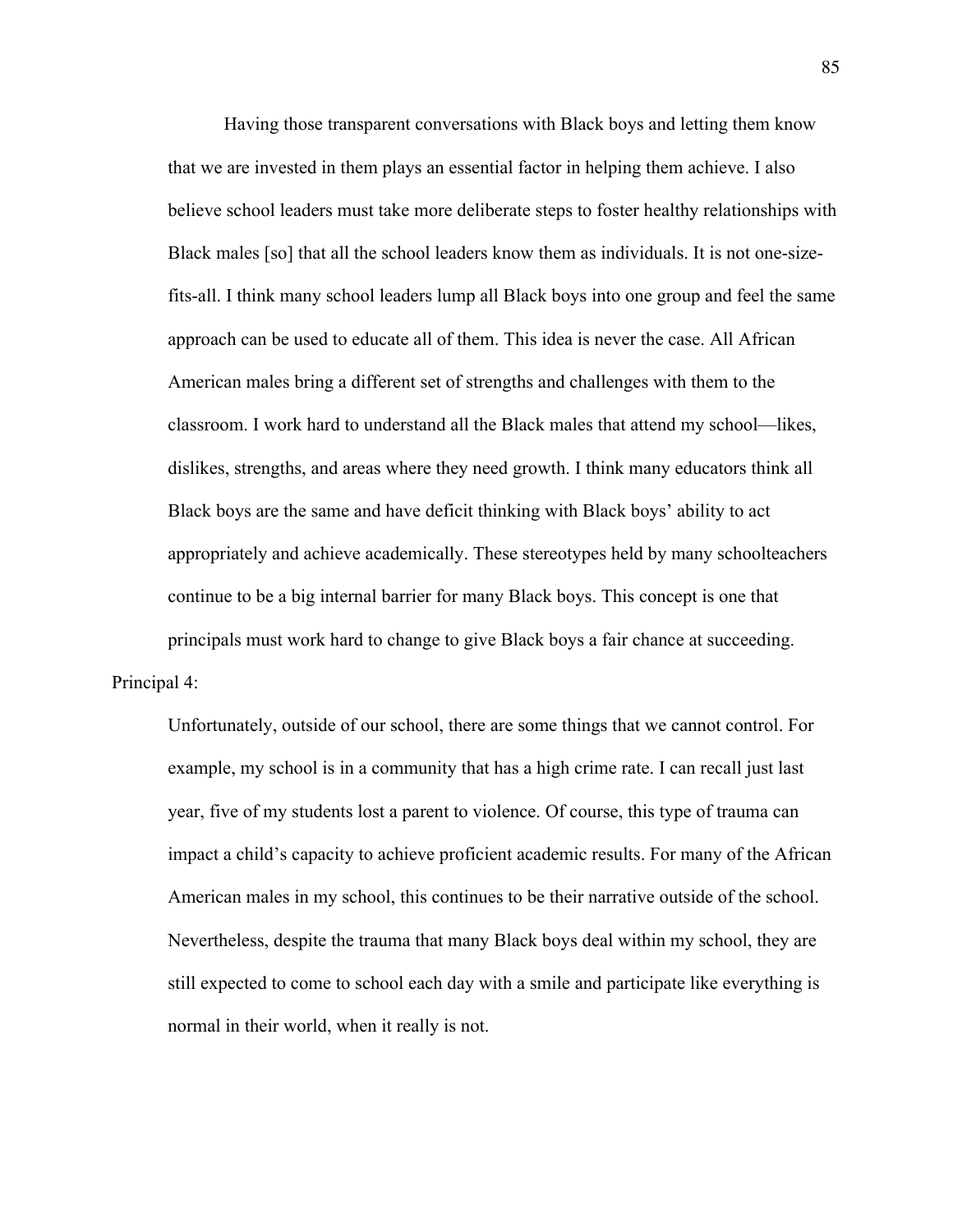I think one key component we must focus on, and a major barrier that needs more attention is Black boys' social-emotional health. Being a Black male in America comes with several challenges. I said that to say more attention needs to be placed on the idea of ensuring Black males are healthy mentally, whether they are excelling or struggling in their academic performance.

I focus on providing mental health access for all students who attend my school, including my Black male population. I also work with external partners to offer my staff training about how we better work with marginalized groups, such as African American boys. I think many educators also need more support and training in addressing Black boys' social and academic needs better.

Principal 5:

Well, I think you must work with people to understand the African American male perspective that is teachers, administrators, and the central office. Often, we pay lip service to discussing ways to close the gaps and do things to eliminate achievement gaps among Black males and their peers. However, are we committed to stop doing the things that are widening those gaps? Are we committed to listening? Are we committed to providing those resources? I also think listening to the students and finding out what they enjoy doing that is going to engage them is key to African American males' academic success in grade school. For example, do we think about how many boys like to move and are always talking about movement? Boys need kinesthetic activities. I mean, it is no wonder why boys, not just African American boys, but boys in general love P.E., because they love physical education; they love the idea of moving. It is natural for them.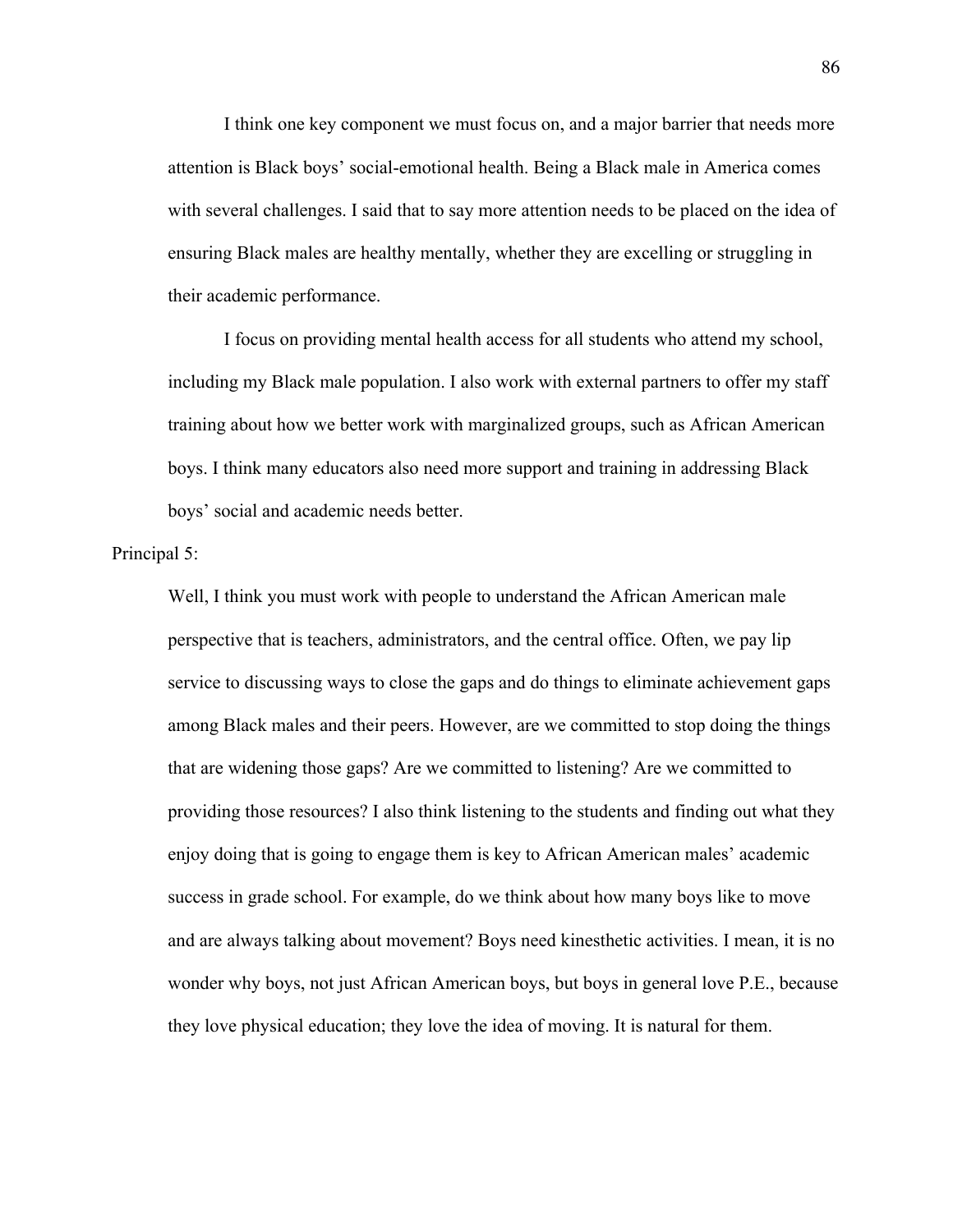Practitioners must work harder to understand the development of the male mind and male development; they must also better understand the African American male perspective.

So, for example, not to overgeneralize, but when students grow up in poverty, there are certain things that they must encounter. Let me explain—just hearing stories of some kids who do not have their own bed to sleep in or they share a couch. I recall having a student that slept all day in class; he said he had to sleep on one end of the sofa, and his sister had to sleep at the other end. So, things that we take for granted, we do not understand. Often, we wonder why some of our Black boys talk so loudly; however, they must speak loudly to be heard in some instances. In some households, if you have multiple siblings, that is how you get what you want; you must be assertive and loud in our advocating for children. It does not mean you cannot learn. It does not mean that those students need to be treated as problem students. It just means those males must be taught you can articulate your thoughts and be heard without yelling.

On the other hand, we always talk about African American boys, and they come from poverty, and those who come from different adverse social circumstances. But some African American boys are excelling. How do we support them? What are some programs that we can put in place to ensure that while we are working with the ones behind, we push the ones who are excelling? That is a big thing for me. I often reflect on the type of enrichment programs that we are giving those Black boys. I also ask what kind of careers we are pushing them toward (other than athletics) and things like that. Our Black boys need to be told and encouraged to explore success outside of sports and entertainment.

Principal 6: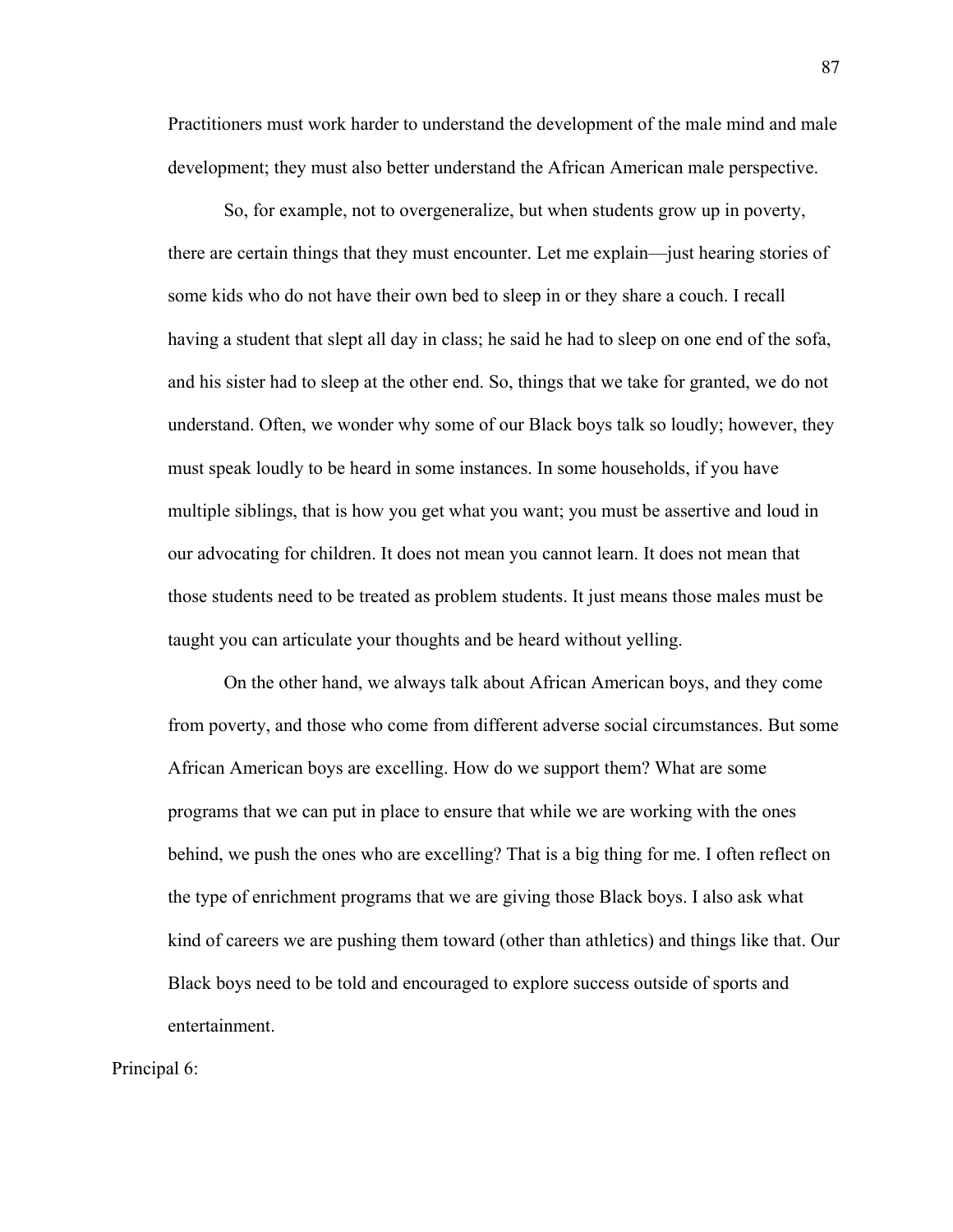I think that parental engagement is significant and continues to be a major barrier for many Black males when we think about their ability to achieve. I believe partnerships with the school and Black males' parents are vital to ensuring their academic and social well-being. I see the most successful Black male students when they have strong parental involvement.

When I think about internal barriers, I think one of the biggest culprits is how the staff works with Black males. One of the things I have implemented with my staff is culturally responsive training with our staff. Ensuring that staff has the training and the proper support in place to work with demographics like Black males is critical. I have also taken extra measures to let the young Black males in my school know we are here to support them. Hence, I initiated a program called project support for our Black males. The purpose of this program is to provide support to our Black males. The goal is to make sure that every male has someone they can go to for support. So, if it is me, the PE teacher, another classroom teacher, or the custodian, whoever it is, if they know that if they need to talk or need support, it is available. I think too little effort is put into ensuring our Black males have a robust support system in and out of the school.

Principal 7:

Well, I think the most significant factor that impedes on African American boys' ability to achieve is how they see themselves. Many Black boys are taught at an early age that being a Black boy automatically comes with deficits. Images in our culture, schools, textbooks, and the media champion this idea for many young Black boys, so before many of them start grade school, they already feel inferior to other males in other demographics.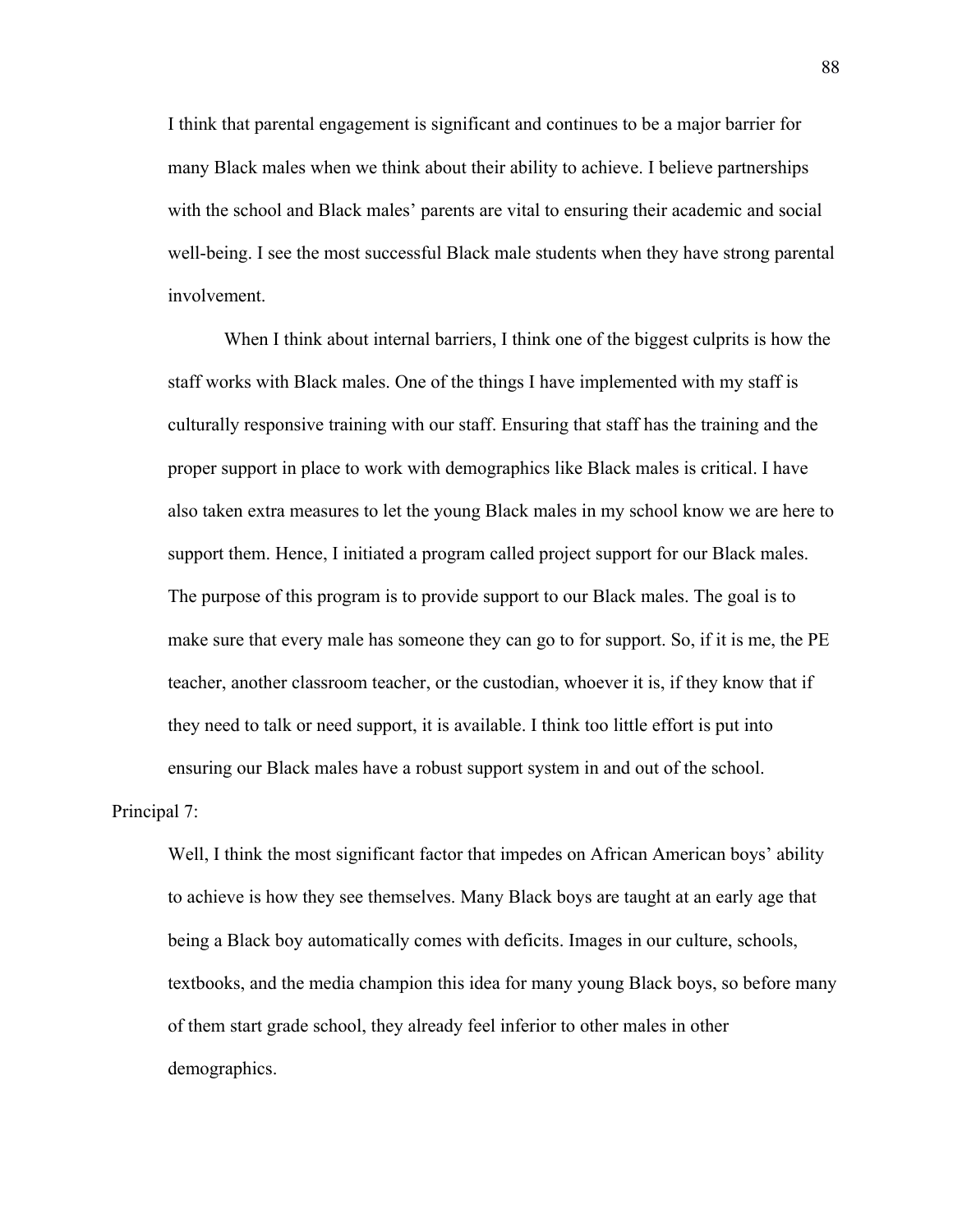One of the biggest things I try to do for Black boys in this predicament is help them to reimagine who they are. I have males who attend my school, and their story is, "I know my father is in jail. I do not live with my mother. I have 10 other kids in the house. Who am I, and what is my value? What do I bring to the world?" These young Black boys' barriers of not knowing who they are and not knowing their worth can present significant challenges.

At my school, there is a large population of Black boys who struggle academically. Those academic struggles begin to manifest in other areas; it becomes a behavior issue. Next, we are dealing with the behavior issue versus the young Black males' real problem, which is he really cannot read so he acts out. These problems begin to compound, and now this young Black male is in fourth and still cannot read because the true problem has not been addressed.

Another external and internal problem is funding, and I am not talking about material things; we do not need more materials. We need people. We need people that have the skillset, that have the temperament, to work with our Black males. We need more Black men in our schools. Our young African American males do not have enough positive images of themselves. They do not have enough people giving them positive affirmations. Our schools need more human resources, if a Black male is reading on a kindergarten level in the third grade, that third-grade teacher cannot meet the needs of that student and still meet the needs of her other students realistically. So, I think that it is really the resources; human capital is the most significant barrier. We must stop thinking we can do it all. For example, suppose you are an assistant principal. In that case, you cannot be the assistant principal, do the discipline, go into the classrooms, be a counselor,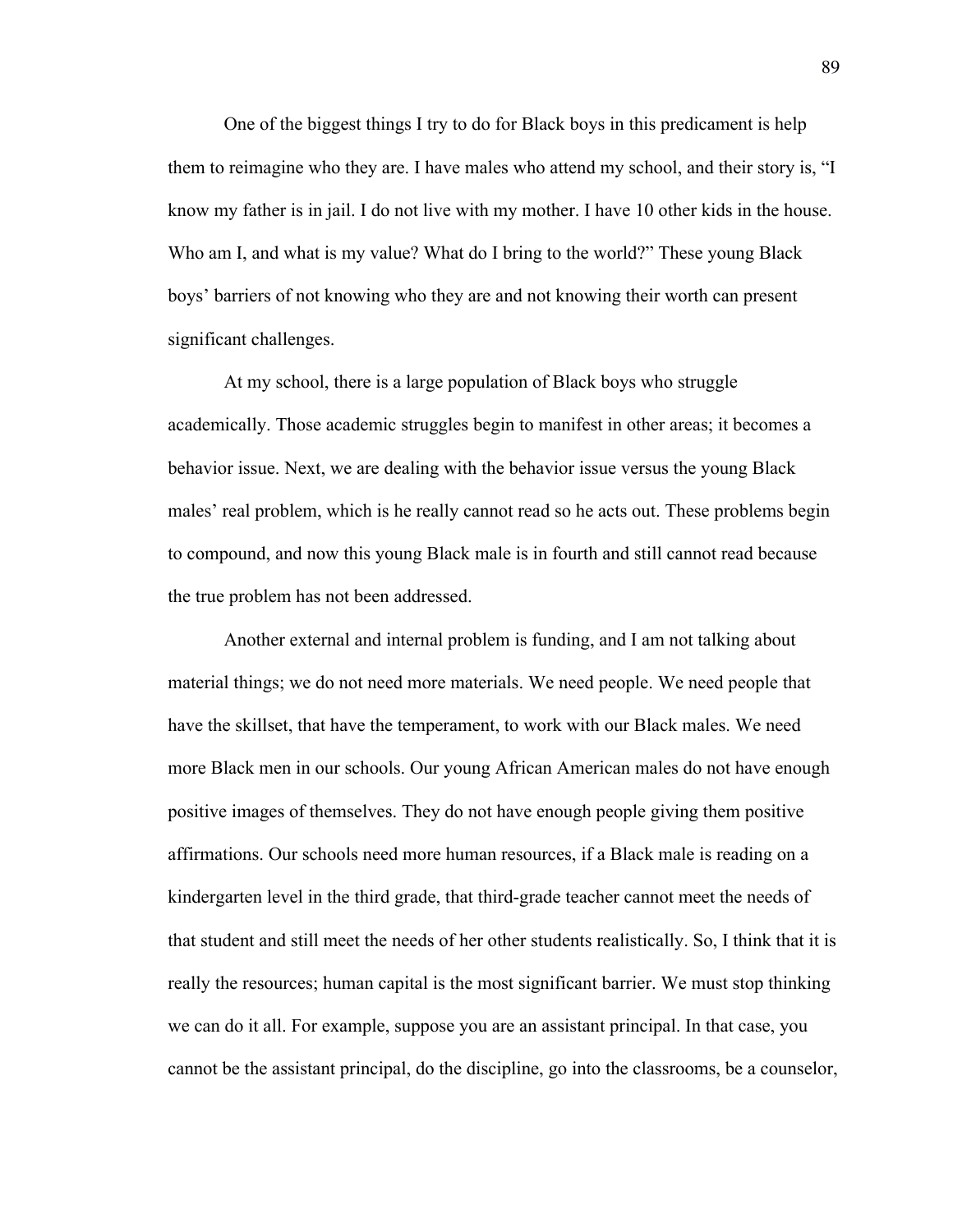go into the community, and speak with the parents. It is impossible to do it all; I think when we are forced to do it all, we push groups like our African American scholars further behind.

## Principal 8:

As I stated earlier, I am more aware and deliberate with the people I hire. I work closely with my hiring team, and before we start our hiring season, we are talking about things like diversifying the staff—diversifying not only the expertise of the staff but even the demographics of the staff. That is real talk for me, and I think that maybe that is not the discussion that is happening in every school, but when you look around, again, it has to be diversified based on the needs of your population. Our school is trying to be even more strategic about how we go about staffing, especially when we think about groups of students like our Black males. Another barrier that must be addressed regarding Black boys is their social and emotional needs. Addressing African American males' mental health and social-emotional needs is critical. Making sure Black males' basic needs are met helps ensure they show up to school every day ready to learn externally.

Principal 10:

As far as external, I think that the most significant thing we need to address that many Black boys ask all the time [is] "Why is this important?" I think the question of "why" stems from many things that are going on in and outside of the school. I have gotten even more insight now, since we have been on distance learning since March, in the sense that Black boys are more concerned, and rightfully so, about their younger siblings that they must take care of at home. Or they are more concerned about where their next meal is coming from, or they are more concerned about whether they play in a park league for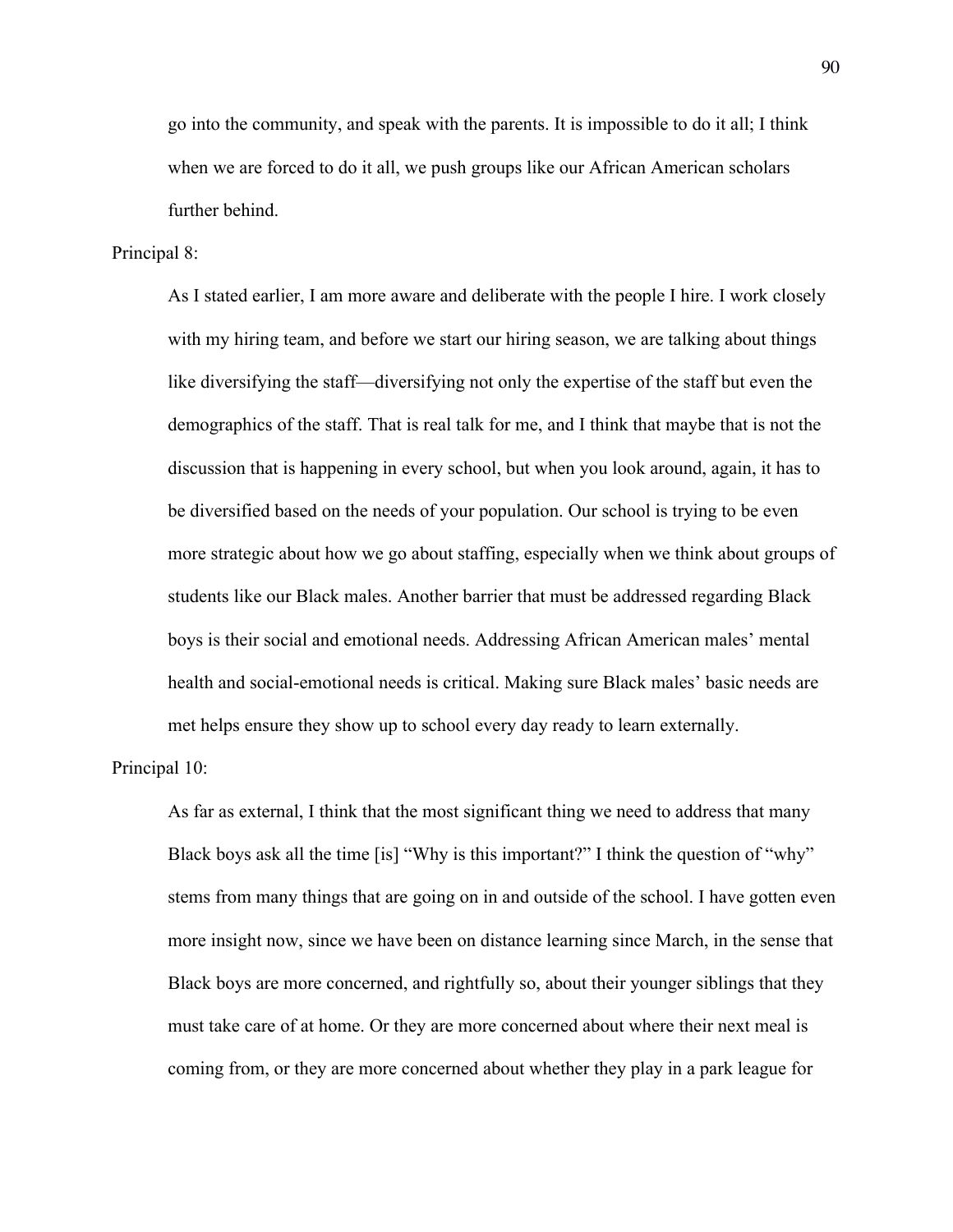football or whatever. For many of our Black males, so many things outside of school seem far more important than school. We must work harder to teach our Black males to value education.

#### **Themes: Setting High Expectations and Providing Mentoring and Special Programs**

The principals were asked to share how they work to help African American boys in their school to overcome barriers that inhibit their ability to achieve academic success. Based on the principals' responses, the following recurring themes emerged: Most of the principals indicated that promoting healthy relationships and providing mentorship to African American boys was paramount to their academic success. The school principals also stated that setting high expectations, advocating for African American boys and being a voice to dismantle deficit thinking was associated with African American boys' ability to achieve academic success. Moreover, their ability to demonstrate proper behaviors played a vital role in achieving at proficient or higher academic levels. Many of the principals reported hiring more Black boys and more staff who could connect with African American boys and promote their academic performance.

Principal 1:

I see this question as an extension of five, so to restate what I said in the previous question, I work to ensure my staff is aware of Black males' academic and social needs. I fully understand that some Black males are doing well in school. However, this is not a reality for many Black males. Many African American males show up in our schools with various traumas that impact how they navigate through school. Teachers and staff must be aware of these things to build their capacity to work with African American males effectively.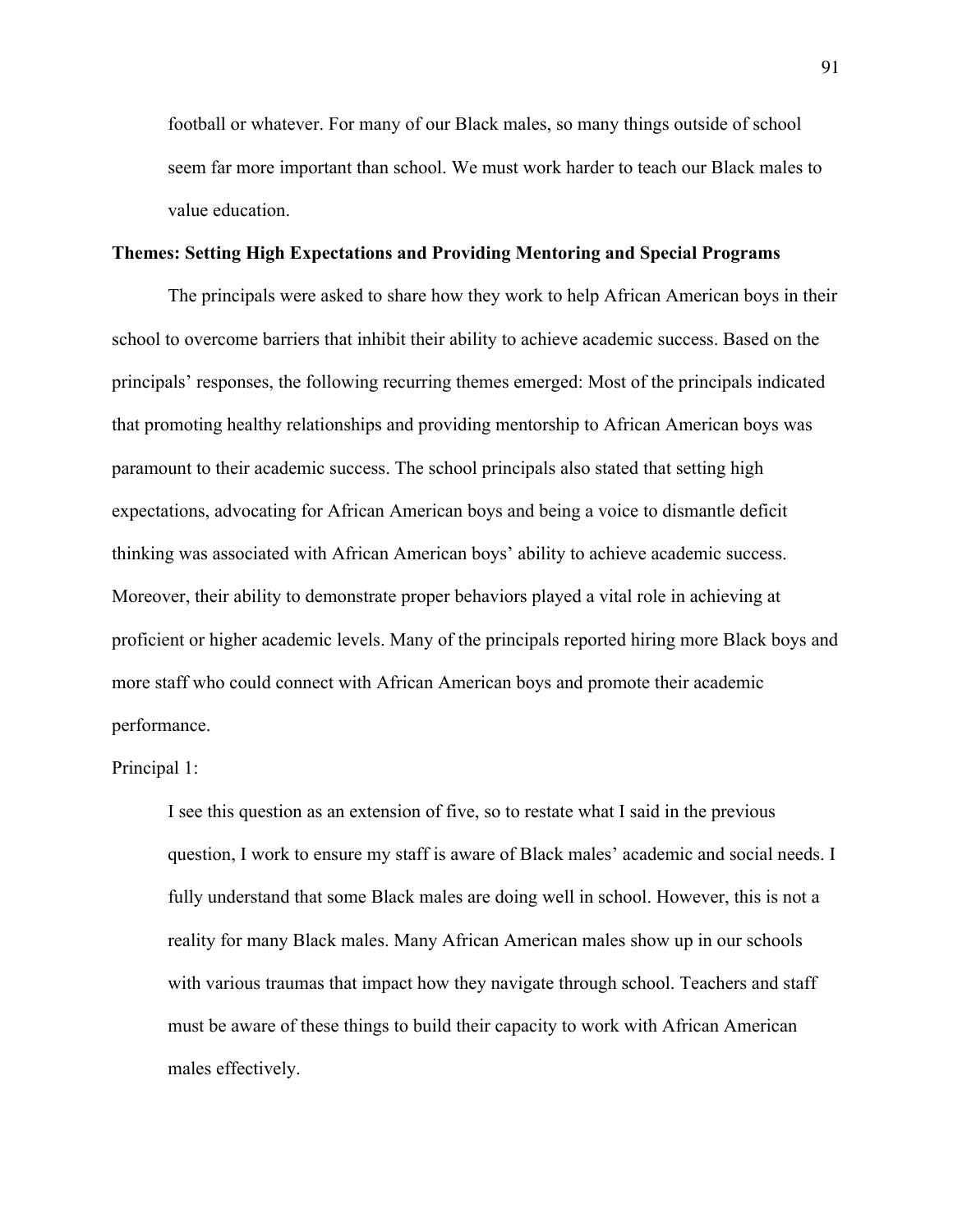One of the things that I try to do as a school leader is to be very intentional with the steps, I take to promote African American males in my school. It was not easy to do this at first because I do not want to preach and come off like I have only African American male students' interest. Still, being a Black man, I understand all too well the importance of teaching Black boys the importance of understanding education. I know the perils that await them when they do not do what they need to do as elementary students. So, I make it my mission to pour into young Black males in my school each day. I let them know that I have high expectations for each of them, and it is expected that they do well.

In addition, both myself and my assistant principal are African American men, so we thought it was essential to start a mentor program in our school for our boys of color. The mentor program allows us to meet with young boys. Most of them are African American males, and we are spending time with them. We get to talk about various subjects; we eat and teach the young men proper etiquette, such as not putting your elbows on the table when you eat. We are also doing things like teaching them how to tie a tie, even though I think I have only worn a tie to work twice this year. It is just not my thing, but I am always suited. We focus on teaching our boys things like how to engage in a conversation, how to give eye contact, things of that nature. To be very honest, when I was young, no one forced me to do something like that other than teachers who really cared. It transcended beyond those teachers just being a teacher; it made me feel like they cared for me beyond the classroom. I try to do the same for the African American males in my school. I want them to know I care for them beyond just being a student in my school. I really want to see them succeed in every aspect of life.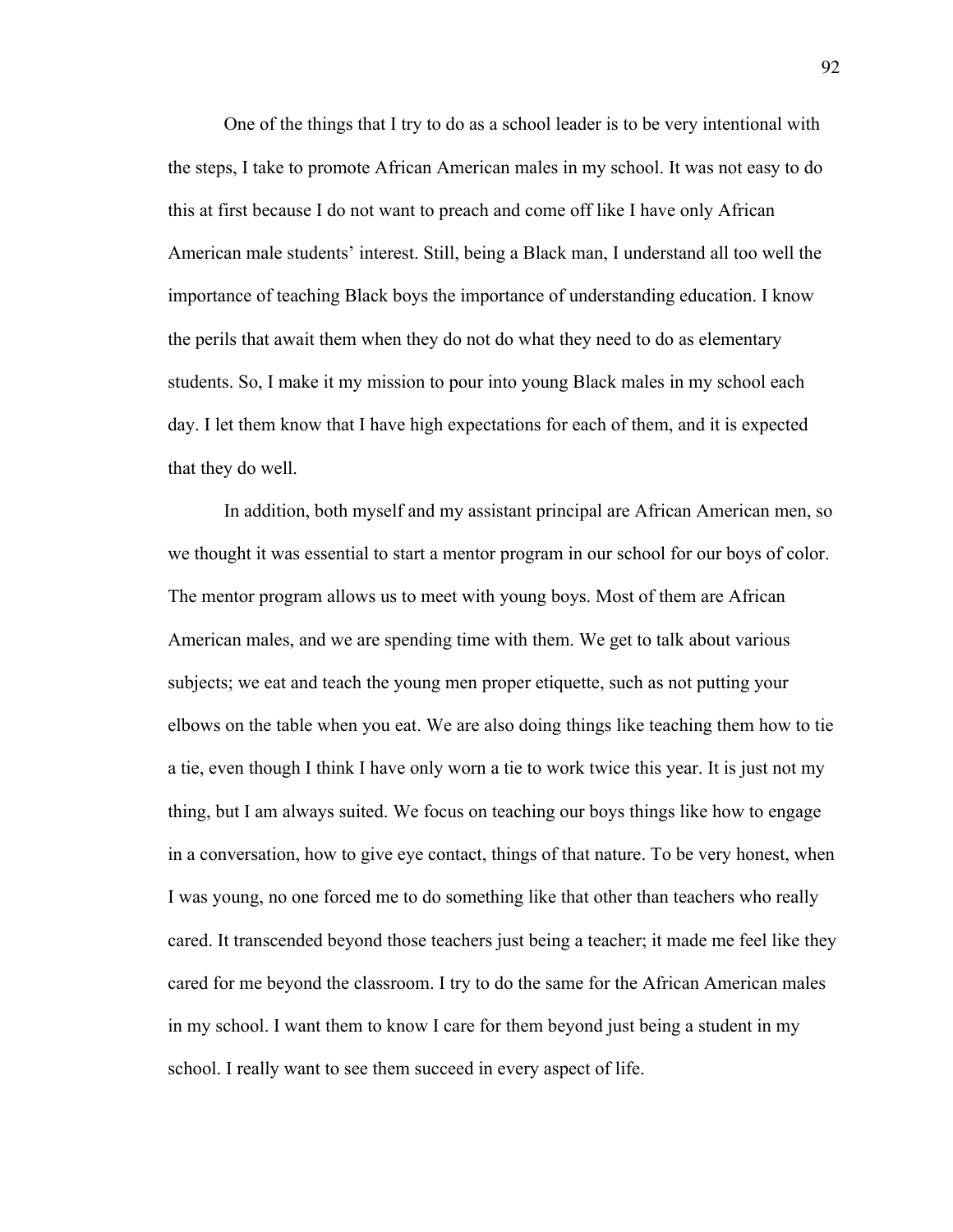Principal 2:

Building relationships with Black boys is critical to their success. Growing up in America can be hard for our Black boys. It can be life-threatening, so school leaders must identify ways to make connections with people who can support them. I encourage my schoolteachers to speak more to our Black boys to find out what makes them who they are to tailor our approach with each of them to help them be successful. It is so that we know our boys' individual stories to give them voice. Some of our African American boys have a lot of bad energy balled up inside of them because we have not given them a chance to share their thoughts and voices.

I lost my oldest son; he committed suicide. I wish that there was more information for him to learn to share his thoughts and feelings with growing up Black in America. Many of our Black boys are hurting, and they do not know where to turn or how to express their pain. I believe if someone had identified my son's characteristics earlier that indicated he was drowning in pain; he may still be alive today. His pain did not come about overnight; it was a lifetime of struggle that nobody knew he was battling. Like my son's story, many other Black boys feel the pain is too unbearable for them to move forward. Black males have it hard in America. My son was in his early 20s when he died. I have learned a lot over the years, I have definitely learned that if we do not allow our Black boys to have an opportunity to share what is wrong and get them help, we are going to have a lot more dying. We must connect with them from the heart.

Principal 3:

As I said, I think just providing them with individuals that can support them, making sure those relationships are there. It could be as simple as having the little lunch bunch with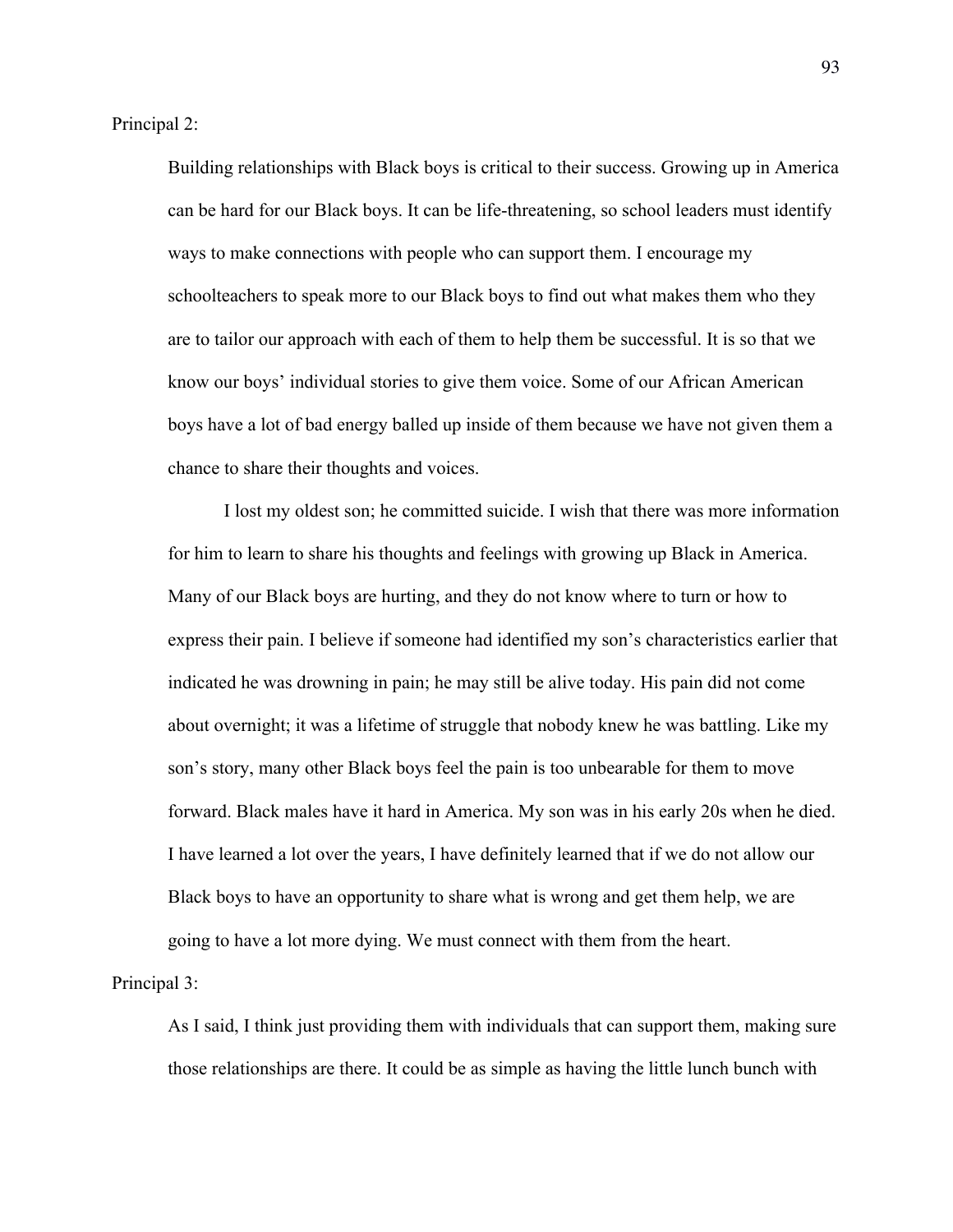our young Black males. I have some sixth-grade boys I eat lunch with every week. Sometimes it is a matter of taking off the principal hat and just being real with them and having conversations about what it is like to be a Black male in the fifth or sixth grade, transitioning to middle school.

I also believe it is also critical to champion other teachers to challenge and change how they see our Black boys. The reality is most of our Black boys are taught by teachers who are not Black. I think around 80% of the teachers in America today are White. Think about that, which means there is a four out of five chance that an African American male will have a White teacher. Being a White woman myself, I believe it crucial that I change other White staff members' negative perceptions of Black boys when it comes to my attention. Until other White school leaders stand up and admit this happens in schools, we cannot fully address the matter and change our Black male scholars' trajectory.

Principal 4:

I think the biggest thing is to be honest with Black boys. Sometimes, some of my colleagues get into these positions, and they forget where they come from. Like many African American males who attend my school, I can relate to their stories concerning poor academic performance. I shared a story with some of my boys about how I did not learn how to multiply until I got into fourth grade. I told them it was nothing to be embarrassed about; I just did not practice and take things seriously until I got into the fourth- grade. However, once I understood the importance of taking school seriously, I changed my habits and mindset, which put me on a path to success. It is crucial to make meaningful connections with young Black males if you genuinely want to help them succeed.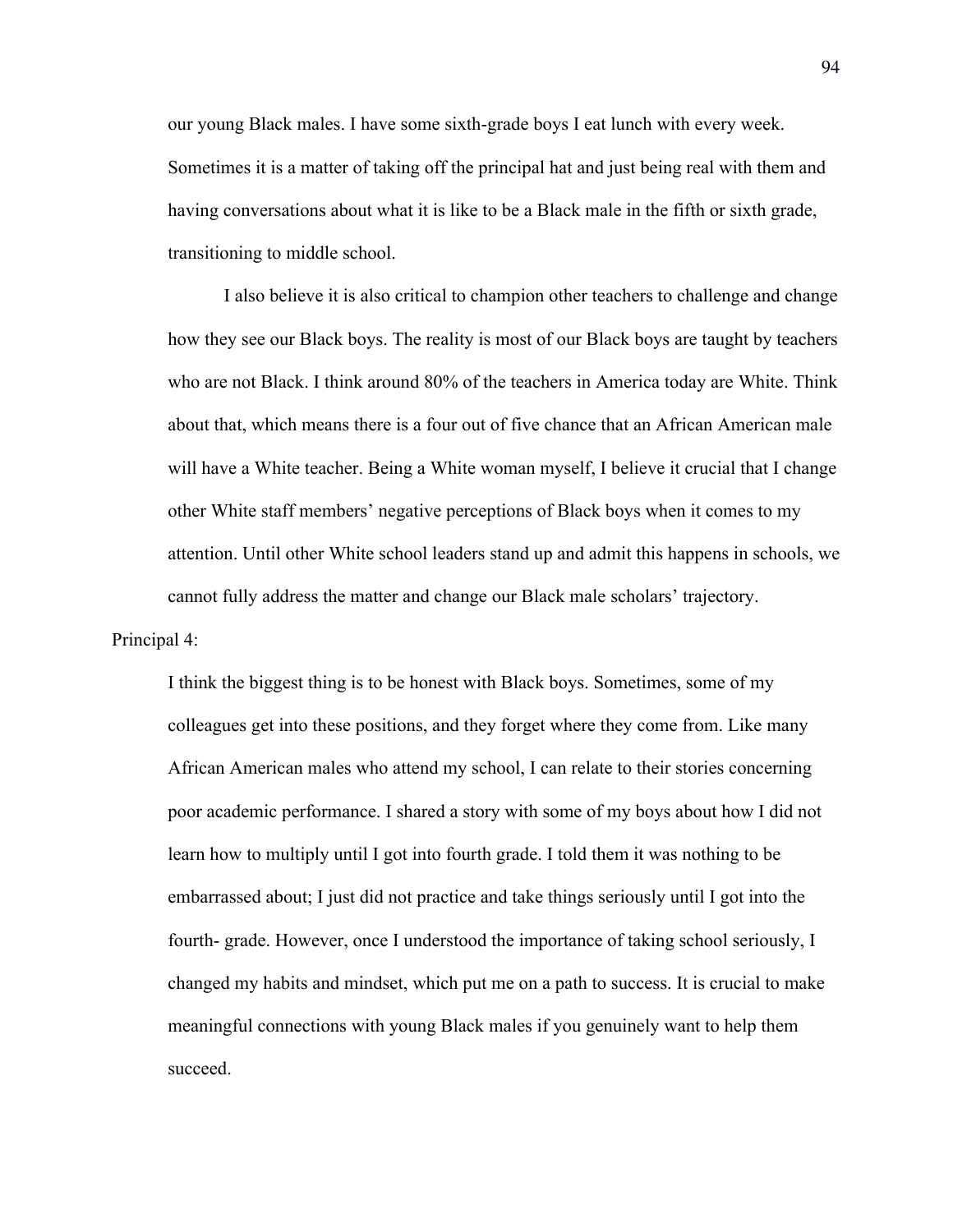As I stated previously, some of my boys are growing up in crime-infested communities and, unfortunately, see a lot of violence. Many of these Black boys think no one understands their stories because they have not had those experiences. However, when I tell them that I grew up in Philadelphia in a rough neighborhood full of crime (and drugs were around) but still managed to persevere despite my situation growing up.

I intentionally hire Black males. Young Black males must see other Black males in these roles and have a role model to look up to, so they do not think that it is all about the glitz and the glamour. As a principal, while I may not touch every student, I then employ teachers and staff to help do this work; I know I cannot do it alone. I must utilize all my power and resources to make that happen.

I also have a group of third-grade boys that I meet with every week to mentor. I selected third-grade boys because research shows that third grade is where they start that whole prison-pipeline situation for many Black boys. I want to keep them on track to help them achieve academic and social success early. The males and I get to eat lunch together; we read together and have discussions. I am building relationships with them simultaneously; I am making sure that I am impacting the way they view education. Small moments can make big impacts. No matter how little you may think action is, do not ever count it out because that one small thing can change one Black boy's world.

## Principal 5:

So personal relationships are essential to African American boys' success. I also believe it is important to set high expectations for Black boys, pushing them to do well and not accepting mediocre work, but instead accepting only their best: empathy and sympathy. We do not have a lot of time for, "Oh, you poor baby. You are poor. You cannot learn."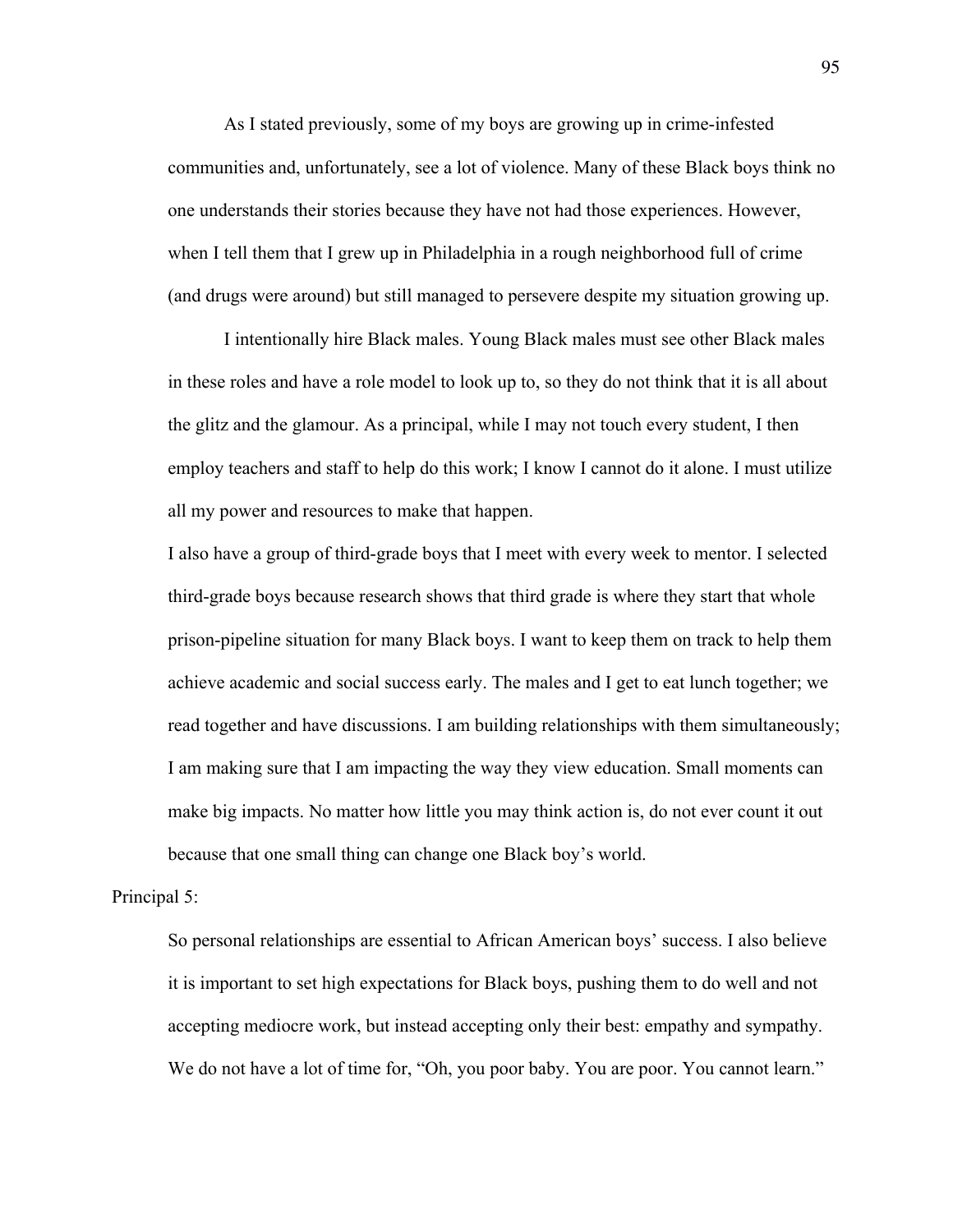No. Black boys must understand that they must work hard to make sure that they can read and write and meet math expectations despite things they may be dealing with outside of the school. Tough love can be hard to implement, but I do not allow my Black boys to think they cannot achieve because of their current situations.

## Principal 6:

I think the first piece is building relationships. I have come to learn that African American boys seek you out, they open up, and they want to share what is going on when they have a positive relationship with a person.

Next, I work to acknowledge when Black boys in my school are doing well. Many teachers are always finding the things that our Black boys are doing wrong, but many are making positive choices. And even the ones who are not always making the best choices are doing something right. It is important as a school leader that I change the deficit thinking with Black males in my school. I find that all of the African American boys in my school have something positive that their teachers and I can highlight.

Another thing I do to support Black boys in my school is I identify problem areas quickly and implement the proper intervention to help them succeed. For example, if I know a Black male in my school has attendance problems, I quickly address the problem. I set up a meeting with his parents, teachers, pupil personnel worker, school counselor, and any other stakeholder in that male's life to identify viable ways to get that young man in school and keep him in school. I think too often, school leaders wait too long to help support Black males with areas where they need more support. We have to address these issues quickly to give them the best chance at succeeding.

Principal 7: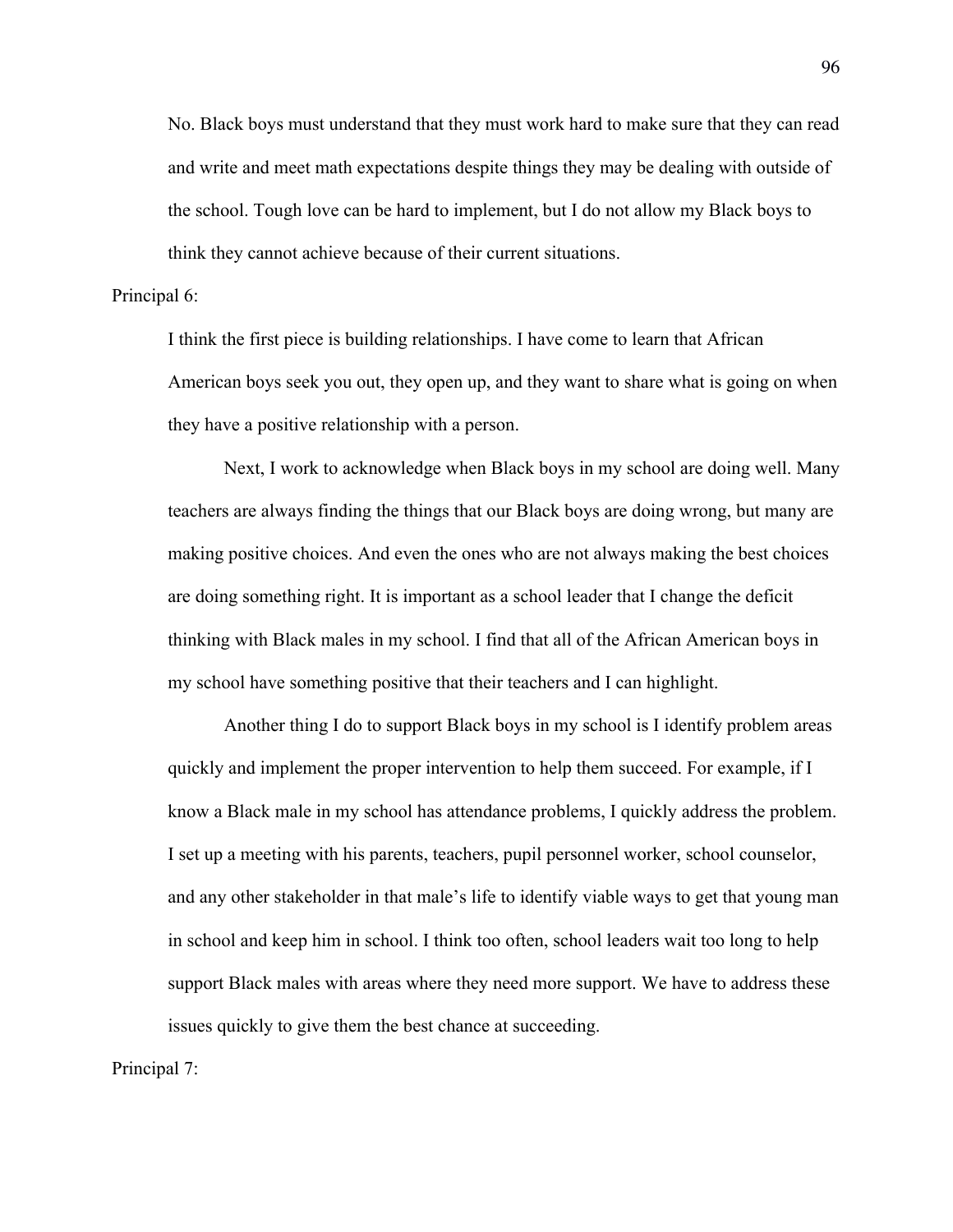Sometimes my best way to support the Black boys in my school is to be what they need at that moment. Many of the Black boys in my school come needing varying things. Sometimes I step outside my role as a principal, and I go into the role of a "mama" or become a counselor. It is whatever they need to understand I am here to support them no matter what and I want to see them do well. I end up becoming far more intimate with many of the Black male scholars in my school so that they can see that I know who they are and that I am somebody that cares about them. I also make sure they know I am invested in them, and I will do whatever I can to ensure their success. It really is about making those connections for many African American boys.

## Principal 8:

For me, it is all about forging those relationships with African American boys; I try to find some way to connect with them.

I also try to find the positive in their lives. I love making calls to those young Black boys' parents who have been having a rough time in school. Seeing their faces light when I tell their parents that they are back on track is just a great feeling. So, building those relationships and leading from a positive play is critical to help Black males excel. They want to know that you are concerned. They want to know that you care. I make sure my African American male scholars know that I am their biggest and loudest cheerleader and that I am here to support and guide them.

## Principal 9:

I really focus my attention on the way teachers are engaging Black boys in the classroom. When I visit classes, I am looking closely at what hands-on activity the teacher is providing. I am examining how the lessons allow African American males to see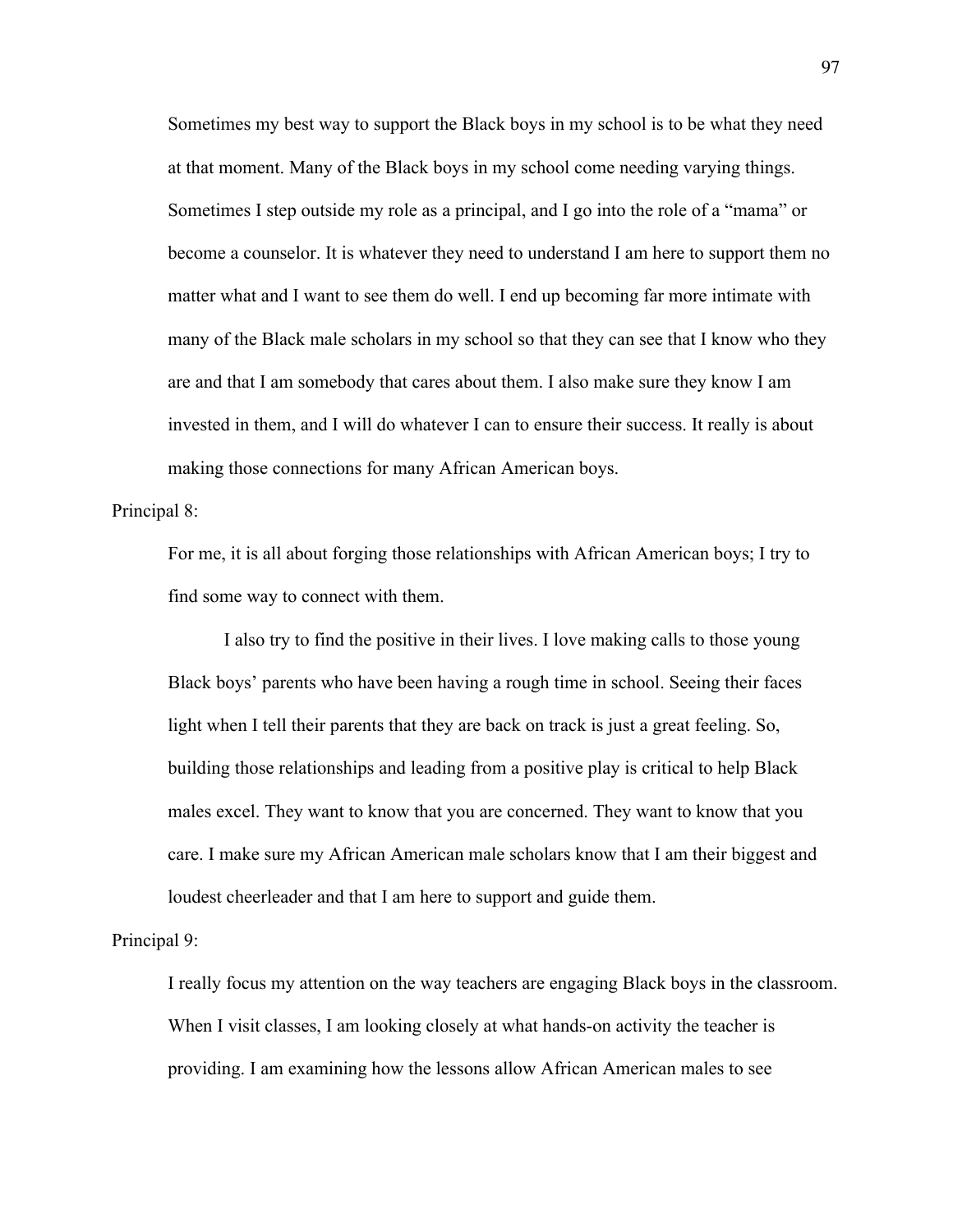themselves in the lesson if applicable, and I am looking to see how the teacher is addressing the learning needs of those Black boys. I think a laser focus must be on the instructional practices teachers are using with Black males to see Black boys improve in their academic performance. I ensure I set high expectations for the teachers and my

African American scholars as they navigate through the teaching and learning process. Principal 10:

It is important for leaders not to get too far away from the classroom and forget where the real work takes place. African American boys' ability to achieve is highly predicated on the quality of their educational experiences. Hence, I spend a great deal of time developing the teacher's capacity to effectively implement instructional practices to support Black males' academic outcomes.

I also teach a small group of students each week to ensure the coaching and feedback I am giving teachers is relevant. I have my own RTI group that includes mostly African American boys. Some of these boys are some of the most challenging in my school when it comes to behavior and academic performance. Teaching these students weekly allows me to prove to others that it is possible, and these students can learn if you set up the right things to be in place. The weekly teaching opportunities also allow me to dismantle deficit thinking related to Black males' ability to follow directions and learn. Another step school leader must take to promote African American boys' educational outcome is to pay attention to the data and implement support when needed quickly. Data has to be the most important thing that you discuss with your staff. If you are not looking at data and obsessing over how students perform, especially concerning marginalized groups like Black males, you are wasting your time.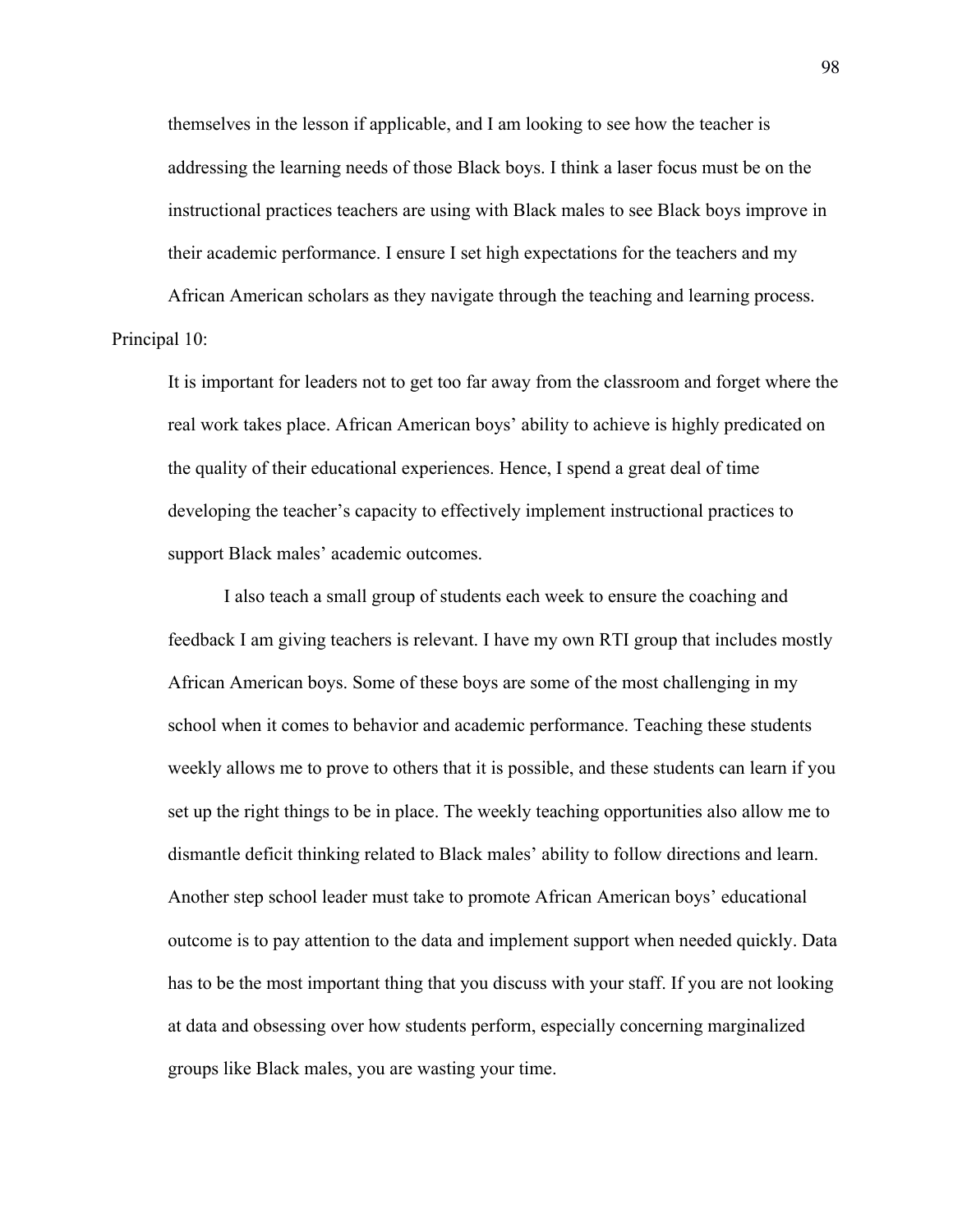I also work hard to get my Black male scholars invested in their own data. This can be life-changing for them because they do not want to be viewed as less than. They also do not want to be considered to not be doing well. Having those transparent conversations about how they are doing in school and what they can do to improve is essential.

## **Themes: Addressing Deficit Thinking and Implementing Culturally Responsive Practices**

The principals were asked to share what professional development strategies and opportunities they implement to promote cultural sensitivity toward African American boys in their schools. Based on the principals' responses, the following recurring themes emerged: Several principals highlighted that they engage their staff in professional development opportunities that aim to alter staff members' thinking toward African American boys who are influenced by deficit thinking and implicit/explicit biases toward Black male students. Many principals also shared they implement professional development opportunities that promote culturally responsive practices and the use of restorative practices to promote equitable learning opportunities for Black boys in their schools. However, some principals did indicate they have not engaged their staff in any professional development related to cultural sensitivity toward African Americans and those professional development opportunities were nonexistent at this time

Principal 1:

I wanted to make sure that we implemented the restorative practice professional development for the teachers in my building to support the way we approached discipline for marginalized groups like African American boys. From that professional development, teachers were required to do circles where they worked to build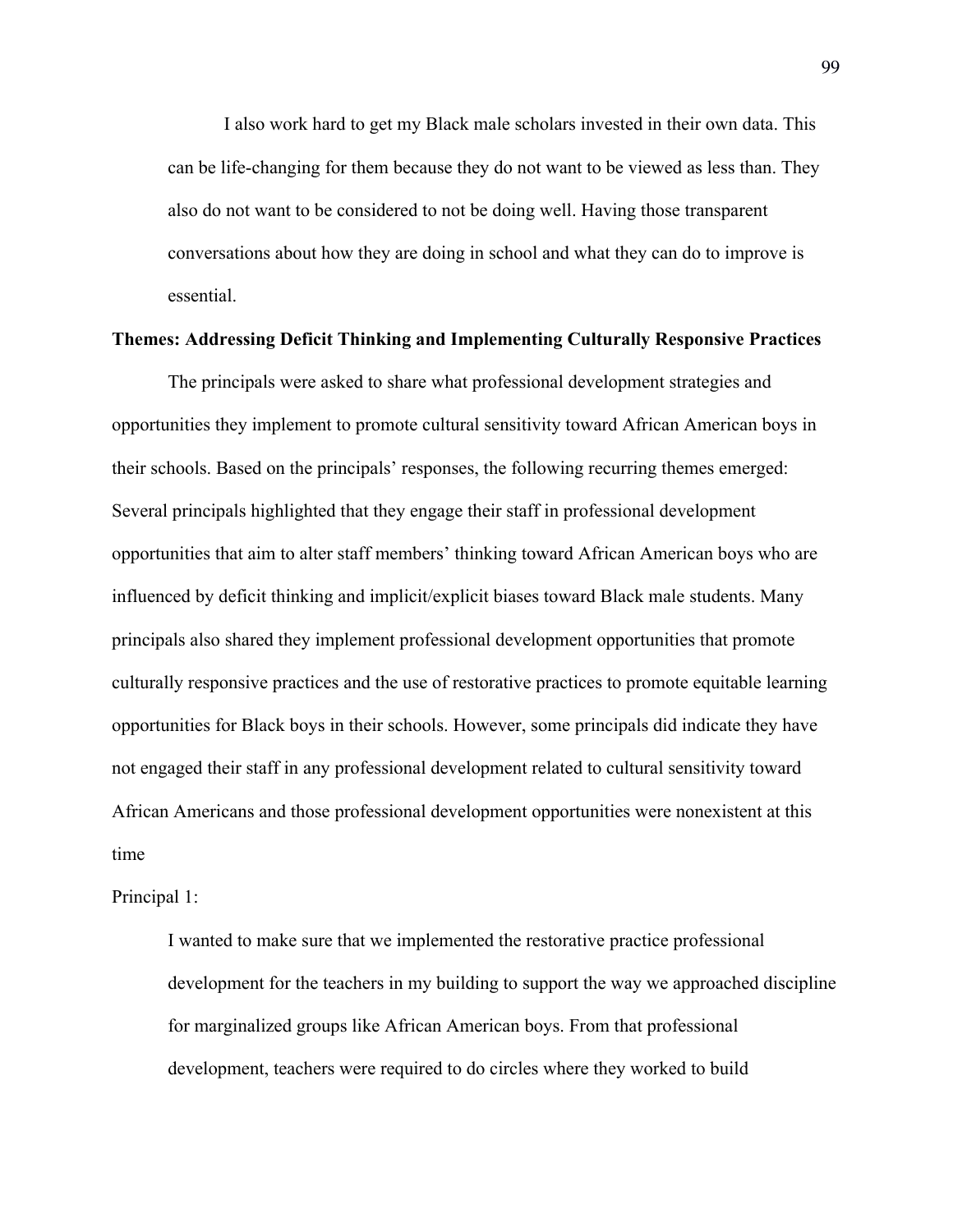relationships not only with just African American students but all students in their classroom. I also took intentional steps to help my teachers develop growth mindsets. We have been engaging in the growth mindset training for some years now. Teachers' deficit thinking with Black boys is highly influenced by a fixed mindset related to what they think Black boys are limited to accomplishing. I am working to promote growth mindsets in all of my teachers, concerning how they view and interact with African American males.

# Principal 3:

I really like this question. When I read it earlier today, I thought, "Wow." It made me reflect, and I admit that the professional development that we have done has not explicitly focused on our African American male students. With that stated, this question makes me think about how we can create opportunities moving forward into next year to build my staff's capacity to support African American boys in our building better. Our school's population is about 50/50 now, 50% African American and 50% Hispanic. We have done a lot of professional development around English language learners and have not intentionally neglected our African American students. However, we need to do more, especially when it comes to our Black boys, to change explicit and implicit bias thinking that impacts how they navigate school. What can we do to ensure that we are helping teachers recognize their biases and eliminate them to best support our African American male students? As a school, I do not think we have had enough professional development that is specifically geared toward young Black boys. We have to get them young to avoid the school-to-prison pipeline, and just eliminating all those things.

Principal 4:

100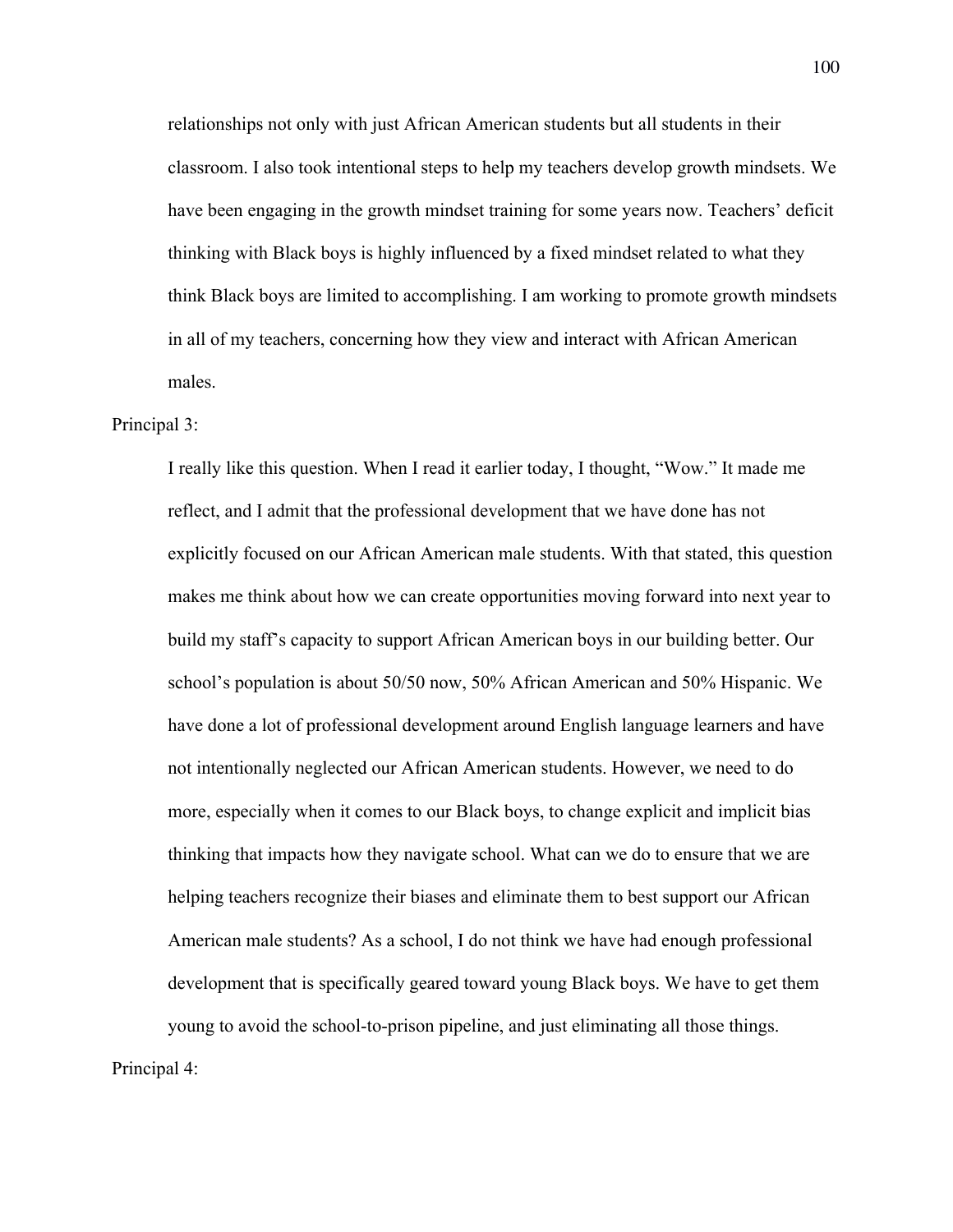So, I have not done professional development directly toward African American boys. However, our school has done a lot of work around supporting our student's socialemotional needs. My staff has engaged in four professional development [sessions] this year centered around helping students' social and emotional well-being. We know that Black boys need more support in this area, so while this training was not implemented to Black boys only, they benefit from teachers' participation in this type of training.

# Principal 5:

So, we have a solid equity team at our school, an equity team, the equity committee that delivers PD four times a year; some of our professional development has been geared toward African American males. We also deal a lot with trauma-informed instruction professional development to support some of our Black boys. The trauma-informed instruction professional development helps us better support students that come to us traumatized. The other professional development I focus on is having non-African American teachers give PD on understanding some of our implicit biases and microaggressions to promote our staff's ability to provide equitable learning opportunities to all students.

# Principal 6:

The main professional development my staff receives is culturally responsive training each year. I feel many Black males fall victim to staff members who just do not know how to work with them or have stereotypes toward Black boys that prevent them from supporting those males properly. The culturally responsive professional development has helped my staff ensure their instructional practices are culturally sensitive to the needs of the African American boys in my school. The training has also helped my staff members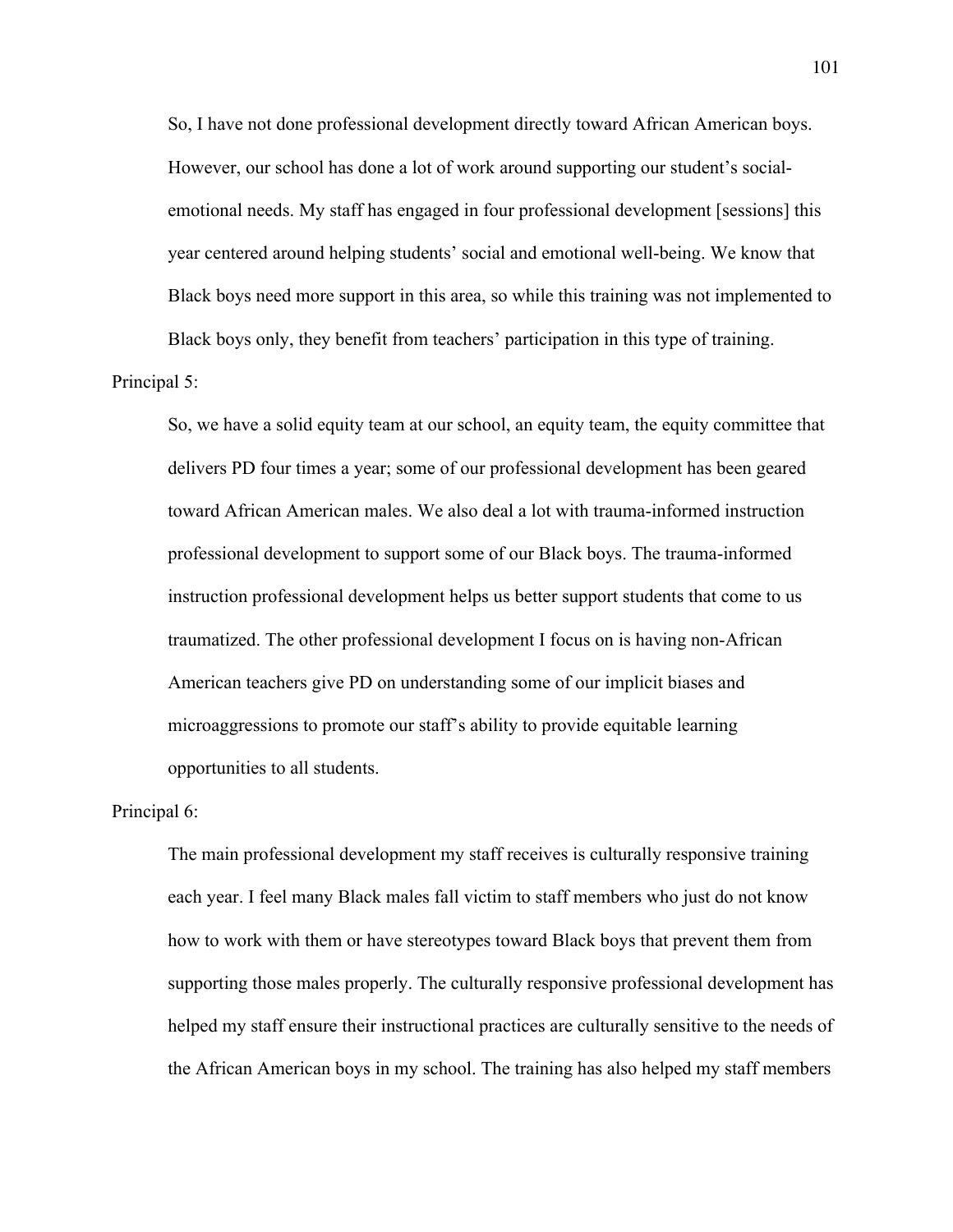recognize some of the biases they possess toward African American boys and think about ways to change the negative views of these boys to better their academic achievement. Principal 7:

To be honest, I am not going to say that I have had something specifically for African American boys. However, in March, we did begin a professional development initiative called "Book Talks." I purchased various books for my staff; the books were not just centered on African American male students only. The books were related to topics/groups that teachers wanted to develop a greater skill set in supporting as it related to students' academic performance. There was an ESOL group, there was a SPED group, and there was a group working with African American boys. The plan was to do book talks with them so that we can begin to develop experts through our experiences and reading more about strategies to support these various groups.

Outside of the book talks, I will state that I often show my staff data related to African American males. That has led to some professional development with restorative practices. Black boys are suspended at a higher rate than any other demographic in my school. We are working hard to identify better ways to discipline Black males, other than suspending them.

#### Principal 8:

I have to admit, professional development centered around African American boys only is definitely an area of growth and improvement for my school. It is a demographic that my staff needs more professional development in supporting. I feel the current state of our society, world, and what is going on in the media has opened the door for more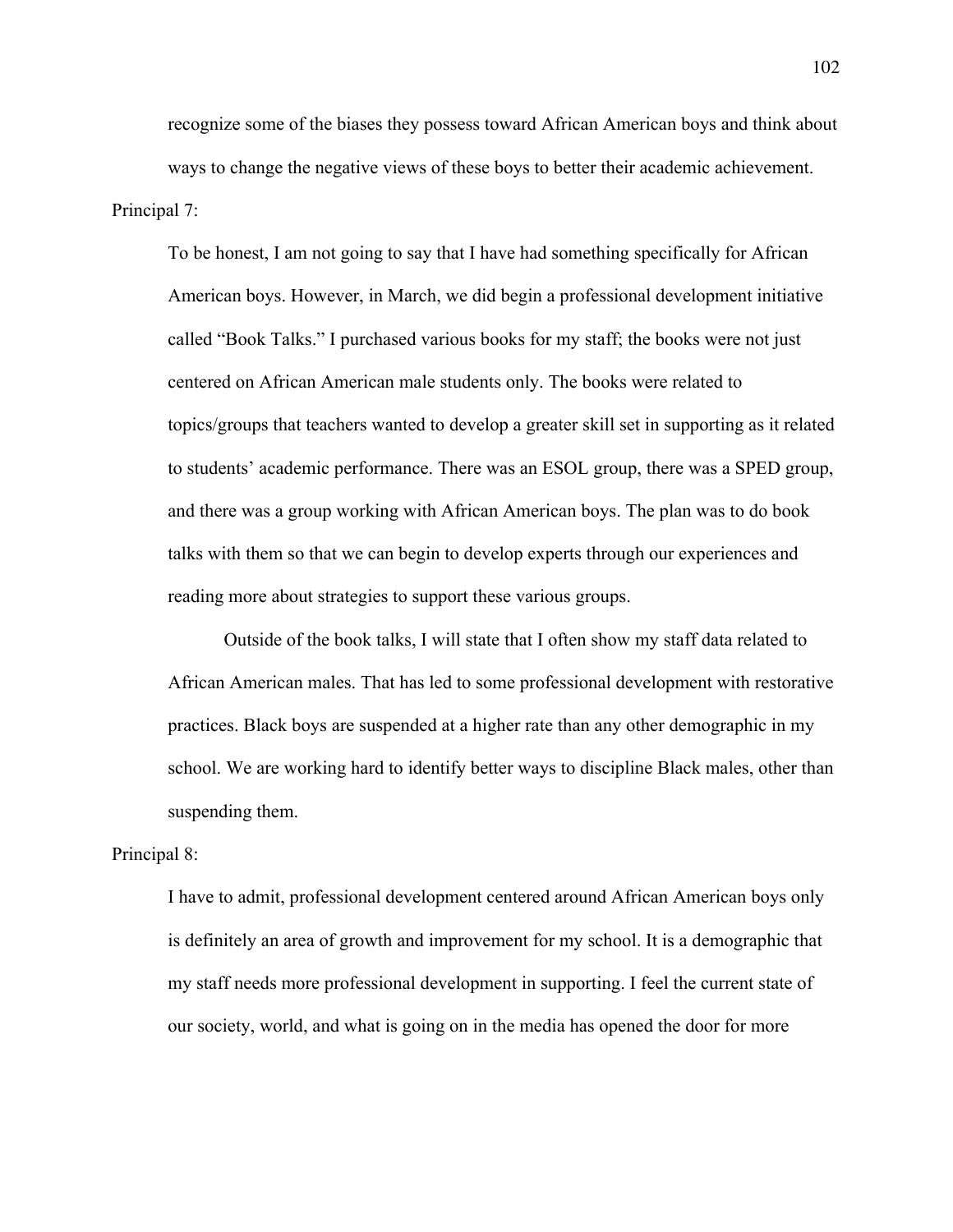authentic, transparent discussions to happen at the school level regarding professional development with Black boys. I already see these conversations happening in my school.

For example, at a recent biweekly staff meeting, in light of everything that has gone on (the pandemic, the social injustice that has been taking place recently), the staff decided that we could not start our meeting without providing a safe space for our diversified staff to be open and transparent about what they were feeling at that moment. There was no agenda for that time. Well, the only agenda item was we are just opening the floor for anyone to share whatever is on their heart. It was quiet at first, but eventually, a few people from different races shared their hearts. Some people admitted that they used to think this way, but now they feel this way. Some people shared their convictions about having a warped mentality, if you will, based on their race and their upbringing, their experiences. That was the most recent opportunity to really open up the floor and create that safe space where we could talk about biases and things that we have experienced as a result of race and culture. I think more conversations and professional development like this are needed.

I also think we need to do a better job, so I will totally own that one. I think because of the makeup of my school, I do feel that there is one culture/demographic that probably gets more attention when we talk about cultural responsiveness and making sure that we are meeting the needs of our students. I think my staff focuses more on this particular race of students when thinking about my staff's professional learning opportunities. I have done a lot around that specific race, so now even some of your questions definitely have evoked just a sense of urgency for me, coupled with what is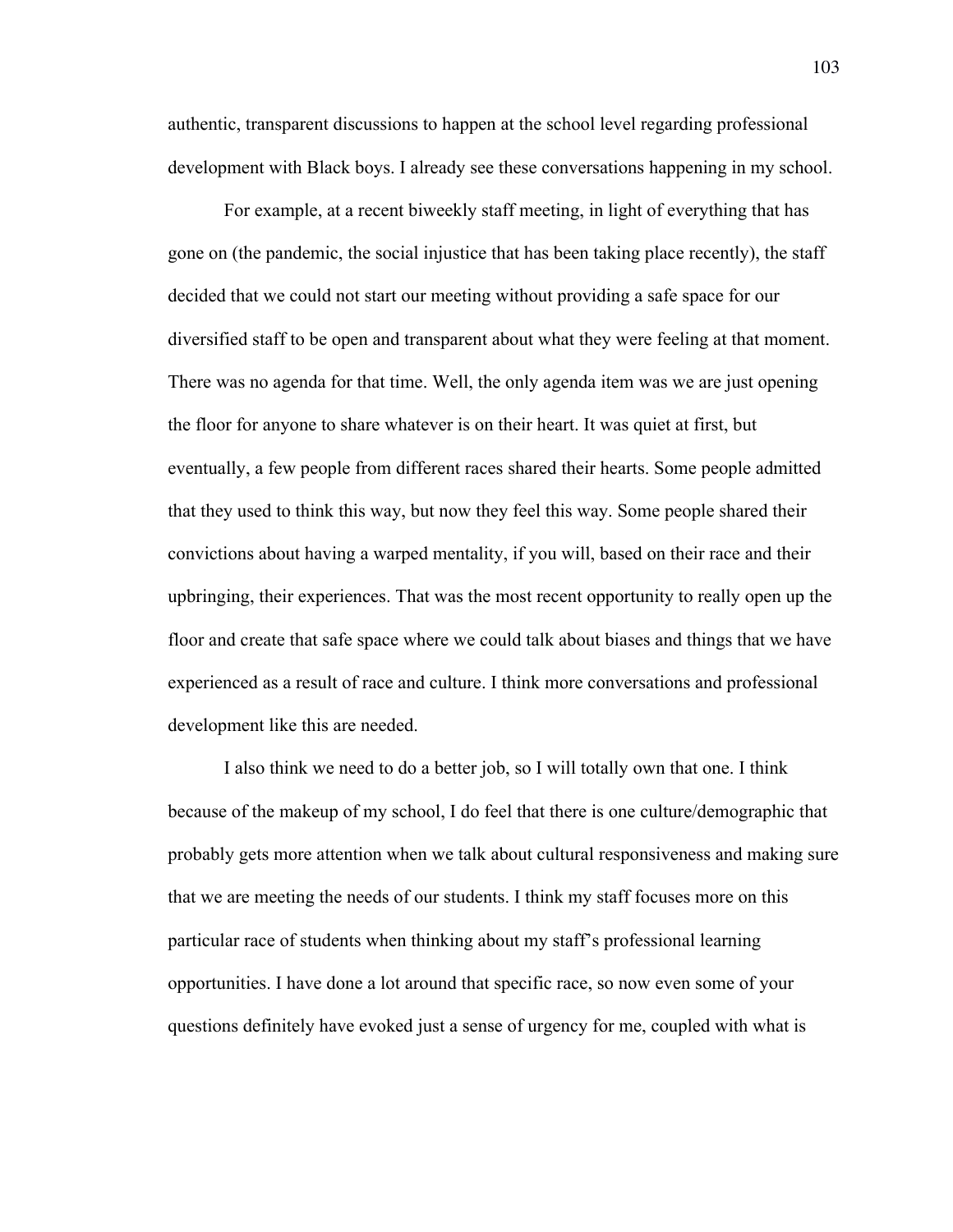going on right now in the world. We need to revisit how we are engaging staff with professional development related to African American boys.

# Principal 9:

My professional development to support Black boys in my school has centered around what good instruction looks like for all students, including our Black boys. I believe our Black boys' academic performance will increase when they are engaged in good solid instruction daily. With that being said, I center my resources on developing all teachers' capacity in my school to lead all student groups to academic success. This approach holds true for how I am working with the teachers in my building to support African American male students.

#### Principal 10:

Obviously, just based on everything that is going on, but it is the life that we have lived. We are working with an organization called Overcoming Racism and doing sessions with them to just talk about the role race plays in schools and the role that White supremacy has played in the development of policy that impacts our schools. My school is also taking a more in-depth look at our school policies, whether it be ones that I implemented or policies that were in place before I became the principal. I am taking steps to examine and dismantle policies and practices that hinder groups like African American boys from reaching their full academic potential.

# **Themes: Leaning Into Experiences and Fostering Relationships**

The principals were asked what personal experiences most significantly influenced their leadership approach towards African- American male students. Based on the principals' responses for this question, the following recurring themes emerged: The majority of the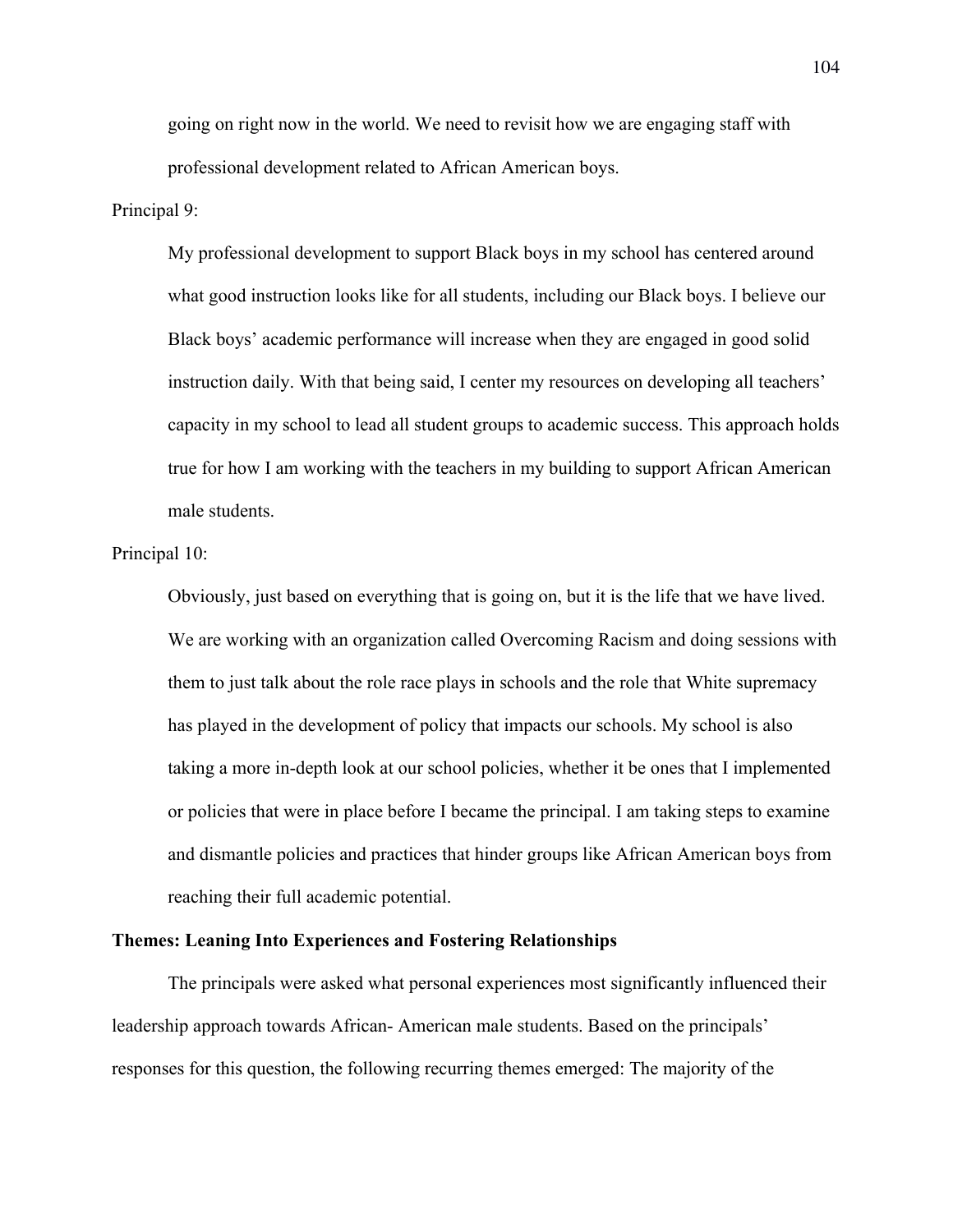principals highlighted that their personal experiences impacted how they led African American boys in their schools; this response was prevalent among participants who Black males were. Most of the principals also indicated that their commitment to set high expectations for Black males in their schools influenced how they led African American boys. Lastly, the school principals shared that the relationship between them and their African American male students impacted their leadership practices with males in that demographic in their schools.

#### Principal 1:

When thinking about the personal influence that has the most significant impact on how I lead the African American male population in my school, two frames of thought come to mind. First, I think about my own experiences growing up as an African American male in the American educational system. Like countless Black boys today, I had teachers who had low expectations of my academic capabilities. I realize today had the expectation of what I could achieve been greater on my life by those who led and taught me, I probably would be farther in life. Do not get me wrong, by no means am I saying I am doing bad today, but I am saying that the push for me to do more was not always there. So, I use my personal experience coupled with what I see today in the classroom to push the African American boys in my building to perform at their best every day. I want them to know that they are expected to meet academic expectations regardless of their circumstances, and I am here to support them in any way that I can.

The second frame of thought is related to me being an African American male. As I have stated throughout this interview, being a Black man in America is challenging. Educators must acknowledge that if we really want to set our Black boys on the right track. I know there are certain behaviors that I have to work to change in African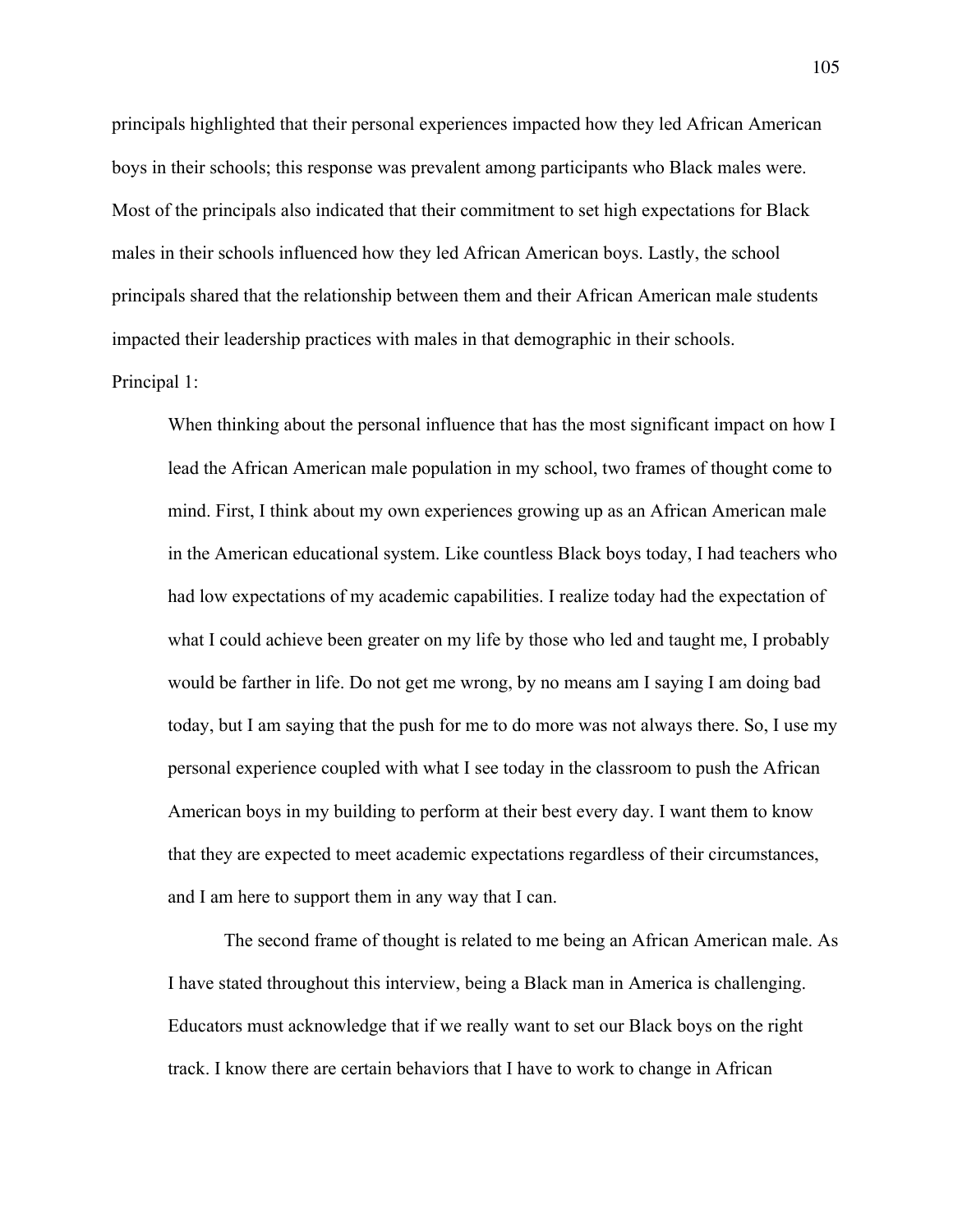American boys right away when I see them displayed, such as not coming to class prepared, not taking school seriously, or being disrespectful to their teacher. I know all too well when I do not work to change these behaviors in these boys, it can lead to other unwanted consequences for our Black boys in the future. So being a Black man and connecting with my African American males through my personal experiences has a considerable impact on how I lead Black boys in my school.

#### Principal 2:

I think for me, the most significant impact that influences how I lead African American boys in my school is related to the fact that I am the mother of Black males and the grandmother of Black boys. I know all too well what can happen when proper support is not provided to our Black boys. As I shared earlier, I lost my son because the emotional pain he had dealt with for years was never adequately addressed, so I often think about supporting our Black and brown boys' academic and social needs. With that stated, I recently shared a letter with my community that captures my feelings on those personal factors that impact how lead Black boys in my school. I think it is fitting to convey my thoughts concerning this question.

It says: "It would be remiss of me and quite frankly irresponsible if I didn't address the racial tensions which plague our world and its impact on our culture and our community. I take pride in being a leader of color, leading a school community representing families of a different color. And as much as I take pride in being a Black woman, I am equally saddened by the Black lives lost, murdered by the very agency whose motto is to serve and protect. I am frustrated and angry at the hunt-and-prey temperament displayed by those. My heart is sore and in agony at my fear of the lives of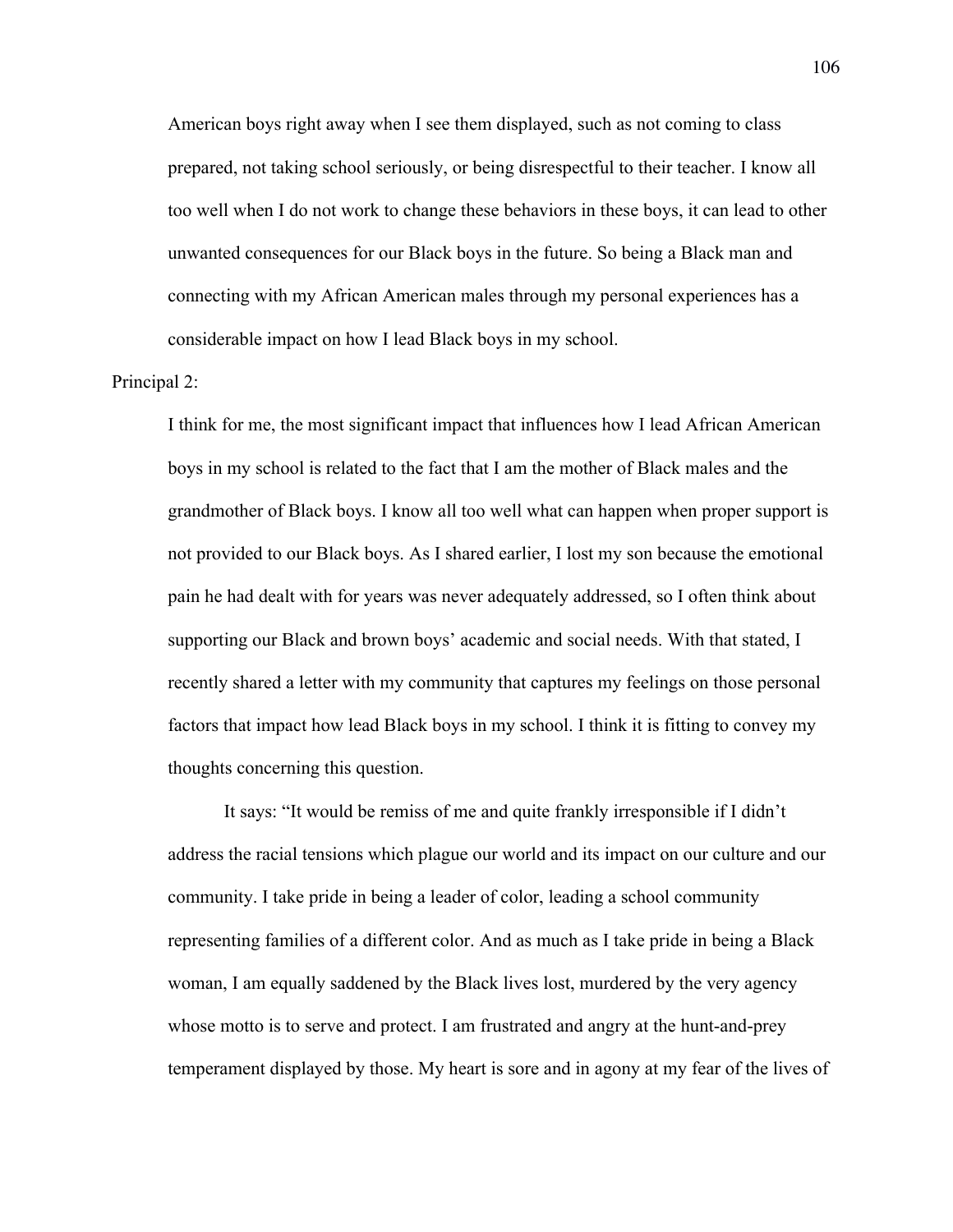all Black males. This includes my son and my biracial grandsons who live in a world that sees them as not being White enough to invoke White privilege but Black enough to be a target to place a knee on their neck. I do not have the answers to a complex, just simple inalienable right to live.

"I have grown weary of the constant cases, experiences, and situations of killing Black folks as if it were a sport, especially our men. It is as if there is an intentional plan of Black male extinction. By no means is it my intent to dismiss or belittle the struggle of any marginalized group of people. However, the number of Black males dying by a police officer's hands supported by corrupt police administration is well documented. Daily we see phone videos, webcams, and body cams depicting the overwhelming evidence that Black men are being hunted. It is also evident by the solidarity of many races of people worldwide protesting the very injustices; they chant 'Black lives matter.' It is time for all of us to take a stance that people of color have been doing for over 400 years predicated in the free land. In the words of Dr. Martin Luther King, Jr., 'Injustice anywhere is a threat to justice everywhere. We are caught in an inescapable network of neutrality tied to a single garment of destiny. Whatever affects one directly affects all indirectly.' We have work to do, and we each are responsible for our own scholarship in this work. We must start reading, knowing, and facing accurate history and then facing ourselves to recognize and change our own biases, implicit and explicit. So, rest up. Our school is poised to do the work, change the narrative that changes the attitudes of those we work with, and change the lives of our community. Let us provide breadth. Galatians 3:28: 'There is neither Jew nor Gentile, neither slave nor free, nor is there male and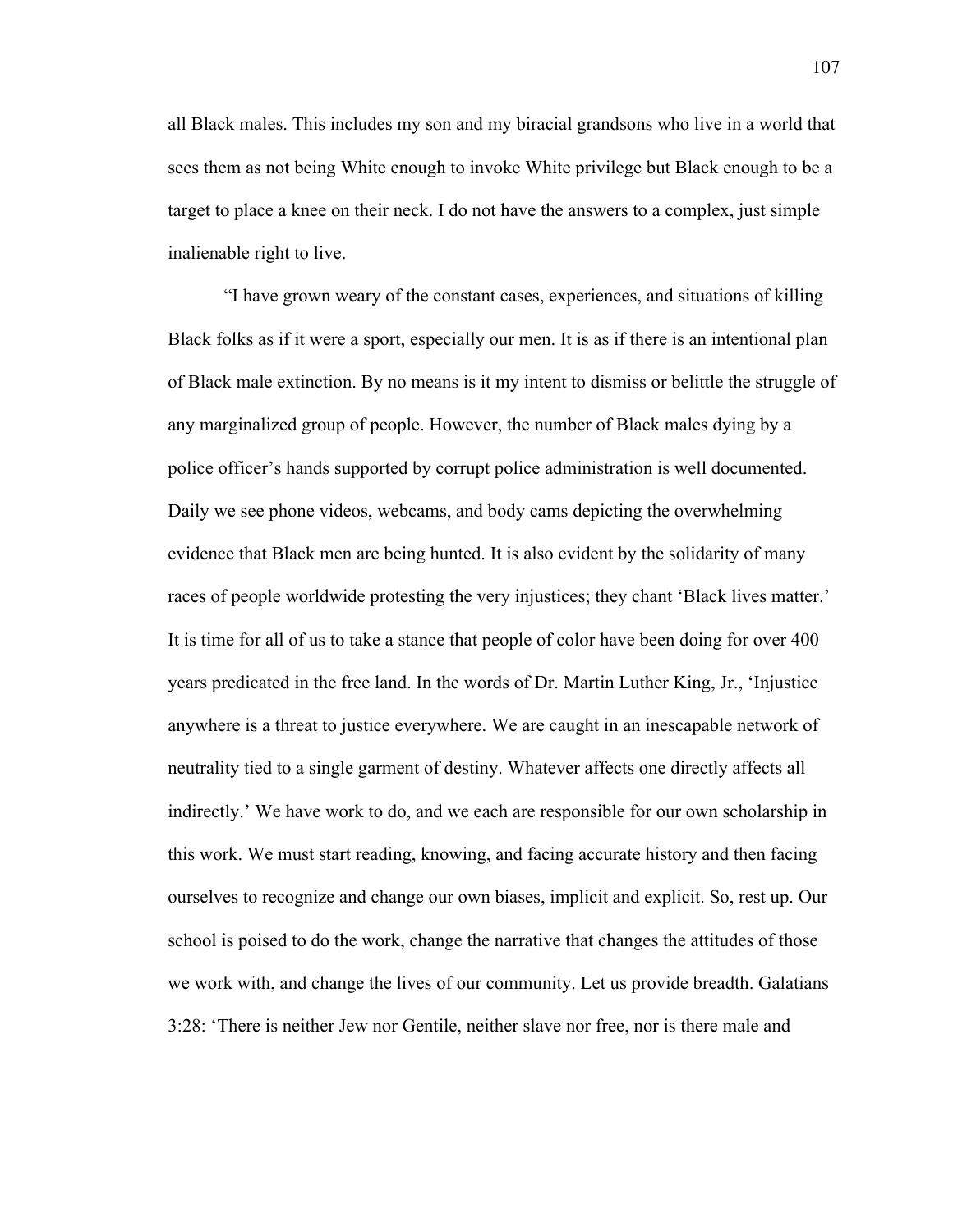female for you are all one in Christ Jesus.'" This letter sums up why I must leverage my power to support and move Black males forward in my school as a school leader. Principal 3:

I guess, if I think about my upbringing and my exposure to diverse environments as a child, it was not very diverse at all. Everybody in my community was White—Catholic and Italian. So, I think going through high school and college and just being in different populations and recognizing that many biases existed among non-African American individuals toward African American individuals infuriated me. It was always a core value of mine that all people should be treated with kindness and respect. This thinking has definitely shaped my school leadership approach as I believe in giving all students the best educational experience possible.

It has also been my mission to make sure that the people I hire, the people I put in front of children, including our African American boys, are the best people for those students. We know not everybody comes with a sense that all students deserve the best. They bring those biases to the table, and I have been very intentional about taking steps to dismantle those biased beliefs among my staff with marginalized groups like Black males.

I know the statistics that exist out there about African American boys and how different teachers can drastically alter their paths in a positive or negative way. I think that having the right people in a building, bringing the passion that I have and just letting people know certain things are not acceptable; they are non-negotiable. If you work at my school, you want the best for all scholars no matter what race or gender the student is. I push my staff to acknowledge their biases and eliminate them. If this is not the population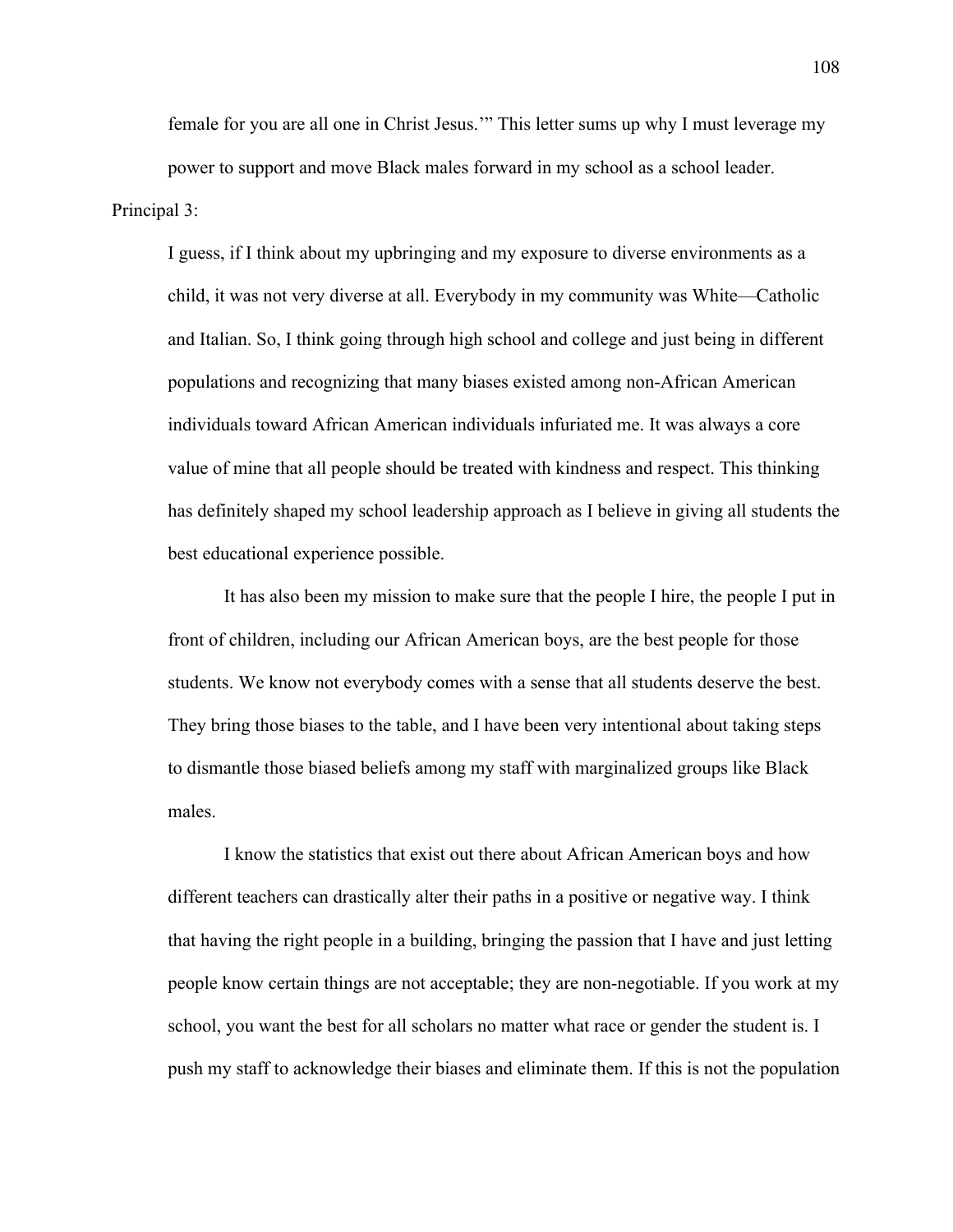of students that you desire to work with, no problem. I welcome you to relocate to another school environment because this is what we expect at my school. We have to do right by our children. With that stated, my upbringing and what I've read about and my passion for making sure all scholars achieve regardless of their race, gender, and socioeconomic background have had the most significant impact on how I lead and serve Black male students in my school.

#### Principal 4:

I think for me, it is my own experience growing up as a child. While I had African American boys in my life while growing up, not many of them were as a role model per se. Their role was more about managing and keeping me in line. Some would even threaten to take me to the jails to see how other Black men lived when they made bad choices. I shared that experience to say I did not get the African American male that inspired me to do better. I got the drill sergeant or the one who pumped fear in me. I did not get anybody who poured into me as an African American male until I was in high school in the Upward Bound program. I can recall it was not even the teachers; the counselors we worked with would talk about college and all the things that they experienced and what doors it could open for Black boys if we were willing to work hard. Those conversations really inspired me to develop the drive to be a successful Black man. I was determined not to become another brother from Philly who was a statistic. My personal experiences as a Black man and recalling the impact certain conversations had on my life as a young Black boy most influence how I work with Black boys in my school.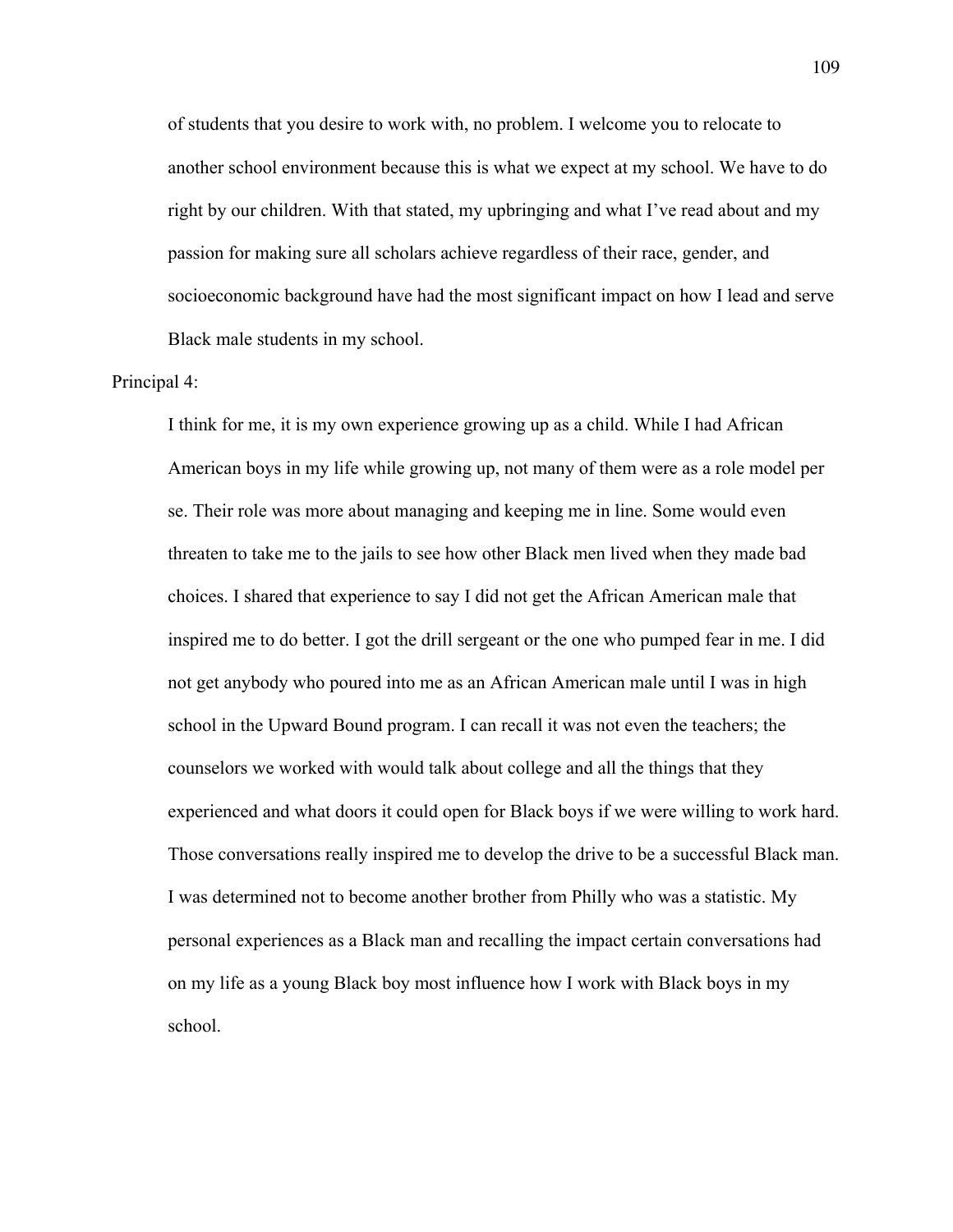For me, it is about making sure that at the end of the day, I know that I walked into my building and gave it all I had. Everything that I do is connected to improving the students' lives, especially our Black boys. Every decision that I make is made with my students in mind first. Some of my staff may not like my approach to leading because they want an adult-centered workplace, and for me, I cannot do that. I care too much about these kids, especially our Black boys. Black males in this country already have a target on their back, one because we are Black and two because we are males in this country. At times, I feel it is not looking good for Black men today, and so each day, I have to get up and prepare myself to face the world to make sure that I'm in a good space for them to help ensure their academic and social-emotional needs are met.

#### Principal 5:

I would have to state what influences my leadership approach the most with Black boys is reflecting on how I would want someone to lead and teach my own child. I have a daughter that is 14 and getting ready to start high school. I try to approach it from the standpoint of what type of school I want my child to attend. I want my daughter to attend a school with high expectations for her, address her social-emotional needs, and be aware of her academic and social-emotional needs to ensure she achieves success. I try to create the same learning environment for my school students, especially Black males. I know many of them need extra support to ensure their academic success, like mentorship programs and making those connections in the community to support these young men outside of the school. Another thing that personally influences the way I lead Black boys is my mission to find out what they do well and nurture that gift or talent; our Black boys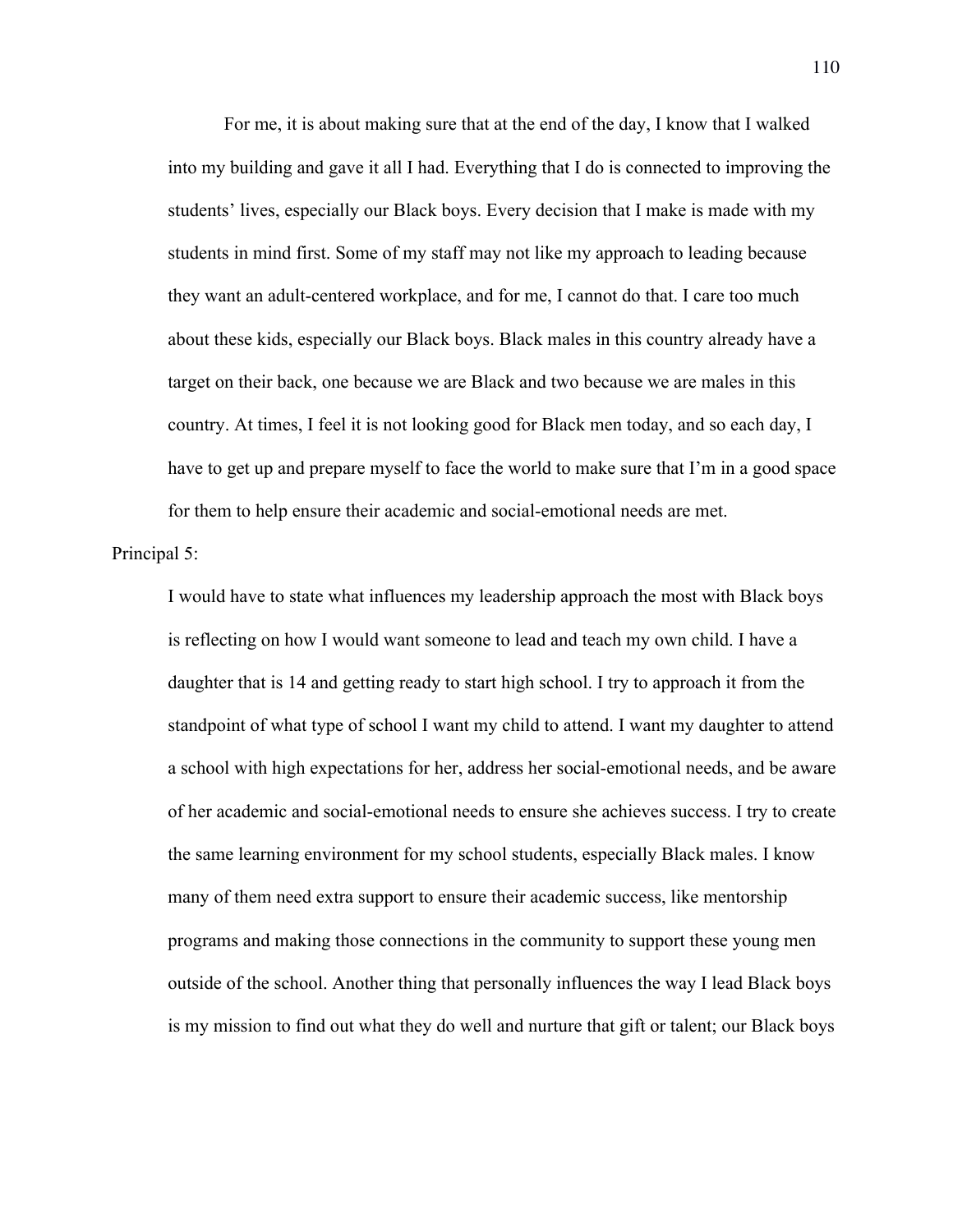have so much talent. I often reflect on how my leadership as a Black man influences Black males in my building to be their best selves.

#### Principal 6:

I think, once again, it is about being reflective and seeing myself in them. I tell the staff all the time, "Look, we get a chance to have a significant impact on these students' lives this year. I tell my staff to make each day count. I also tell them to ensure all 180 days of the school year count and that they are meaningful and engaging days for all students. As elementary school teachers, I remind my staff that we are really shaping how students will view school for the rest of their lives. It is especially critical that we work to create a space where all students know that school is a place where they belong and are expected to do well; this concept is especially crucial for our Black boys. It is so important that we are good stewards in creating a safe space for our Black boys making sure that we are doing our job in making sure that they are successful.

#### Principal 7:

The first thing that came to mind when you asked that question was my African American son. In the spirit of where we are right now as a country, this is going to make me heavy. Knowing what my son can experience just because he is a young Black man and knowing that I did everything I could to raise him with dignity, respect, and manners—and that it does not matter to many people—hurts. The fact that he has long, gorgeous dreadlocks and his skin is chocolate as everything. Despite all these great things, he can be stopped by the police for just being Black. I can recall when the police stopped him and his friends, the police said to him, "Where are you going?" And he says, "I'm walking up to the school." My son proceeds to ask the officer, "Why did you ask me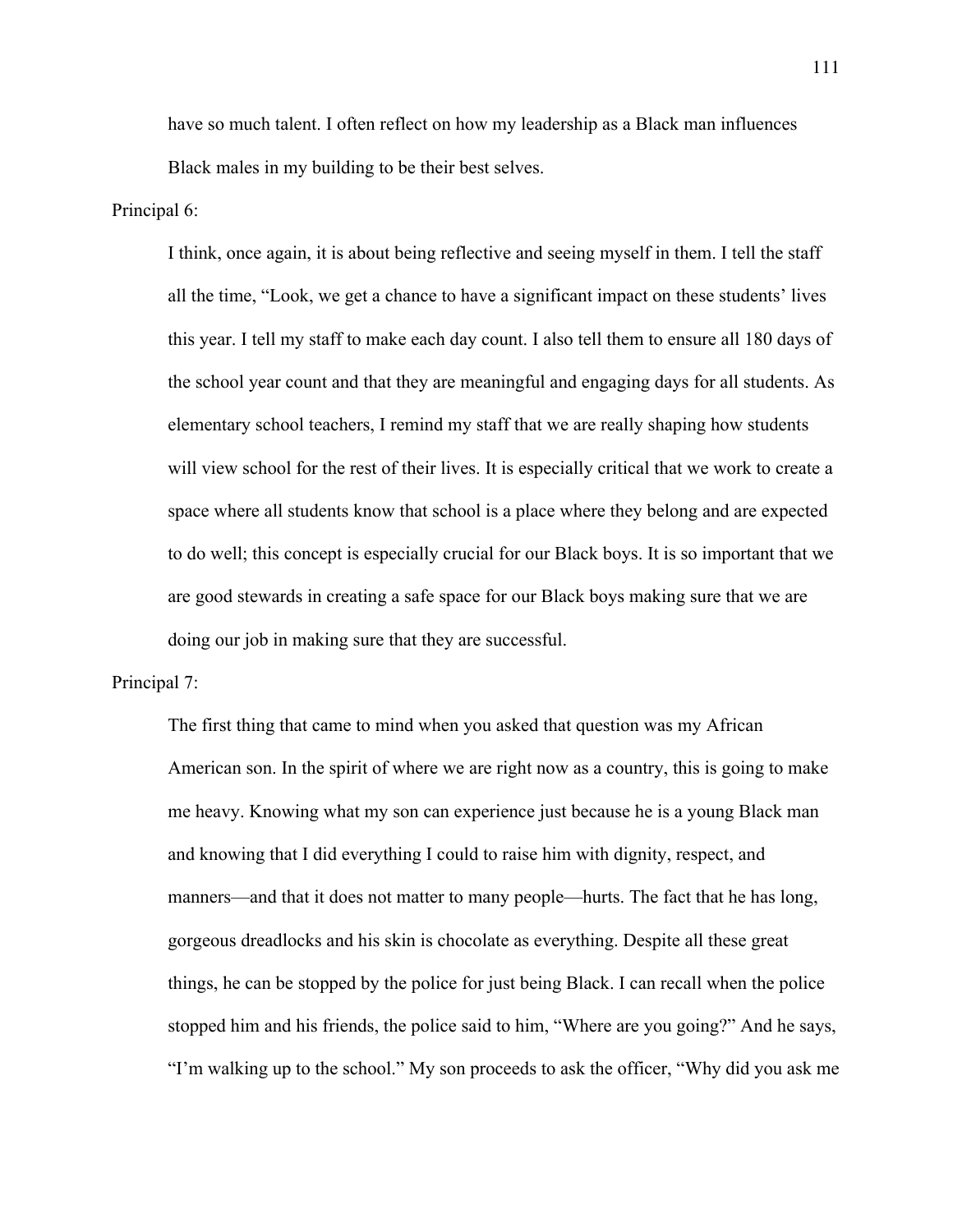where I was going?" And the police officer replies, "Because you look suspicious." We cannot keep doing this to our African American boys.

I felt like I failed my son when he told me that story about him and his friends. I did not teach my son how to be prepared for institutions in America to penalize him automatically because he was a Black man. My son's encounter with the police at an early age helped shape my view on how I lead and support Black boys in my school. His experience has also given me a different lens and new energy with telling these stories about Black boys to ensure their stories are told to change the narrative that America has tried to impose upon our Black boys.

#### Principal 8:

For me, I think it is the personal impact of growing up with my single mother with my African American brother in a low-income community that has influenced the way I interact and lead Black boys in my school. I get their stories because I have lived their stories vicariously through my brother's story. My father was not involved in my brother's and my situation, so my school family was a big resource for my brother and me. I was fortunate enough to have wonderful schooling experiences, extraordinary educators, and great school administrators who significantly impacted my life. My mother did the absolute best she could, but there were things that she just could not do, especially for my brother. I can recall men in the school stepping in to support my brother with stuff related to becoming a responsible man. I remember men in the school, teaching my brother things like completing a job application or learning to tie a tie. With that stated, I think the school serves as a beacon of hope for many of our African American boys. I keep this in mind as I lead the boys in my school. Many of them rely on resources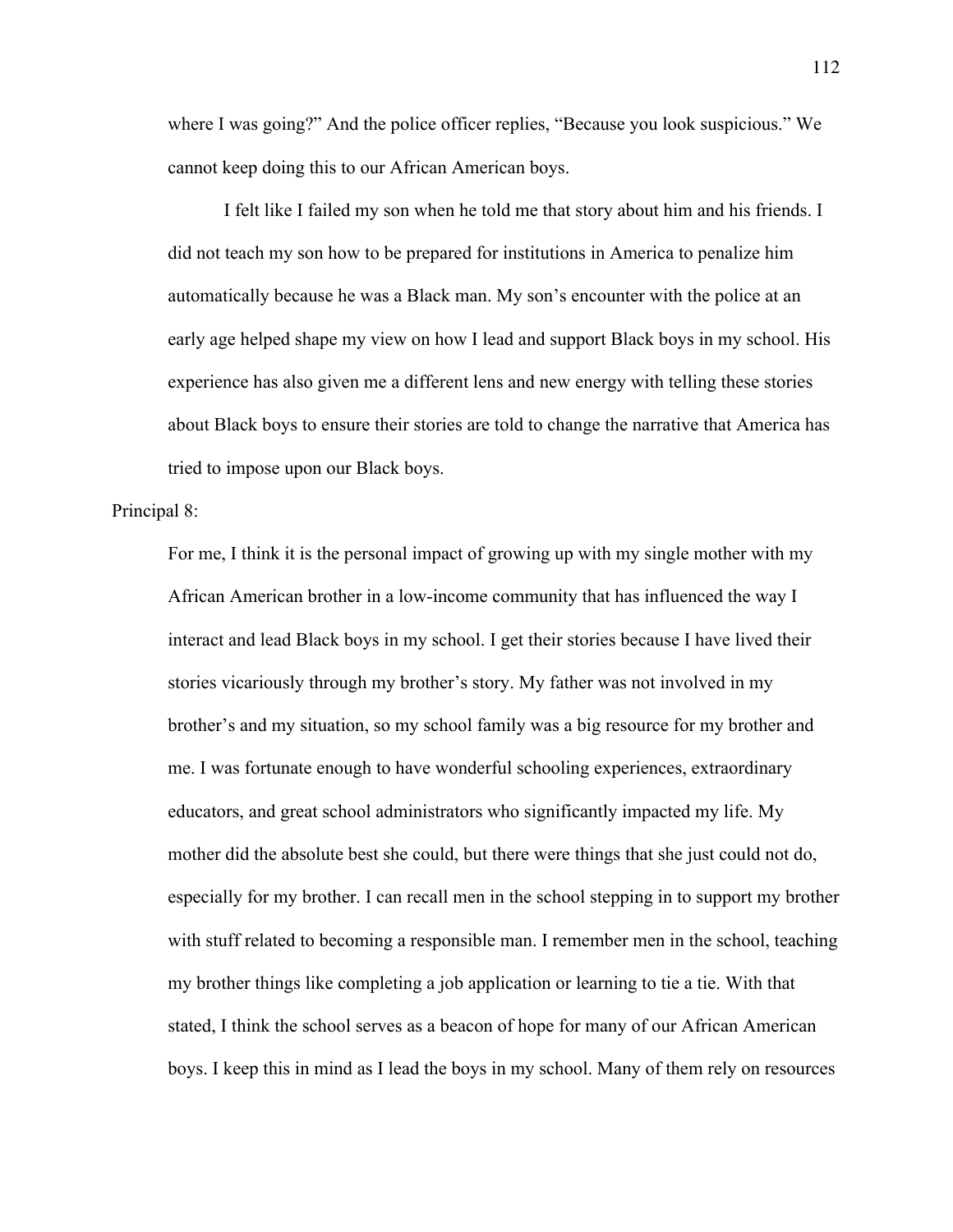in the school and community to help propel them forward. I believe that notion influences my approach with how I lead my Black boys in my school. I know a great deal of their success depends on their experiences with their school leaders and teachers.

#### Principal 9:

I think my mind always goes back to the fact that I am raising a Black male. I see my African American son in every Black male in my school. When I go into a classroom, I think about how my son struggles at times in his classes. My son has to be given specific directions and a lot of support to achieve the expected academic outcomes in class. With that being said, I often think about how many Black boys need that same type of support in my school and how we are supporting those boys. So, I would have to say the concept that has the biggest impact on how I lead Black boys is seeing them as an extension of myself. I see all the Black boys in my school as my sons; this view helps me lead from a passion for ensuring their academic, social, and mental well-being.

#### Principal 10:

My own personal influences have the biggest impact on how I lead my Black boys. I run my school in the way that I wanted my school to be run when I was in school. The experiences that I wanted as a young Black male in school, I try to create that for our Black boys. The things that I knew I struggled with when I was a young male are the things that I try to proactively solve for our Black boys or try to proactively create programs that can support them in dealing with issues they face today. I also think about the profound impact positive relationships with many of my teachers had on my life and how they help champion my success in life. I had so many teachers that influenced me and worked to create a space where I could achieve success no matter what obstacles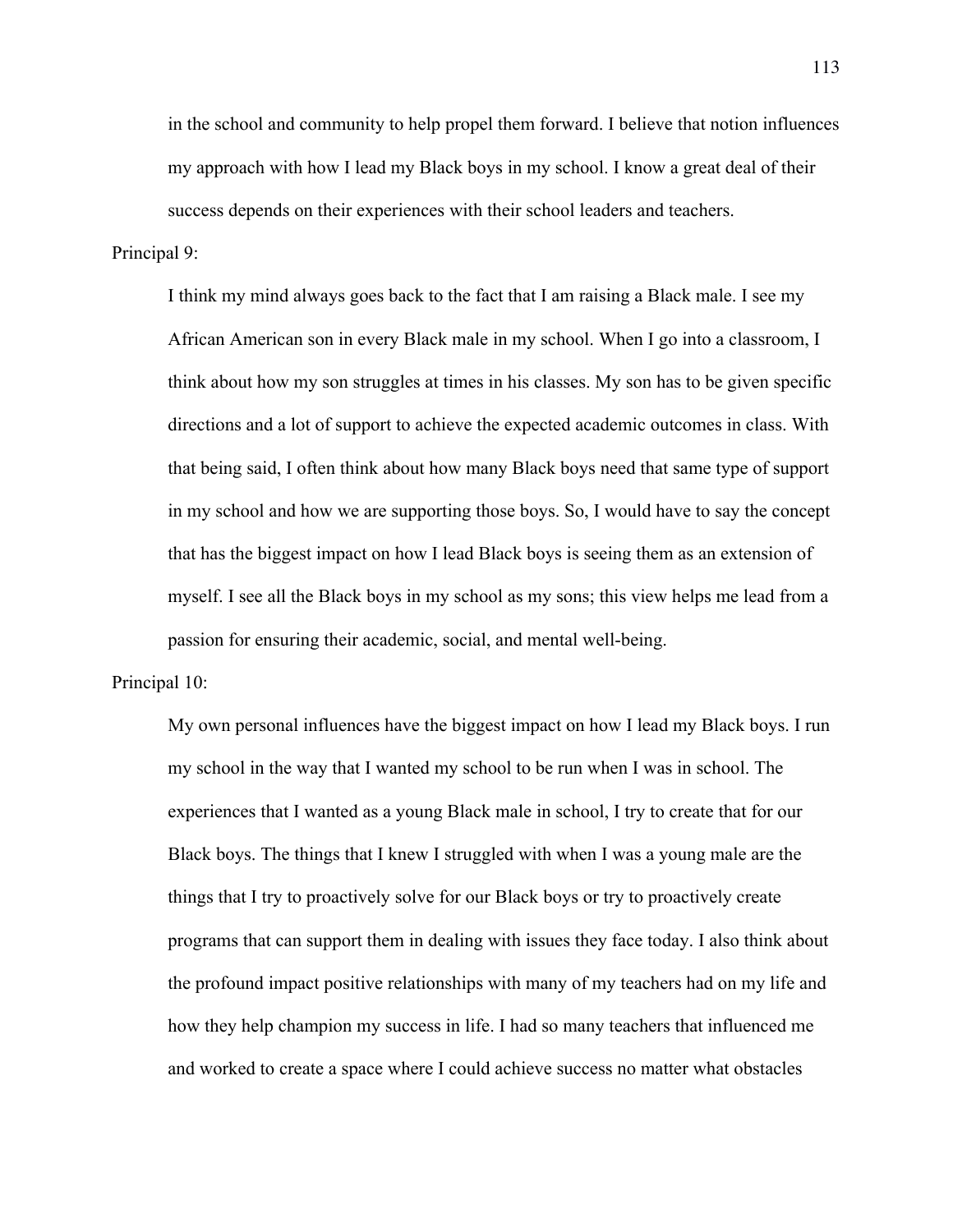arose in my life. I think about those experiences often. For me, it is more than just about what you are teaching them in class. I want teachers also to consider the impact they are having on Black boys outside of school. Honestly, what makes the difference for many of our Black boys is knowing that the individuals leading and guiding them care about them as individuals inside and outside the school setting.

## **Summary and Preview of Next Chapter**

Chapter 4 reviews the themes and correlated responses that provided findings for this study. This chapter presents insight on the leadership behaviors and strategies elementary school principals are implementing to promote African American boys' academic performance. Based on the prevalent themes discovered through coding, I found that public school administrators have similar thoughts and experiences when examining their leadership practices that promote African American boys' academic performance.

Chapter 5 summarizes the findings for each subtopic and gives recommendations for administrators and future researchers. As the conclusion of this study, Chapter 5 also answers the research questions presented and discusses how the purpose of the study was met. Finally, this chapter describes how these findings could still be extended through future studies.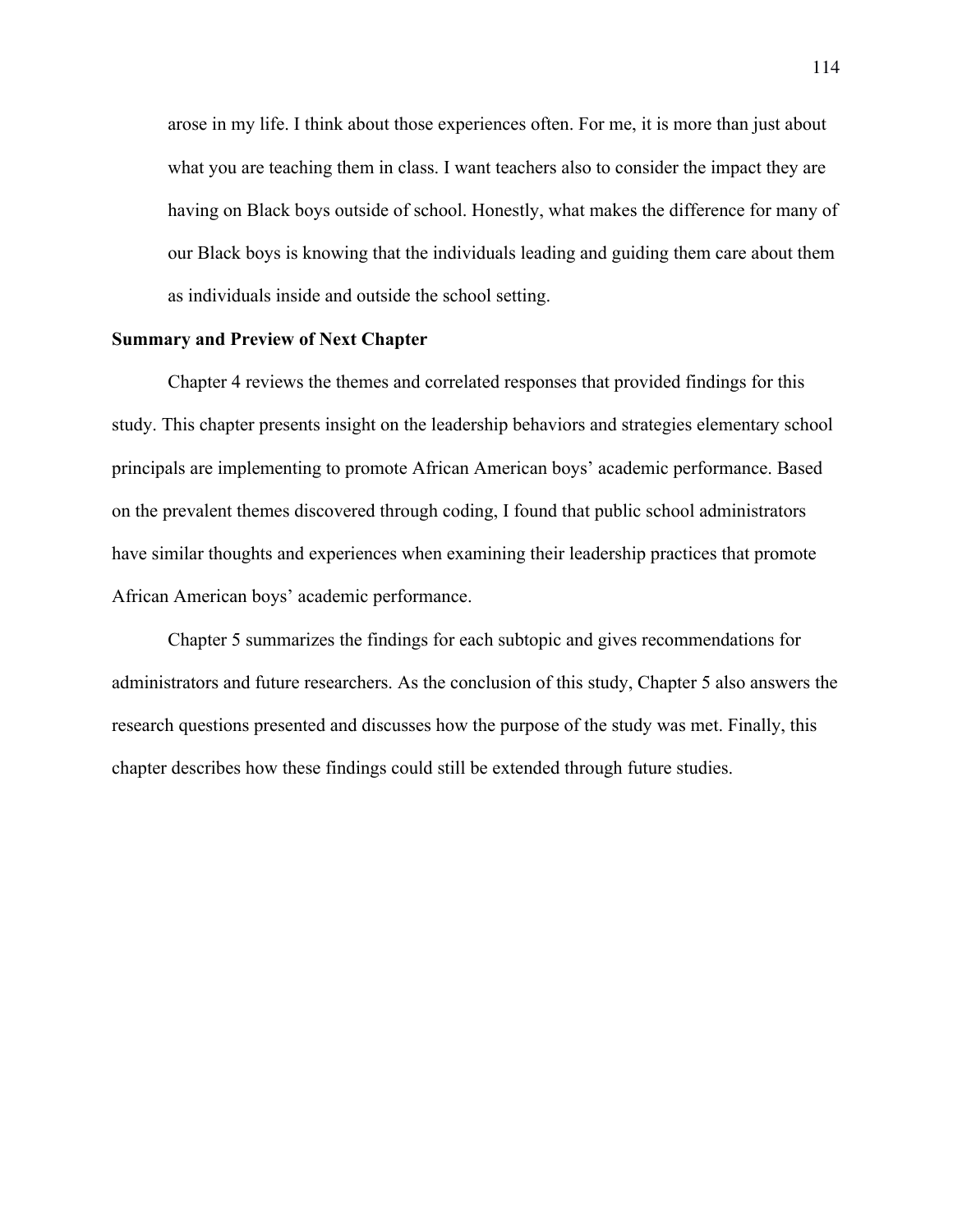#### **Chapter Five: Summary, Implications, Recommendations**

School principals play a critical role in the trajectory of African American boys' academic and social success. Statts (2015) highlighted that African American boys' academic success is highly predicated on school leaders' ability to create and foster educational settings where African American boys are expected to do well. School principals possess the power to influence the teachers they lead and the communities they serve to identify ways to best support African American boys who may otherwise have a challenging time achieving success in their academic and social endeavors.

#### **Study Overview**

The purpose of this case study was to examine how principals at the elementary level used their perceived leadership behaviors to influence the academic success of African American boys in their schools. This study did not focus on just one aspect of educational leadership. Instead, this study explored multiple leadership behaviors that the principals enacted to influence African American male students' academic success, as perceived by the school principals. This chapter concludes this study with a summary and interpretation of the key findings, implications for change, and recommendations for future research. This chapter also connects the study results to this study's literature review.

#### **Study Procedures**

The findings of this study were derived from semistructured interviews conducted with 10 elementary school principals. Each principal provided insight into the leadership behaviors he or she enacted to promote the academic success of African American boys. The principals also shared artifacts, such as meeting agendas and program information, that shed more light on the leadership behaviors they implemented with their staff, students, and community to help propel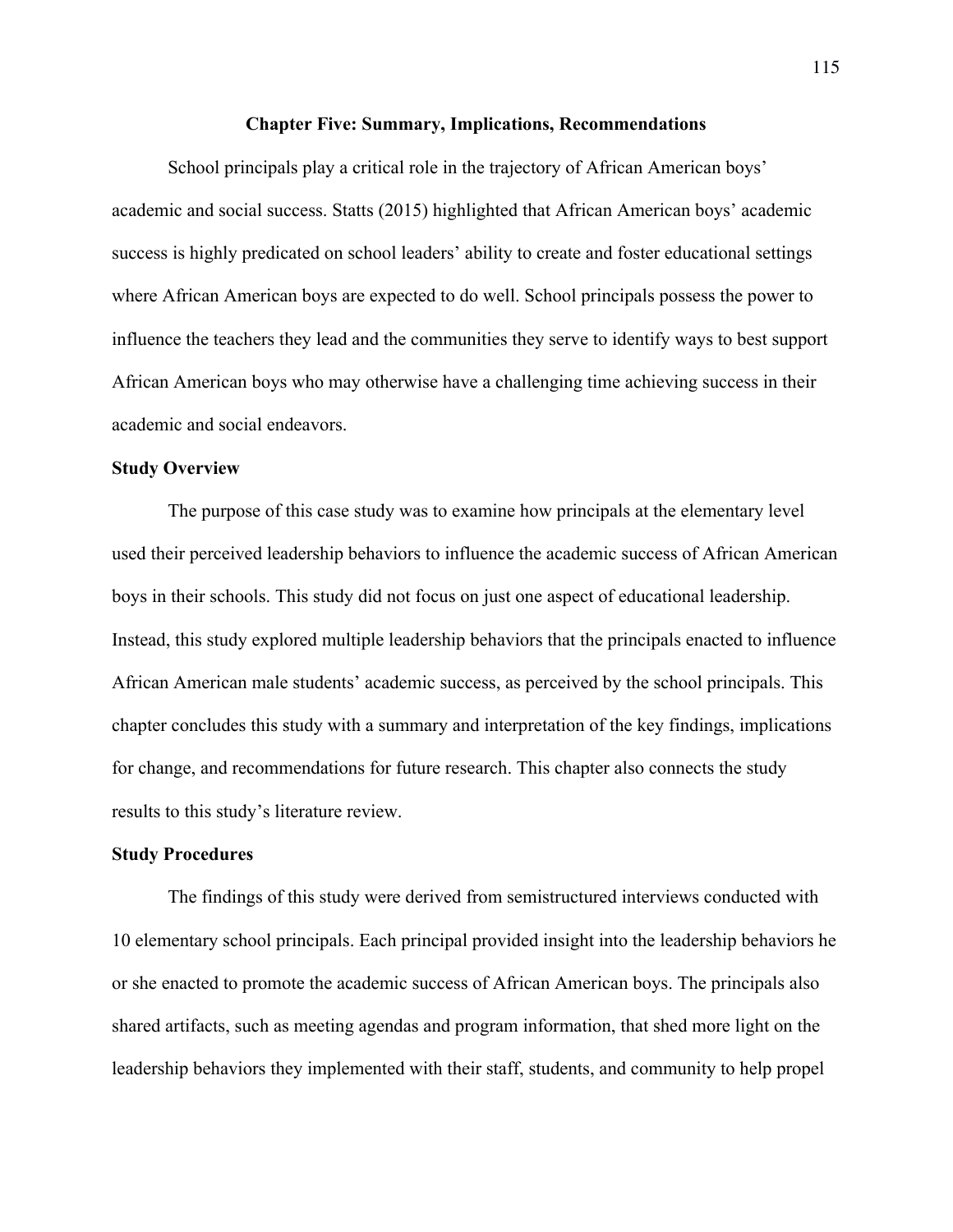African American boys forward in their school. The oral data shared by the school principals was recorded using the Zoom platform and transcribed using the transcription service TranscribeMe to ensure accuracy of the research participants' views and thoughts. Once the interviews were completed the research participants' responses were analyzed and coded to establish recurring themes that provided answers to the research questions.

# **Participants**

Ten elementary school principals from the Southeast United States participated in this study. All the participants in this study led in a school with a population of 50 African American male students or more. The principals in this study led in a wide range of school communities, ranging from low-to high-income in the Southeast United States. One of the 10 principals was White, and the others were African American. There was a total of four women principals and six male principals who participated in this study. The principals' years of experience in education ranged from 10 years to over 25 years.

#### **Research Questions and Corresponding Themes**

The following research questions guided this study. Reoccurring themes that aided in answering each question follow the question below.

**RQ1.** How do elementary school principals perceive their leadership practices to influence the academic achievement of elementary African American male students? Based on the participants' responses, the following emerged as recurring themes: (a) promoting professional development of teachers, (b) recognizing African American males' intellectual needs, (c) creating a sense of belonging, (d) understanding African American males' socialemotional needs, (e) addressing deficit thinking, and (f) promoting culturally responsive teaching.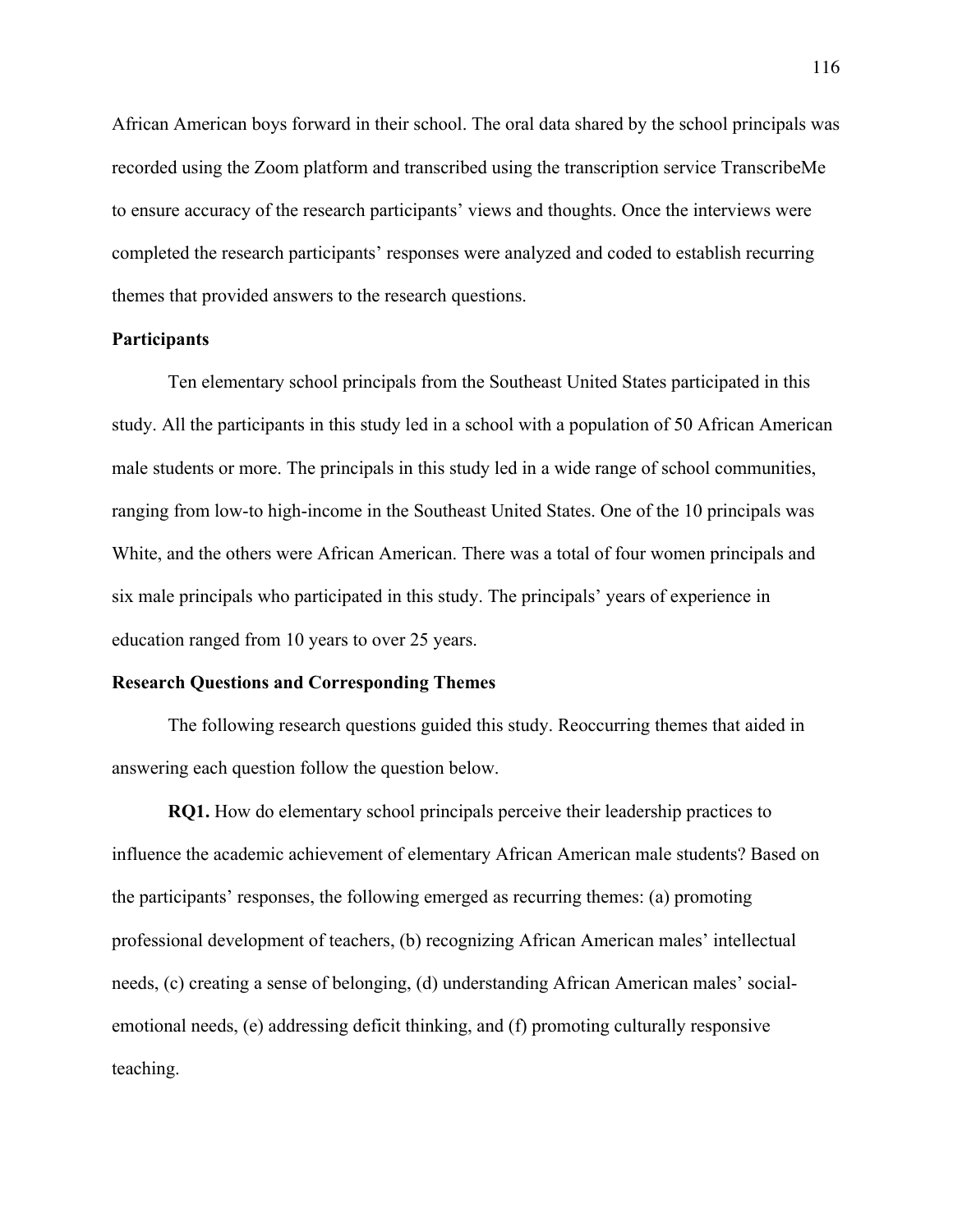**RQ2.** What strategies do elementary school principals implement to foster the academic performance of African American male students? Based on the participants' responses, the following emerged as recurring themes: (a) leading with empathy and hope, (b) addressing home life and aggression, (c) diversifying the staff, (d) strengthening community partnerships, (e) setting high-expectations, (f) mentoring and special programs, and (g) fostering strong relationships.

# **Summary of Research Findings**

This study was guided by the conceptual framework of the CRT, which suggests that educators and school leaders often implement practices, whether intentional or unintentional, that lead to inequitable practices that create undesirable learning environments for African American students (Ledesma & Calderon, 2015). Data analysis and the interpretation of several recurring themes from this study are aligned to tenants of CRT, which also suggests that race continues to be a significant factor in influencing the schooling experiences of African American students in comparison to their peers who come from other racial backgrounds (Ladson-Billings & Tate 1995). The principals' response to many of the questions in this study reinforce the idea that many African American boys continue to experience disadvantages in their schooling experiences because they are young Black men.

The principals highlighted the importance of becoming aware of the innate negative consequences that come with being an African American male in America. One principal described young Black boys as America's prey that is being hunted in aims of devouring African American boys until they no longer exist. I want to acknowledge the thoughts shared by this participant are not representative of all of the principals in this study. However, the statement made by this principal provides context to the dire state of African American boys in America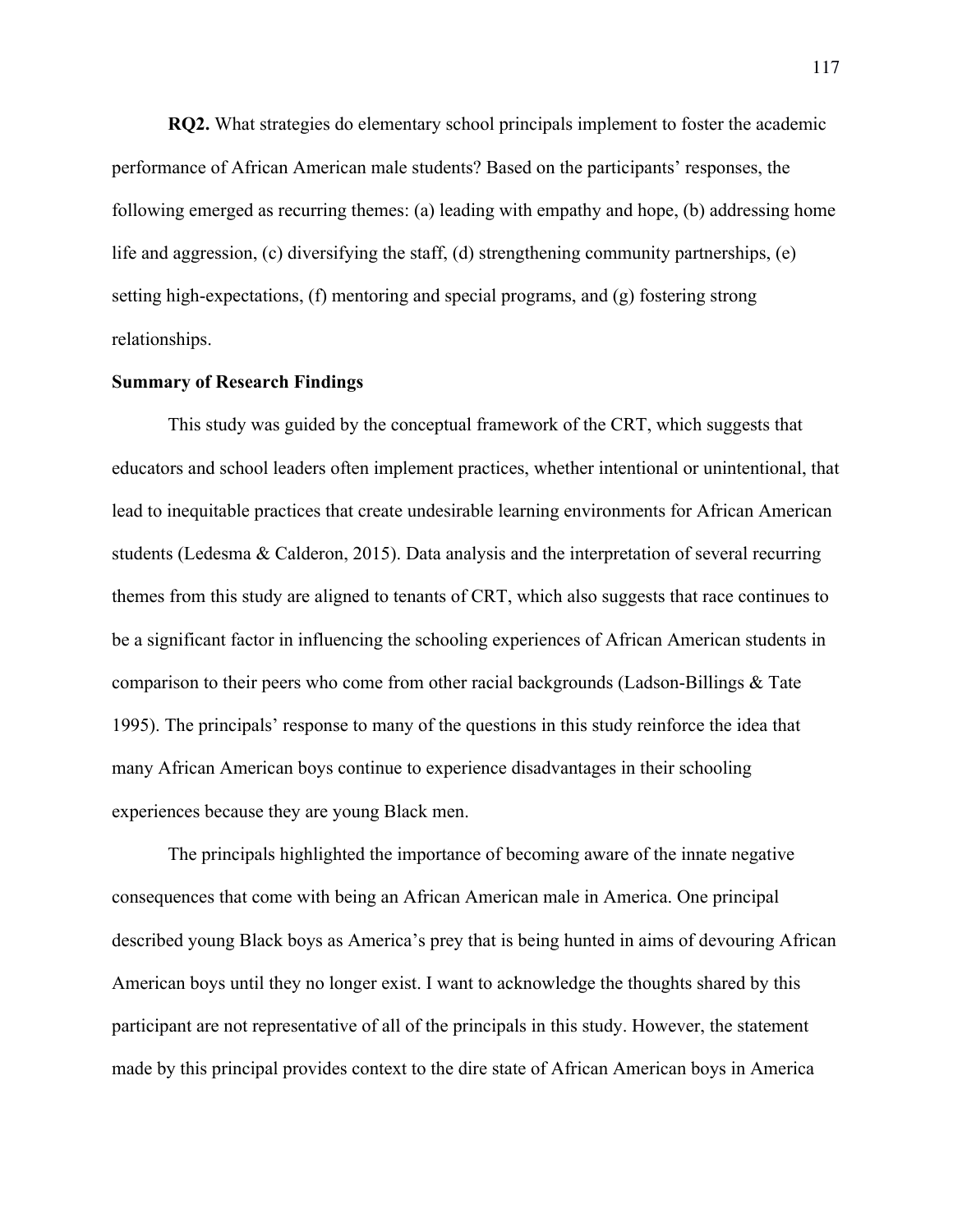today, and more must be done to dismantle infrastructures in the fabric of America that have led to undesirable outcomes for African American boys.

Ladson-Billings and Tate (1995) contended the same school structure that builds up White students also tears down Black students, making them feel inferior. Nearly 25 years after the statement made by Ladson-Billings and Tate, the same still holds true for African American students, especially African American boys. Their educational experiences continue to be subpar at best, resulting in a life of hardship that extends far beyond their schooling years. Nonetheless, this study's recurring themes shed light on steps school principals can take to propel young African American boys forward by helping them achieve academic and social success despite challenges that may arise.

# **Leading With Empathy and Hope**

All of the principals expressed the importance of being empathetic to African American boys' academic and social needs. The principals highlighted that many young African American boys experience challenges outside of school at a much higher rate than their male peers in other demographics and these challenges may negatively impact African American boys' ability to succeed. Nonetheless, the principals also expressed the importance of being hopeful as one leads African American boys. The principals acknowledged that leading from a positive place helped them achieve more positive academic results for the elementary African American boys in their schools. The principals' responses are congruent with Essien (2017), who highlighted that African American boys must be led by principals who demonstrate a strong belief in African American boys' ability to achieve expected learning outcomes despite past or current experience. Essien (2017) also indicated the importance of school principals being cognizant to social infrastructures that impede on African American boys' academic progress to effectively support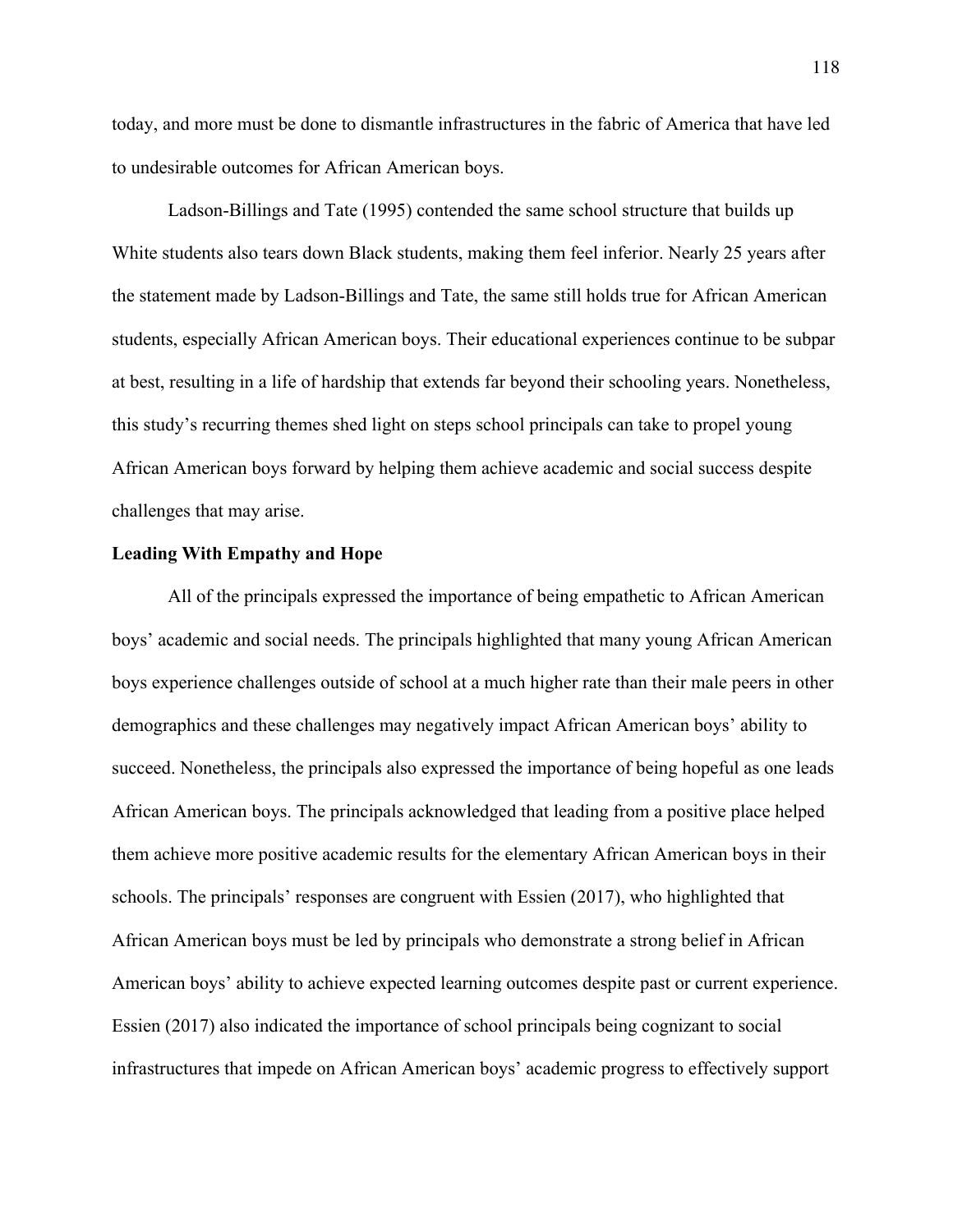teachers and community members in dismantling those infrastructures to aid African American boys in achieving academic and social success.

#### **Addressing Home Life and Aggression**

Several of the principals expressed that African American boys are often viewed as being overly aggressive, low-performing students who cannot communicate their frustrations. The principals shared these views possessed by many practitioners lead to young African American boysbeing placed in special education programs at disproportionate rates and receiving suspensions at higher rates than boys in other demographics. The principals highlighted that more steps must be taken by school principals to support African American boys in and out of school, as many African American male students lack the support needed to help them achieve the expected learning outcomes while in school and at home. One principal stated that many African American boys' exacerbated tendencies to demonstrate aggression and that not achieving academically is a result of their basic needs not being met at home and in school. The principal stated that like all other students, African American boys want to be cared for, loved, and have their basic needs met. Brown et al. (2013) contended that African American boys are forced to navigate school environments that perpetuate the stereotypes that they are intellectually inadequate and will exhibit behaviors that will become problematic. White (2009) asserted that negative stereotypes connected to African American male students can be altered when school leaders, teachers, and parents take deliberate steps to work together to support African American boys both in and out of school.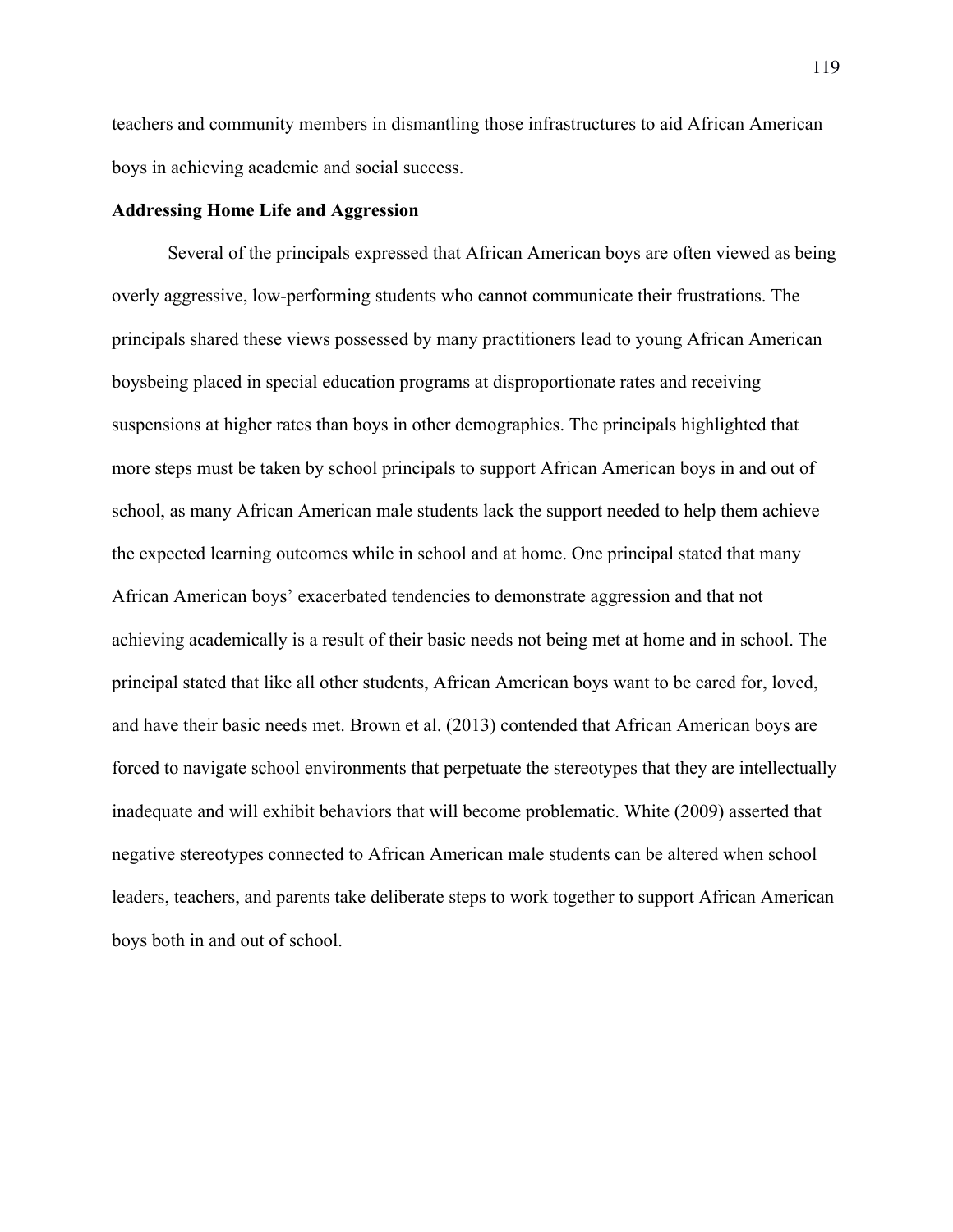# **Recognizing African American Male Students' Intellectual Needs: Importance of Professional Development**

The majority of the principals shared insight on the critical practice of ensuring school staff is aware of the intellectual and behavioral needs of the African American boys in their schools. The principals highlighted the importance of analyzing school performance data on a continuous basis to support teachers and staff with implementing the proper interventions to support African American boys in meeting the expected learning outcomes (Greer et al., 2018). The principals also indicated the vital role data analysis played in helping them decide what professional development opportunities to engage their staff in to enhance their staff's capacity to address African American boys' academic and social needs in the best way possible. The principals' responses were aligned to Miller and Martin's (2014) findings that school principals have the ability to significantly alter all students' educational trajectories regardless of their demographic by developing teachers' capacity to meet all students' academic needs. Miller and Martin (2014) highlighted the critical role professional development played in improving teacher practice when working with marginalized groups, such as African American boys.

## **Diversifying the Staff and Strengthening Community Partnerships**

The principals discussed the significant role of a diversified staff in promoting the academic performance of African American boys in their schools. The principals highlighted the need for hiring staff whom African American boys could relate to, as this notion played a vital role in propelling African American boys forward in their schools. According to Brown (2015), school principals must take deliberate steps to hire staff who are diverse and well qualified to provide effective instructional experiences to African American boys in order to advance their academic performance. The principals also highlighted the critical role of community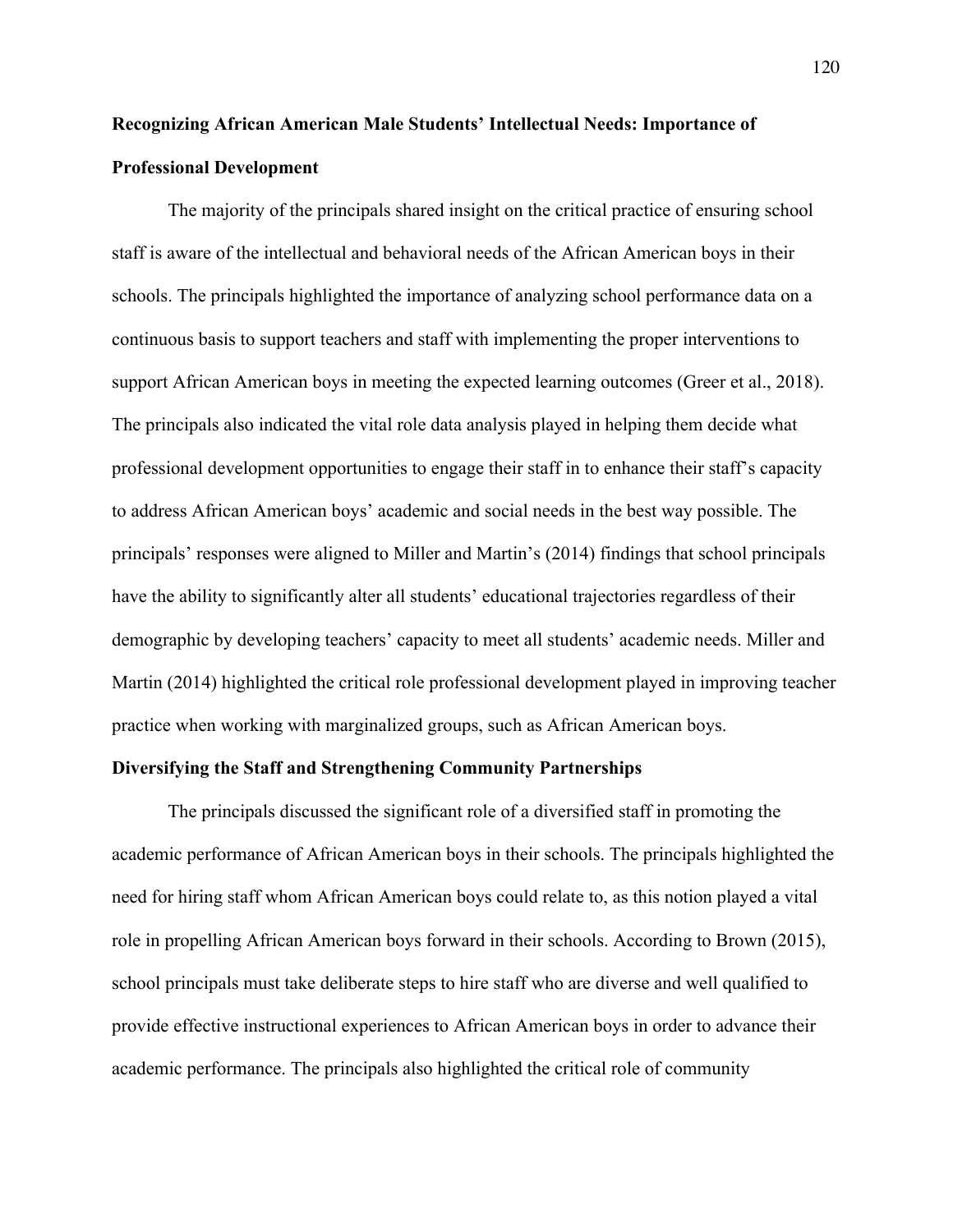partnerships in helping African American male students improve in their ability to meet academic expectations. Washington (2010) asserted that effective school leadership by principals significantly influenced the type of relationships that were created between the school and community to support African American boys while in school and in the community. Forming theses community partnerships can support the academic success of African American boys (Washington, 2010).

# **Creating a Sense of Belonging and Understanding African American Male Students' Social-Emotional Needs**

The participants expressed the importance of making their school environments feel like school was a place where the African American boys belonged and were expected to do well. The principals highlighted that when they considered and acknowledged the African American boys' social-emotional needs, they were more successful at creating a sense of belonging among the African American male students in their schools. The principals stated that when African American boys are taught and led in supportive school environments that support their socialemotional needs and create a sense of belonging, they are more likely to meet academic and behavioral expectations. Johnson (2015) asserted that when African American boys are taught and led by teachers and school leaders who create a school environment that fosters a high level of belonging, African American boys have better academic and behavioral outcomes.

# **Setting High Expectations and Providing Mentoring and Special Programs**

The principals shared insight on the importance of providing mentorship and setting high expectations for African American boys as these components were paramount to their academic success. One principal stated that when African American boys know they are expected to perform at high levels, they will rise to the occasion. Hallinger (2015) stated that school leaders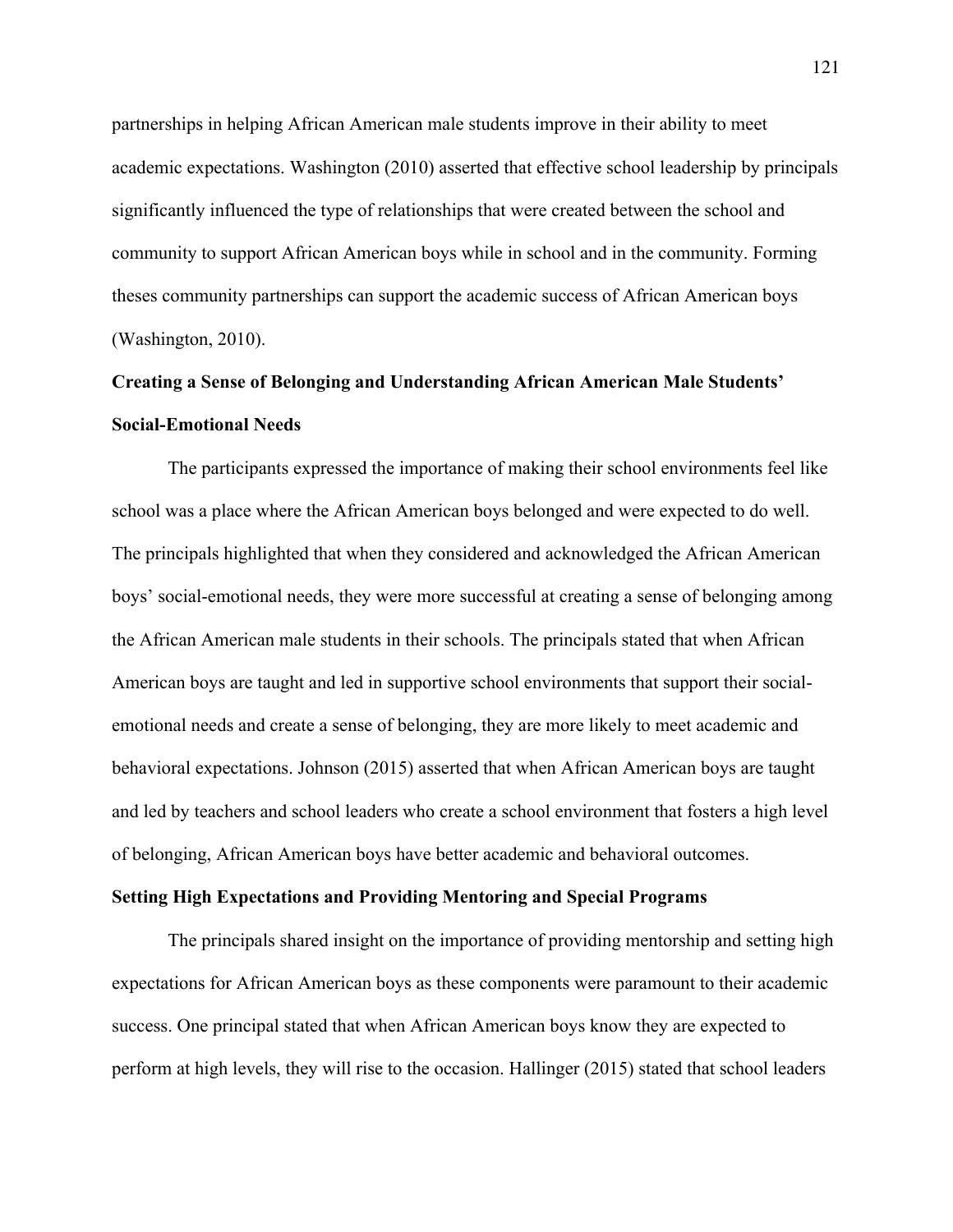and teachers' ability to set high expectations for African American boys resulted in better academic performance for African American boys. Noguera (2009) stated that in addition to setting high expectations for African American boys, school principals must develop mentorship that cultivates African American boys' leadership and skills and that continually supports boys in and out of the classroom to help them achieve academic success.

# **Addressing Deficit Thinking and Implementing Culturally Responsive Practices**

The participants believed it was crucial to address staff members' thinking toward African American boys that was influenced by deficit thinking and implicit or explicit biases toward Black boys. The principals also shared they implement professional development opportunities that promote culturally responsive practices and the use of restorative practices to promote equitable learning opportunities for African American boys in their schools. Little and Tolbert (2018) shed light on the significant role of deficit thinking toward African American boys in creating negative schooling experiences for them by impacting their self-esteem and overall ability to achieve academically. Brown et al. (2013) asserted that deficit thinking must be altered in school environments if African American male students were to achieve academically. Similarly, White (2009) postulated that deficit thinking must be replaced with appropriate culturally responsive practices that promote African American male students' educational outcomes.

# **Leaning Into Experiences and Fostering Relationships**

The majority of the principals highlighted their personal experiences and stated that their ability to foster meaningful relationships with the African American boys in their school was paramount to their academic and social success. Some of the principal shared initiatives such as lunch bunches or attending a sporting event with African American boys in their schools to help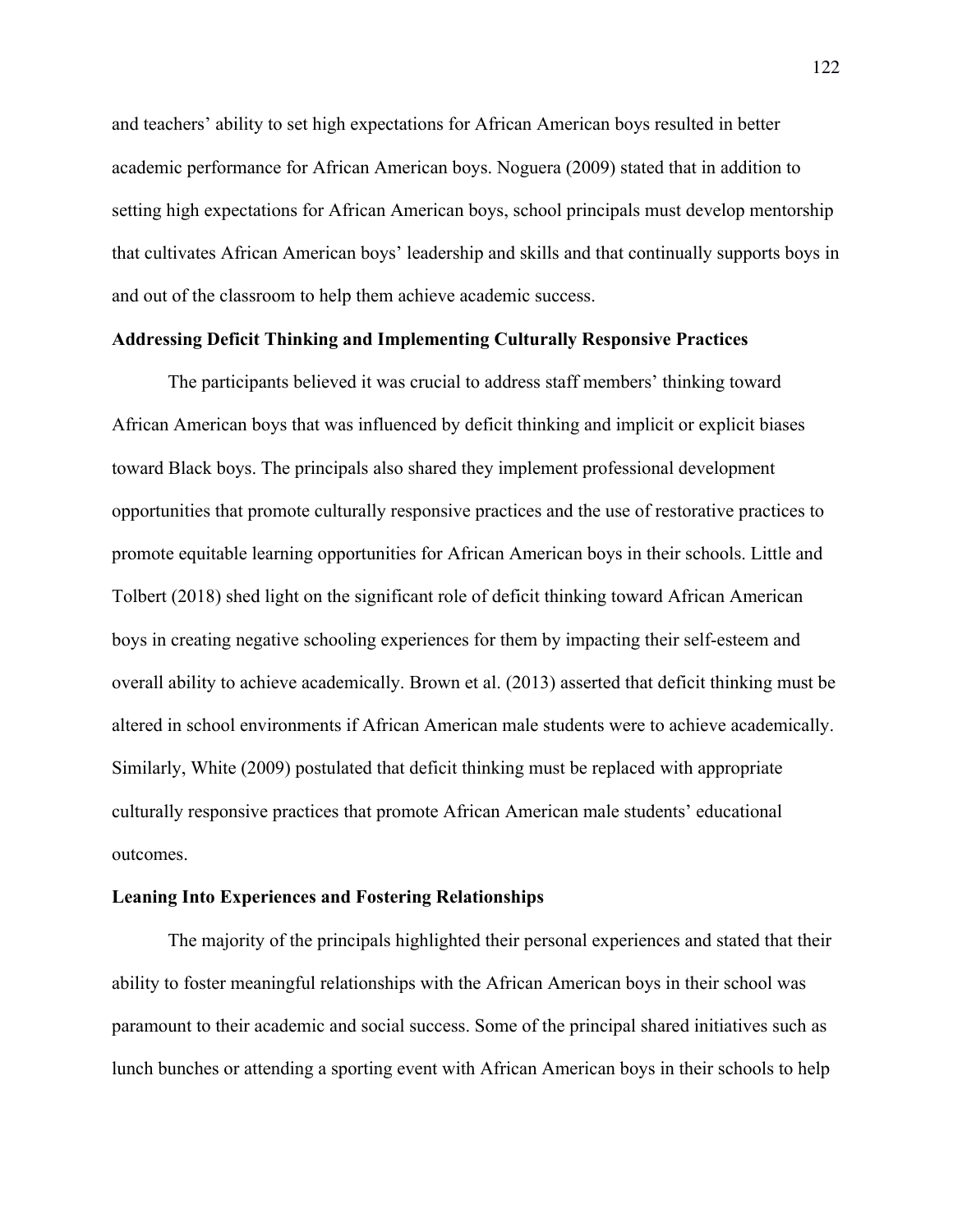build those relationships with African American boys. The principals also stated that African American boys in their schools were more likely to meet academic and behavioral expectations when meaningful relationships were forged between the principals, staff, parents, and African American male students. African American boys often come from families that place high value on relationships and family; hence, similar interactions between educators and African American boys often translate into better academic performance for African American boys (Noguera, 2009; White, 2009).

#### **Implications for Change**

- 1. Principals should establish strong relationships with internal and external community partners to support African American boys while in school and out of school. These community partnerships can be in the form of mentorship programs or specialized programs supporting the advancement of African American boys academically and socially. Principals should also consider how they can engage African American male students in mentoring opportunities through distant learning platforms such as Zoom. Black boys attending schools in marginalized communities and low income areas may need more support and mentoring opportunities to ensure their academic success during Distance Learning initiatives.
- 2. Principals should create a committee that sets a goal of hiring and creating a diversified staff—namely, one that resembles the African American male population in the school. The committee should hire a certain percentage of African American male teachers and staff each year. African American male students must see more positive images of staff members who look like them.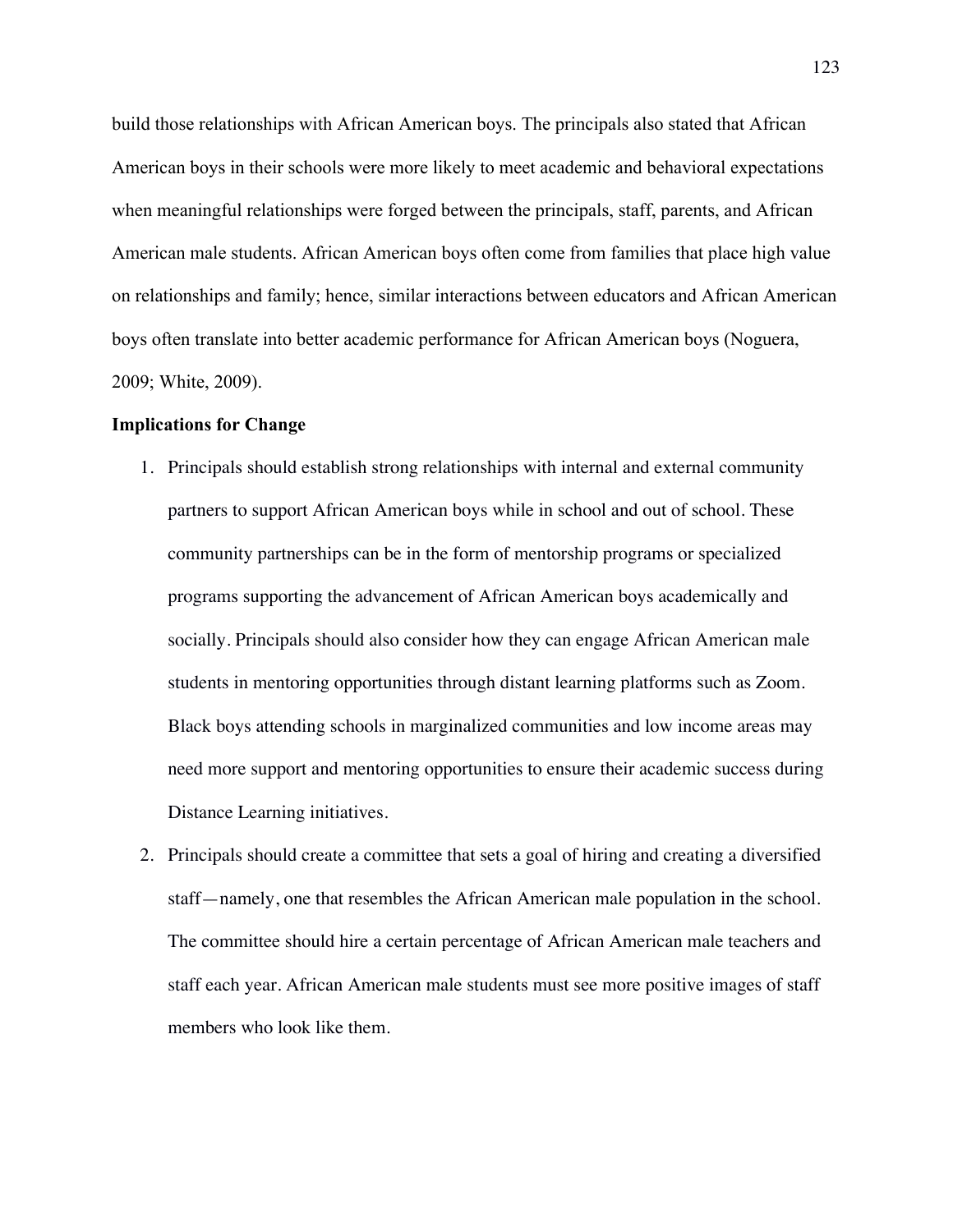- 3. Principals must establish a robust system that enables their staff to review data related to African American male students' academic and behavioral progress on a continuous basis. When deficits are identified in African American male students' academic and behavioral performance, effective interventions should be identified and implemented quickly.
- 4. Principals provide continuous professional development that promotes teachers and staff's ability to implement improved instructional practices that propel African American male students forward. The professional development should also help teachers and staff alter deficit thinking toward African American boys that causes teachers and staff to act on implicit and explicit biases toward African American boys, thus hindering their academic and social progress.

# **Recommendations for Future Research**

Below are considerations for research that can advance and expand the body of knowledge regarding how to advance African American male students' academic and social progress.

- 1. It recommended that future studies focus on how school districts are diversifying school district principal pools to hire more African American male principals. Research suggests that African American men are hired at much lower rates than individuals from other demographics. However, Black male principals may play a significant role in addressing challenges encountered by African American boys during their schooling years.
- 2. Future research should focus on school principals who lead African American male students at the middle school and high school level to identify what leadership behaviors they are implementing to promote the academic and social success of African American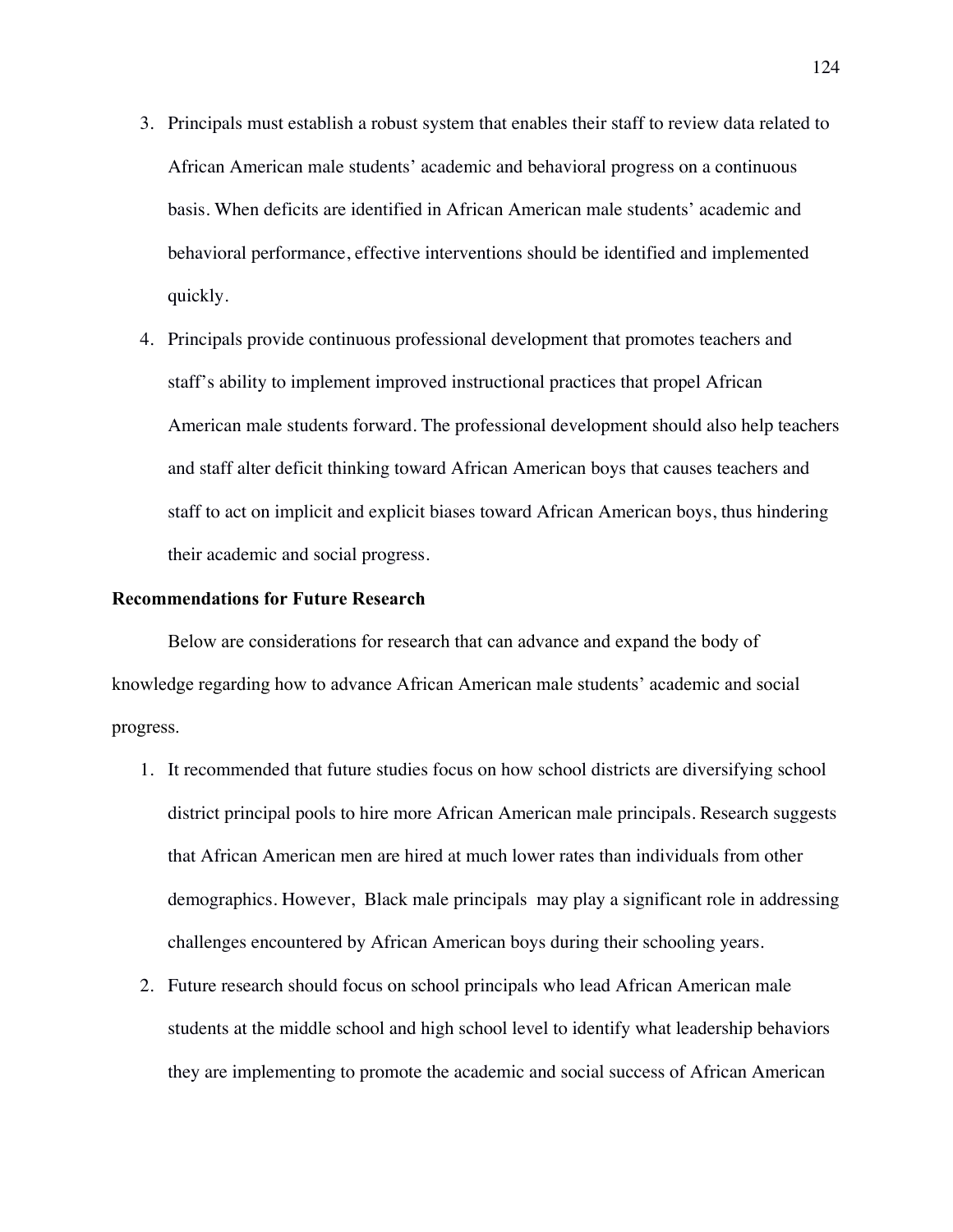male students. This study only focused on the leadership behaviors of principals at the elementary level.

3. In conclusion, it is recommended that future research examines the steps school districts are taking to professionally develop school principals to better lead and serve African American male students, especially for school districts with high populations of African American male students.

# **Conclusion**

The participants in this study used their voices and their experiences in leading African American male students at the elementary level to shed light on the progress that has been made in educating African American male students. The participants also highlighted the areas of growth that are still needed in many schools across America to help place African American male students on equal academic footing with their male peers in other demographics.

The principals in this study provided many valuable leadership behaviors that other principals can emulate to propel African American boys forward in their academic and social attainment. However, the principals did bring to the forefront the injustices and adverse schooling experiences that many African American male students continue to face in and out of school. School principals must continue to address the narrative among staff and the communities they serve that suggests young African American boys are overly aggressive, disengaged, and come from families who do not value school.

The principals in this study shared how when proper leadership practices are demonstrated with staff and the community, African American male students can achieve academic and social success. This research study sheds light on the significance of principals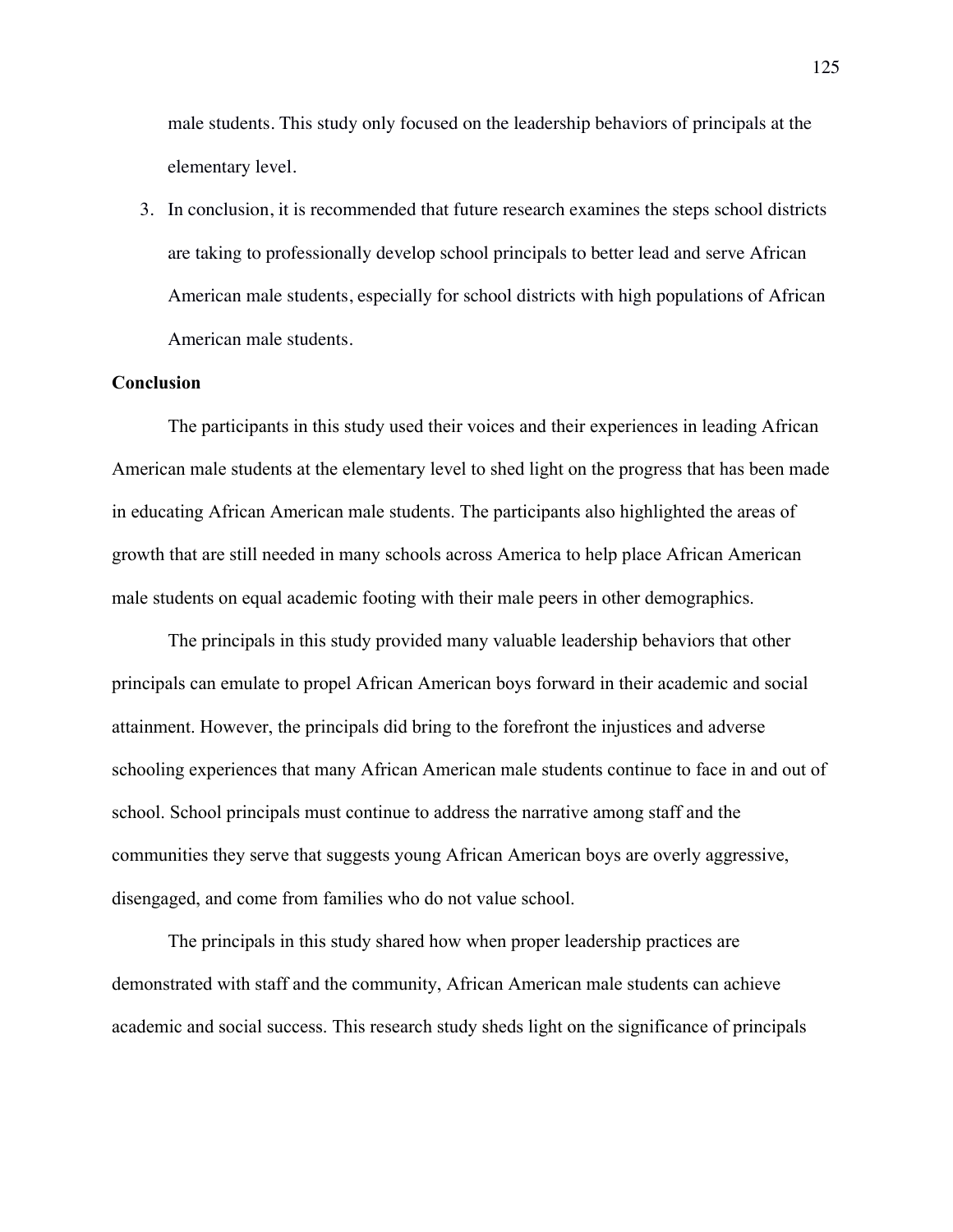forging strong relationships between the school and community as well as setting high expectations for African American boys so that they can succeed.

In conclusion, principals have to become advocates for African American boys, and this leadership practices has to begin during African American boys' elementary years. It is no surprise that African American boys need much more support than their male counterparts in other demographics, especially considering the current state of America, which sends messages to our young African American boys that their lives are not valued. School principals possess the power to use their influence and platform to change this narrative among the African American boys they lead and serve, I hope this study can serve as a tool that school principals can utilize to gain more insight into how to better serve and lead African American boys at the elementary level.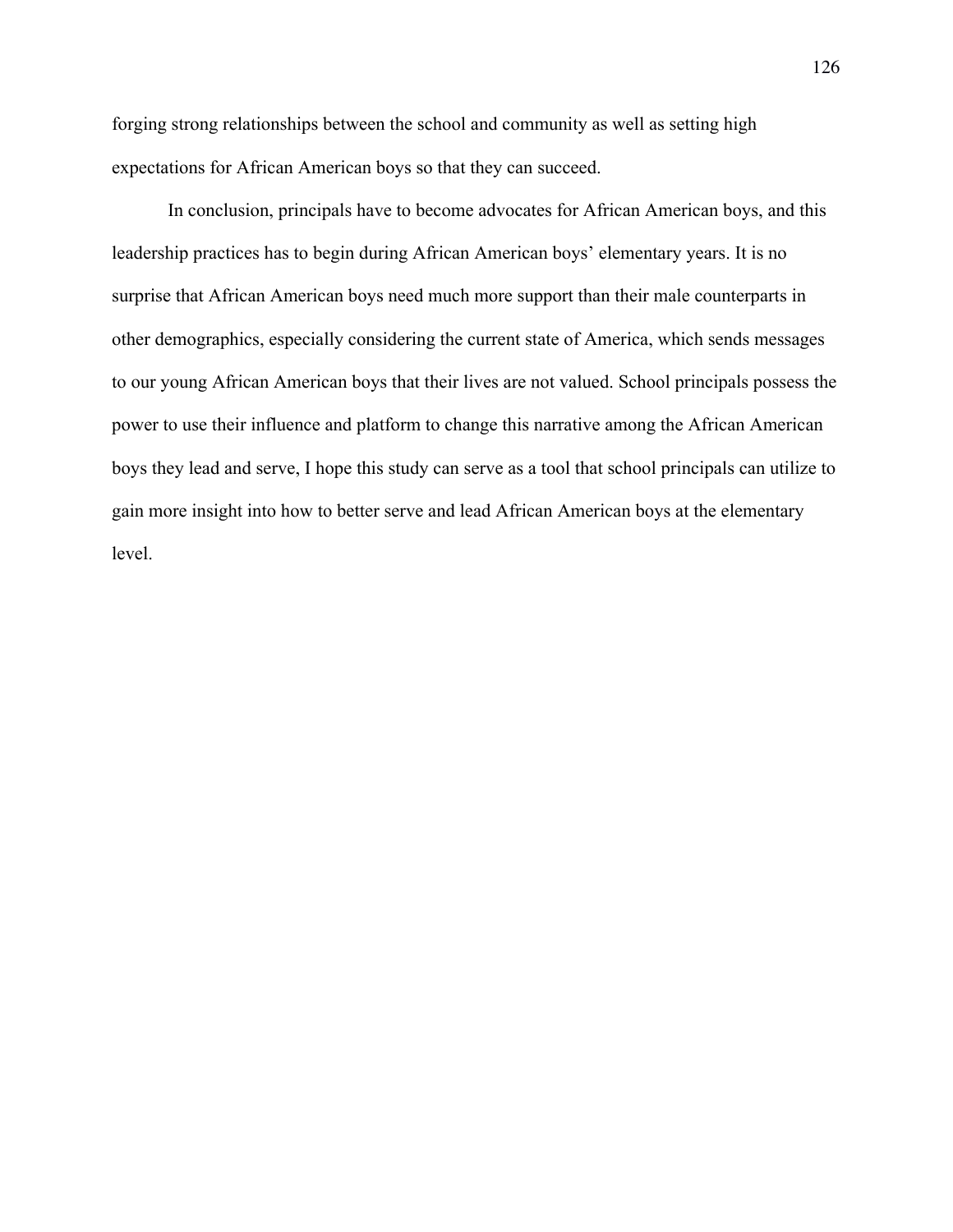#### **References**

Acton, K. (2018). The tale of two urban school principals: Barriers, supports, and rewards. *Alberta Journal of Educational Research*, *64*(3), 304–317.

https://cdm.ucalgary.ca/index.php/ajer/article/view/56464

- Alemán Jr, E. (2007). Situating Texas school finance policy in a CRT framework: How "substantially equal" yields racial inequity. *Educational Administration Quarterly*, *43*(5), 525–558. https://doi.org/10.1177/0013161X07303276
- Baxter, P., & Jack, S. (2008). Qualitative case study methodology: Study design and implementation for the novice researchers. *Qualitative Report*, *13*(4), 544–559. https://nsuworks.nova.edu/tqr/vol13/iss4/2/
- Bottiani, J., Bradshaw, C., & Mendelson, T. (2016). Inequality in Black and White high school students' perceptions of school support: An examination of race in context. *Journal of Youth & Adolescence*, *45*(6), 1176–1191. https://doi.org/10.1007/s10964-015-0411-0
- Bottiani, J., Bradshaw, C., & Mendelson, T. (2017). A multilevel examination of racial disparities in high school discipline: Black and White adolescents' perceived equity, school belonging, and adjustment problems. *Journal of Education Psychology*, *109*(4), 532. https://doi.org/101037/edu0000155
- Brown, F. (2015). Educational reform and African-American male students after Brown v. Board of Education. *International Journal of Educational Reform*, *24*(4), 321–334. https://doi.org/10.1177/105678791502400402
- Brown, M. C., Dancy, T. E., & Davis, J. E. (2013). *Educating African-American males: Contexts for consideration, possibilities for practice.* Peter Lang.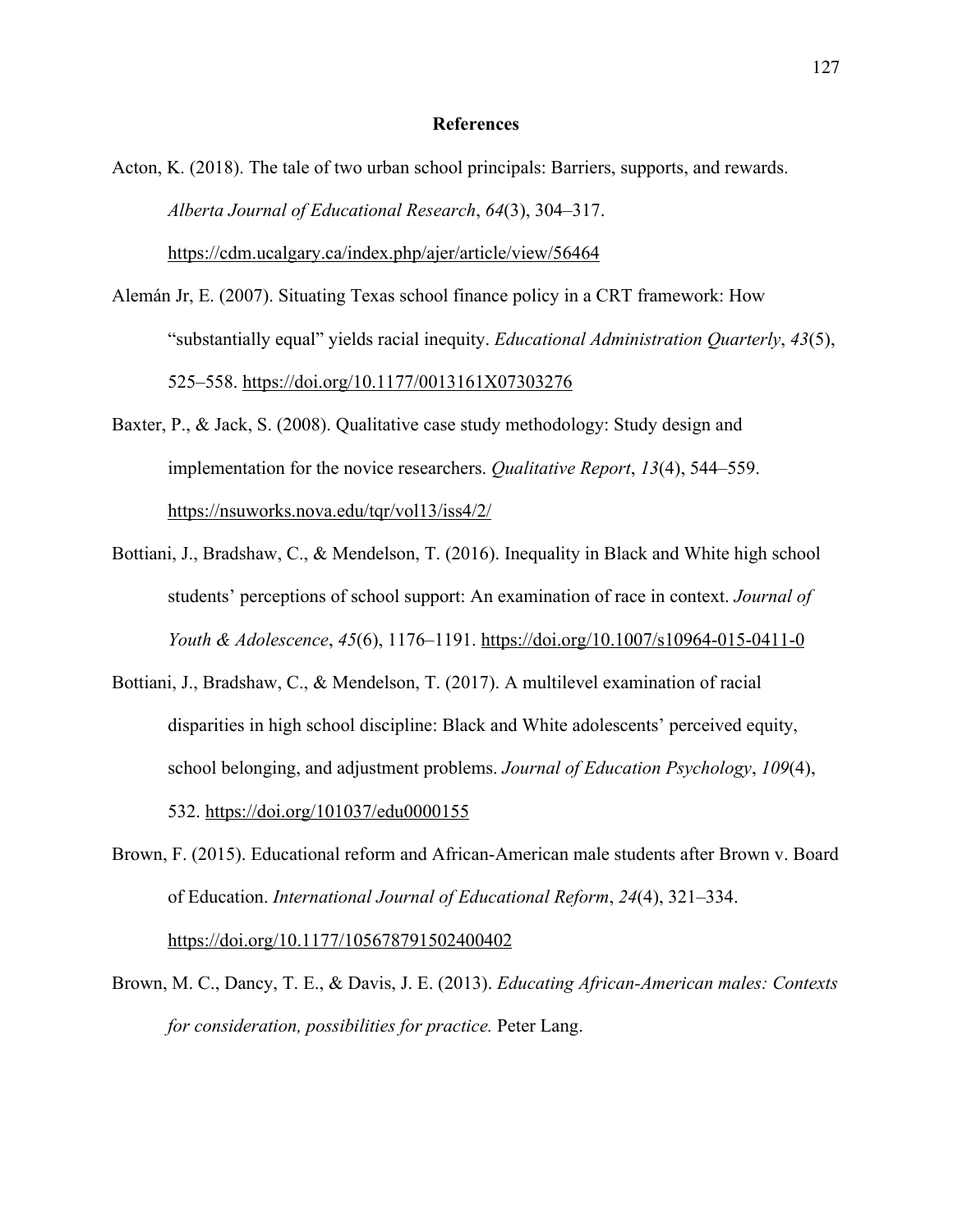- Bush-Daniels, S. (2008). Examining the overrepresentation of African-American males in special education. *Online Submission*. https://eric.ed.gov/?id=ED508215
- Christle, C. A., Jolivette, K., & Nelson, M. C. (2005). Breaking the school to prison pipeline: Identifying school risk and protective factors for youth delinquency. *Exceptionality*, *13*(2) 69–88. https://doi.org/10.1207/s15327035ex1302\_2
- Coleman, J. S. (1966). Equality of educational opportunity (COLEMAN) Study (EEOS), 1966. *ICPSR Data Holdings*. https://doi.org/10.3886/icpsr06389.v3
- Corprew III, C. S., & Cunningham, M. (2012). Educating tomorrow's men: Perceived school support, negative youth experiences, and bravado attitudes in African American adolescent males. *Education and Urban Society*, *44*(5), 571–589.

https://doi.org/10.1177/0013124511406534

- Creswell, J. W. (2009). *Research design: Qualitative, quantitative and mixed methods approaches* (3rd ed.)*.* Sage.
- Dancy, T. E. (2014). (Un)doing hegemony in education: Disrupting school-to-prison pipelines for Black males. *Equity & Excellence in Education*, *47*(4), 476–493. https://doi.org/10.1080/10665684.2014.959271

Daniel, P., & Walker, T. (2014). Fulfilling the promise of brown: Examining laws and policies for remediation. *Journal of Negro Education*, *83*(3), 256–273. https://doi.org/10.7709/jnegroeducation.83.3.0256

Davis, C. (2017). Why are the Black kids being suspended? An examination of a school district's efforts to reform a faulty suspension policy through community conversation. *School Community Journal*, *27*(1), 159–179. http://www.schoolcommunitynetwork.org/SCJ.aspx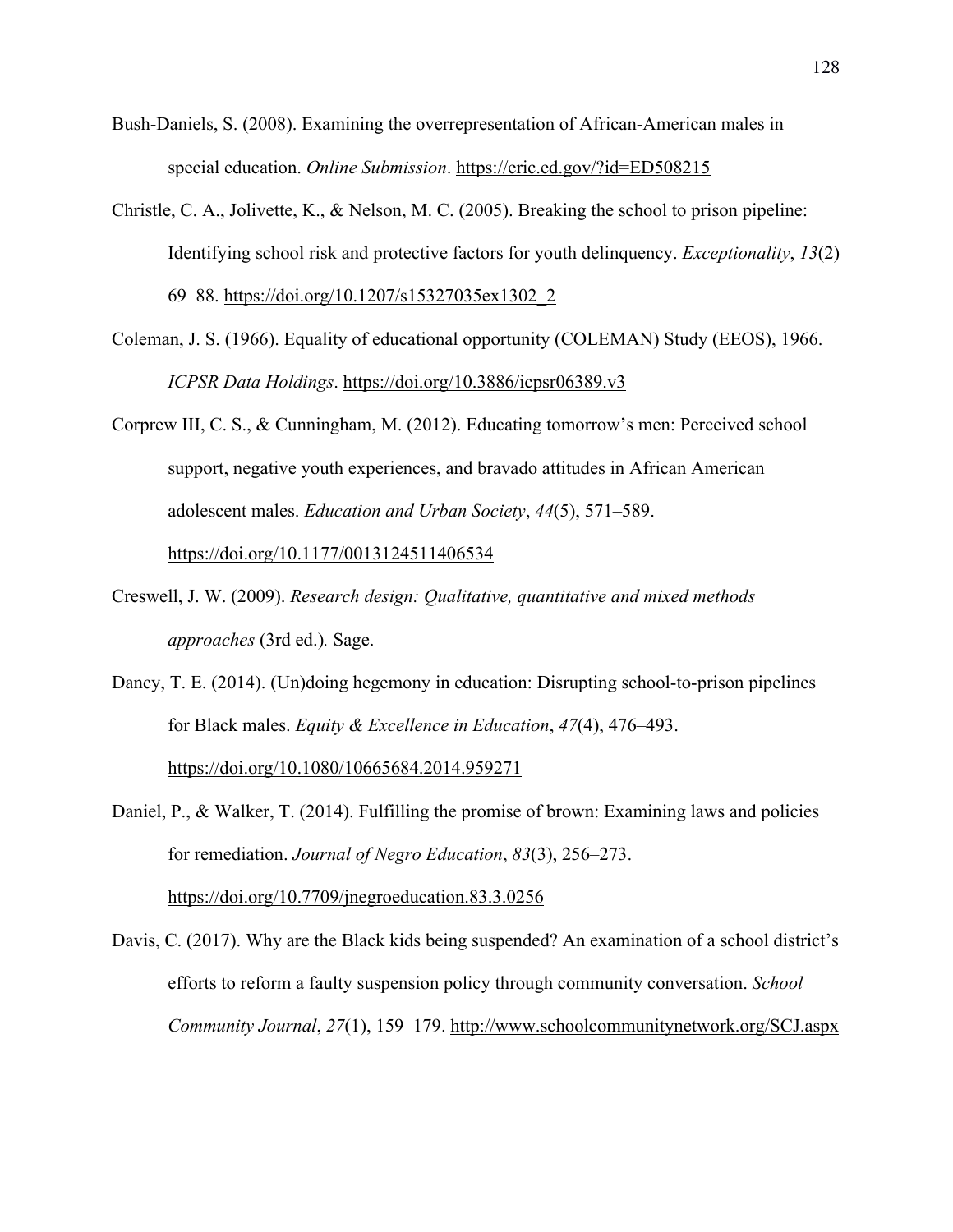Davis, J., Anderson, C., & Parker, W. (2019). Identifying and supporting Black male students in gifted, honors, and advanced mathematics courses and programs throughout the K-12 pipeline. *Gifted Child Today*, *42*(3), 140–149.

https://doi.org/10.1177/1076217519842234

- Delgado, R., & Stefancic, J. (2017). *Critical race theory: An introduction* (Vol. 20). New York University.
- DeMatthews, D. E. (2018). *Community engaged leadership for social justice: A critical approach in urban schools*. Routledge.
- Denning, P. J. (1983). A nation at risk: The imperative for educational reform. *Communications of the ACM*, *26*(7), 467–478. https://doi.org/10.1145/358150.358154

Denzin, N. K., & Lincoln, Y. S. (Eds.). (2011). *The Sage handbook of qualitative research*. Sage.

Essien, I. (2017). Teaching Black boys in early childhood education: Promising practices from exemplary teachers. *Journal of African-American males in Education*, *8*(2), 5–21. http://journalofafricanamericanmales.com/wp-content/uploads/2017/12/2-Essien-2017- Teaching-Black-Boys-in-Early-Childhood-Education.pdf

- Fan, F. A. (2012). The relationship between the socioeconomic status of parents and students' academic achievements in social studies. *Research in Education*, *87*(1), 99–103. https://doi.org/10.7227/RIE.87.1.8
- Fantuzzo, J., Leboeuf, W., Rouse, H., & Chen, C. (2012). Academic achievement of African-American boys: A city-wide, community-based investigation of risk and resilience. *Journal of School Psychology*, *50*(5), 559–579. https://doi.org/10.1016/j.jsp.2012.04.004
- Fergus, E., Noguera, P., & Martin, M. (2014). *Schooling for resilience: Improving the life trajectory of Black and Latino boys.* Harvard Education Press.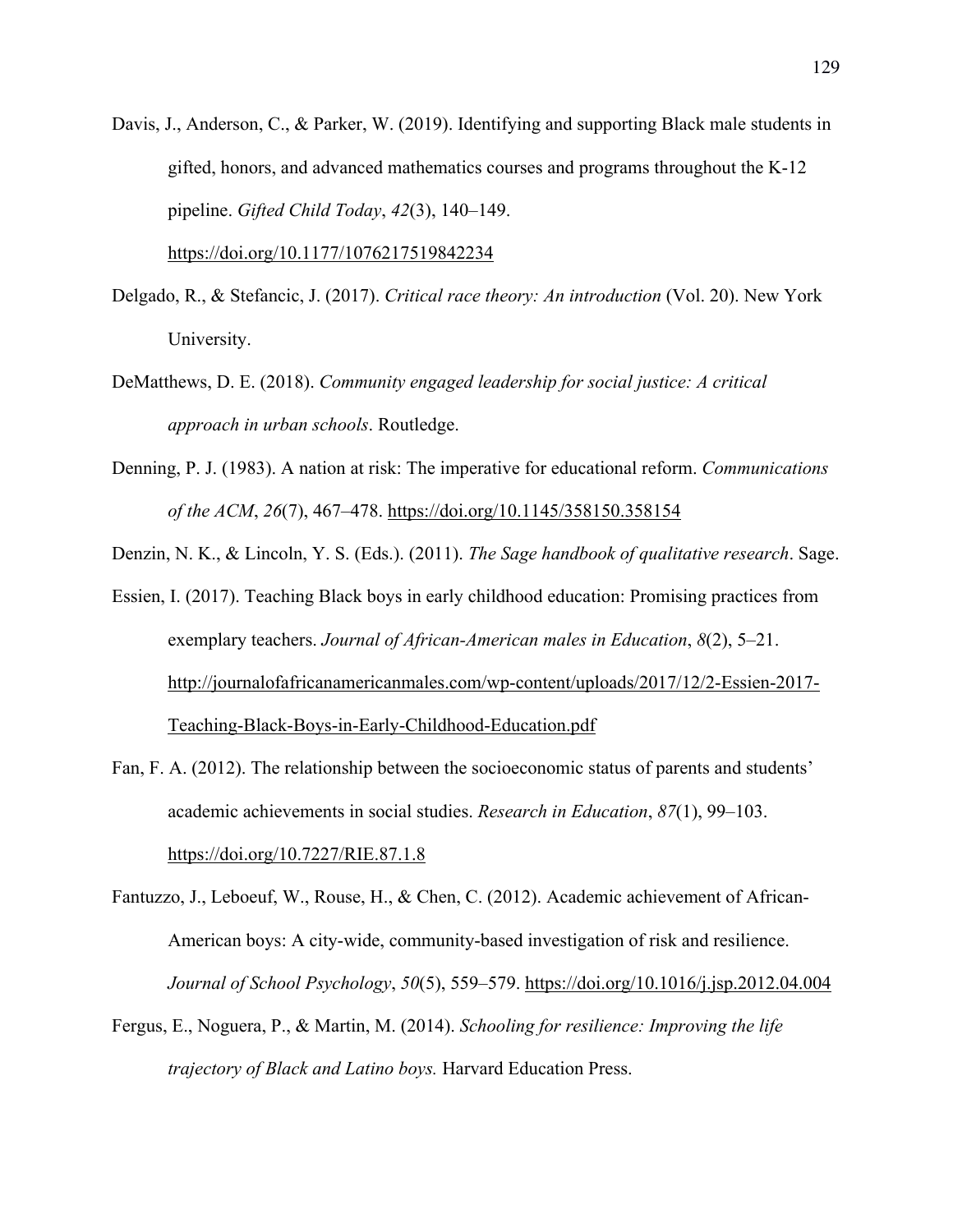- Fuller, R., Harrison, C. K., Bukstein, S., Martin, B. E.., Lawrence, M., & Parks, C. (2017). The impact of high school on the leadership development of African-American male scholarathletes. *High School Journal*, *100*(2), 146–162. https://www.jstor.org/stable/90000753
- Gardner III, R., Lopes-Rizzi, G., & Council III, M. (2014). Improving educational outcomes for minority males in our schools. *Interdisciplinary Journal of Teaching & Learning*, *4*(2), 81–94. https://eric.ed.gov/?id=EJ1063221
- Goings, R., Alexander, S., Davis, J., & Walters, N. (2018). Using double consciousness as an analytic tool to discuss the decision making of Black school leaders in disrupting the school-to-prison pipeline. *Taboo: The Journal of Culture and Education*, *17*(4), 3. https://doi.org/10.31390/taboo.17.4.03
- Graves, S., & Aston, C. (2017). A mixed-methods study of a social-emotional curriculum for Black males success: A school-based pilot study of brothers of Ujima. *Journal of Psychology in the Schools*, *55*, 76–84. https://doi.org/10.1002/pits.22088
- Graves, S., Herndon-Sobalvarro, A., Nichols, K., Aston, C., Ryan, A., Blefari, A., & Prier, D. (2017). Examining the effectiveness of a culturally adapted social-emotional intervention for African-American males in an urban setting. *School Psychology Quarterly*, *32*(1), 62– 74. https://doi.org/10.1037/spq0000145
- Greer, W., Clay, A., Blackmon-Balogun, A., & Louque, A. C. (2018). Meeting the achievement needs of California's African-American boys. *Journal of Negro Education*, *87*(2), 169– 182. https://doi.org/10.7709/jnegroeducation.87.2.0169
- Hallinger, P. (2015). The evolution of instructional leadership. In *Assessing instructional leadership with the principal instructional management rating scale* (pp. 1–23). Springer. https://doi.org/10.1007/978-3-319-15533-3\_1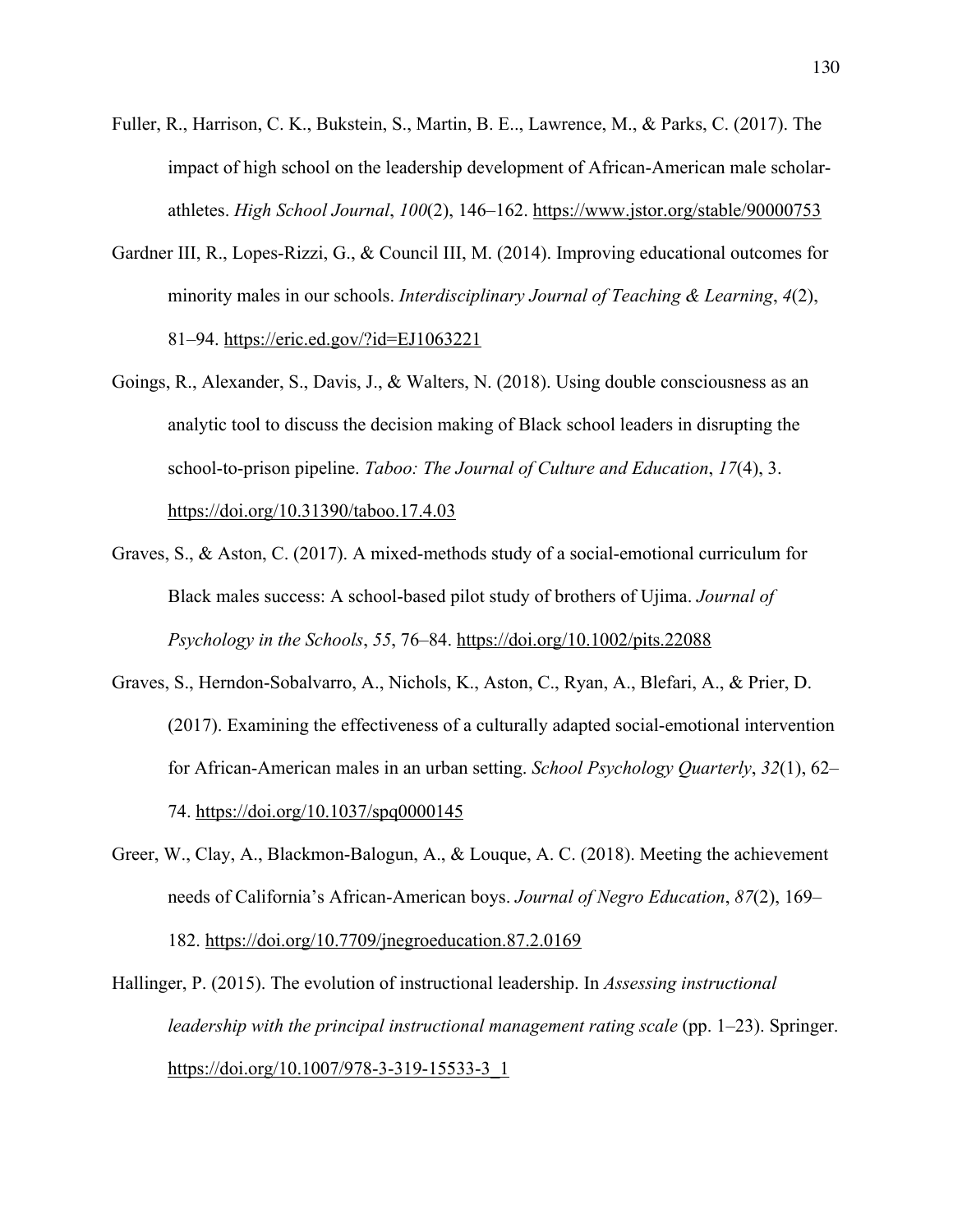- Harper, S., & Davis III, C. (2012). They (Don't) Care about Education: A counter narrative on Black male students' responses to inequitable schooling. *Educational Foundations*, *26*(1- 2), 103–120. https://files.eric.ed.gov/fulltext/EJ968820.pdf
- Johnson, L. P. (2015). The writing on the wall: Enacting place pedagogies in order to reimagine schooling for Black male youth. *Discourse: Studies in the Cultural Politics of Education*, *36*(6), 908–919. https://doi.org/10.1080/01596306.2014.909968
- Kenyatta, C. P. (2012). From perception to practice: How teacher-student interactions affect African American male achievement. *Journal of Urban Learning, Teaching, and Research*, *8*, 36–44. https://eric.ed.gov/?id=EJ979953
- Koch, T. (1994). Establishing rigour in qualitative research: The decision trail. *Journal of Advanced Nursing*, *19*(5), 976–986. https://doi.org/10.1111/j.1365-2648.1994.tb01177.x
- Kunjufu, J. (1985). *Countering the conspiracy to destroy Black boys: Vol. II*. African American Images.
- Ladson-Billings, G. (1998). Just what is critical race theory and what's it doing in a nice field like education? *International Journal of Qualitative Studies in Education*, *11*(1), 7–124. https://doi.org/10.1080/095183998236863
- Ladson-Billings, G. (2005). The evolving role of critical race theory in educational scholarship. *Race Ethnicity and Education*, *8*, 115–119.

https://doi.org/10.1080/1361332052000341024

Ladson‐Billings, G. (2006). It's not the culture of poverty, it's the poverty of culture: The problem with teacher education. *Anthropology & Education Quarterly*, *37*(2), 104–109. https://doi.org/10.1525/aeq.2006.37.2.104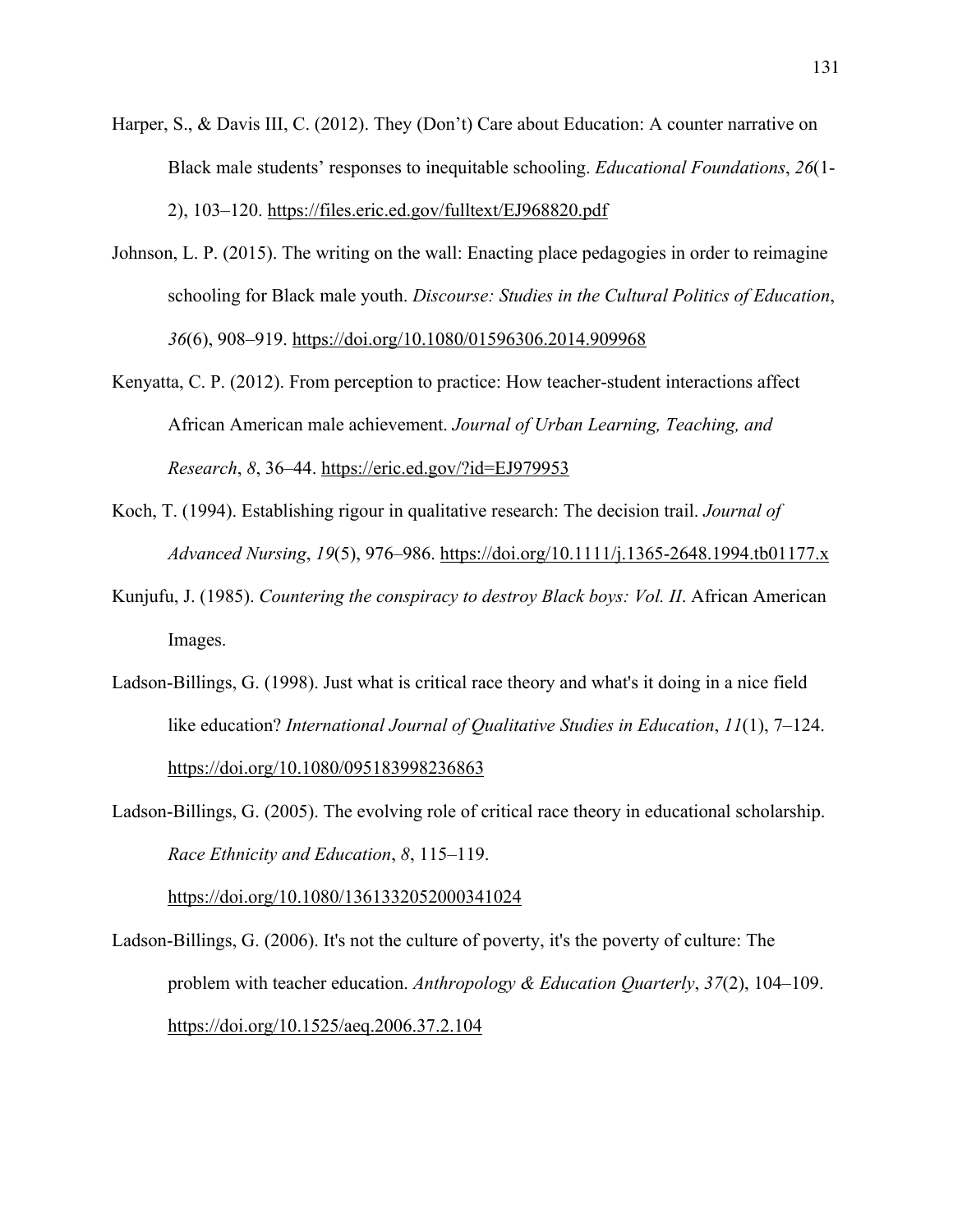- Ladson-Billings, G. (2011). Boyz to men? Teaching to restore Black boys' childhood. *Race Ethnicity and Education*, *14*(1), 7–15. https://doi.org/10.1080/13613324.2011.531977
- Ladson-Billings, G., & Tate, W. (1995). Toward a critical race theory of education. *Teachers College Record*, *97*(1), 47–68. https://eric.ed.gov/?id=EJ519126
- Lam, G. (2014). A theoretical framework of the relation between socioeconomic status and academic achievement of students*. Journal of Educational and Social Research*, *134*(3), 326–331.

https://www.ingentaconnect.com/content/prin/ed/2014/00000134/00000003/art00007

- Ledesma, M. C., & Calderón, D. (2015). Critical race theory in education: A review of past literature and a look to the future. *Qualitative Inquiry*, *21*(3), 206–222. https://doi.org/10.1177/1077800414557825
- Leithwood, K., & Levin, B. (2010). Understanding how leadership influences student learning. *International Encyclopedia of Education*, *3*(3), 45–50. https://doi.org/10.1016/b978-0-08- 044894-7.00439-5
- Little, S. (2017). Don't lean—Jump in confronting, dismantling, and (re)writing the historical narrative of Black boys in educational institutions. In E. Moore Jr., A. Michael, & M. Penick-Parks (Eds.), *A guide for White women teaching Black boys* (pp. 142–149). Corwin Press.
- Little, S., & Tolbert, L. (2018). The problem with Black boys: Race, gender, and discipline in Christian and private elementary schools. *Christian Education Journal*, *15*(3), 408–421. https://doi.org/10.1177/0739891318805760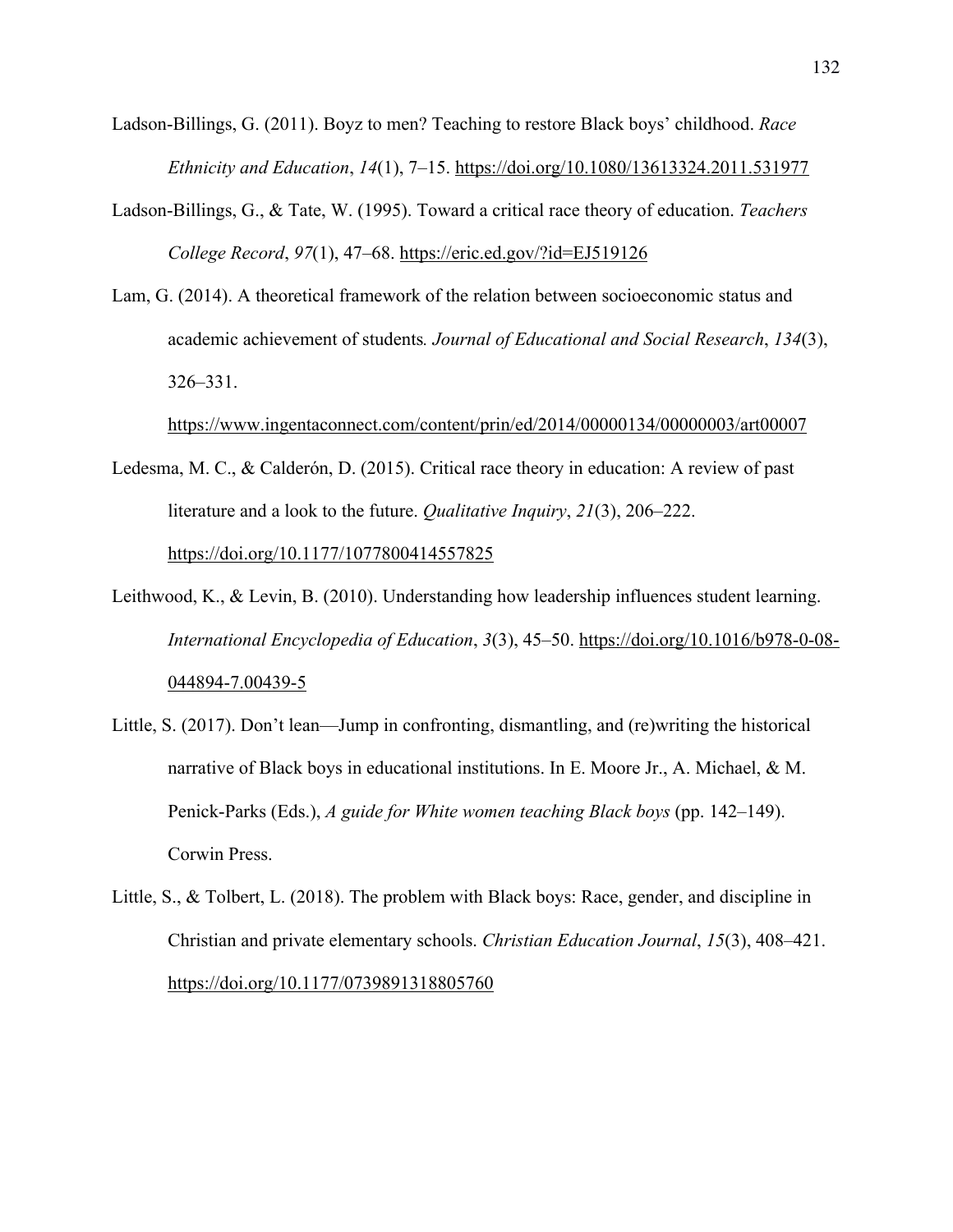- Maddox, S. J. (2013). Ain't that peculiar: Gifted, Black and male overcoming the fourth grade failure syndrome. In T. C. Grantham, M. F. T. Scott, & D. A. Harmon (Eds.), *Young, triumphant, and Black: Overcoming the tyranny of segregated minds in desegregated schools* (pp. 63–68). Prufrock Press.
- Matias, C. E. (2014). "And our feelings just don't feel it anymore": Re-Feeling whiteness, resistance, and emotionality. *Understanding and Dismantling Privilege*, *4*(2), 134–153. https://www.semanticscholar.org/paper/And-our-feelings%2C-just-don%E2%80%99tfeel-it-anymore%E2%80%9D%3A-Re-

Matias/cbe0c78f3c0234b884ce0f5d0b20e0366d3bebc1

Maxwell, J. A. (2005). *Qualitative research design: An interactive approach* (2nd ed.). Sage.

Merriam, S. B. (2002). Introduction to qualitative research. *Qualitative Research in Practice: Examples for Discussion and Analysis*, *1*(1), 1-17.

https://stu.westga.edu/~bthibau1/MEDT%208484-%20Baylen

/introduction\_to\_qualitative\_research/introduction\_to\_qualitative\_research.pdf

Merriam, S. B. (2009). *Qualitative research: A guide to design and implementation.* Jossey-Bass.

- Merriam-Webster. (2019). African American. *Merriam-webster.com*. Retrieved March 8, 2020, from https://www.merriam-webster.com/dictionary/African-American
- Merriam-Webster. (2019). White. *Merriam-webster.com*. Retrieved March 17, 2020, from https://www.merriam-webster.com/dictionary/White
- Miles, M. B., & Huberman, A. M. (1994). *Qualitative data analysis: An expanded sourcebook*. Sage.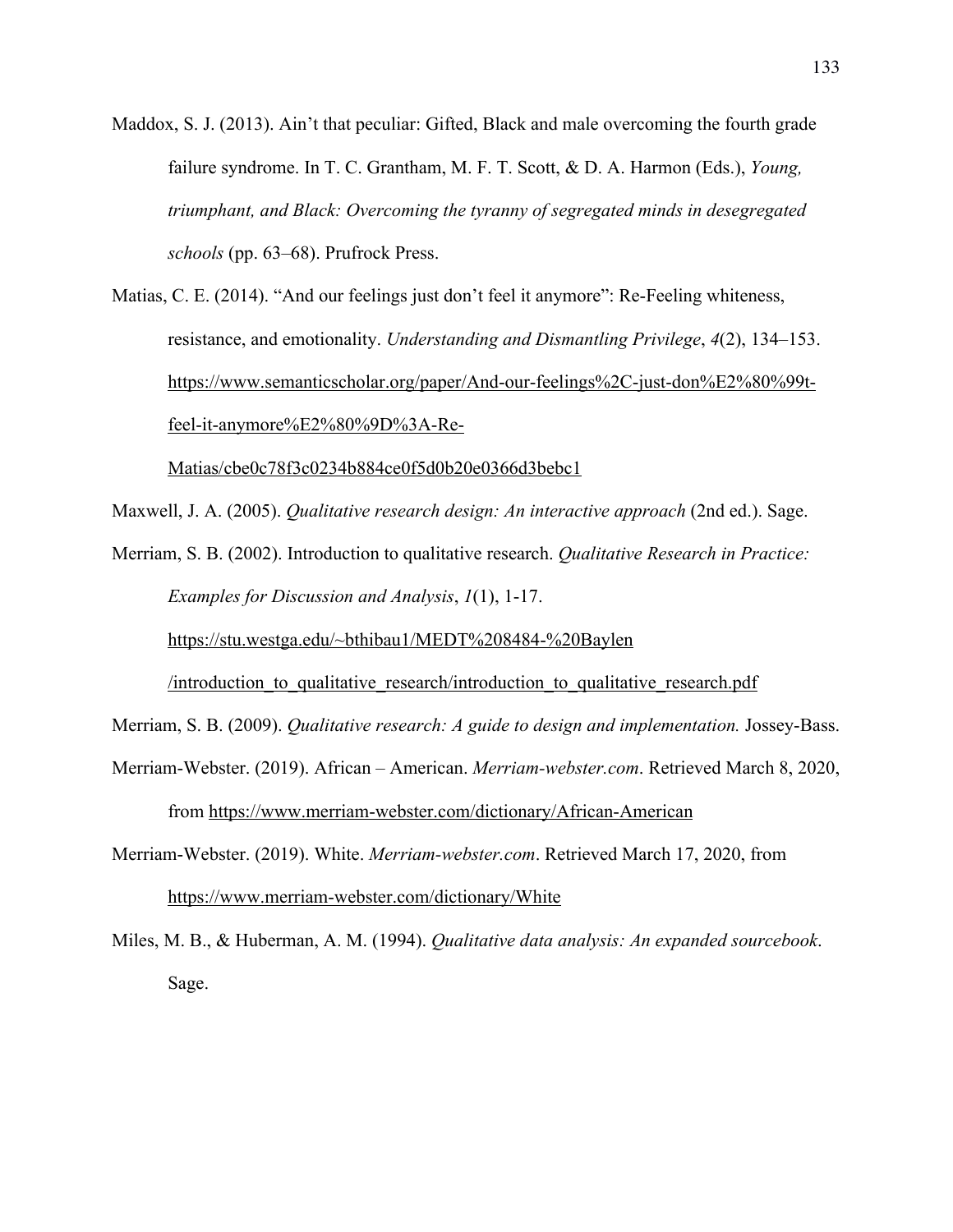- Miller, C. M., & Martin, B. N. (2014). Principal preparedness for leading in demographically changing schools. *Educational Management Administration & Leadership*, *43*(1), 129– 151. https://doi.org/10.1177/1741143213513185
- Miller, C. M., & Meyers, S. (2015). Disparities in school discipline practices for students with emotional and learning disabilities and autism. *Journal of Education and Human Development*, *4*(1), 255–267. https://doi.org/10.15640/jehd.v4n1a23
- Noguera, P. A. (2003a). *City schools and the American dream: Reclaiming the promise of public education.* Teachers College Press.
- Noguera, P. A. (2003b). The trouble with Black boys. *Urban Education*, *38*(4), 431–459. https://doi.org/10.1177/0042085903038004005
- Noguera, P. A. (2008). Creating schools where race does not predict achievement: The role and significance of race in the racial achievement gap. *Journal of Negro Education*, 90–103. https://www.jstor.org/stable/25608673
- Noguera, P. A. (2009). *The trouble with Black boys: And other reflections on race, equity, and the future of public education*. Jossey-Bass.
- Noguera, P. A. (2012). Saving Black and Latino boys: What schools can do to make a difference. *Phi Delta Kappan*, *93*(5), 8–12. https://doi.org/10.1177/003172171209300503

Prince George's County Public Schools. (2020). https://www.pgcps.org/about-pgcps

Quinn, D. M., & Cooc, N. (2015). Science achievement gaps by gender and race/ethnicity in elementary and middle school. *Educational Researcher*, *44*(6), 336–346.

https://doi.org/10.3102/0013189x15598539

Roberts, G. (1994). Brother to brother: African-American modes of relating to men. *Journal of Black Studies*, *24*(4), 379–390. https://doi.org/10.1177/002193479402400401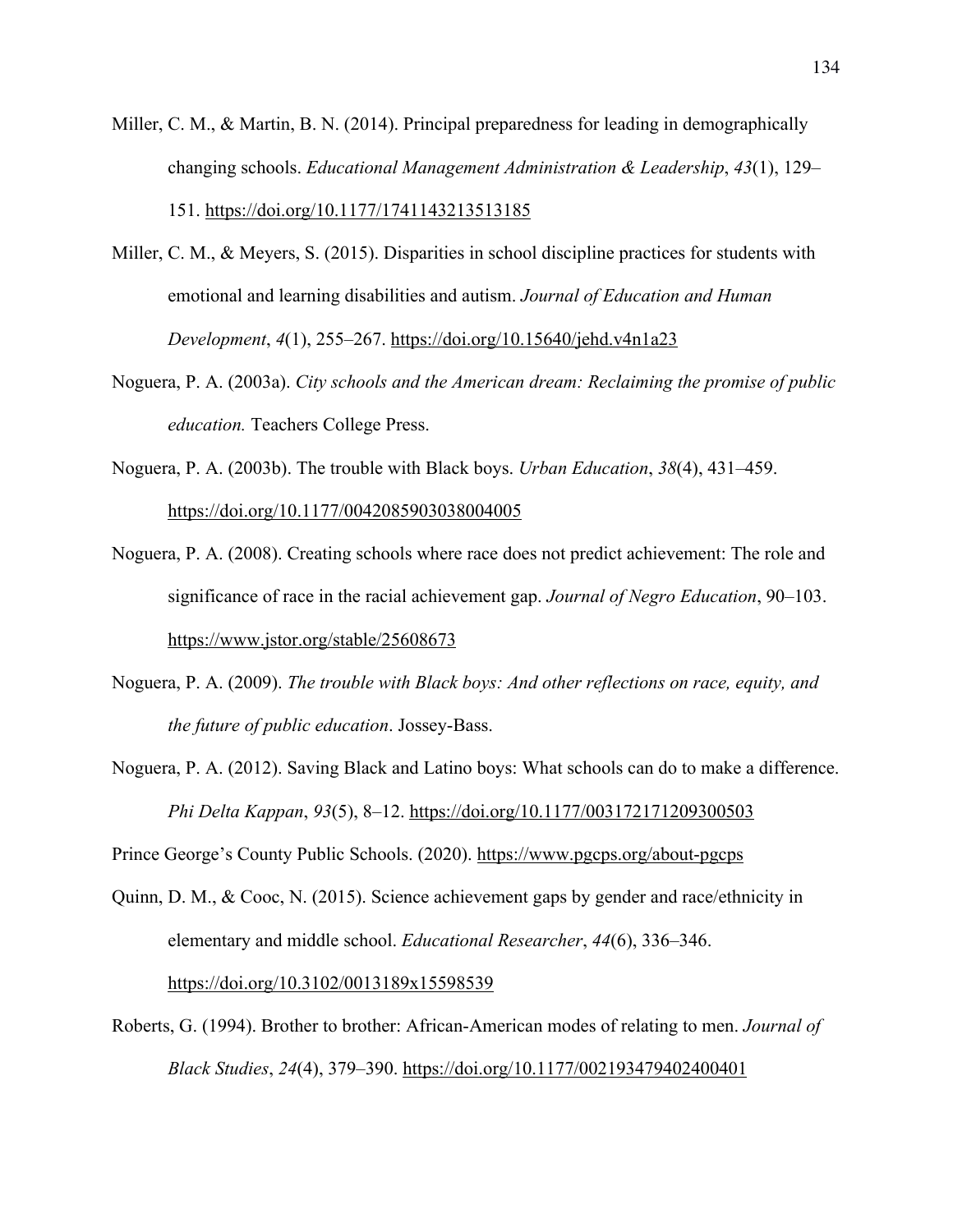Saultz, A., Fusarelli, L. D., & McEachin, A. (2017). The Every Student Succeeds Act, The decline of the federal role in education policy, and the curbing of executive authority. *Publius: The Journal of Federalism*, *47*(3), 426–444.

https://doi.org/10.1093/publius/pjx031

- Schott Foundation. (2015). Black boys report. http://www.Blackboysreport.org/2015-Blackboys-report.pdf
- Shenton, A. K. (2004). Strategies for ensuring trustworthiness in qualitative research projects. *Education for Information*, *22*(2), 63–75. https://doi.org/10.3233/EFI-2004-22201

Simons, H. (2009). *Case study research in practice*. Sage.

Staats, C. (2016). Understanding implicit bias. *American Educator*, *39*(4), 29–33*.* https://files.eric.ed.gov/fulltext/EJ1086492.pdf.

Stake, R. (1995). *The art of case study research.* Sage.

Stake, R. (2006). *Multiple case study analysis.* Guilford.

Thompson, L., & Davis, J. (2013). The meaning of high achieving African-American males' in an urban high school ascribe to mathematics. *Urban Review: Issues and Ideas in Public Education*, *45*(4), 490–517. https://doi.org/10.1007/s11256-013-0267-0

U.S. Census Bureau. (2019). *Children*. https://www.census.gov/topics/population/children.html

U.S. Department of Education. (2016). U.S. Department of Education Releases 2015-16 Civil Rights Data Collection. https://www2.ed.gov/ocr/docs/crdc-2015-16.htm

Urick, A. (2016) Examining US principal perception of multiple leadership styles used to practice shared instructional leadership. *Journal of Education Administration*, *54*(2), 152–172. https://doi.org/10.1108/JEA-07-2014-0088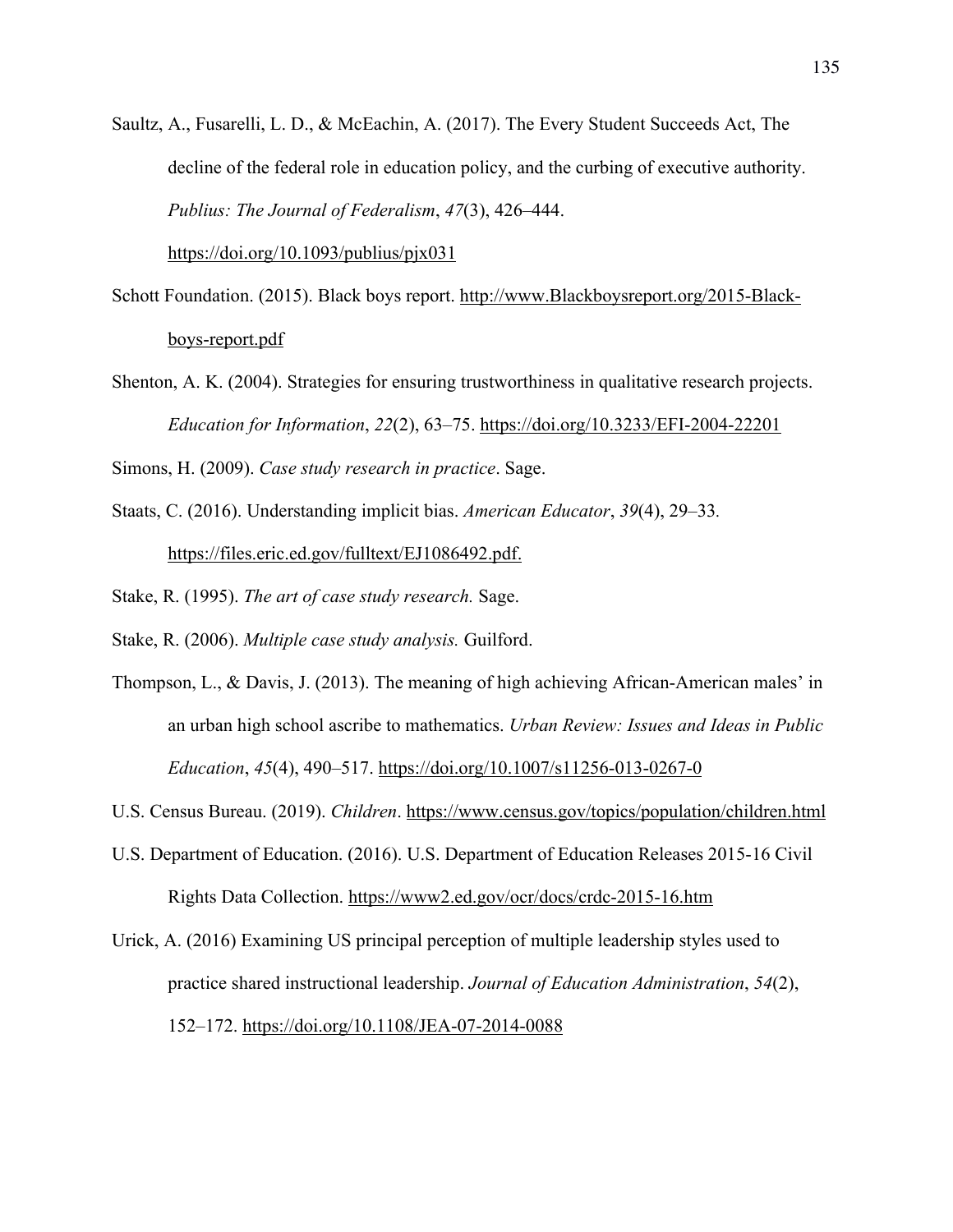- Urick, A., & Bowers, A. J. (2014). The impact of principal perception on student academic climate and achievement in high school: How does it measure up? *Journal of School Leadership*, *24*(2), 386–414. https://doi.org/10.1177/105268461402400207
- Washington, A. R. (2010). Professional school counselors and African American males: Using school/community collaboration to enhance academic performance. *Journal of African American Males in Education*, *1*(1). http://journalofafricanamericanmales.com/wpcontent/uploads/2010/02/Professional-School-Counselors-as-Advocates.pdf
- White, H. (2009). Increasing the achievement of African-American males*. Department of Research, Evaluation, and Assessment*, *3*, 1–23.

https://www.semanticscholar.org/paper/Increasing-the-Achievement-of-African-American-White-Cotton/fa2fdc12e7ebae98abb0d377c0086098b99d7411?p2df

- Williams, S. (2018). Developing the capacity of culturally competent leaders to redress inequitable outcomes: Increasing opportunities for historically marginalized students. *Administrative Issues Journal: Education, Practice & Research*, *8*(1), 48–58. https://dc.swosu.edu/aij/vol8/iss1/5/
- Wright, B. (2018). *The brilliance of Black boys: Cultivating school success in the early grades*. Teachers College Press.

Yin, R. K. (2003). *Case study research: Design and methods* (3rd ed.). Sage.

Yin, R. K. (2014). *Case study research: Design and methods* (5th ed.). Sage.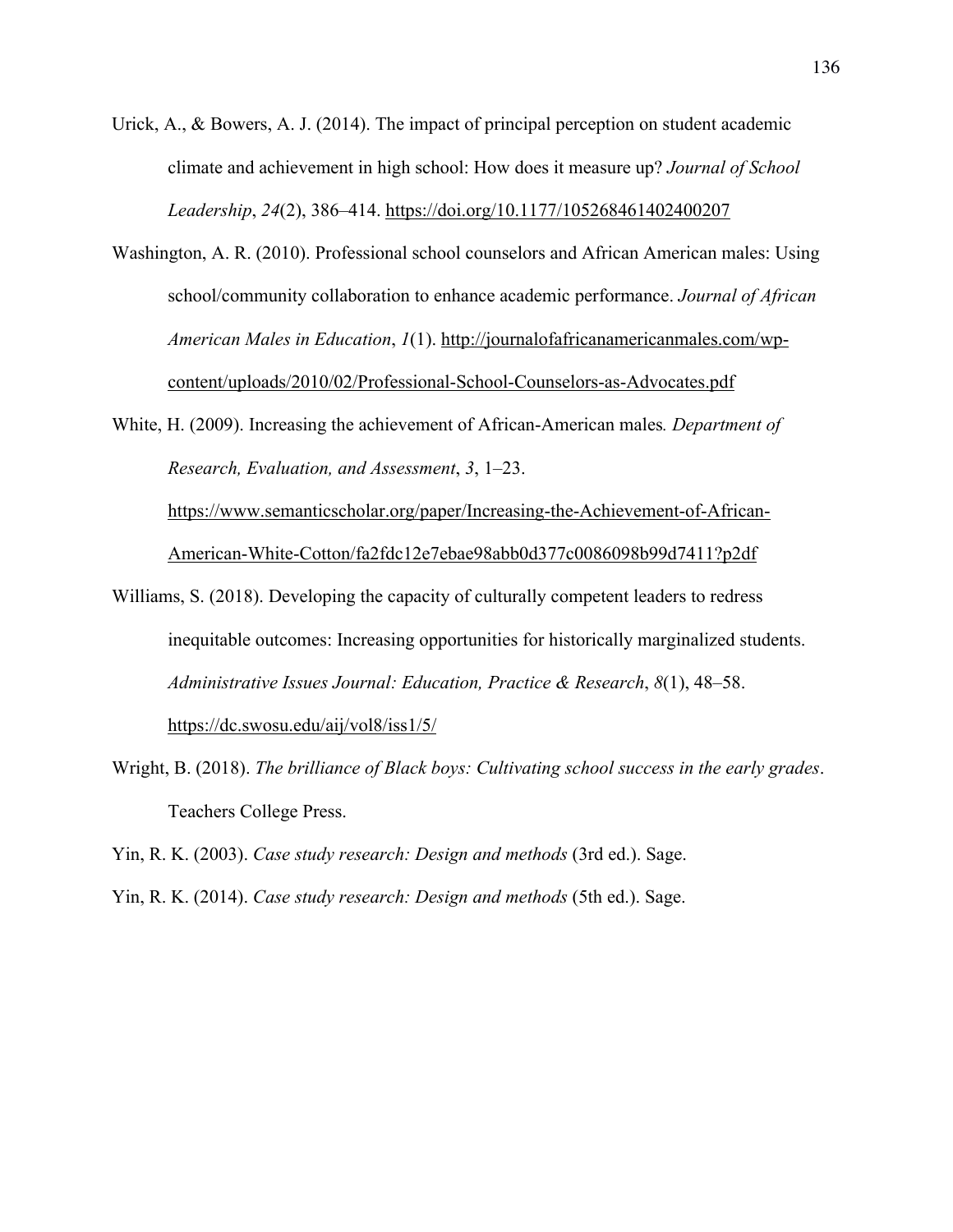| Standard 1:<br>Mission, Vision<br>and Core Values               | Effective educational<br>leaders develop,<br>advocate, and enact a<br>shared mission, vision,<br>and core values of high-<br>quality education and<br>academic success and<br>well-being of each<br>student.    | Standard 6:<br>Professional<br>Capacity of<br>School<br>Personnel     | Effective educational<br>leaders develop the<br>professional capacity and<br>practice of school<br>personnel to promote<br>each student's academic<br>success and well-being.                           |
|-----------------------------------------------------------------|-----------------------------------------------------------------------------------------------------------------------------------------------------------------------------------------------------------------|-----------------------------------------------------------------------|---------------------------------------------------------------------------------------------------------------------------------------------------------------------------------------------------------|
| Standard 2:<br>Ethics and<br>Professional<br><b>Norms</b>       | Effective educational<br>leaders act ethically and<br>according to professional<br>norms to promote each<br>student's academic<br>success and well-being.                                                       | Standard 7:<br>Professional<br>Community for<br>Teachers and<br>Staff | Effective educational<br>leaders foster a<br>professional community<br>of teachers and other<br>professional staff to<br>promote each student's<br>academic success and<br>well-being.                  |
| Standard 3:<br>Ethics and<br>Cultural<br>Responsiveness         | Effective educational<br>leaders strive for equity<br>of educational<br>opportunity and culturally<br>responsive practices to<br>promote each student's<br>academic success and<br>well-being.                  | Standard 8:<br>Meaningful<br>Engagement of<br>Families and            | Effective educational<br>leaders engage families<br>and the community in<br>meaningful, reciprocal,<br>and mutually beneficial<br>ways to promote each<br>student's academic<br>success and well-being. |
| Standard 4:<br>Curriculum,<br>Instruction and<br>Assessment     | <b>Effective educational</b><br>leaders develop and<br>support intellectually<br>rigorous and coherent<br>systems of curriculum,<br>instruction, and<br>assessment to promote<br>each student's academic        | Standard 9:<br>Operations and<br>Management                           | Effective educational<br>leaders manage school<br>operations and resources<br>to promote each<br>student's academic<br>success and well-being.                                                          |
| Standard 5:<br>Community of<br>Care and Support<br>for Students | success and well-being<br>Effective educational<br>leaders cultivate an<br>inclusive, caring, and<br>supportive school<br>community that promotes<br>the academic success and<br>well-being of each<br>student. | Standard 10:<br>School<br>Improvement                                 | Effective educational<br>leaders act as agents of<br>continuous improvement<br>to promote each<br>student's academic<br>success and well-being                                                          |

# **Appendix A: Professional Standards for Educational Leaders**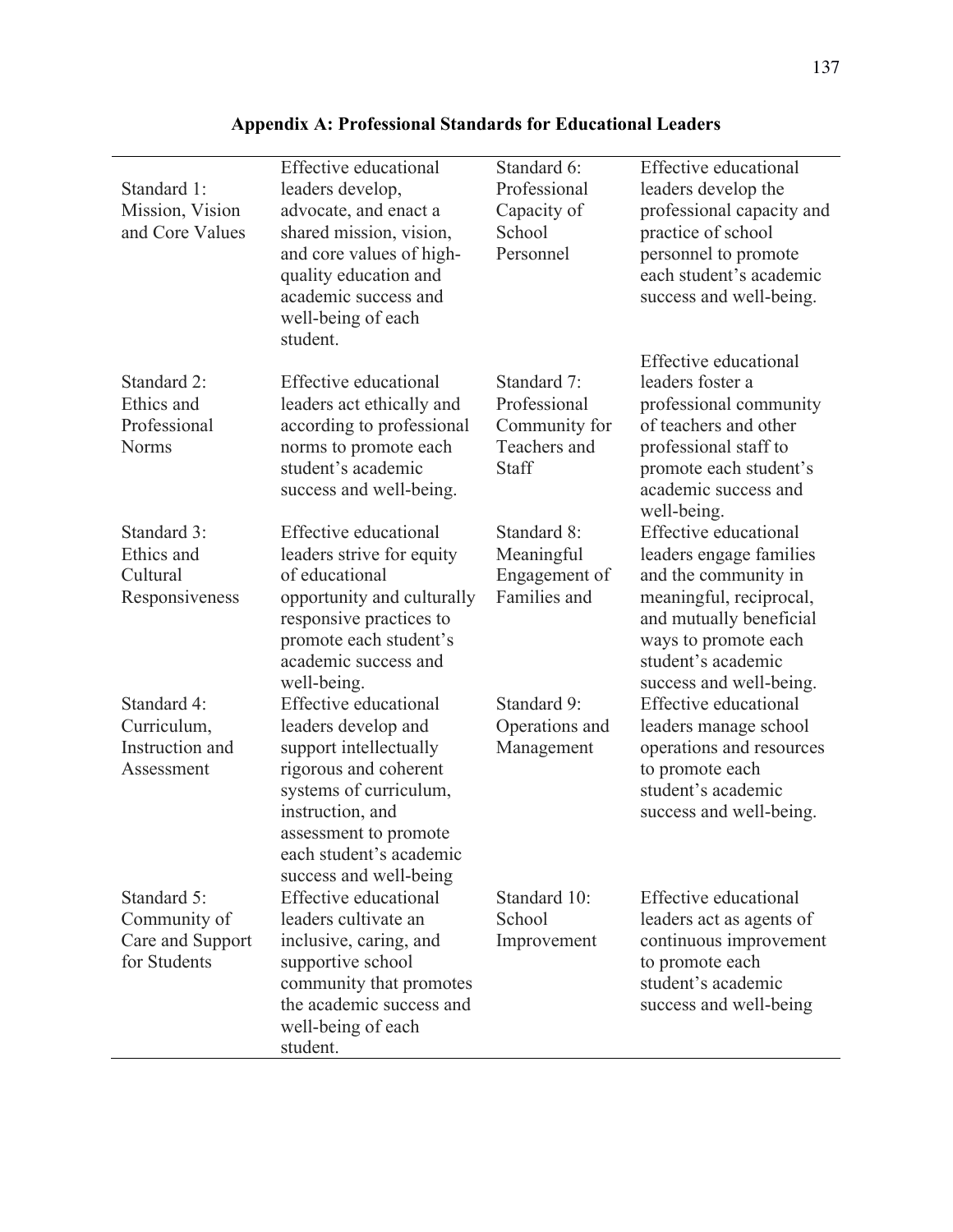*Note.* Adapted from *Professional Standards for Educational Leaders*, by National Policy Board for Educational Administration, Reston VA, p. 27. Copyright © 2015 by the National Policy Board for Educational Administration. In public domain.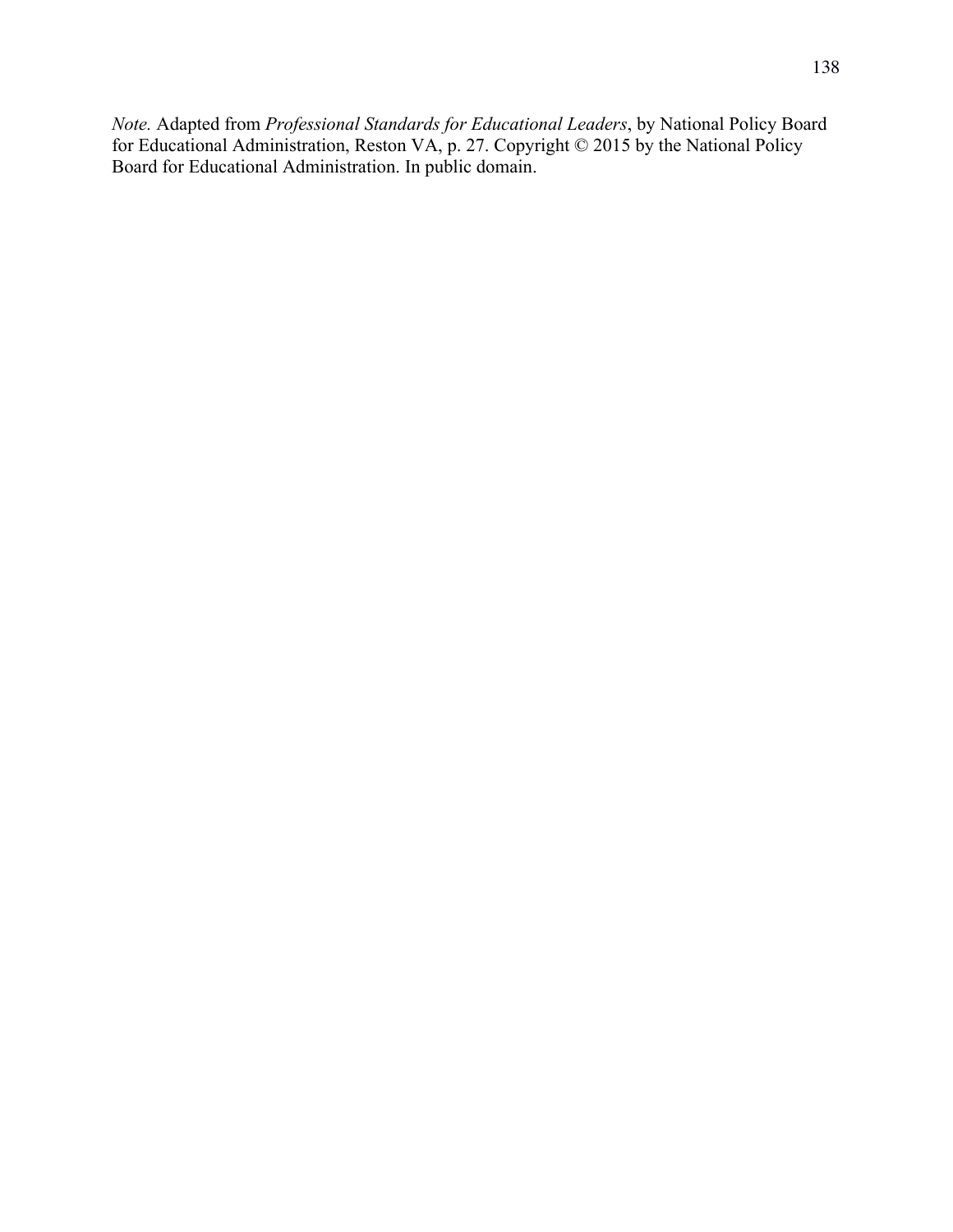# **Appendix B: Instrumentation**

| Number         | Question                                                                                                                                                                            |
|----------------|-------------------------------------------------------------------------------------------------------------------------------------------------------------------------------------|
| 1              | Can you describe your experiences as a school principal in working with African<br>American males?                                                                                  |
| $\overline{2}$ | Can you discuss some of the academic and social challenges you have observed<br>related to African American males?                                                                  |
| 3              | What are some steps have you implemented to address the social and academic<br>issues faced by African American males in your school?                                               |
| 4              | In what ways do you use your influence to involve internal and external<br>stakeholders to support the academic and social achievement of African American<br>males in your school? |
| 5              | What do you consider to be external and internal factors that influence the academic<br>performance of African American males in your school?                                       |
| 6              | How do you work to help African American males in your school overcome barriers<br>that inhibit their ability to achieve academic success?                                          |
| 7              | What professional development strategies/opportunities do you implement to<br>encourage cultural sensitivity in your school towards African American males?                         |
| 8              | What personal influences have the most significant impact on how you lead African<br>American males in your school?                                                                 |